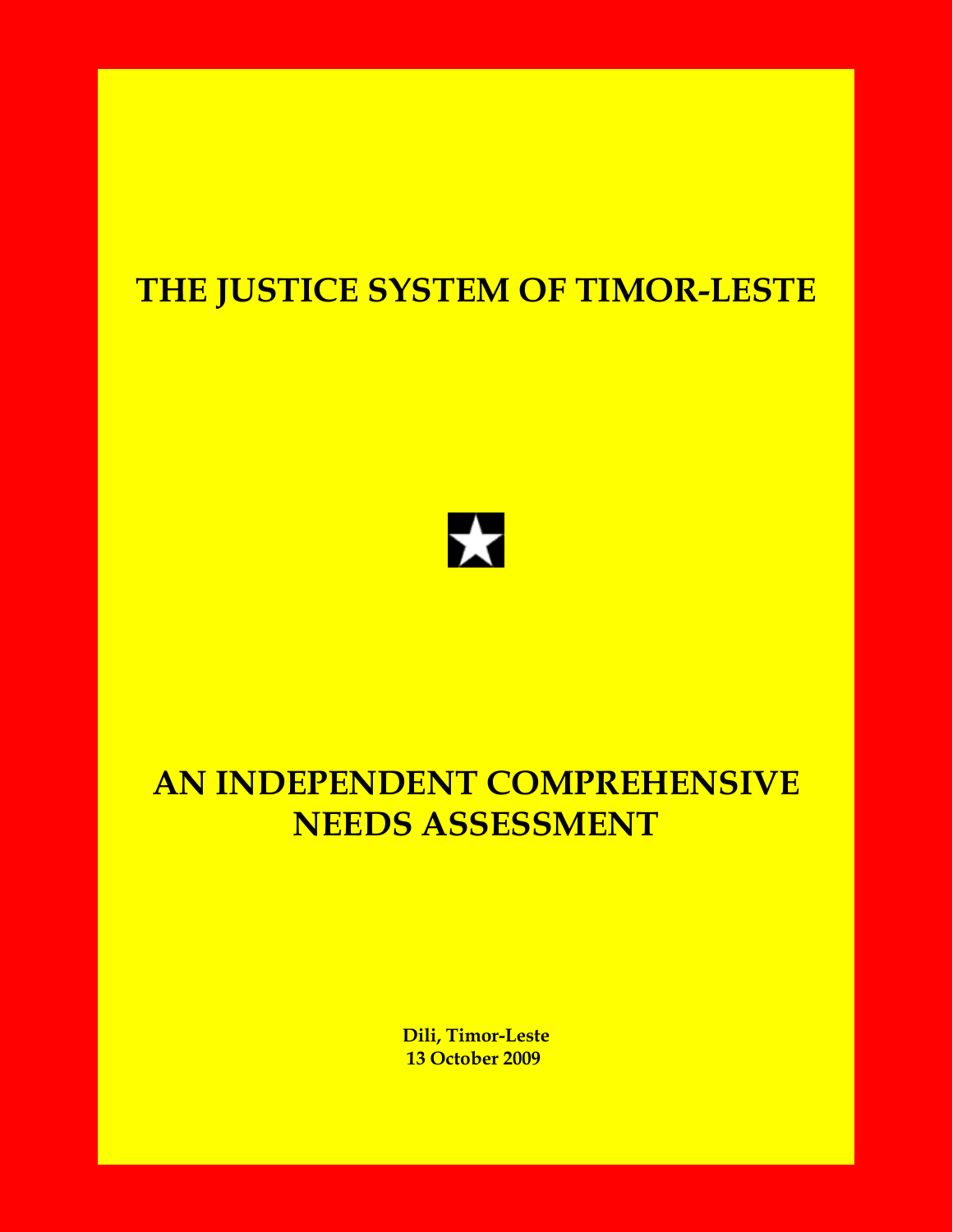# **Table of Contents**

| I.    |                                                                             | 4  |  |  |  |
|-------|-----------------------------------------------------------------------------|----|--|--|--|
| II.   |                                                                             | 5  |  |  |  |
| III.  | Preface                                                                     | 7  |  |  |  |
| IV.   |                                                                             | 9  |  |  |  |
| V.    |                                                                             | 10 |  |  |  |
| VI.   |                                                                             | 24 |  |  |  |
| VII.  |                                                                             | 25 |  |  |  |
| VIII. | Strengthening the Judiciary:                                                | 30 |  |  |  |
| IX.   | <b>Supporting Law Enforcement:</b><br><b>Prosecutors and Police</b>         | 35 |  |  |  |
| X.    | Providing Equality of Arms:                                                 |    |  |  |  |
| XI.   | Securing and Rehabilitating:                                                | 46 |  |  |  |
| XII.  | Enhancing Coordination within the Justice System                            |    |  |  |  |
| XIII. | Protecting Judicial Independence and<br>Respecting the Separation of Powers | 53 |  |  |  |
| XIV.  | Promoting Professional Responsibility <i>manufacture container</i>          | 60 |  |  |  |
| XV.   | Bringing Justice Closer to the People                                       | 64 |  |  |  |
| XVI.  | <b>Ensuring Justice for All</b>                                             | 67 |  |  |  |
|       | XVII. Preparing the Next Generation                                         | 74 |  |  |  |
|       | XVIII. Speaking the Language of Justice <b>Constructs</b> 2011.             | 77 |  |  |  |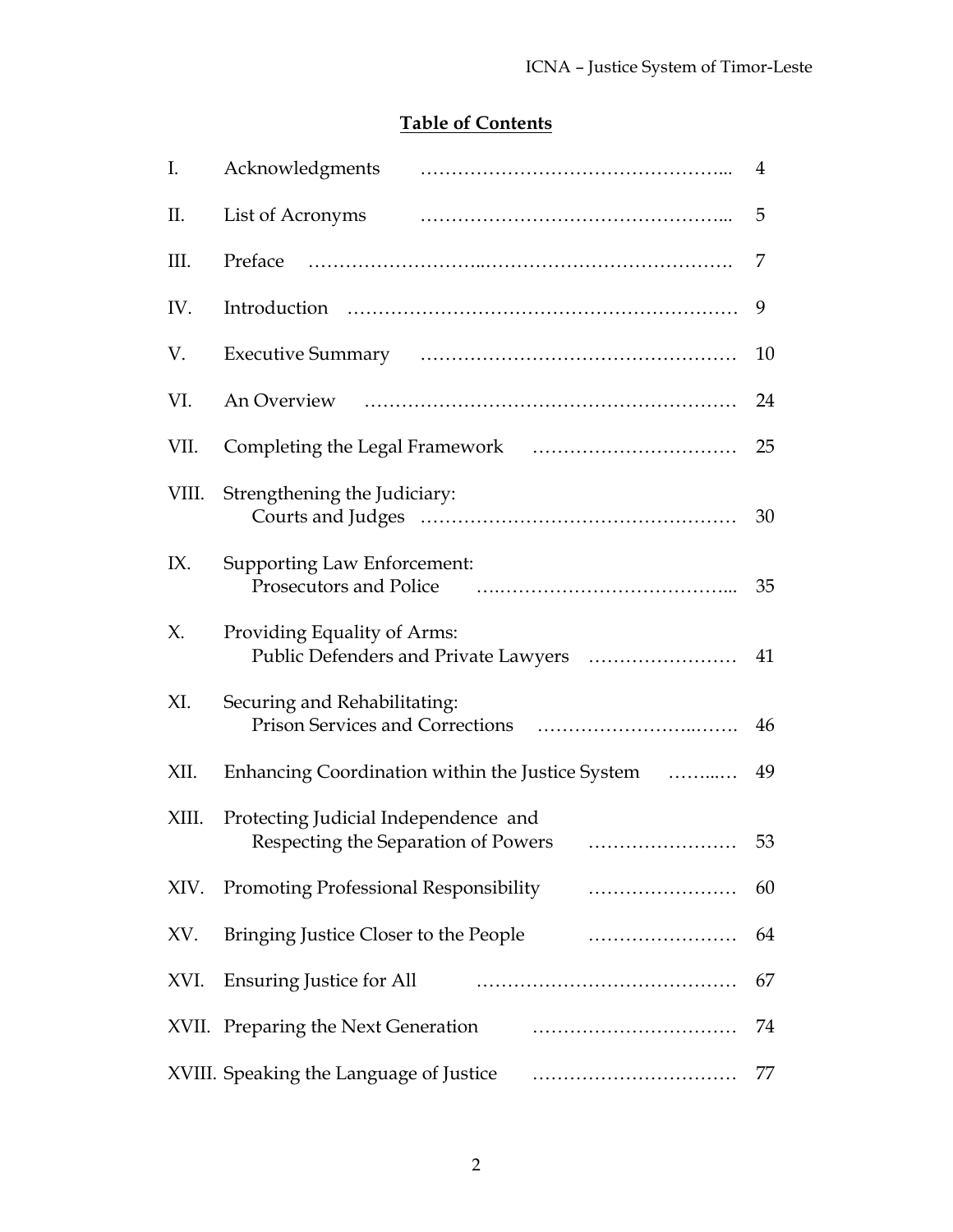| XX.  | Conclusion                                                                                 | 86  |  |  |  |  |  |
|------|--------------------------------------------------------------------------------------------|-----|--|--|--|--|--|
| XXI. | Annexes                                                                                    |     |  |  |  |  |  |
|      | Annex A – ICNA Team Members                                                                |     |  |  |  |  |  |
|      |                                                                                            |     |  |  |  |  |  |
|      | Annex C – Sites Visited                                                                    | 108 |  |  |  |  |  |
|      | Annex D – List of Meetings and Persons Consulted<br>$\mathbf{r}$ . The set of $\mathbf{r}$ | 109 |  |  |  |  |  |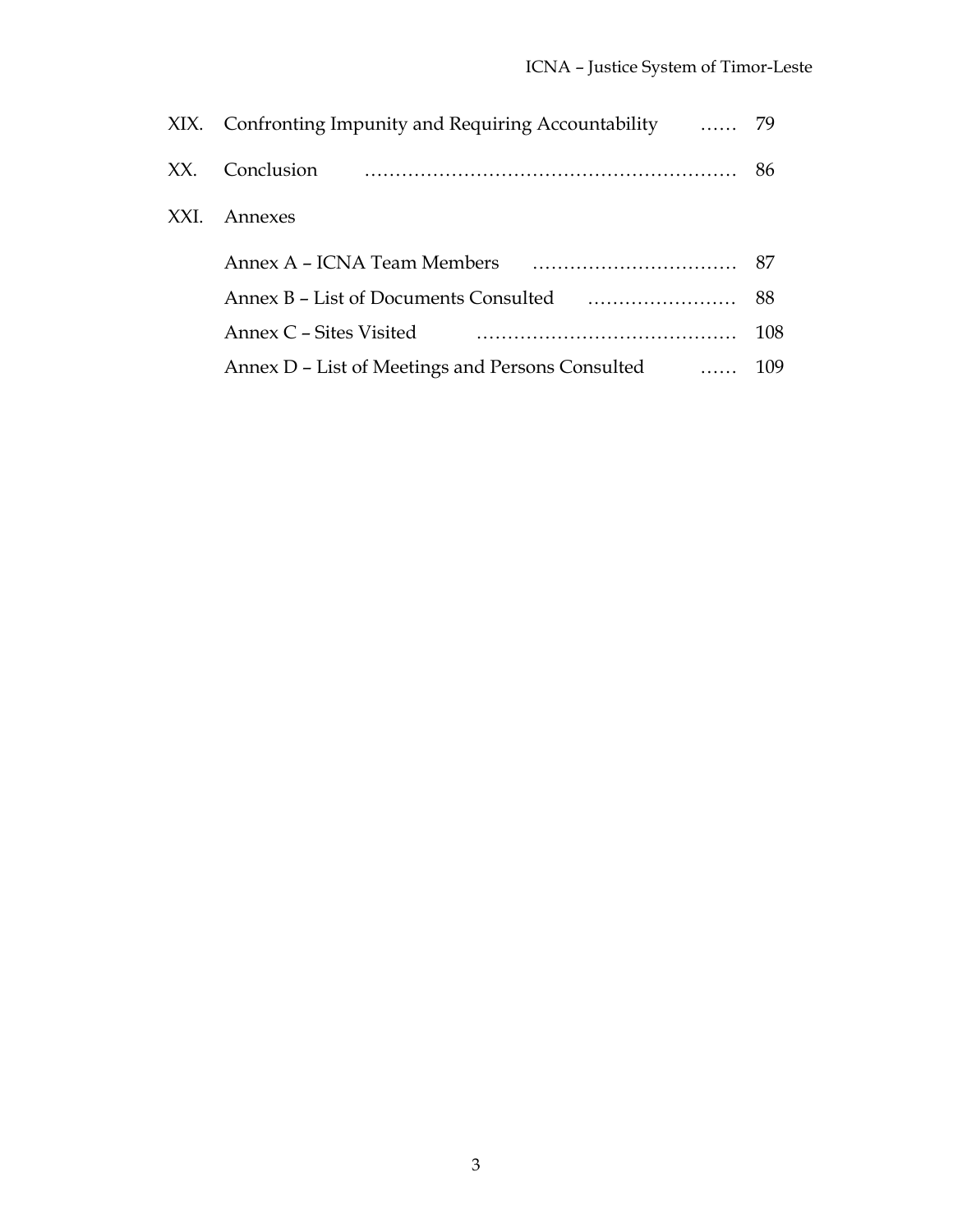# **I. Acknowledgments**

The Independent Comprehensive Needs Assessment Team is grateful to the many people who contributed to this report. The assessment process benefited from the cooperation of all those who met with the team and supplied it with information and documentation. Although the team was deployed during the summer months, a period that presented numerous challenges to the scheduling of interviews, we were able to meet with over 140 individuals. They represented both a broad cross-section of national and international actors directly involved in the justice system as well as numerous other interested parties, including Timorese officials, civil society, international agencies, and the donor community. We thank them all for making themselves available as well as for their thoughtful input, candid commentary and constructive suggestions.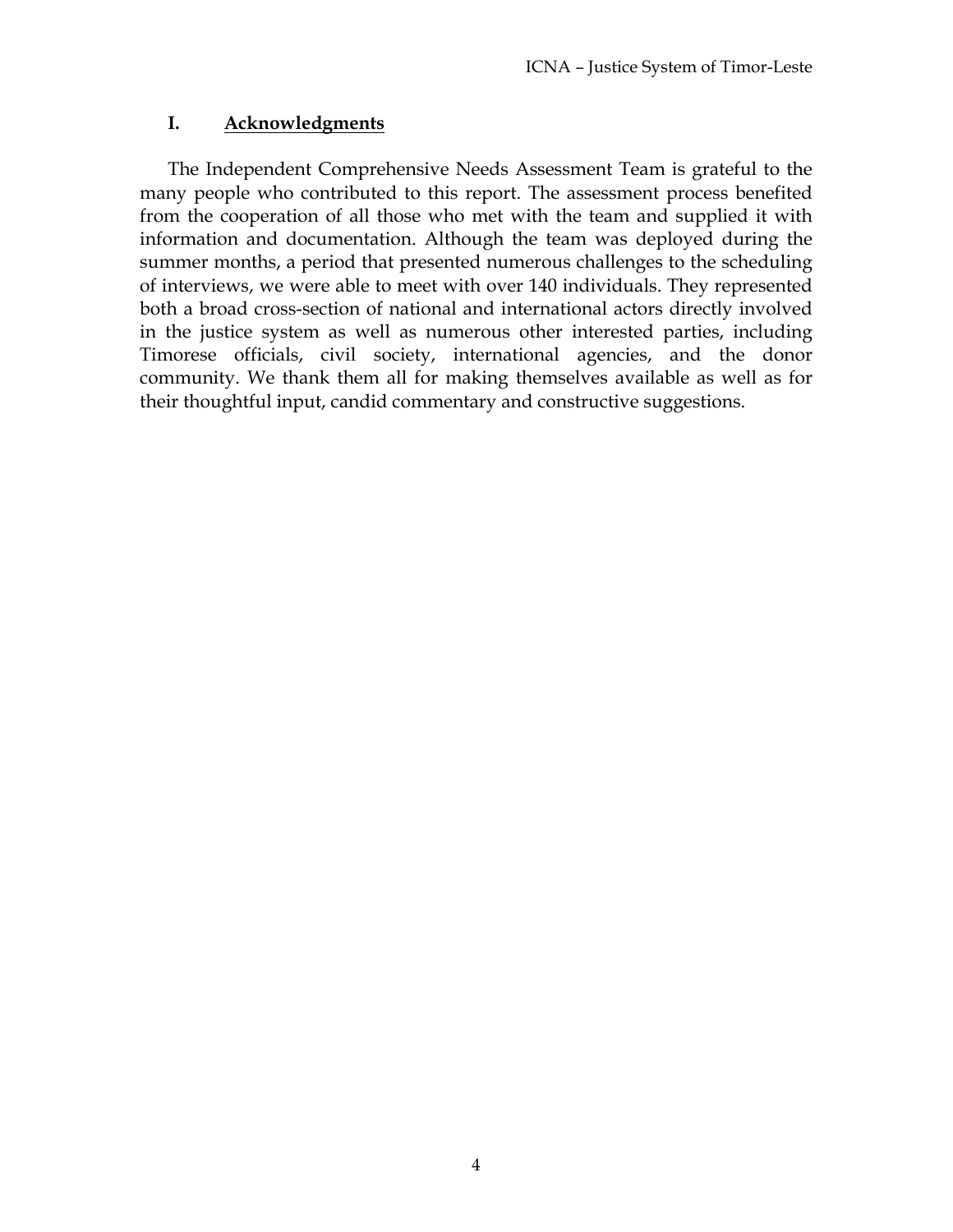#### **II. List of Acronyms**

- AATL Association of Lawyers of Timor-Leste
- CAVR Commission for Truth, Reception and Reconciliation
- CRC Convention on the Rights of the Child
- CRDTL Constitution of the Democratic Republic of Timor-Leste
- CTF Commission for Truth and Friendship
- DV Domestic Violence
- ICNA Independent Comprehensive Needs Assessment
- LTC Legal Training Centre
- MoJ Ministry of Justice
- MoSS Ministry of Social Solidarity
- OPD Office of the Public Defender
- OPG Office of the Prosecutor-General
- PNTL National Police of Timor-Leste
- SCIT Serious Crimes Investigation Team
- SGBV Sexual and Gender Based Violence
- SRSG Special Representative of the Secretary-General
- UNDP United Nations Development Programme
- UNICEF United Nations Children's Fund
- UNMIT United Nations Integrated Mission in Timor-Leste
- UNPOL United Nations Police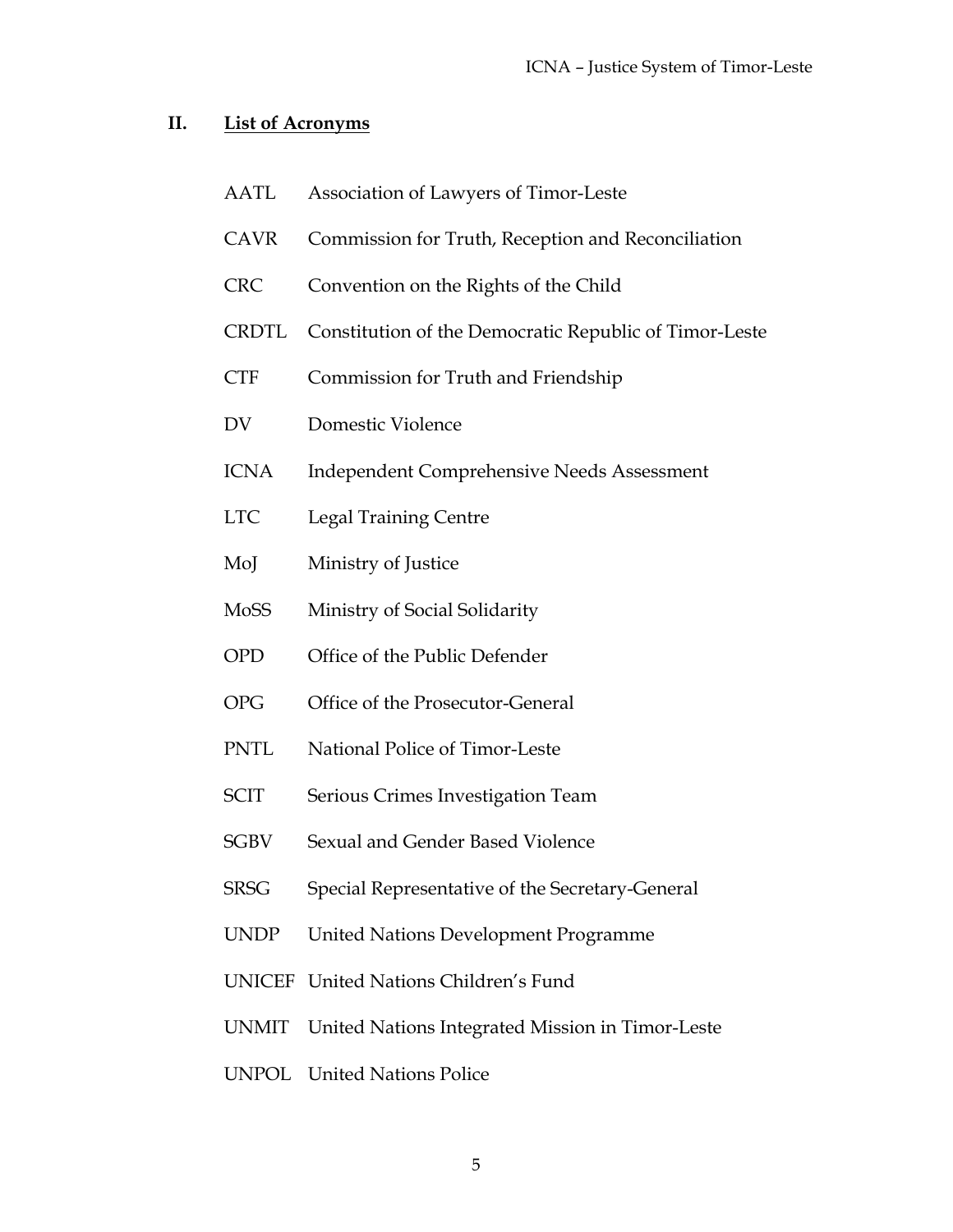UNTAET United Nations Transitional Administration in East Timor

- UNTL National University of Timor-Leste
- USAID United States Agency for International Development
- VPU Vulnerable Persons Unit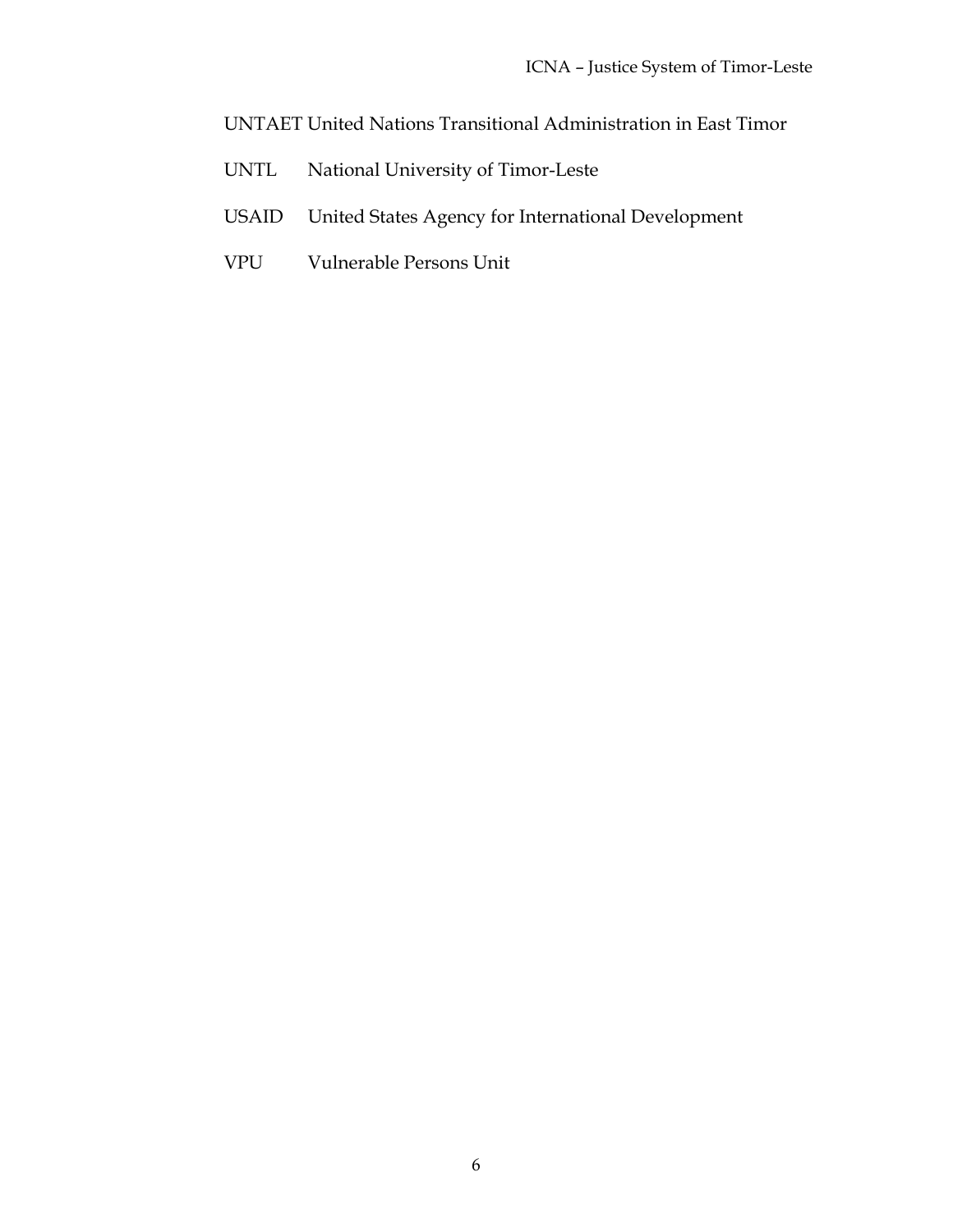#### **III. Preface**

 $\overline{a}$ 

The Independent Comprehensive Needs Assessment (ICNA) is a mission consisting of four judicial and legal experts selected to perform an assessment of the overall justice system of Timor-Leste.1 The basic purpose of the ICNA is thus to determine the extent to which the country's justice system is meeting the needs of Timor-Leste and its people. The assessment is also to indicate accomplishments and challenges within that system as well as to identify existing needs and to make recommendations for improvement.

Following the 2006 crisis, the mandate of the ICNA was anticipated in the Report of the Secretary General (S/2006/628), which stated that "the challenges to the justice system [of Timor-Leste] are so considerable and of such critical importance that an independent, comprehensive review and analysis of the justice sector should be undertaken." More recently, Security Council Resolution 1867 (2009) underscored the "importance of a coordinated approach to the justice sector reform, based on [a] needs assessment."

At a point, Terms of Reference were prepared by UNMIT and members of the ICNA mission were recruited. Thereafter, the team arrived in Timor-Leste during the first week in August 2009. Although the ICNA was independent in all respects, pursuant to the Terms of Reference UNMIT supplied logistical and other support as requested, including transport and the services of an interpreter.

The work of the assessment mission, however, was subject to a number of constraints. The first related to the recruitment of the team of experts. The terms of reference contemplated that UNMIT would recruit a team of up to five members who would be in Timor-Leste for eight weeks, during which time they would perform the assessment. Only one of the four team members was able to comply with that provision, a fact known to UNMIT at the time of recruitment and prior to deployment. The remaining three team members were recruited although the understanding from the outset was that none of them could be present in Timor for the entire eight week period. Although they performed tasks relating to the assessment and written report from outside Timor-Leste, they were present in-country for time periods varying from four to six weeks.

<sup>&</sup>lt;sup>1</sup> The Terms of Reference of the Independent Comprehensive Needs Assessment refer both to the "justice sector" and to the "justice system" of Timor-Leste. We have chosen to use the latter term, broadly construed. As such, the term satisfies the requirement that the assessment be comprehensive. Moreover, the term emphasizes that the delivery of justice is a process in which the various elements are not only related, but also interconnected in a dynamic way.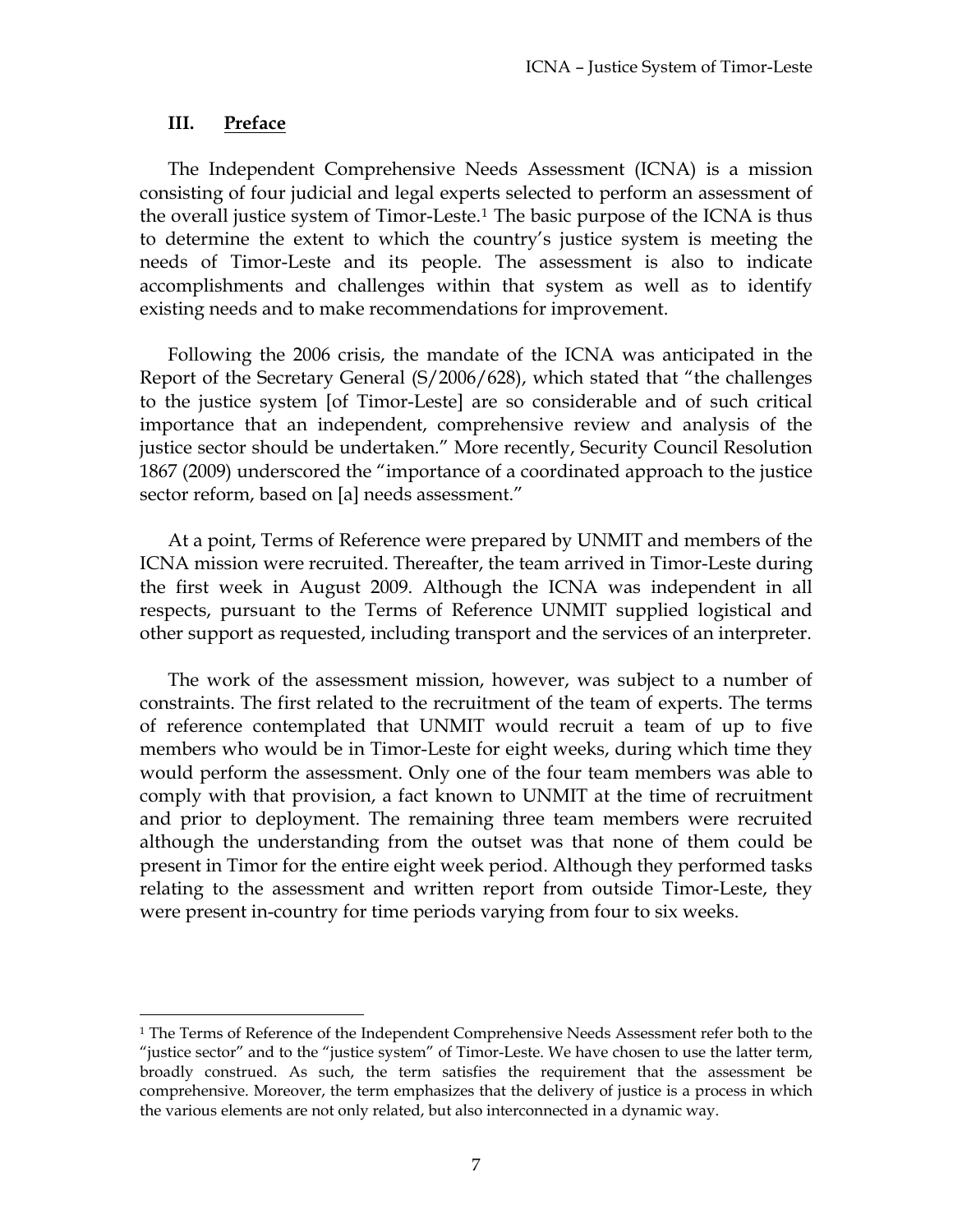The second constraint was that there was no Timorese member on the team. Although both the SRSG and the Team Leader were particularly motivated to recruit such a member, no such individual was ultimately designated by UNMIT.

Another constraint was that the team was deployed during August and September, a period that presented numerous challenges to the scheduling of interviews due to the vacation schedules of persons interviewed. Moreover, during a significant portion of the mission's tenure in Timor-Leste, the local courts were largely inactive, owing to the annual judicial holiday period.

Nonetheless, the team was able to meet with over 140 national and international stakeholders, including Timorese officials, civil society, international agencies, and the donor community. Additionally, team members visited numerous justice system locations throughout the country, including every district court and the Court of Appeal, installations of the Prosecutor General and the PNTL, Becora Prison, several universities, and numerous other public and private facilities.

The team also had the opportunity to meet with a considerable number of national figures such as José Ramos Horta, President of Timor-Leste; Xanana Gusmão, Prime Minister; Fernando Lasama de Araújo, President of the National Parliament; Cláudio Ximenes, President of the Court of Appeals; Lúcia Lobato, Minister of Justice; and Ana Pessoa, Prosecutor-General, all of whom made themselves available and were extremely generous with their time.

On 23 September 2009, the ICNA team hosted a meeting of national and international stakeholders to review both an executive summary of its report and its preliminary recommendations. Those in attendance provided helpful input and thoughtful commentary and their contributions have been considered in the drafting of this final report.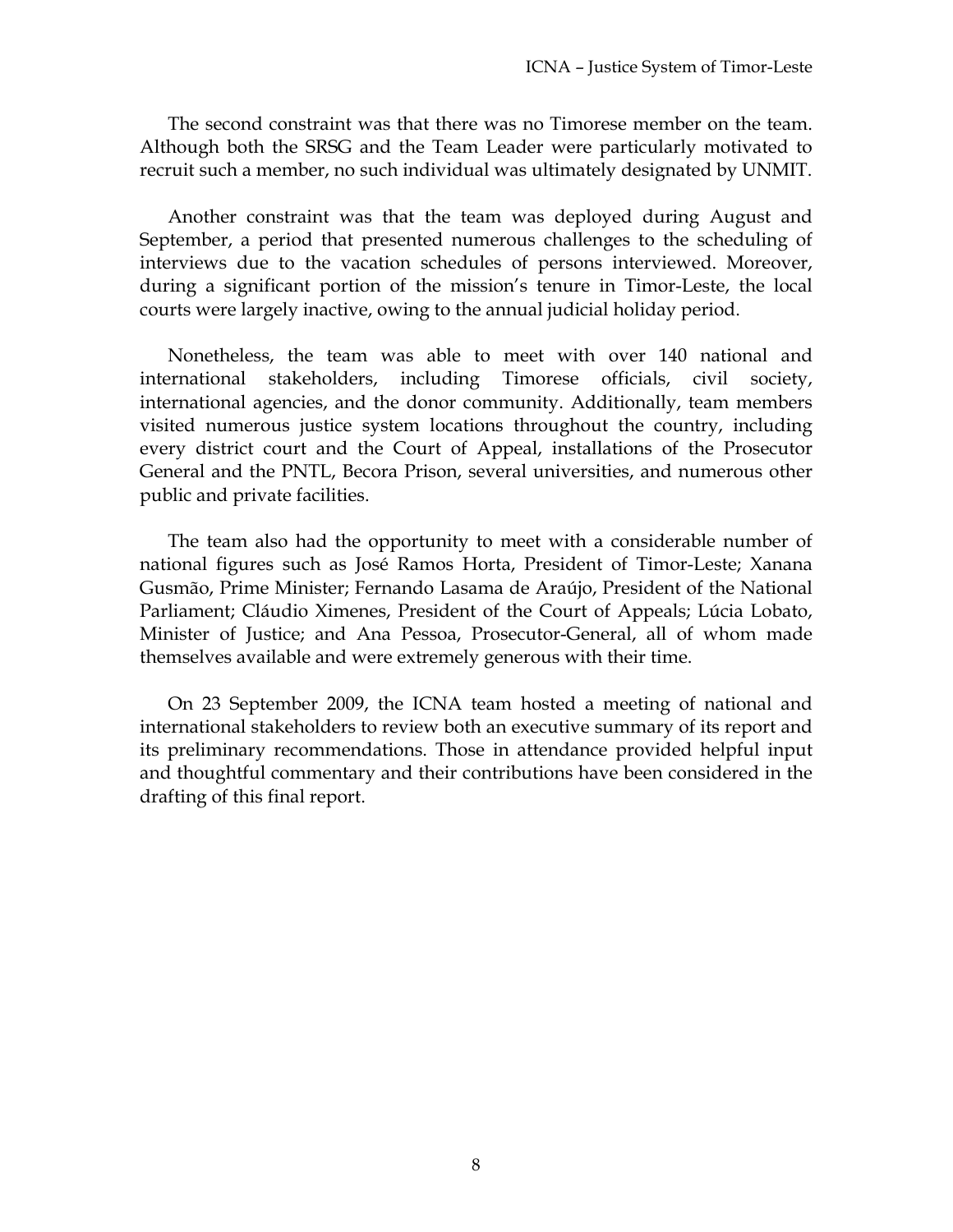#### **IV. Introduction**

It could be said that the last thing the good people of Timor-Leste need is another report. After all, Timor-Leste, and its justice system in particular, have been the subject of numerous studies over the years. It was not difficult for the ICNA team to discern an initial fatigue on the part of many Timorese at the thought of yet one more report being added to the stack of those that preceded it.

The team was sensitive to that consideration and the corresponding view of some that little is likely to come from yet another round of recommendations for improvement in the country's justice system. Of equal concern was the perspective of a small number of international actors who regarded the prospect of an independent assessment as a potential challenge to their ongoing work.

Mindful of these perspectives, the team routinely communicated that its mission was not to stand in judgment of others. Rather, its purpose was to perform an independent and comprehensive needs assessment that would acknowledge the accomplishments in the justice system to date and identify the challenges that it continues to face, while setting out recommendations to help chart the way forward.

The overwhelming majority of those national and international stakeholders with whom the team met responded very positively to its mission and they were of great assistance in helping the ICNA fulfill its mandate. At every stage they shared their thoughts and concerns openly and made suggestions that were forward thinking and constructive.

The report that follows is not intended to serve as the final word on the development and strengthening of the justice system in Timor-Leste. But it does seek to promote a more candid conversation among all national and international stakeholders concerning what still needs to be done to see that Timor-Leste has a system that provides the means for doing justice and securing the rule of law.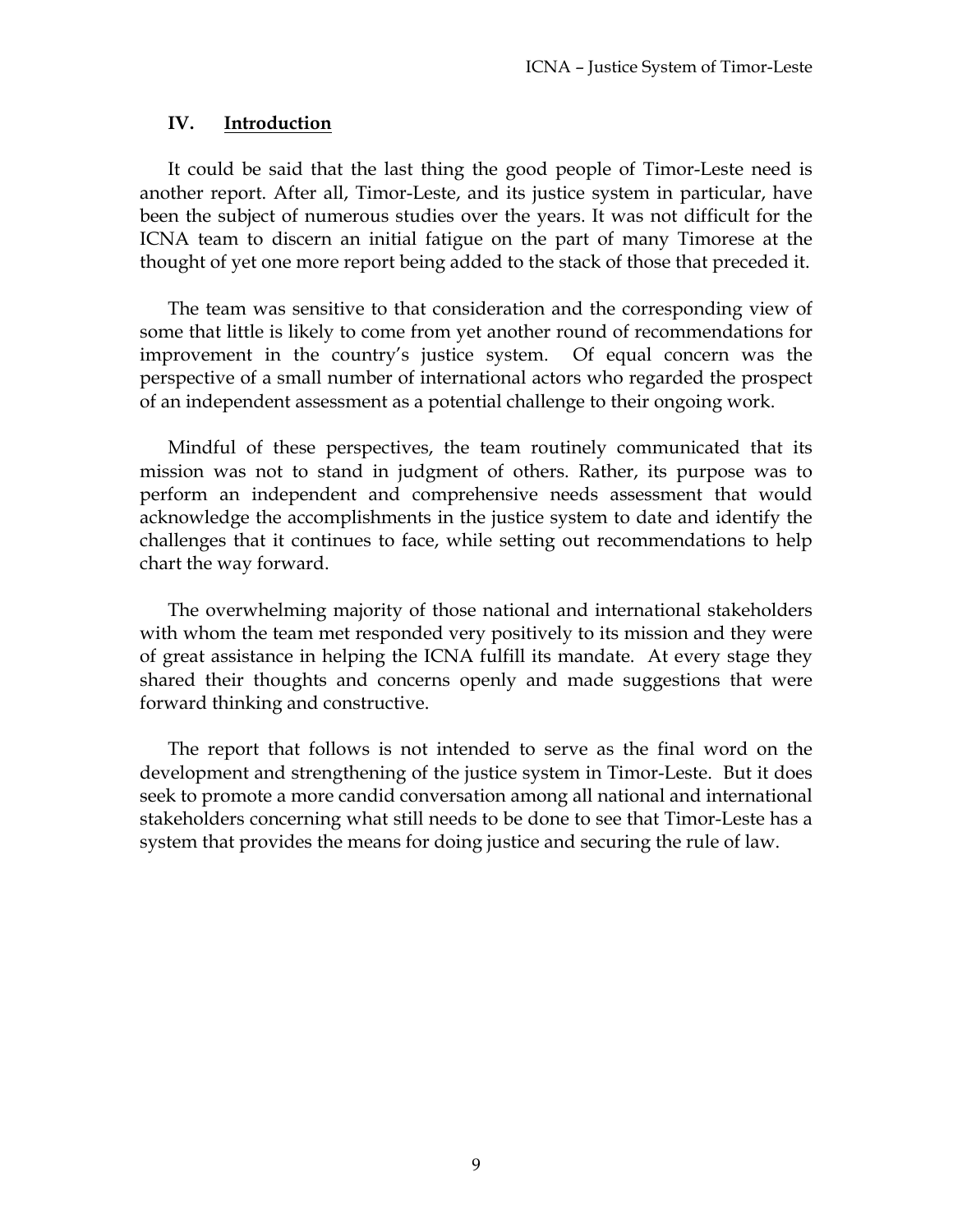#### **V. Executive Summary**

# **1. An Overview**

Progress has been made, especially over the last several years, within the justice system of Timor-Leste. Both the Timorese and those who have assisted them are to be commended for the significant steps that have been taken to date to see that the rule of law is made a reality in Asia's newest nation. Nonetheless, many challenges remain and it is the purpose of this report to assess the needs that continue to exist.

# **2. Completing the Legal Framework**

As set forth in its Constitution, Timor-Leste is a democratic state based on the rule of law, the will of the people and respect for the dignity of the human person. Other than the Constitution, the sources of law in Timor-Leste are legislation enacted by Parliament and decree laws and other legal acts issued by the Government. In addition to domestic law, the Constitution also recognizes international law and provides that the country's legal system shall adopt the general or customary principles of international law as well as those rules provided for in conventions, treaties and agreements that apply in Timor-Leste.

Several noteworthy accomplishments have been achieved in the process of completing the country's legal framework. These include the adoption of the Penal Code, the Criminal Procedure Code, the Law on the Protection of Witnesses, the Civil Procedure Code and several others. Also underway are the Civil Code and a law addressing domestic violence.

There remain a number of areas in which additional progress must be achieved, including the development of a Children's Code and a law concerning young offenders. Similarly, both a Commercial Code and a Labour Code should be developed to completion.

The process of legislative drafting implicates a number of considerations, including the need for translation of all existing and proposed laws into both Portuguese and Tetum. Another issue is the need to avoid wholesale adoption of foreign statutory models as not always being consistent with Timorese reality. Moreover, laws must be harmonized with the resources available to implement them.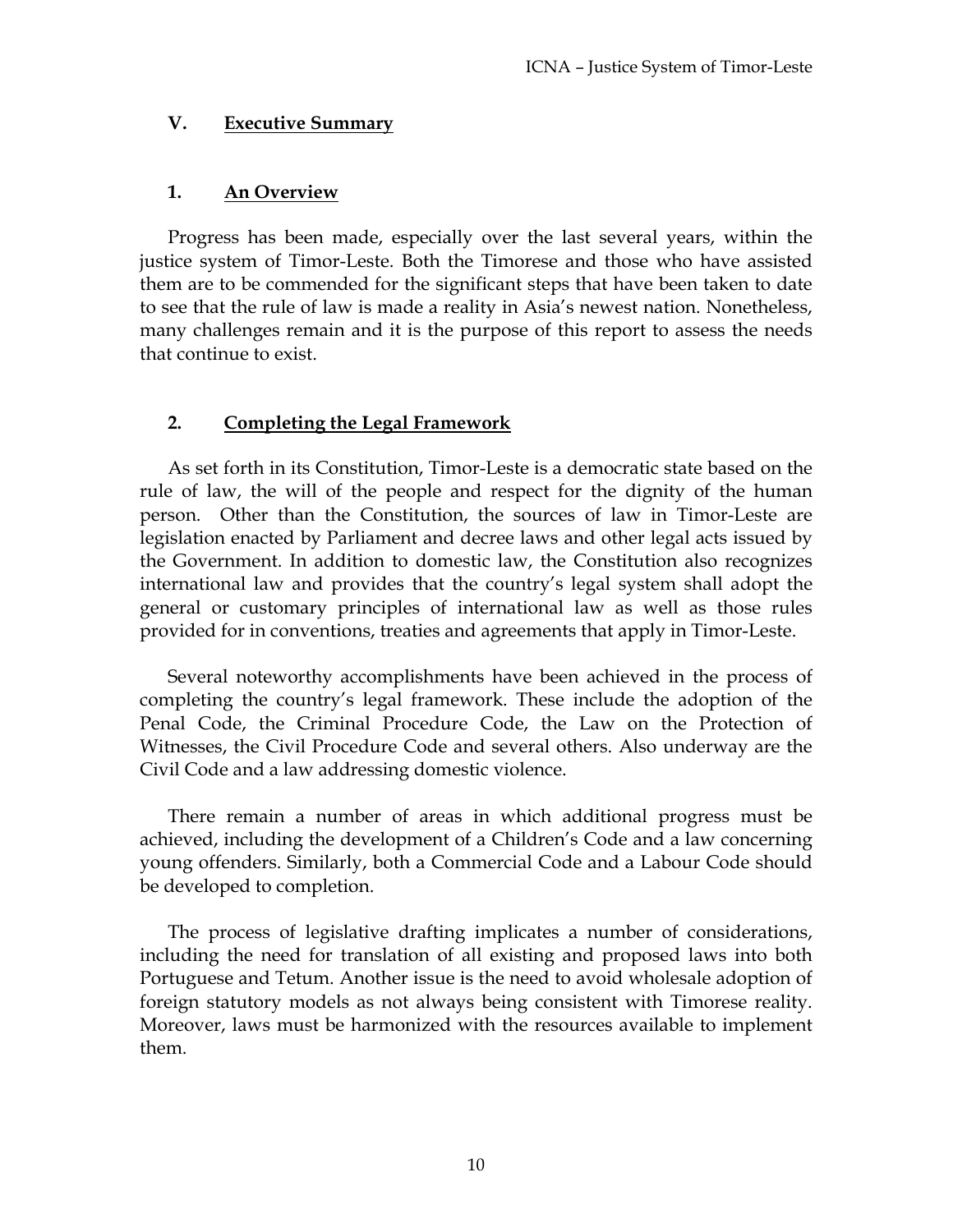Finally, there is a need to enhance the training of national staff in legislative drafting skills, anticipating that point in time when the drafting of legislation will largely be their own responsibility. In this regard, an initiative should be launched to develop a standard "legal Tetum" either by appropriate translation or adaptation of terminology.

For complete text and recommendations, see pages 25 - 29

#### **3. Strengthening the Judiciary: Courts and Judges**

The judicial structure of Timor-Leste is largely the same as that instituted by UNTAET and consists of a Court of Appeal and four District Courts. There are currently thirteen national judges serving in the judiciary, with a number of international judges also providing line functions.

There is a need for more judges rendering justice in more places in Timor-Leste. Thirteen judges, regardless of their merit and their commitment, simply cannot meet the justice needs of over a million people spread out across the country, often in remote areas. As progress continues at the Legal Training Centre additional judges will be brought on line, although the continued use of international judges will be necessary for a number of years. Thereafter, all line functions should be performed exclusively by Timorese judges, although continued access to international judges serving as advisors and trainers will be of assistance.

Consideration should be given to building on current efforts by the judiciary to use "mobile justice" as a means for bringing formal justice to areas of the country underserved by judicial institutions. At the same time, consideration should be given in the longer term to the establishment of additional district courts, mindful of the need to develop sufficient human resources to provide adequate judicial, administrative and clerical staffing. Moreover, there must be a parallel availability of prosecutors and public defenders in proximity to any new courts. Any future development in this regard must thus be approached in a balanced and coordinated manner.

The development of a uniform, reliable case tracking system should be a priority, not only for the purposes of transparency, but to develop efficiencies in case management. One can successfully manage only what one measures and case tracking is essential to that process. Case tracking systems attempted to date with international assistance have been well motivated but largely unsuccessful.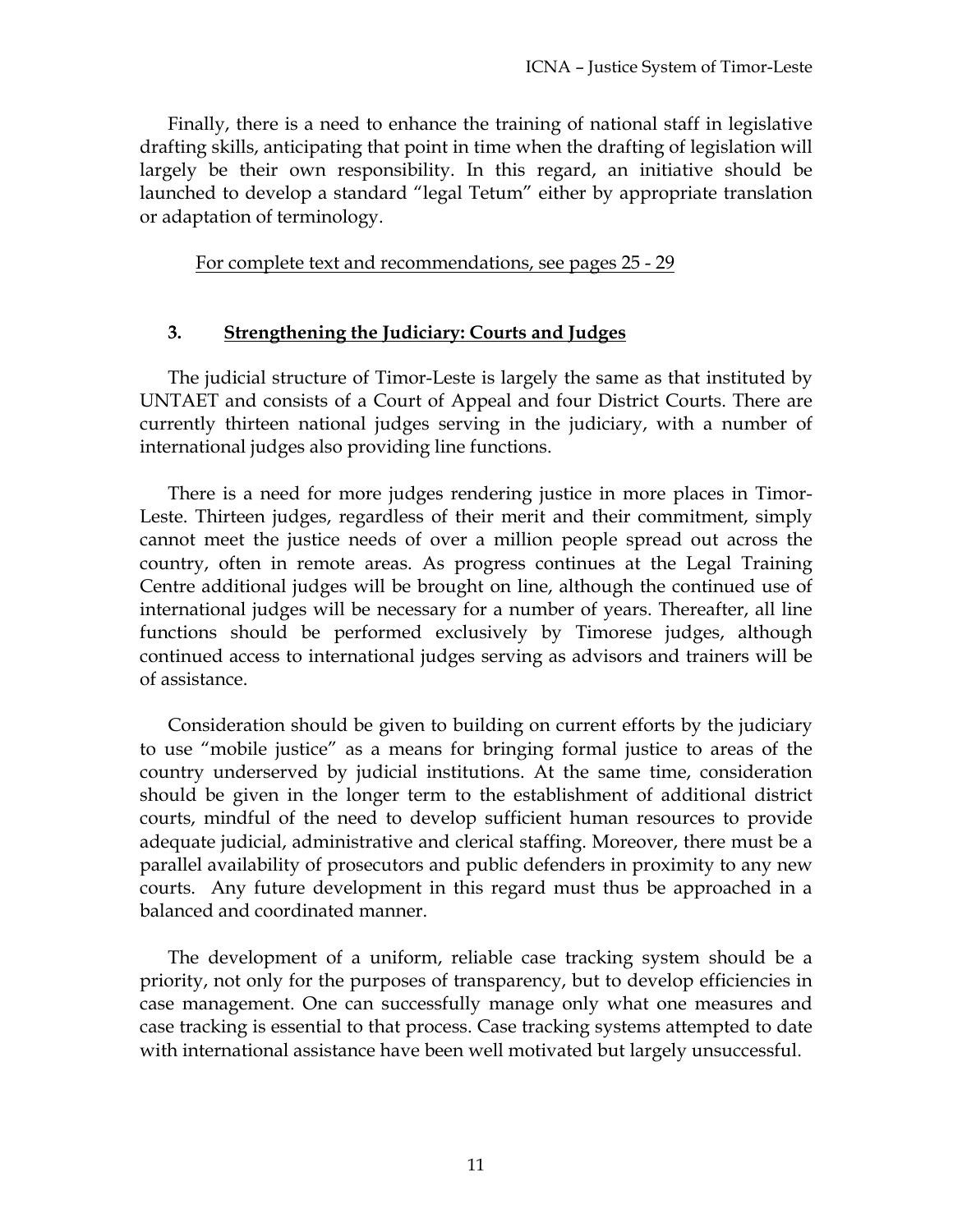The Legal Training Centre is critical to the strengthening of the judiciary. In addition to training judges, prosecutors and public defenders, its role has expanded to include other justice system professionals as well. Consequently, the LTC plays an important and expending role in the development of the justice system. The training made available for judges and others should be of a continuing nature, and not simply to qualify for entry into a particular profession. Continuing education is essential to maintaining a high level of professionalism over time.

For complete text and recommendations, see pages 30 - 34

# **4. Supporting Law Enforcement: Prosecutors and Police**

# **Prosecutors**

In Timor-Leste, public prosecutors and police are the two primary branches of the law enforcement authority of the State. Consequently, the Public Prosecution Service in the Office of the Prosecutor-General and the National Police of Timor-Leste (PNTL) play major roles within the justice system.

The Public Prosecution Service remains an undersized institution with a total of fourteen public prosecutors. Nonetheless, district offices have been established in proximity to each of the district courts, providing an appropriate base of operations with each judicial district. Challenges remain, however, in the number of cases under investigation, requiring greater coordination between prosecutors and the PNTL. Moreover, there is a significant need for a functioning case tracking system in order to manage the large inventory of cases still pending at the investigative stage.

# For complete text and recommendations, see pages 35 - 38

# **Police**

A number of challenges face the national police, who continue to collaborate with their international counterparts in UNPOL. The needs of the police include gaps in logistics, skills and training, as well as organization and management. Essential equipment and other support is lacking in the domain of communications and transportation. Moreover, specialized skills need to be developed in areas such as forensics, sexual assault, domestic violence as well as others. Overall, there is a demand for trained investigators and such a capacity should be developed and implemented. Finally, training is also required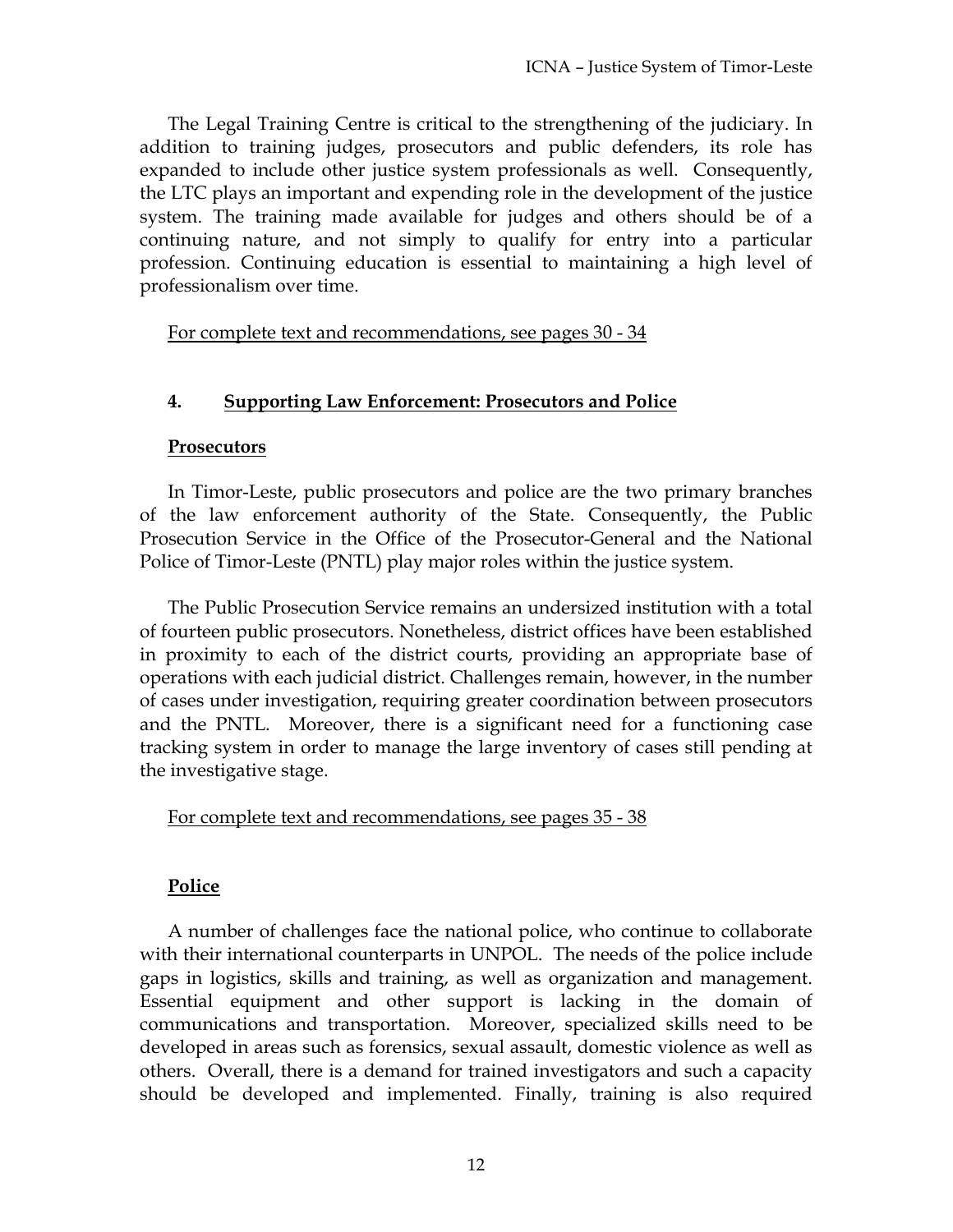concerning both the Penal Code and the Criminal Procedure Code. International police have struggled with language issues and the balance between performance of line functions and mentoring.

For complete text and recommendations, see pages 38 - 40

#### **5. Providing Equality of Arms: Public Defenders and Private Lawyers**

#### **Public Defenders**

The Office of the Public Defender (OPD) plays a key role in providing legal assistance and representation in Timor-Leste. The focus of that mission is challenged, however, by the fact that public defenders accept clients regardless of their financial need. In sum, a legal service intended for those who are indigent and without means is also made available to those who are able to pay for their legal representation. Another concern is the persistent suggestion that public defenders accept direct payment from private clients for legal services. Public defenders are paid salaries to serve the public. To receive payments from individual clients runs contrary to that purpose.

Although it is widely considered that the OPD includes some of the better attorneys in Timor-Leste, the geographical reach of their services is limited and should be expanded. Steps should be taken to ensure that those without means have access to legal representation throughout the national territory.

#### For complete text and recommendations, see pages 41 - 43

#### **Private Lawyers**

Private lawyers provide the majority of legal services across the country and serve a diverse range of clients. One of their unique contributions is to offer the possibility for legal representation that is independent of the government. Because they are not state actors, they can also provide a check on the potential excesses of institutional actors.

Despite the importance of private lawyers, the development of the private legal profession has received comparatively little attention. Consequently, there is an urgent need to establish the basic elements of the private legal profession, including an independent, professional bar association. The transitional body for the regulation of private lawyers is not yet fully functional. Nonetheless, a 24 month training programme at the Legal Training Centre is under consideration,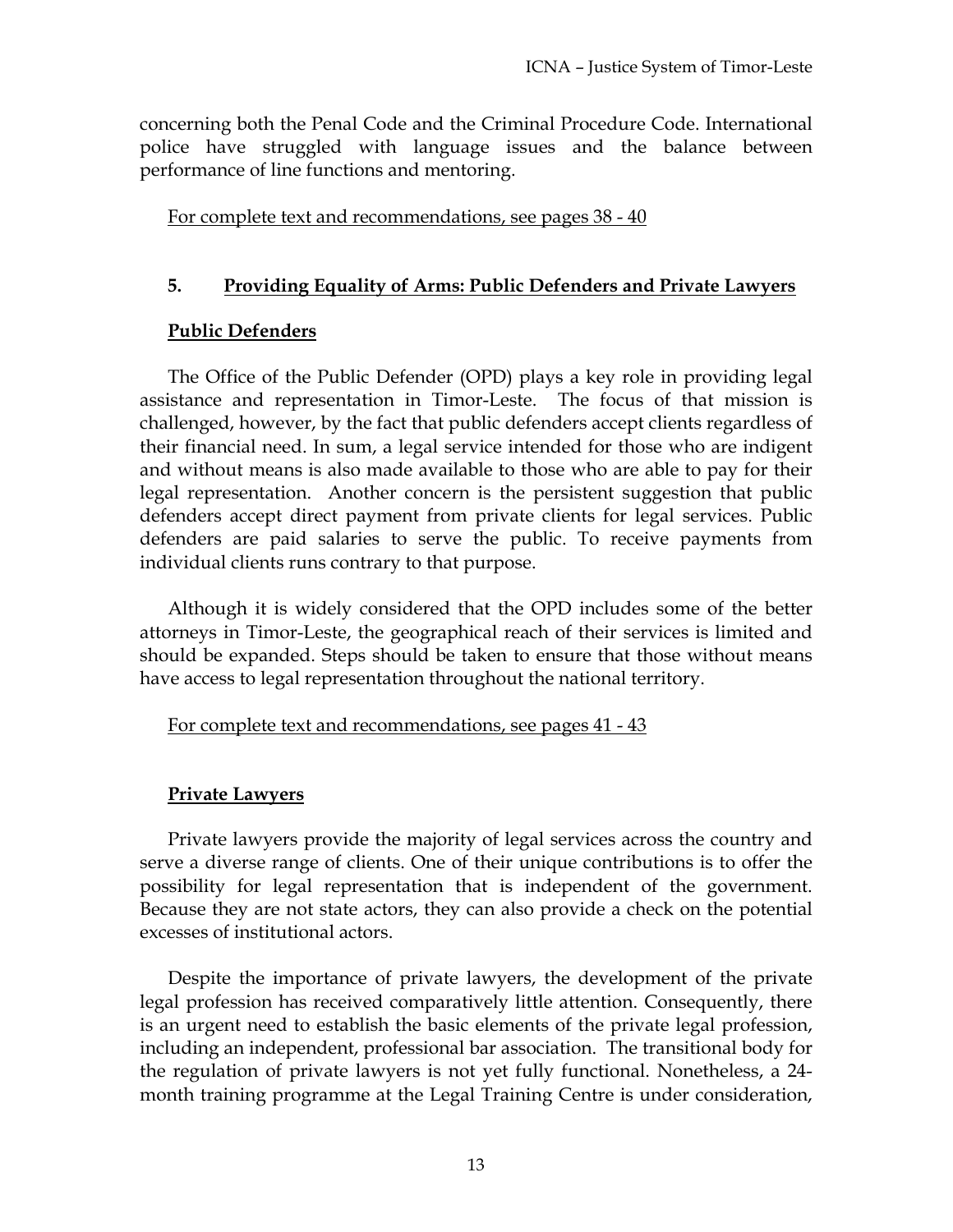although the lack of strong Portuguese language skills among private lawyers will need to be overcome.

Despite many practical challenges, private lawyers currently provide most of the formal legal services in the country. Moreover, a significant number provide services through legal aid programmes. The private lawyers of Timor-Leste will be a significant national asset over the coming years.

For complete text and recommendations, see pages 43 - 45

# **6. Securing and Rehabilitating: Prison Services and Corrections**

There are two prisons in Timor-Leste, one in Dili at Becora and the other in Gleno. Together, these facilities currently hold just over 200 prisoners, some being pre-trial detainees and the others serving prison sentences. Although physical conditions in the two prisons largely conform to international human rights standards, the corrections system nonetheless faces significant challenges.

These include a lack of separate facilities for women and young offenders and a failure to separate young offenders who are pre-trial detainees from those who are serving sentences. Moreover, there is a need to improve medical care and facilities within each institution. Similarly, there is no coherent social reinsertion plan for inmates once they have served their sentence. To the extent that prisoners receive some training in vocational skills, they lack appropriate certification or documentation, which should be provided.

There is a significant need to develop the capacity of prison staff, and training in a number of areas is required. At the same time, the staff is without basic resources relating to internal security, such as handcuffs and other basic means of control.

Finally, the two current prisons pose a geographical challenge to families of detainees and prisoners who may wish to visit. Similarly, the transportation of detainees from prison to court in either Oecusse or Suai can present serious difficulties. To the extent that challenges in the penal system can be mitigated by the use of alternative sanctions and other non-custodial measures, a national policy should be developed with a view toward their implementation.

#### For complete text and recommendations, see pages 46 - 48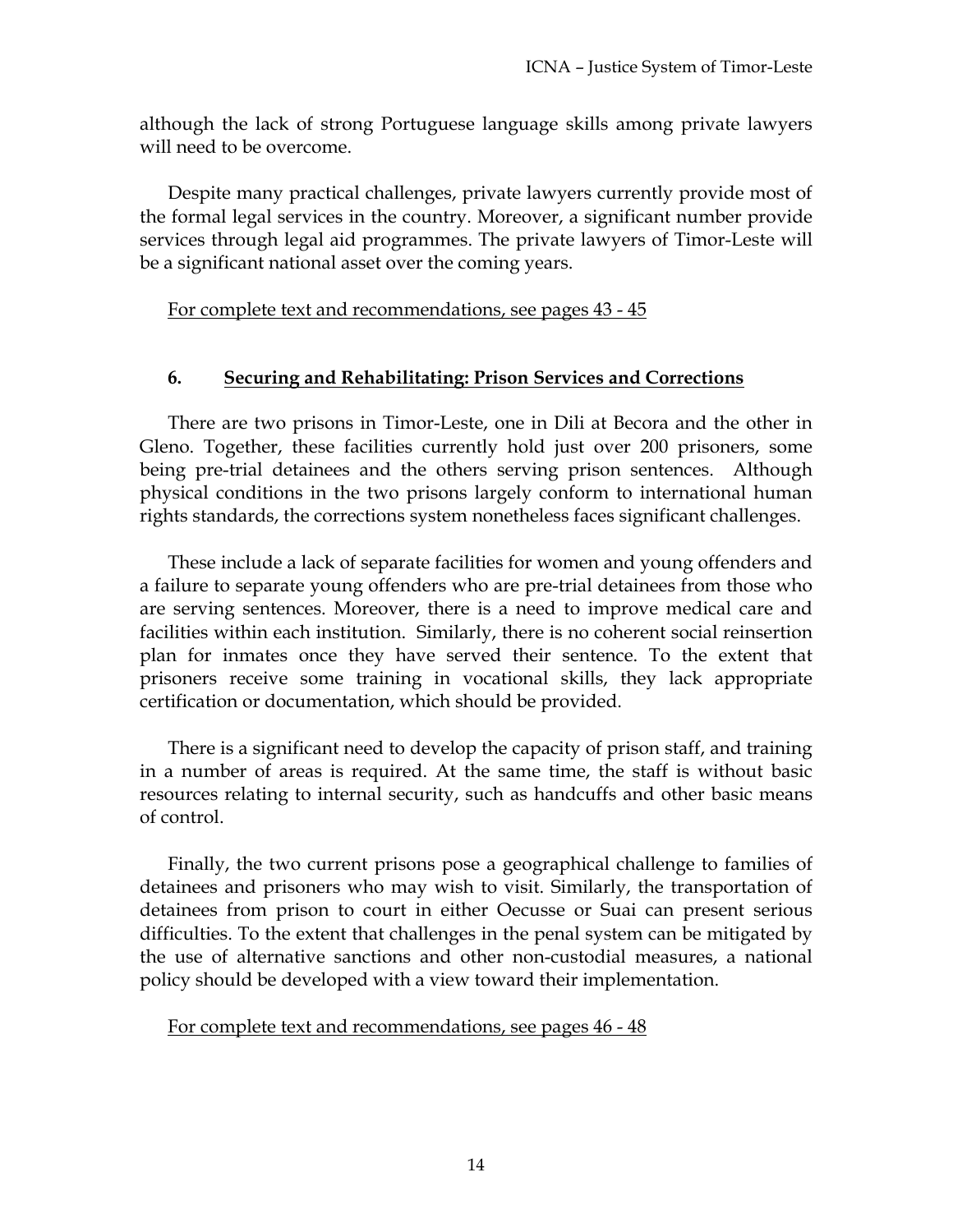# **7. Enhancing Coordination within the Justice System**

An essential element of a well-functioning justice system is coordination. It is a fundamental need among institutions and actors of the justice system, and in key areas such as prosecutor-police relations, legal aid, anti-corruption efforts and international assistance.

First steps toward better coordination should begin at the leadership level. The Council of Coordination, a consultative body of the Ministry of Justice, should broaden its participation beyond the Minister, the President of the Court of Appeal and the Prosecutor General. The Council can do more to promote the coordination of policy throughout the justice system, although its role is largely to assist the Ministry in the elaboration of Government policy in the justice sector.

There is a continuing need for effective modes of coordination between prosecutors and police. Such efforts are often complicated by issues of translation, in part because of varying levels of fluency in Portuguese, Tetum and English among not only national but international actors as well. Various dispatches and police reports often require translation because, as of yet, the various elements in this sector do not always use a common language.

Legal aid would similarly benefit from greater coordination among the various entities providing such services. There is no official regulation of the quality and standards for private legal aid organizations, which likely provide the majority of such services in the country.

Similarly, at least four State institutions have a role in relation to the investigation of corruption and coordination is vital if this important task is to be accomplished. An effective working arrangement among these institutions needs to be established.

Finally, just as coordination among national actors is important, so too is coordination among international donors. The recent initiative of UNMIT to facilitate meetings at which donors can interact is commendable and should be continued.

For complete text and recommendations, see pages 49 - 52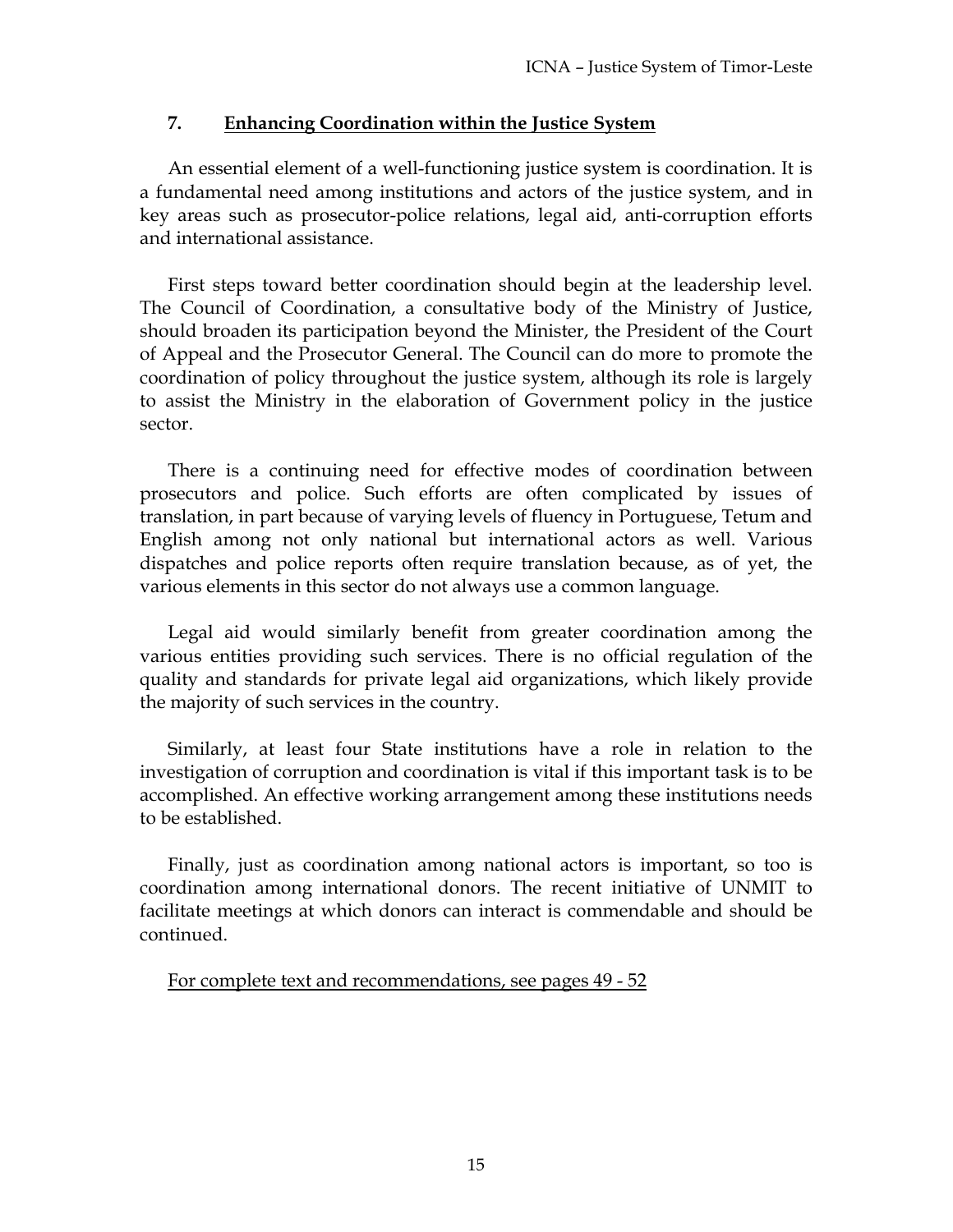# **8. Protecting Judicial Independence and Respecting the Separation of Powers**

Judicial independence is a prerequisite to the rule of law. It is enshrined not only in international law, but also in the Constitution of Timor-Leste. Judicial independence must be observed in two ways. Not only must individual judges perform their judicial functions independent of outside influence or interference, but also the judicial branch as a whole must operate independently of the other, separate branches of government. Both the decisional independence of judges and the institutional independence of the judicial branch must thus be respected.

Judicial independence is not an end unto itself, but is a means to an end, ensuring that judicial decisions are made solely on the basis of the law applied to the facts of a particular case and not on the basis of outside influence or interference. Judicial independence is also grounded in the separation of powers, allowing judges to make decisions even when they run contrary to the preferences of another branch of government.

The current situation in Timor-Leste as it relates to judicial independence is problematic. Although the country's judges have consistently asserted their independence in the cases that have come before them, the institutional independence of the judiciary is still not fully recognized by other state actors.

This fact has been made evident most recently in the case of Maternus Bere, who is under indictment for crimes against humanity and other serious offenses allegedly committed in Suai in 1999. Bere appeared before a Timorese judge and ordered held in Becora Prison as a pre-trial detainee. Despite the fact that no further judicial proceeding was held and no additional judicial order issued, Bere was released at the direction of a high official in the Timorese government. This disregard for a judicial order and direct interference with the judicial system was a grave violation of judicial independence and the separation of powers.

It is the responsibility of all those who serve in the four organs of sovereignty, including those at the highest levels, to respect judicial independence and the separation of powers. It is imperative that a commitment be made to promote a culture of respect for the rule of law and to avoid those actions that would jeopardize it.

For complete text and recommendations, see pages 53 - 59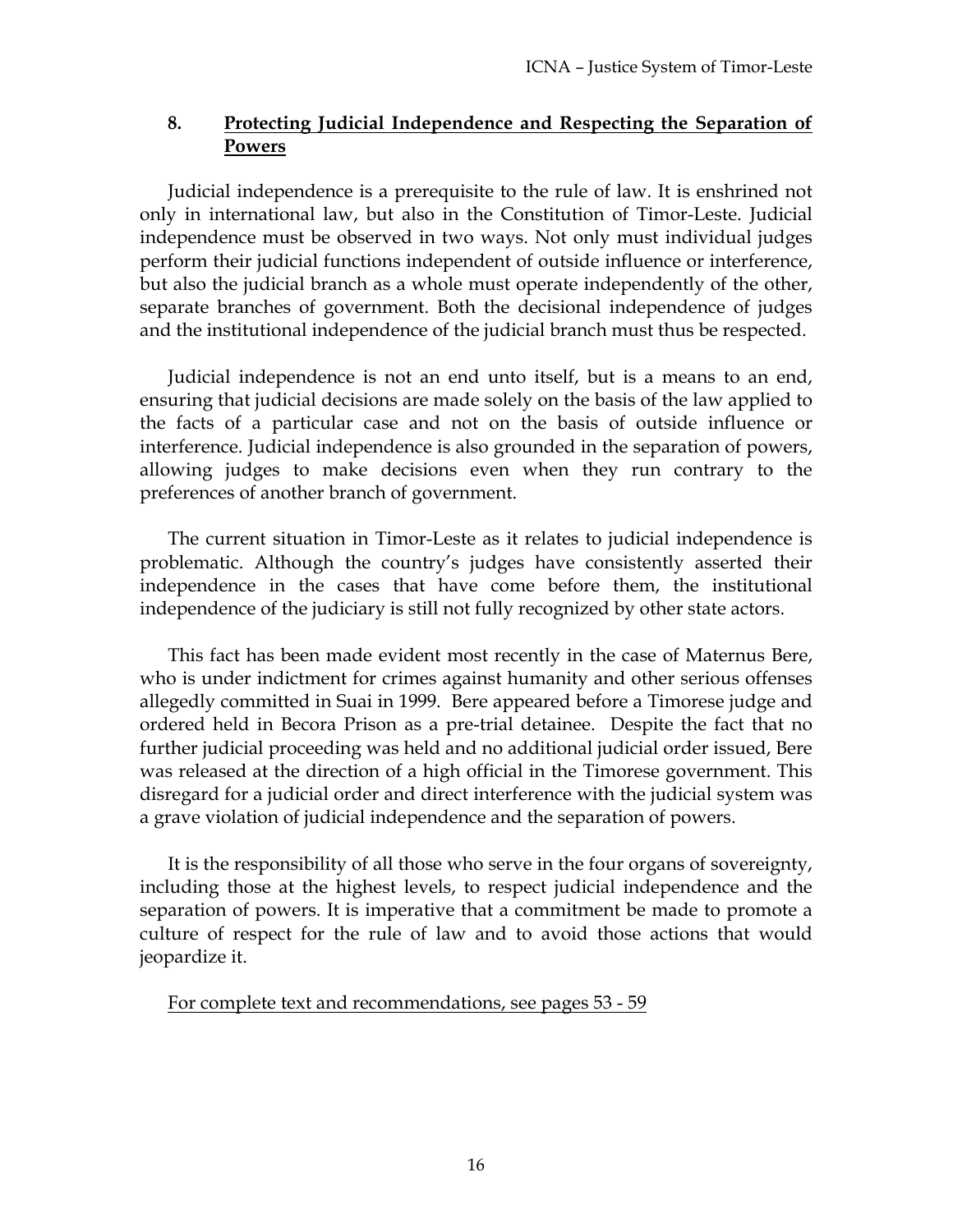#### **9. Promoting Professional Responsibility**

Those who would administer justice in Timor-Leste must be held to the highest personal and professional standards. They must be encouraged to see their work not simply as a job, but as a career in a profession in which they can take pride. Developing a strong sense of commitment to one's career within a valued profession is an important step in reinforcing professional responsibility. The need to develop a culture of professional responsibility applies to all careers in the justice system. This includes not only judges, prosecutors, public defenders and private lawyers, but also court officials, police officers and prison officials.

An intrinsic part of professional responsibility is professional accountability. The key elements to ensuring accountability are supervision and oversight based on clearly stated standards of conduct. Accordingly, discipline should always be based on principle and not on personality.

In order to secure these values, each of the mentioned professional groups has, or should have, an applicable statute setting out the duties and rights of the members of the particular group involved. Each statute also establishes a Superior Council with responsibilities for the pertinent professional group. It is the function of the Superior Council of each group to support the professional development of those over whom they have responsibility and to ensure proper oversight as well as professional discipline. In each case discussed, steps have been or are being taken to accomplish these goals.

Training and education is also critical to professional development. In this respect, the Legal Training Centre is instrumental in facilitating the career paths of those it serves. Training should not only emphasize the basic requirements for entering the profession, but should maintain standards on a continuing basis. Moreover, ethical training is critical. Not only is it important to act according to ethical standards, but it is equally important to be perceived by the public as acting in an ethical way.

Finally, progress has been made with respect to the issue of adequate compensation for certain actors in the justice system. The amount of compensation for a particular position is widely viewed as a reflection of the value that society places on it. The recent action by parliament enhancing the salaries of judges, prosecutors and public defenders is thus a very positive step.

#### For complete text and recommendations, see pages 60 - 63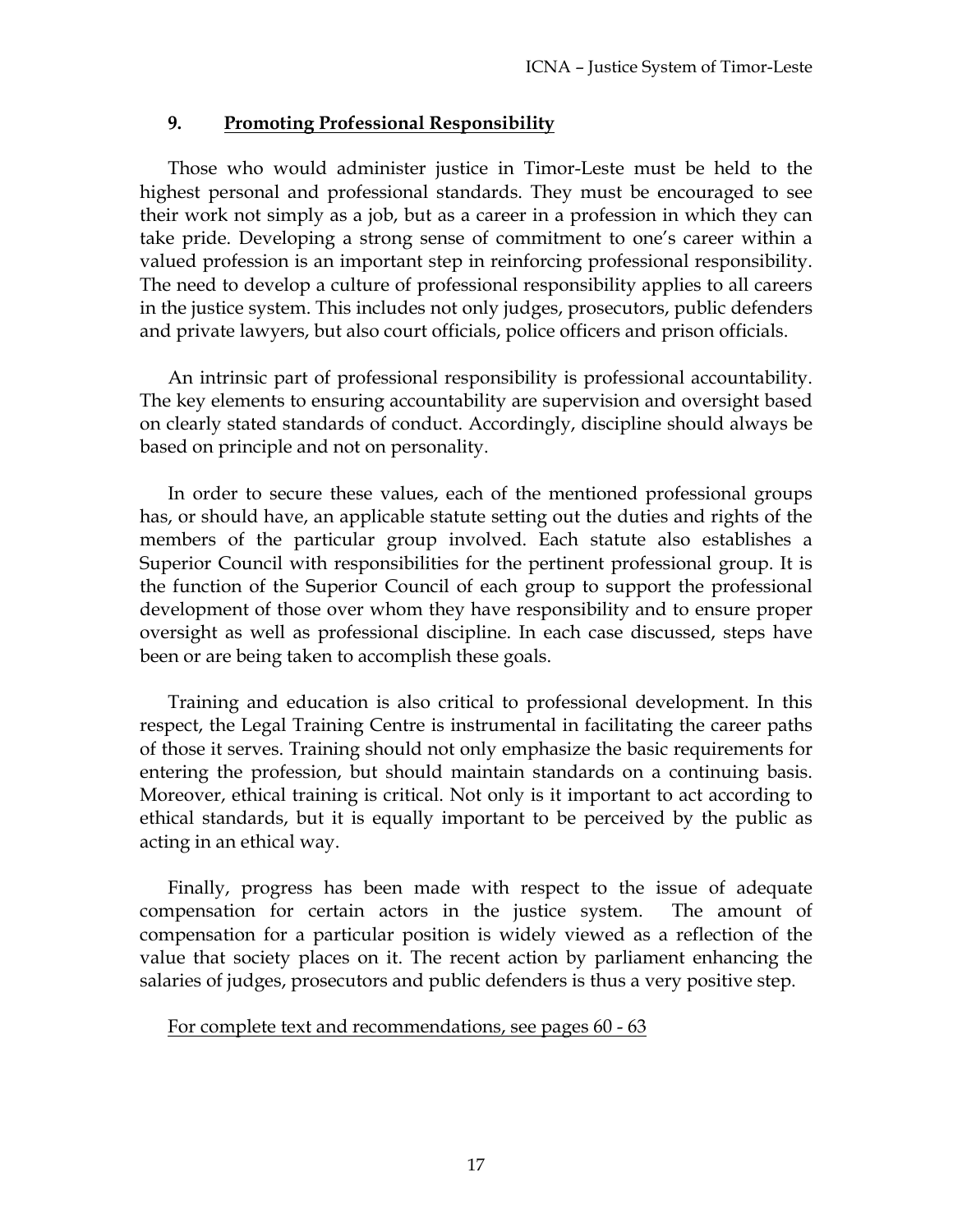# **10. Bringing Justice Closer to the People**

Significant progress has been made towards strengthening the formal justice system. In spite of these improvements, efforts to ensure a more consistent presence of all legal actors in every district court must continue. Moreover, the four existing district courts are inadequate in number to serve the entire Timorese public. In an attempt to fill this gap, judges report that they have engaged in mobile justice, trying cases in several towns. These efforts should continue, and other alternatives should be considered. New district courts should also be created.

Presently, a large part of the population faces substantial obstacles in accessing the formal justice system. In addition to physical distance from courts, other obstacles to access to the formal justice system include barriers of awareness, cost, language and culture. Furthermore, in relation to criminal violations, police are not always accessible at the community level.

As a result, the majority of all disputes in the country are resolved through customary law processes and alternative dispute resolution mechanisms. Customary law processes are widely used because of practical and cultural advantages they hold in relation to the formal justice system. There are, however, serious shortcomings with respect to customary means of dispute resolution, including their failure to respect fundamental human rights, especially those of women, and their lack of safeguards against abusive practices or unjust decisions. Even where such processes achieve a resolution, they possess no formal enforcement mechanism, leading to unimplemented decisions and referral to the courts in some cases.

The Ministry of Justice has been conducting a nationwide public consultation in relation to the legal recognition of customary law processes, as envisioned under the Constitution. Any initiative recognizing customary law should harmonize with the formal justice system and not operate as a parallel or separate system of justice.

For complete text and recommendations, see pages 64 - 66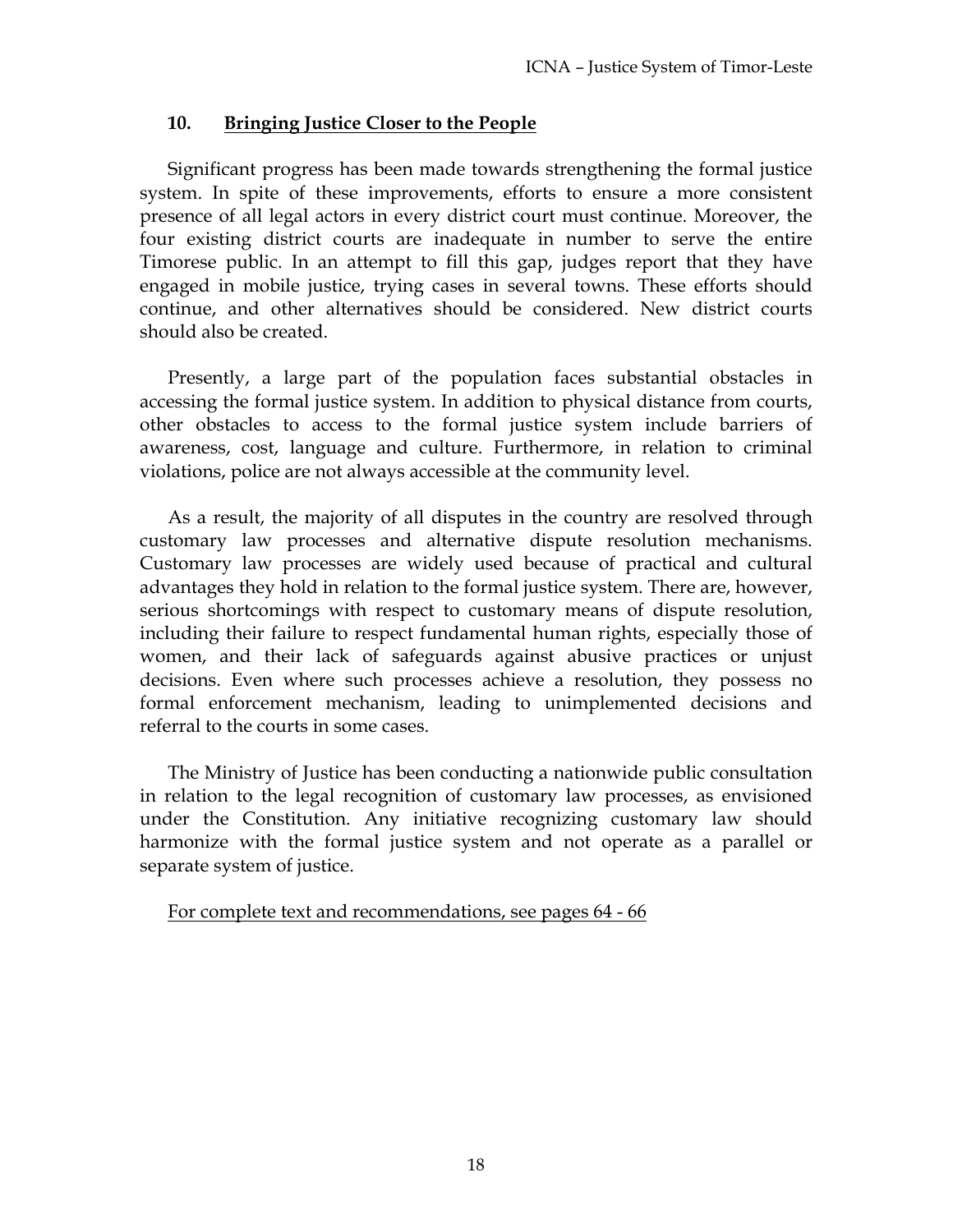#### **11. Ensuring Justice for All**

#### **Gender**

While the Constitution provides for guaranteed access to justice for all citizens of Timor-Leste, certain groups, such as women, experience particular hardship in receiving fair, affordable and timely justice. A great amount of progress has been made toward equalising rights and integrating gender considerations in Timorese legislation. Nevertheless, significant challenges for women continue to exist, including prevalent gender-based violence, lack of legal knowledge and access to courts, increasing human trafficking, and lack of economic resources.

In cases of domestic violence and sexual assault, pressure is put on women to settle such cases with traditional authorities rather than report them to the police. In those cases where police undertake an investigation involving violence against a woman, their training is often lacking. Moreover, the police suffer a number of logistical challenges that impact their ability to investigate such crimes. Similarly, lack of forensic capacity to obtain, store and test physical samples in cases of domestic violence could easily compromise an otherwise promising investigation. Finally, the lack of means to protect victims when they proceed to court is a significant issue.

Although reportedly more cases of gender-based violence were processed in the courts in 2008 as compared to 2004, many of those cases resulted in acquittals. This may be explained, in part, by the fact that some victims choose to remain silent during trial and not supply evidence against their alleged assailant.

One of the positive developments in relation to SGBV cases is the establishment of the national referral network, which includes VPUs, the MoSS and several NGOs, which provide support, assistance, counselling and shelter to victims. These organisations, however, still face a substantial lack of infrastructure, human resources and logistical support.

#### For complete text and recommendations, see pages 67 - 69

# **Children**

A large percentage of the population of Timor-Leste is under the age of eighteen and is particularly afflicted by a number of social problems such as poverty, unemployment and illiteracy. Moreover, in the absence of a legal regime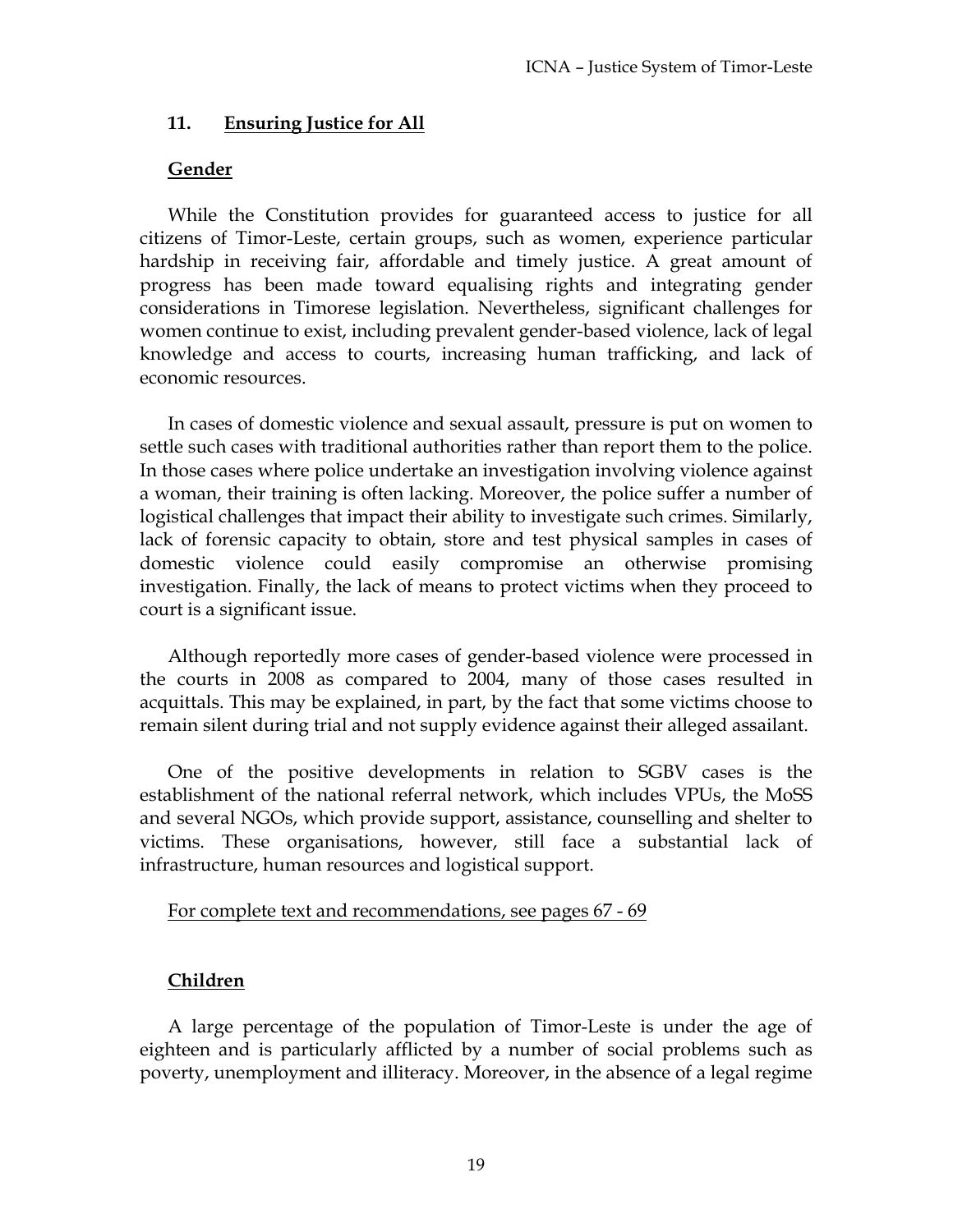directed toward children, they are without protection and their situation is even more precarious as a result.

There is a pressing need to create a legal framework that will deal with children and the issues that are specific to them such as parental responsibilities, adoption, guardianship and child protection. Similarly, priority should be given to legislative proposals dealing with juvenile offenders.

In addition to developing the law, there is a corresponding need to improve the skills of Timorese professionals who will be dealing with children. In this respect, it is important to enhance the skills of those tasked with identifying, reporting and dealing with child abuse. There should also be training of judges and other court actors with respect to any legislation enacted concerning children.

Currently, there is no judicial review of placement of children in alternative care and, overall, there is insufficient protection of the right of children to be heard, in accordance with their age and maturity, at any proceeding that may impact their rights. Due consideration should be given to basic principles involving the best interests of children and respect for their views.

Finally, considering the key role played by the Department of Protection and Social Assistance of Vulnerable Children, the government institution charged with the protection of children who are at risk and exposed to abuse, there is a need for greater coordination in matters concerning justice for children between this department, the courts and other related institutions, including the Public Prosecution Service, the police and the Office of the Public Defender.

#### For complete text and recommendations, see pages 70 - 72

#### **Land and property disputes**

Disagreements over land and property are reported to be the most common category of disputes in Timor-Leste. To the extent that such matters are in fact settled, their resolution is largely accomplished outside the formal justice system as very few such cases are filed in court. There are reported, however, to be a large number of unresolved land contests throughout Timor-Leste. These, in turn, produce a level of tension among neighbours and within communities that can often lead to serious violence.

The issues pertaining to property and land ownership are complex as they have been subject to several different legal regimes over the last twenty-five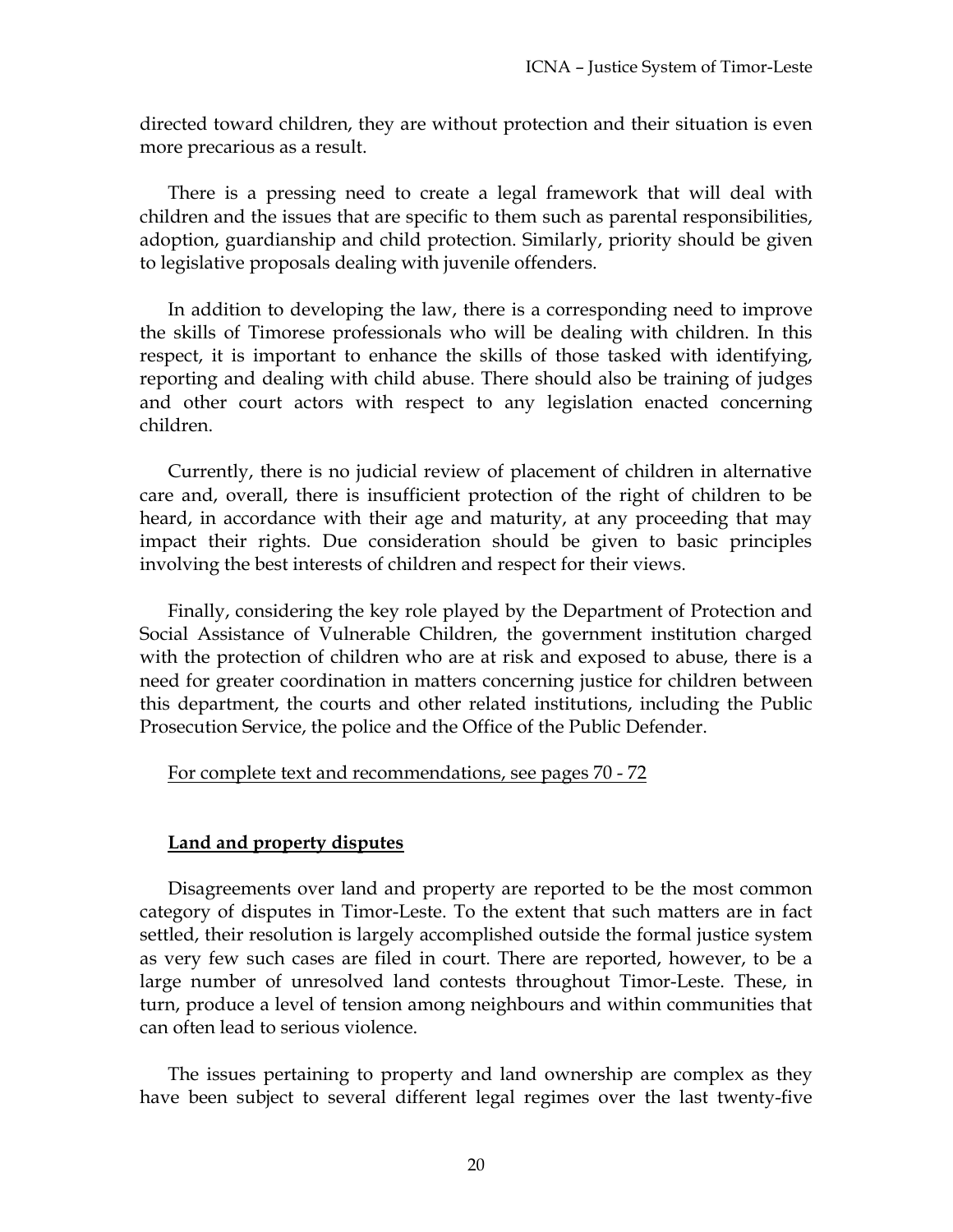years. It is extremely difficult to evaluate claims to a piece of land based on competing rights asserted under Portuguese law, Indonesian law, or simply the actual occupation of the land in question. Moreover, on the practical level, many records identifying property ownership were burned as a result of violence occurring in both 1999 and 2006. Similarly, turmoil in the past caused social dislocation and people were often forced to flee their property, which was then occupied by others. One additional complicating factor is that although the right of women to own land is recognized by law, such ownership rights have not always been traditionally recognized.

With donor assistance, a project is currently underway to address several land issues, ranging from law to registration. A draft law on land ownership has been discussed in a series of public consultations hosted by the Ministry of Justice. The preparation of this law should continue to be a top priority, and once it is adopted, judges and other legal actors as well as all those offering mediation services should be trained on land issues, including the new legislation.

For complete text and recommendations, see pages 72 - 73

# **12. Preparing the Next Generation**

Preparing the next generation of legal professionals requires a multi-faceted approach involving educators, judges, prosecutors, public defenders, and lawyers as well as public and private support. The establishment of a legal studies programme at the National University of Timor-Leste (UNTL), the only accredited university in Timor-Leste with such a programme, has been a critical first step. A strategy is lacking, however, in relation to the broader educational effort required to supply the human resources of the justice system in the coming years. Moreover, no assessment of the long term human resource needs of the justice system has yet been undertaken.

Several other critical issues also remain unresolved. The two primary private universities that offer university-level degrees in law, the University of Dili and University of Peace, continue to lack government accreditation. Tetum could be a more accessible language for all students of law, but insufficient attention has been devoted to its development for legal purposes. No significant work has yet been done in relation to building a Timorese culture of legal scholarship in either Tetum or Portuguese. A self-sustaining domestic pool of professors and other instructors has yet to be developed. Women remain underrepresented among the professionals in the system, and an increase in the quality and size of the overall pool of potential law students is needed.

For complete text and recommendations, see pages 74 - 76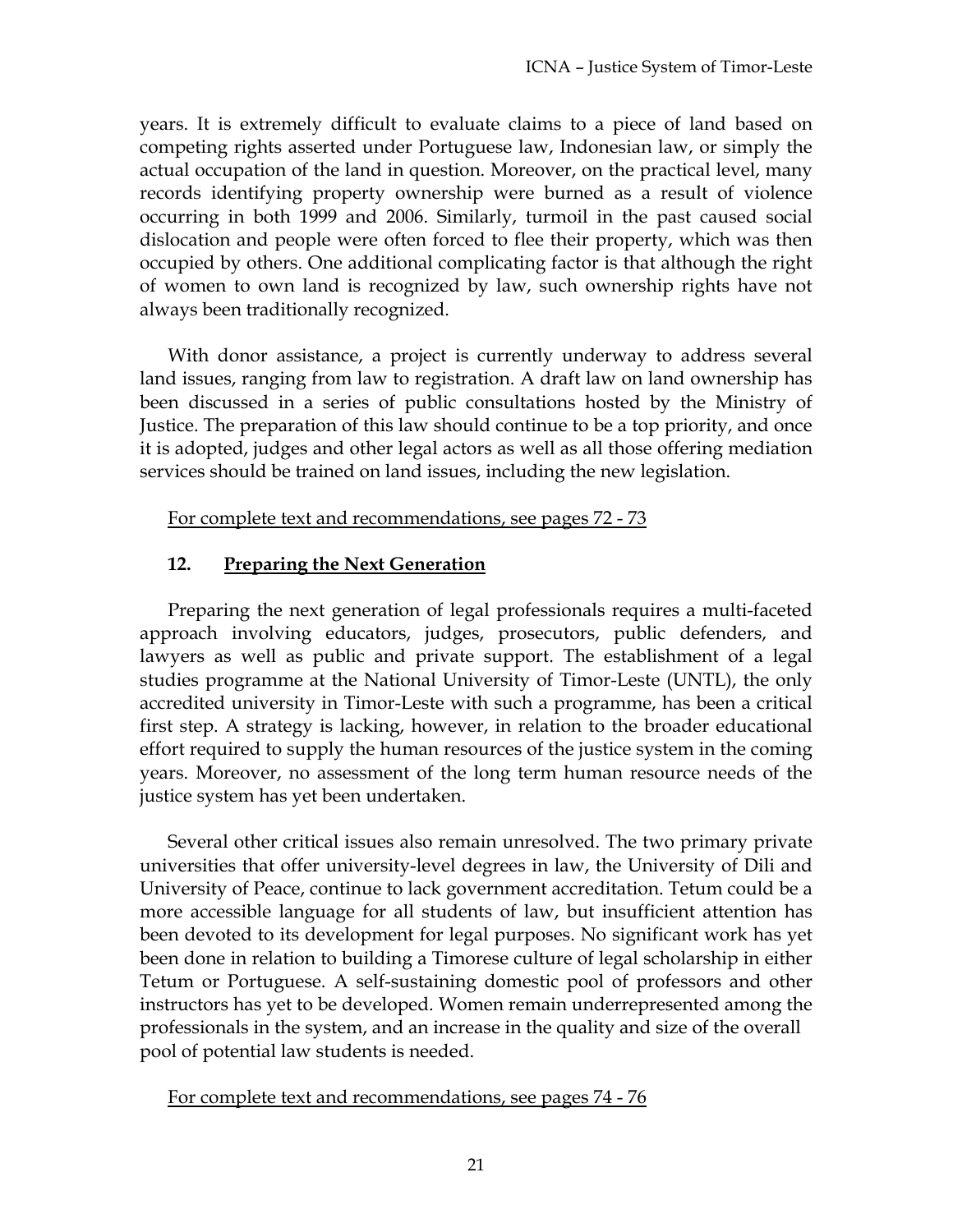# **13. Speaking the Language of Justice**

A subtext running throughout the report is that of language. As provided in the Constitution of Timor-Leste, Tetum and Portuguese are the country's official languages. The latter has played a dominant role in the justice system, reflecting the extensive involvement of international staff from the Portuguese-speaking world. The corresponding influence of that language on legal drafting, training at the Legal Training Centre and the conduct of court proceedings have all made fluency in Portuguese a key element in the advancement of legal actors in the justice system. To that end, the Portuguese language capacity of many actors in the justice system has increased significantly over a relatively short time. Nonetheless, these gains have not eliminated the fact that language remains a challenge for most participants in the justice process, ranging from judges to litigants.

Consequently, two approaches are needed. One is to reinforce the educational campaign undertaken to date in relation to Portuguese language skills for both children and adults in order to begin to transform Timor-Leste into a more genuinely bilingual society. To that end, Portuguese language study should continue and be strengthened at the university level. Current initiatives at the level of primary and secondary education should also continue and be strengthened. The other approach, which is not inconsistent with the first, is to develop a "legal Tetum" sufficient to be utilized in relation to all aspects of the overall justice system. This will require an intensive and coordinated programme involving scholars, legal actors, linguists and translators.

For complete text and recommendations, see pages 77 - 78

# **14. Confronting Impunity and Requiring Accountability**

The judicial system of Timor-Leste, as currently constituted, is not actively engaged in the process of addressing the crimes of the past or holding accountable those who committed them. There is no question, however, that Article 160 of the Constitution contemplates prosecution for offenses occurring between 1974 and 1999 in either the national court system or before an international court. Similarly, Article 163.1 provides for a hybrid special panel of national and international judges with jurisdiction over serious crimes committed between 1 January and 25 October 1999. The preamble of the Decree-Law promulgating the Code of Criminal Procedure also acknowledges the existence of such panels and Article 3 of the Decree-Law confirms that the legal framework for the operation of the Special Panels remains in place, although they are not currently functioning.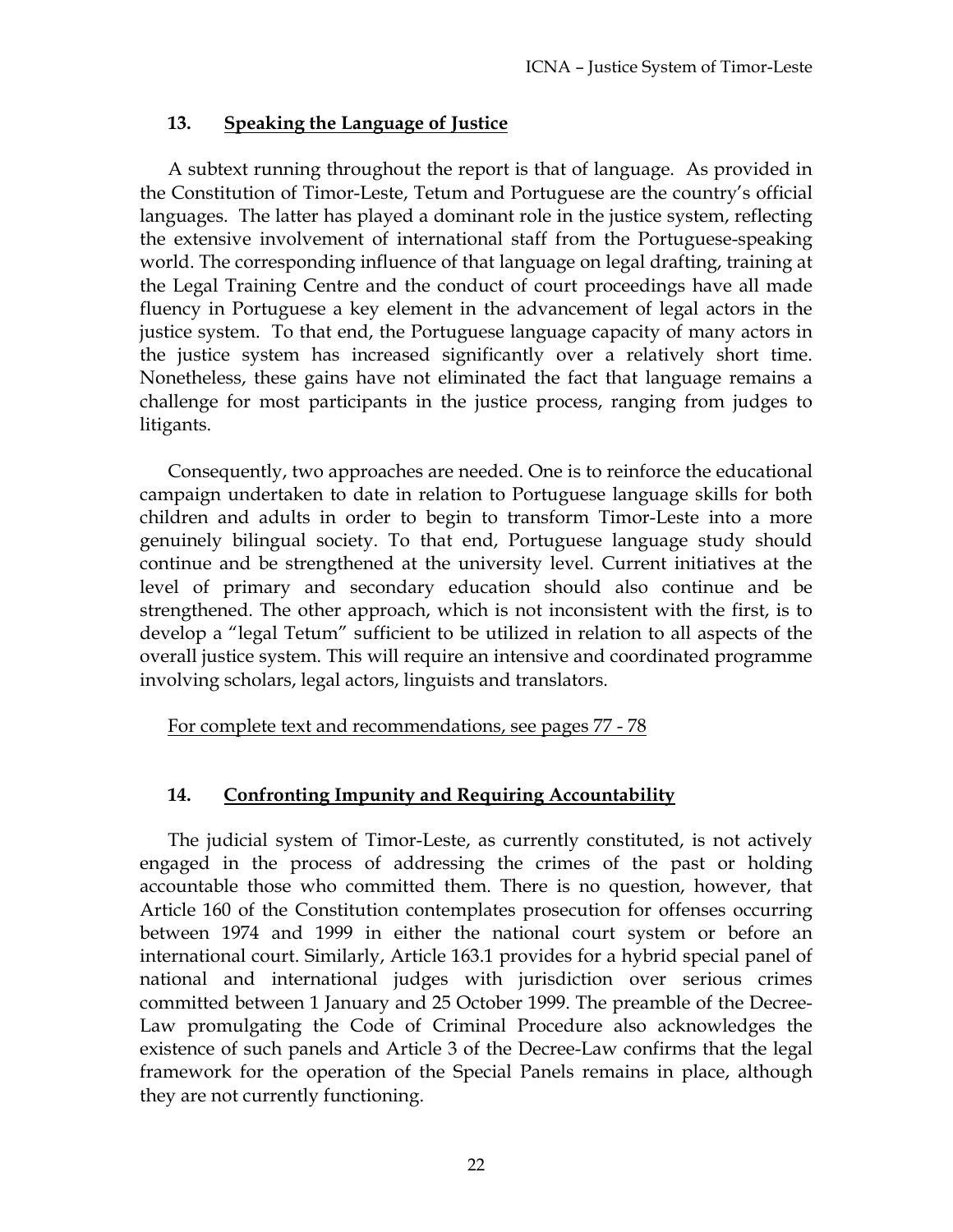Regardless of whether an international tribunal were to come into being as recommended by the Commission of Experts, there are still numerous domestic indictments and arrest warrants pending against hundreds of defendants charged with crimes against humanity and other serious offenses committed during 1999. To the extent that the leadership of Timor-Leste chooses not to support a domestic judicial process to ensure that those responsible for past serious crimes are held accountable, it should nonetheless be made clear by both the UN and other donors that, if requested, they are prepared to provide the necessary resources to support such a process.

In any event, in light of the possible return to Timor-Leste of defendants who are already under indictment, such as Maternus Bere, national judges, prosecutors and defence lawyers should be provided appropriate training through the Legal Training Centre to handle such cases.

The Serious Crimes Investigation Team should continue to function and be appropriately supported and resourced until it has concluded all investigations and has provided to the Office of the Prosecutor General all materials and documentation necessary to permit those cases to be prosecuted in the future. Moreover, proper facilities should be arranged so that forensic and other evidence required by the SCIT can not only be stored, but also properly conserved, considering the challenges presented by the local climate. Finally, the SCIT should also be supported to help develop the domestic capacity to prosecute those serious crimes investigated by the unit, whether they amount to violations of domestic or international law.

For complete text and recommendations, see pages 79 - 85

# **15. Conclusion**

As noted throughout this report, a significant amount of progress has been made in developing the overall justice system of Timor-Leste. Although a number of challenges and needs continue to exist, the Timorese with whom the team interacted demonstrated a high degree of dedication and commitment. Although there is no question that they foresee the need for continued advice and assistance from the international community, they are motivated by a vision of a justice system run by the Timorese for the Timorese. This is a goal worth striving for and is a cause that deserves the continued support of the international community.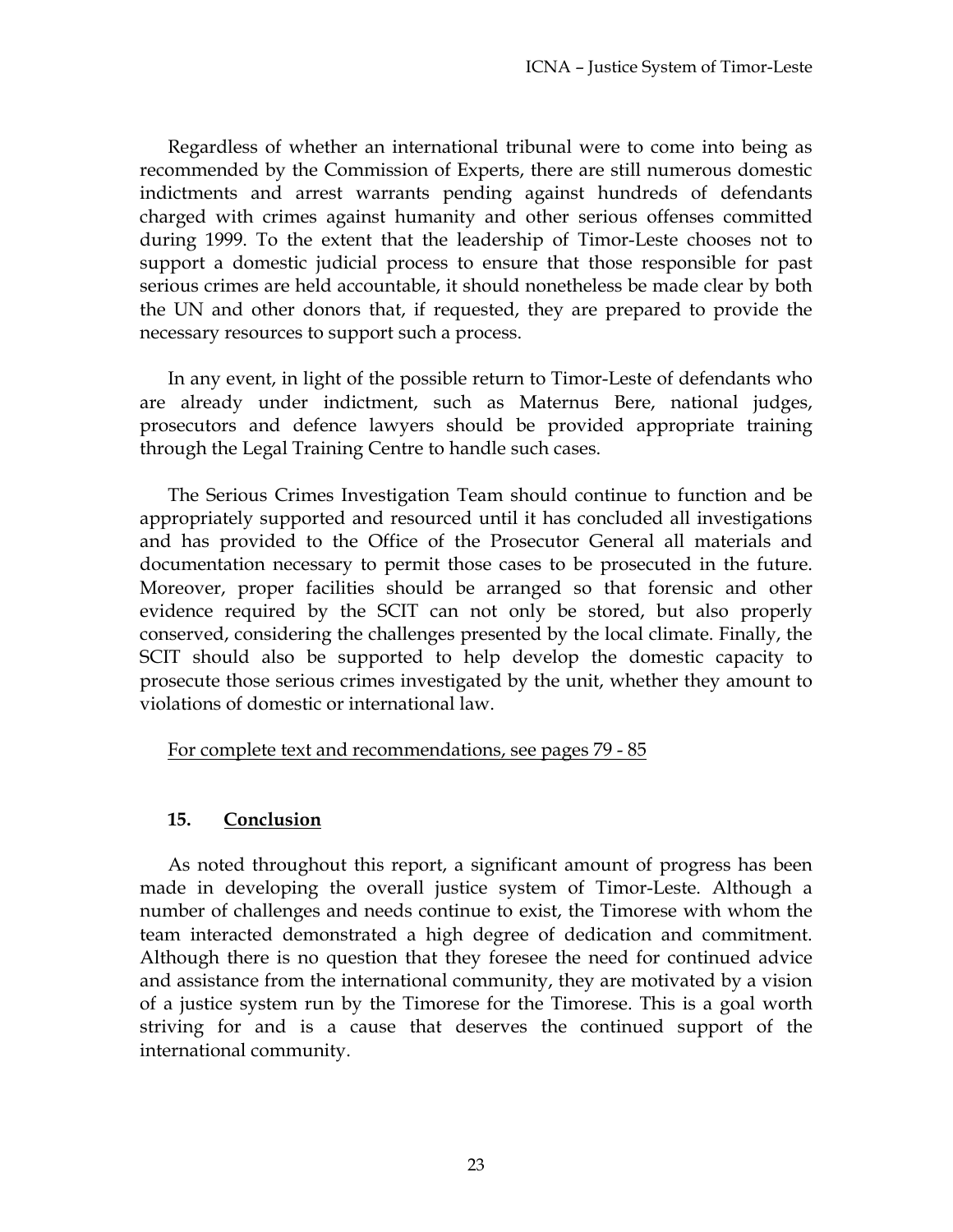#### **VI. An Overview**

Before assessing the needs of the overall justice system of Timor-Leste, we must first answer a very basic question: What is the purpose of that system? The answer to that inquiry is essential if one is to determine whether the justice system is adequately equipped to meet the needs of the country it serves.

It goes without saying that the overall purpose of the system is to do justice and to help secure the rule of law. Although there are differences among legal systems around the world, the need to provide an institutional framework within which justice can be done is universally recognized. Similarly, the role of such systems in supporting the rule of law is fundamental to sustaining a culture in which democratic institutions can function.

Beyond those considerations, however, there exists a day-to-day reality that must be acknowledged: a justice system cannot be viewed as successful unless it is seen to do justice for the ordinary citizen. The average person's expectations of a justice system are simple: disputes must be resolved, wrongs must be corrected, rights must be vindicated, wrongdoers must be punished and those who have suffered at the hands of others should receive some measure of relief or compensation. Moreover, the process by which these things are accomplished should be credible, in that it must be transparent, effective, efficient, timely and fair. These are not extraordinary expectations for the people of Timor-Leste, or of any country, to have.

It is important to consider these expectations in order to develop a coherent vision of how the overall justice system of Timor-Leste should function. It is equally important to have them in mind if we are properly to assess the needs of that system as it endeavours to accomplish its mission.

In performing that task, the team notes the progress that has been made, especially over the last several years, within the justice system of Timor-Leste. Both the Timorese and those who have assisted them are to be commended for the significant steps that have been taken to date to see that the rule of law is made a reality in Asia's newest nation. Nonetheless, many challenges remain and it is the purpose of this report to assess the needs that continue to exist.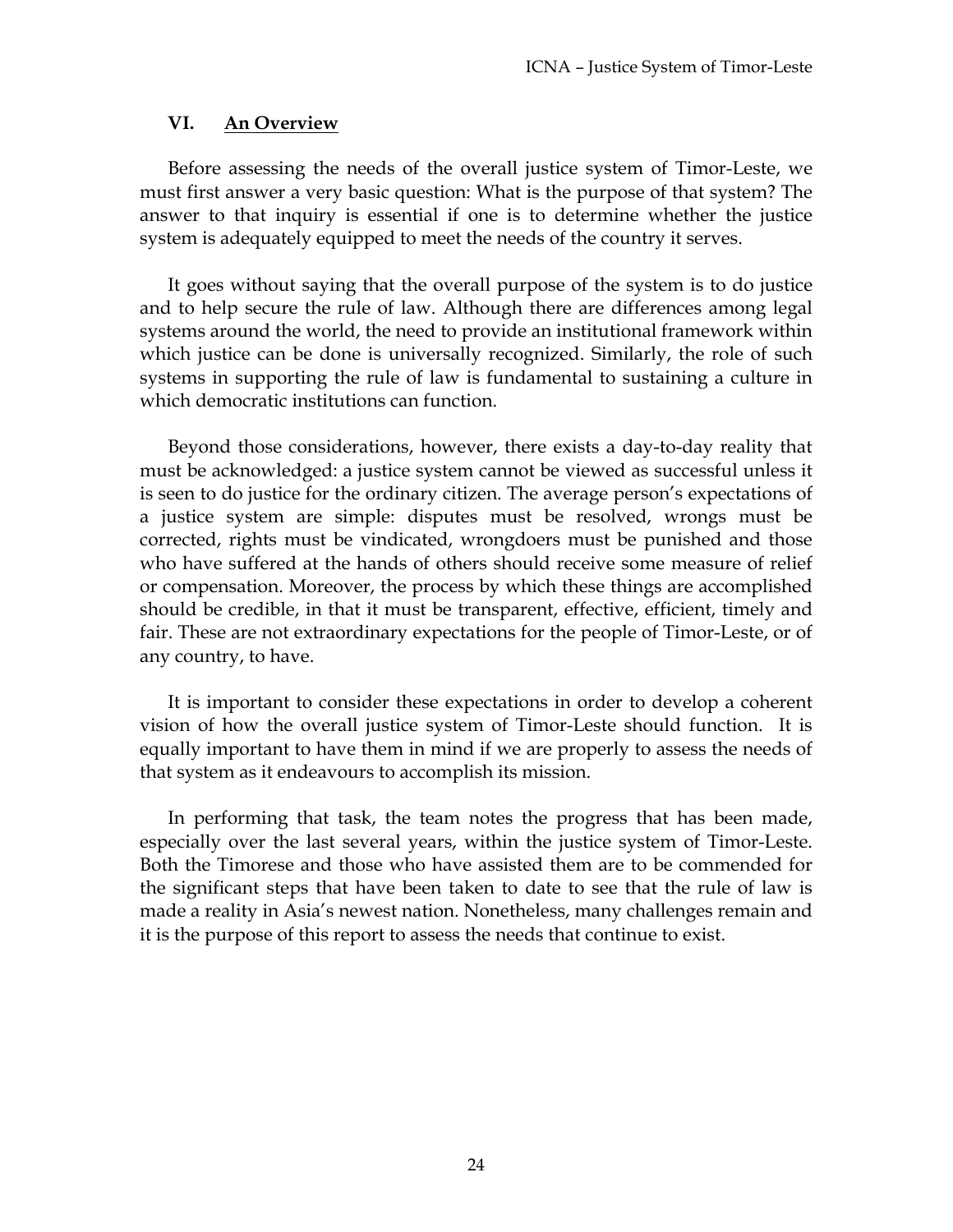#### **VII. Completing the Legal Framework**

As set forth in its Constitution, Timor-Leste is a democratic state based on the rule of law, the will of the people and respect for the dignity of the human person. No person is above the law, and the State itself is bound by the Constitution and the law.2 Other than the Constitution, the sources of law in Timor-Leste are legislation enacted by Parliament and decree laws and other legal acts issued by the Government. In addition to domestic law3, the Constitution also recognizes international law and provides that the country's legal system shall adopt the general or customary principles of international law as well as those rules provided for in conventions, treaties and agreements that apply in Timor-Leste. In that regard, Timor-Leste has ratified a significant number of international human rights treaties and other conventions<sup>4</sup>. Doing so, however, often requires the enactment of companion legislation to put into effect such international agreements.

There are several areas in which the lawmaking process has achieved noteworthy results, including the adoption of the Penal Code, the Criminal Procedure Code, the Law on the Protection of Witnesses, the Civil Procedure Code and several others. The Civil Code was recently approved by the Council of Ministers and will soon come before the National Parliament.<sup>5</sup> Similarly, a law addressing domestic violence has received ministerial approval and will soon proceed to Parliament.

 $\overline{a}$ 

<sup>2</sup>Articles 1.1 and 2.2 of the CRDTL.

<sup>3</sup> Also, according to Article 2.4 of the CRDTL, the State shall recognise and value the norms and customs of Timor-Leste that are not contrary to the Constitution and to any legislation dealing specifically with customary law.

<sup>4</sup> Timor-Leste has ratified the Covenant on Civil and Political Rights; the Covenant on Economic, Social and Cultural Rights, the Covenant on the Elimination of All Forms of Racial Discrimination; the Covenant Against Torture and other Cruel, Inhuman, or Degrading Treatment or Punishment; the Convention on the Elimination of All Forms of Discrimination Against Women (CEDAW); the Convention on the Rights of the Child (CRC); and the Convention against Corruption. The following optional Protocols were also ratified: Elimination of All Forms of Discrimination Against Women; the Rights of the Child on the Involvement in Armed Conflict; the Rights of the Child on the Sale of Children, Child Prostitution and Child Pornography; and the Second Optional Protocol Dealing with Civil and Political Rights. More recently, the following conventions of the International Labour Organization (ILO) were also ratified: forced labour (Convention No. 29), freedom of association and protection of the right to organize (Convention No. 87), the right to organize and collective bargaining (Convention No. 98), and the elimination of the worst forms of child labour (Convention No. 182).

<sup>&</sup>lt;sup>5</sup> Due to its length and the complexity of some of the issues with which it deals, the proposed Civil Code is likely to engender extensive discussion and a potentially protracted legislative approval process.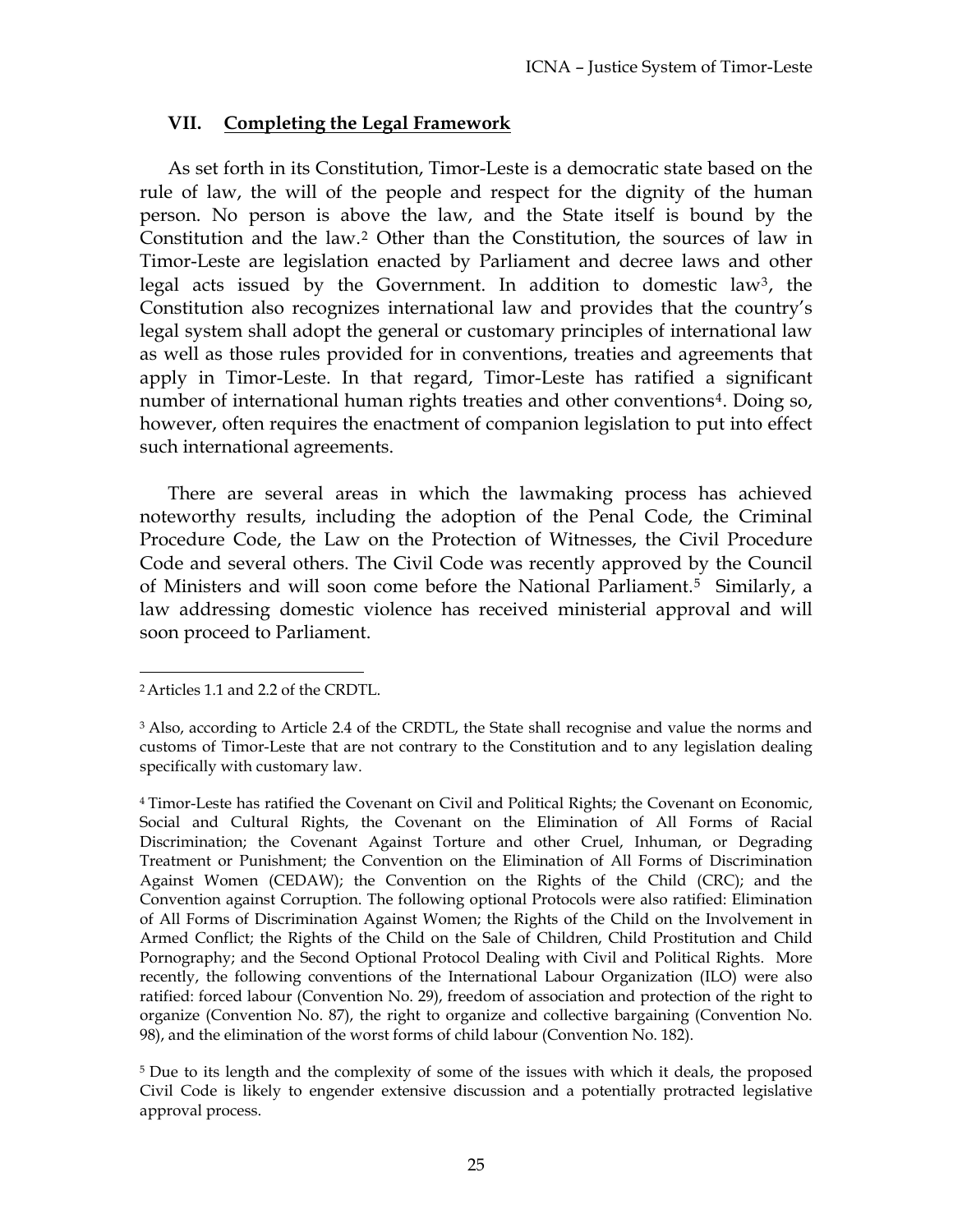Despite the significant progress that Timor-Leste has made with respect to the enactment of national legislation and the adoption of international agreements, there remain a number of areas in which the legal framework needs to be completed. We note first that there are currently no laws in place addressing issues involving children, although drafting initiatives are underway with respect to adoption, parental rights and obligations and guardianship. Also, an initiative to develop a comprehensive Children's Code was recently launched.

A law concerning juvenile offenders is in progress, but remains in draft form. With this in mind, we note the serious concern that in a country with such a youthful population as Timor-Leste there is no legal regime concerning juvenile offenders. When a minor under the age of sixteen is brought before the court the judge involved is left to resolve the matter as best he or she can, based on general principles of law. Such principles, however, are not specifically elaborated in the current statutory framework with respect to juveniles, a situation that must be addressed.

Moreover, there are no procedural rules governing administrative litigation, which falls into the jurisdiction of the district courts in the absence of administrative law courts. Similarly, a comprehensive code relating to court costs, especially with respect to legal aid, is lacking and there are no provisions exempting the indigent from certain court fees and costs.

Although a drafting process is underway, a Labour Code that replaces previous UNTAET legislation<sup>6</sup> is also a need that must be addressed. Moreover, it is important that there be a Commercial Code that envisages an efficient system for the enforcement of commercial contracts as well adequate legislation to deal with property issues. These elements are essential to provide a safe environment for investment in Timor-Leste, thereby promoting the development of business and the growth of the country's economy.7

In a representative form of government, the people's delegates are the ultimate lawmakers. Nonetheless, the lawmaking process has been strengthened by the use of public consultations as to certain legislation. If nothing else, public

 $\overline{a}$ 

<sup>6</sup> UNTAET Regulation No. 2002/05, on the establishment of a labour code for East Timor.

<sup>7</sup> According to the World Bank's Report "Doing Business 2010: Reforming through Difficult Times", Timor-Leste is ranked 164 out of 183 economies around the world. This nation is placed last in two areas directly bearing on the state of the country's legal framework: "enforcing contracts" (183 out of 183) and "registering property (183 out of 183). Other areas of concern included "closing a business" (183 out of 183) and "getting credit" (181 out of 183). The latter also relates to difficulties in "registering property," which affects the availability of collateral for the securing of business loans.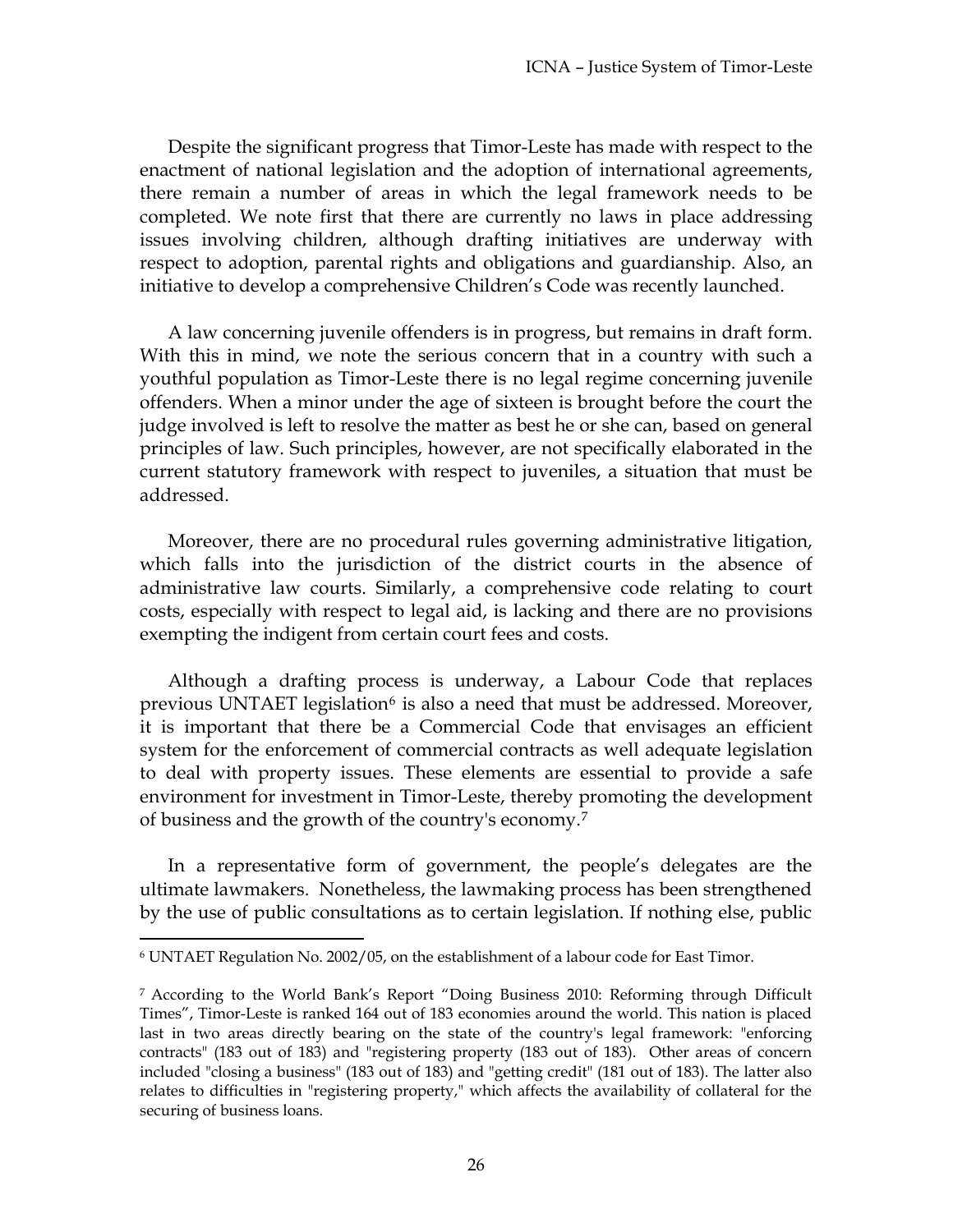input can help legislative drafters align proposed laws with the "realidade timorense" (Timorese reality) and to help legislation better reflect the legitimate aspirations of the citizenry. Moreover, such a mechanism helps to promote the involvement of women, both directly and through representative groups, in processes normally closed to them. Popular consultations have been used with respect to a number of matters, such as the land law, a children's code and issues regarding the use of customary law.

There are other particular concerns with respect to legislative drafting that are worthy of mention. The first is the need for translation of all draft laws throughout the process of both popular consultation and parliamentary consideration. Neither step can be effective if the proposal under review is not in a language accessible either to the public or their representatives. Although the Constitution recognizes both Tetum and Portuguese as the official languages in the country, it is basic to the rule of law that the people have meaningful access, if not an understanding, of the laws by which they are governed. For these reasons, all proposed and enacted laws should be available not solely in Portuguese, but also in Tetum<sup>8</sup>. Although this will be a considerable task and will require greater focus on the development of Tetum legal terminology, the task is essential. The text of the draft land law, for example, was translated from Portuguese to Tetum prior to the popular consultation and should serve as a model for future practice.

Another consideration is whether the wholesale adoption of foreign statutory models is always consistent with Timorese reality. Of special concern is the ability of the country's legal system to incorporate and apply the sometimes elaborate statutory schemes to be found in other national models. Laws that are too complex or that do not sufficiently relate to the actual experience of the Timorese are unlikely to be implemented, either adequately or at all. Moreover, laws must be harmonized with the resources available to implement them.

Although international legal advisors have played a primary role in the drafting of national legislation, it is very important that national staff be trained in legal drafting, not only with the view of developing their technical skills, but also anticipating the point in time where the drafting of legislation will largely be their own responsibility. Moreover, they must learn to become legal advisors themselves to pass on their knowledge to those Timorese who come after them. It is thus commendable that the Legal Training Centre (LTC) is now offering such a training course for law graduates recruited by the Ministry of Justice. The

 $\overline{a}$ 8 According to Article 3 of Law No. 1/2002 of 7 August, the Official Gazette (Jornal da República), for the publication of all legislation enacted in Timor-Leste, shall be published in both official languages.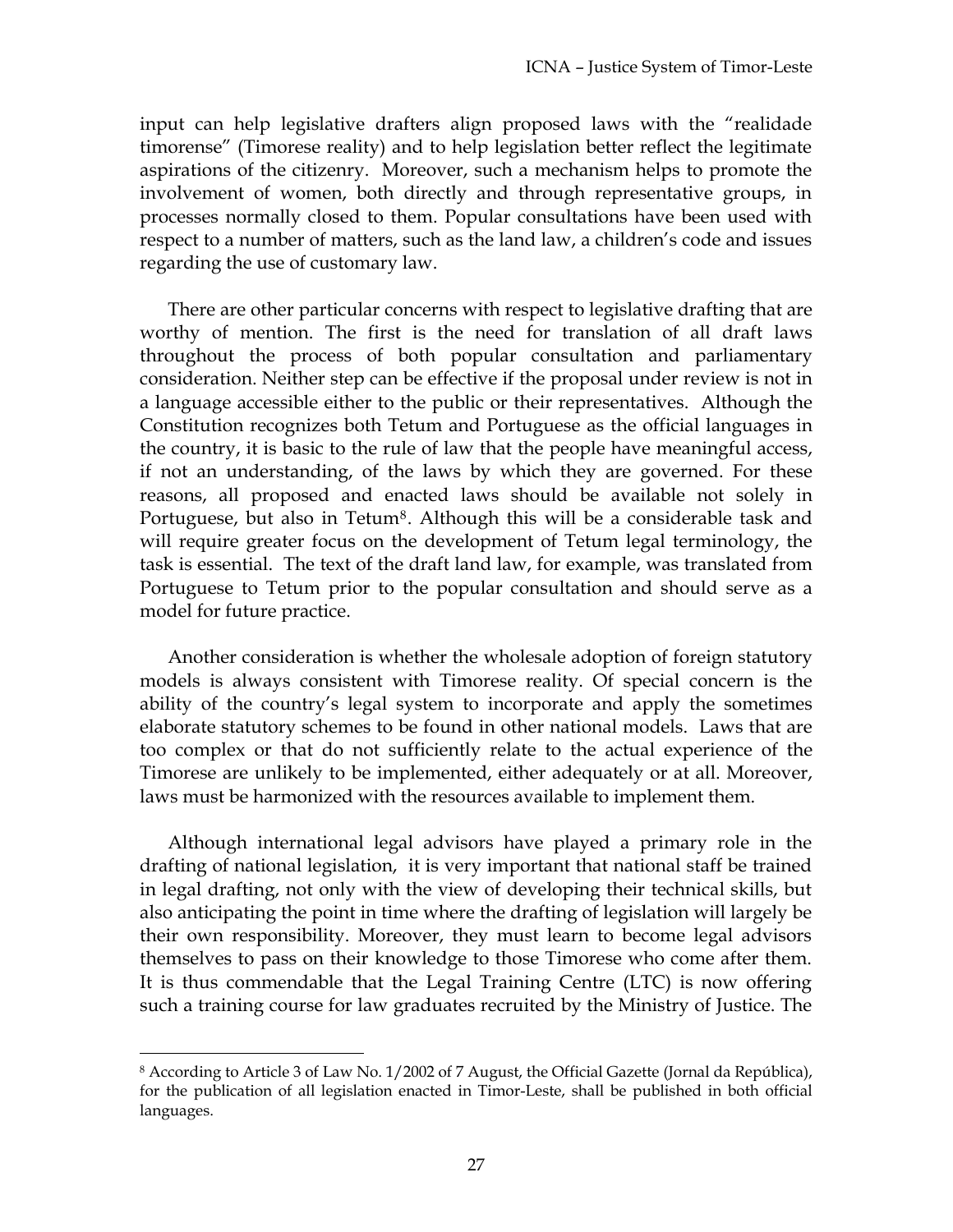first course for legal advisors began in May 2009, with the first of three phases of theoretical training to be followed by an internship at the Ministry.

There is a commendable effort on the part of drafters in the Ministry of Justice to coordinate the various legislative elements relevant to the country's justice sector. Nonetheless, there is still a degree of compartmentalization among different statutory proposals and there is a need to anticipate the extent to which various legislative initiatives interrelate with each other, thus ensuring greater harmonization within the legal framework. Similarly, as noted above, it is important that such legal provisions coordinate in a realistic way with available resources and the means of implementation.

# **Recommendations**

- There is a clear need to complete the basic legal framework of Timor-Leste, starting with three particular legislative initiatives, being the Civil Code, the law on domestic violence and the land law.
- Special attention should be given to the completion and submission of draft legislation that is currently underway on all matters relating to children, including guardianship, adoption, parental responsibilities and child protection. Similarly priority should be given to legislative proposals dealing with juvenile offenders.
- The development of both a Labour Code and a Commercial Code should be a legislative priority.
- All laws that have been enacted to date should be translated into both Portuguese and Tetum. All pending laws, especially those subject to popular consultation and those currently before the Parliament, should also be translated in a timely fashion into Portuguese and Tetum.
- An initiative should be launched to develop a standard "legal Tetum" either by appropriate translation or adaption of terminology. The project would include the preparation of a Tetum legal dictionary and other aids that could also be used in the course of legal education both at the Legal Training Centre and at law faculties.
- International legal drafters have been diligent in the performance of their tasks, but it is necessary to plan for the day when those tasks will be performed by Timorese nationals. Moreover, the lawmaking process, including the work of Parliament, will require training a corps of legal advisors to provide appropriate technical and other support. Accordingly,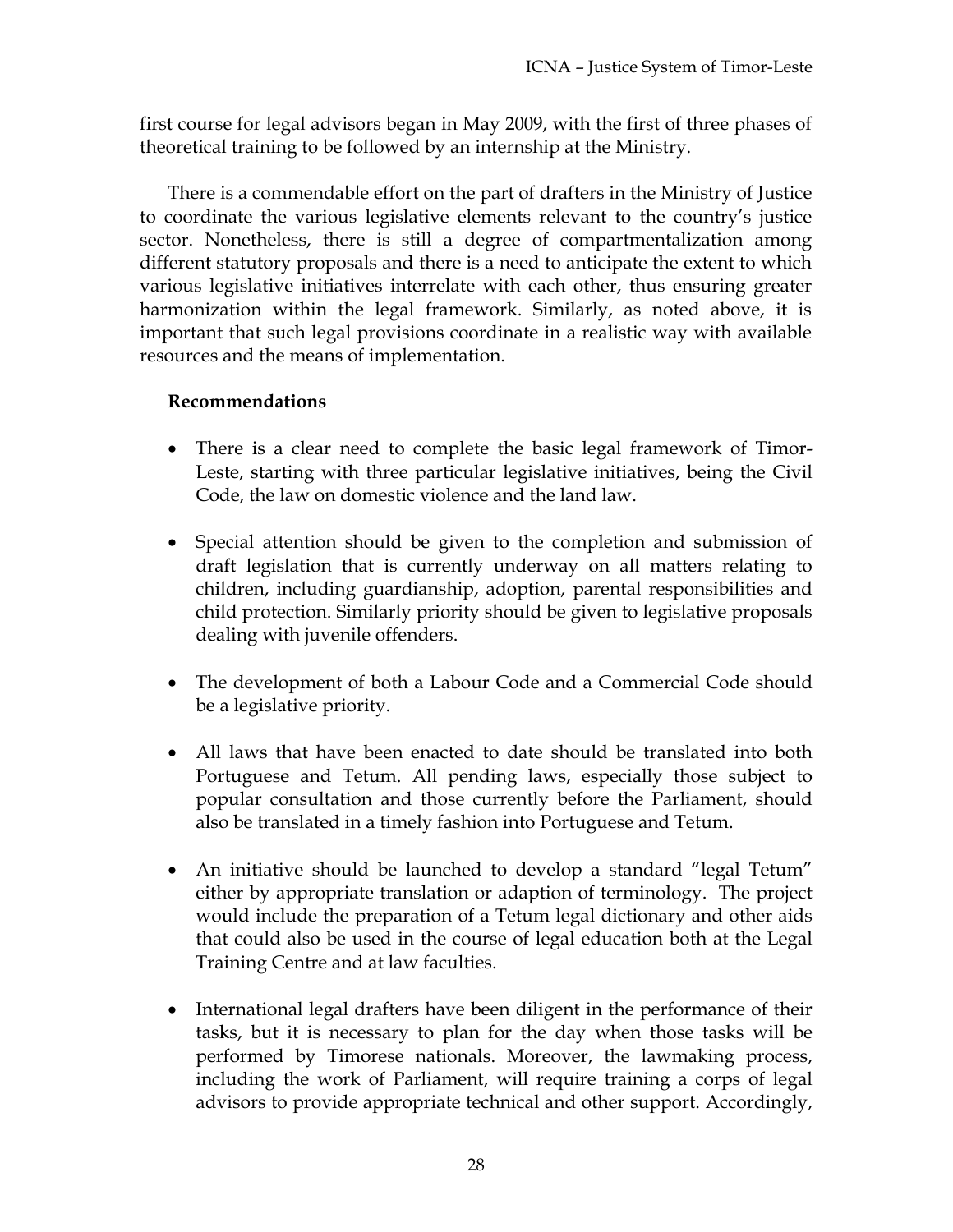a more focused effort must be made to provide national staff with the capacity to replace their international colleagues.

- Additional steps should be taken as the legal framework of Timor-Leste is completed to ensure that the laws are better harmonized and that they coordinate in a realistic way with the resources available to implement them.
- There should be developed a best practices manual for legislative drafting and lawmaking, available in both official languages. Appropriate steps should be taken to see that its provisions are effectively implemented, both in the Government and the National Parliament.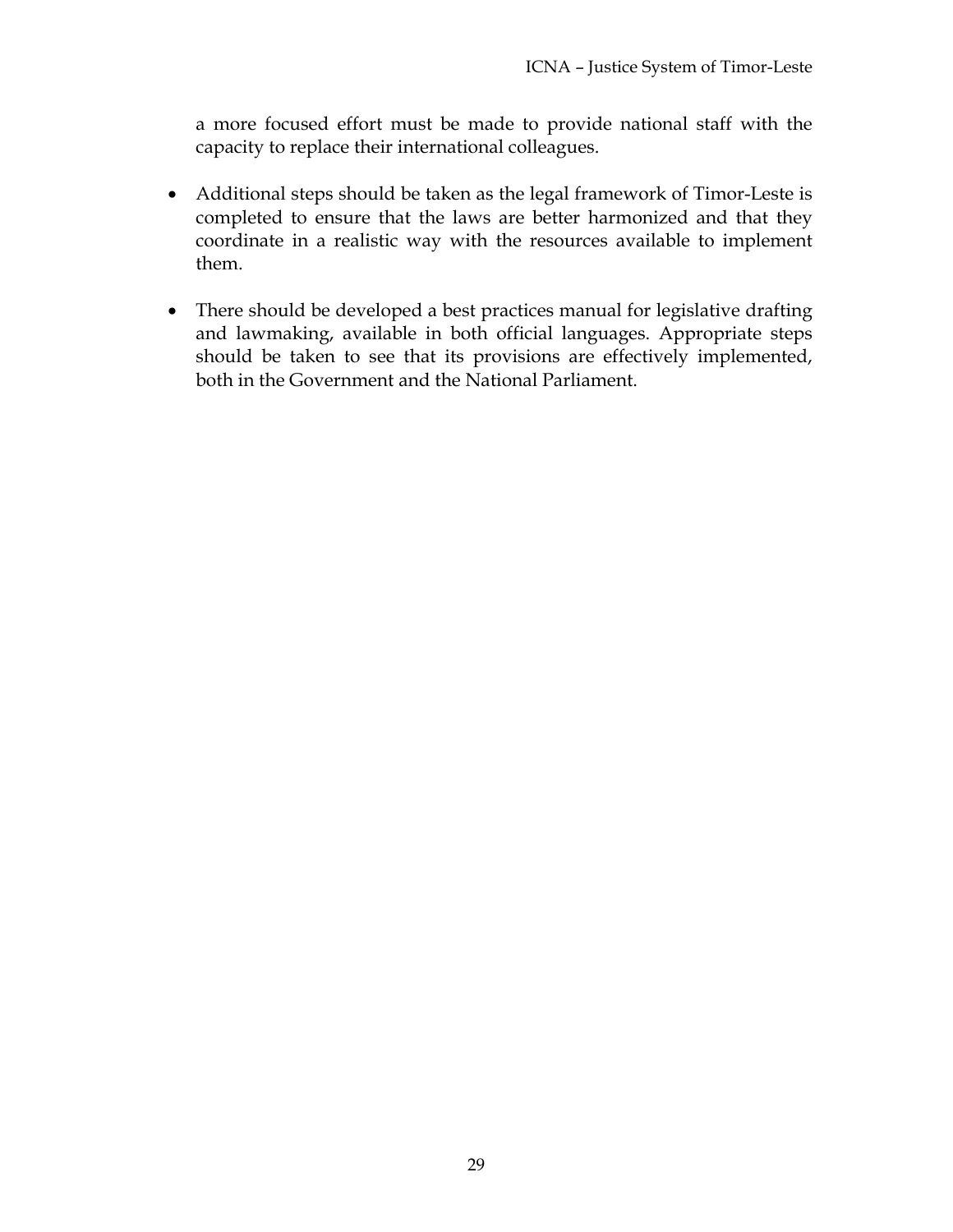#### **VIII. Strengthening the Judiciary: Courts and Judges**

The judicial structure in Timor-Leste is largely the same as that instituted by UNTAET in 2000<sup>9</sup> and consists of a Court of Appeal and four District Courts. None of the other courts called for by the Constitution, including the Supreme Court and the Court of Audit, have yet been instituted.

There are currently thirteen national judges and three international judges serving in the country's courts. Four additional Portuguese judges were recently sworn in and will serve in Timor-Leste over the next several months, replacing their Timorese counterparts who will be in Portugal for training. Similar judicial "exchanges" are contemplated thereafter, providing Timorese judges additional training as well as the opportunity to experience a fully operative court system. Although it should be a clear goal that eventually all judicial line functions in Timor-Leste will be performed exclusively by Timorese judges, that eventuality remains a number of years away.

There is a need for more judges rendering justice in more places in Timor-Leste. Thirteen judges, regardless of their merit and their commitment, simply cannot meet the justice needs of over a million people spread out across the country, often in remote areas. Similarly, four district courts, one of which (Baucau) has jurisdiction over approximately half the national territory, are inadequate in number to serve the entire Timorese public. Although this report addresses this consideration in the section entitled "Bringing Justice Closer to the People," it bears mention here as an important issue facing the judicial system. The judges of Timor-Leste have not sat idly by, however, and they have brought mobile justice to outlying districts by conducting proceedings in locations other than their home courts.

With respect to the four existing district courts, the physical plant of each court is generally good. Challenges vary from the reliability of electrical service to the availability of the internet, which provides a valuable means for communication among the far flung courts of the country. Although functioning computers, printers, fax machines and some copiers exist at each court installation, there are serious supply and maintenance problems. It cannot be said that the technological infrastructure of the courts is adequate.

The development of a uniform, reliable case tracking system should be a priority. Such information should be routinely available in a structured and easily accessible manner, not only for purposes of transparency, but also to

 $\overline{a}$ 

<sup>9</sup> Regulation No. 2000/11, as amended by Regulation No. 2001/25. However, a drafting initiative relative to legislation on the organisation of courts has already been launched.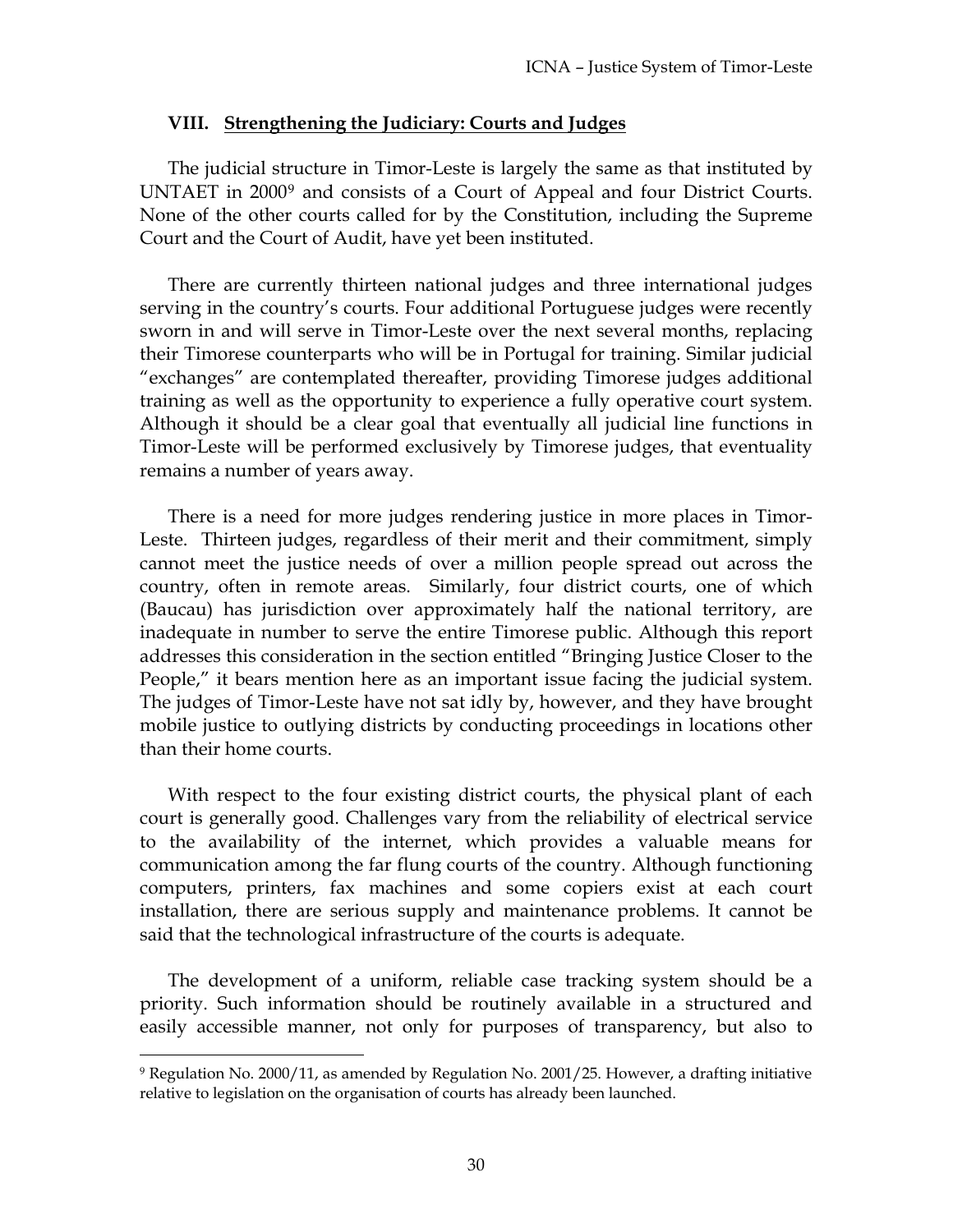develop efficiencies in case management. One can successfully manage only what one measures, and case tracking is essential to that process. Moreover, the availability of such case information supplies an important basis for evaluating the performance of judicial actors. Reliable statistics thus also support professional accountability. Case tracking systems attempted to date with international assistance have been well motivated but largely unsuccessful.10

Based on the available information, the current caseload in the trial court is approximately 1800 cases, with approximately 1200 of those cases pending in the Dili District Court. There are also some 60 cases pending before the Court of Appeal, almost all of which were filed in the current court term. Although it has been difficult to determine the aging of cases at the district court level, there generally appear to be no significant delays in the processing of criminal cases.

The same cannot be said of civil cases, where delays are more routine. This is especially problematic in cases involving unresolved land disputes. Not only do such cases constitute a source of discord within communities, but also they are a major provocation to violence and criminal behaviour. Concerning civil cases generally, it can be said that they are relatively few in number compared to criminal cases, highlighting the fact that the district courts are significantly underutilized by the public in the resolution of civil disputes. The most recent available figures indicate an approximate number of 1500 criminal cases pending, compared to 300 civil cases.

Critical to the strengthening of the judiciary is the Legal Training Centre (Centro de Formação Jurídica), which was established in 2004. Its main role is to train judges, prosecutors and public defenders although that role has expanded to other justice system professionals as well.11

The course of training provided at the LTC for judges is mandatory and is in three phases. The first phase is divided in two parts and covers a period of one and a half years. The first year of that period is a general theoretical training conducted jointly for all trainees, with a subsequent six month period of theoretical instruction in which prospective judges, prosecutors and public defenders are trained separately. During the first year the trainees study Civil

 $\overline{a}$ 

<sup>10</sup> See, infra, footnote 38.

<sup>&</sup>lt;sup>11</sup> The LTC is also charged with training registrars and notaries, court and Public Prosecution Service clerks, officers of the National Directorate for Prison and Social Reinsertion Services. Moreover, it is responsible for providing professional training courses for other public servants in the area of justice and the law; supporting training activities for lawyers; promoting and developing legal studies, research activities and publication of scientific works; and promoting the development and management of a legal library.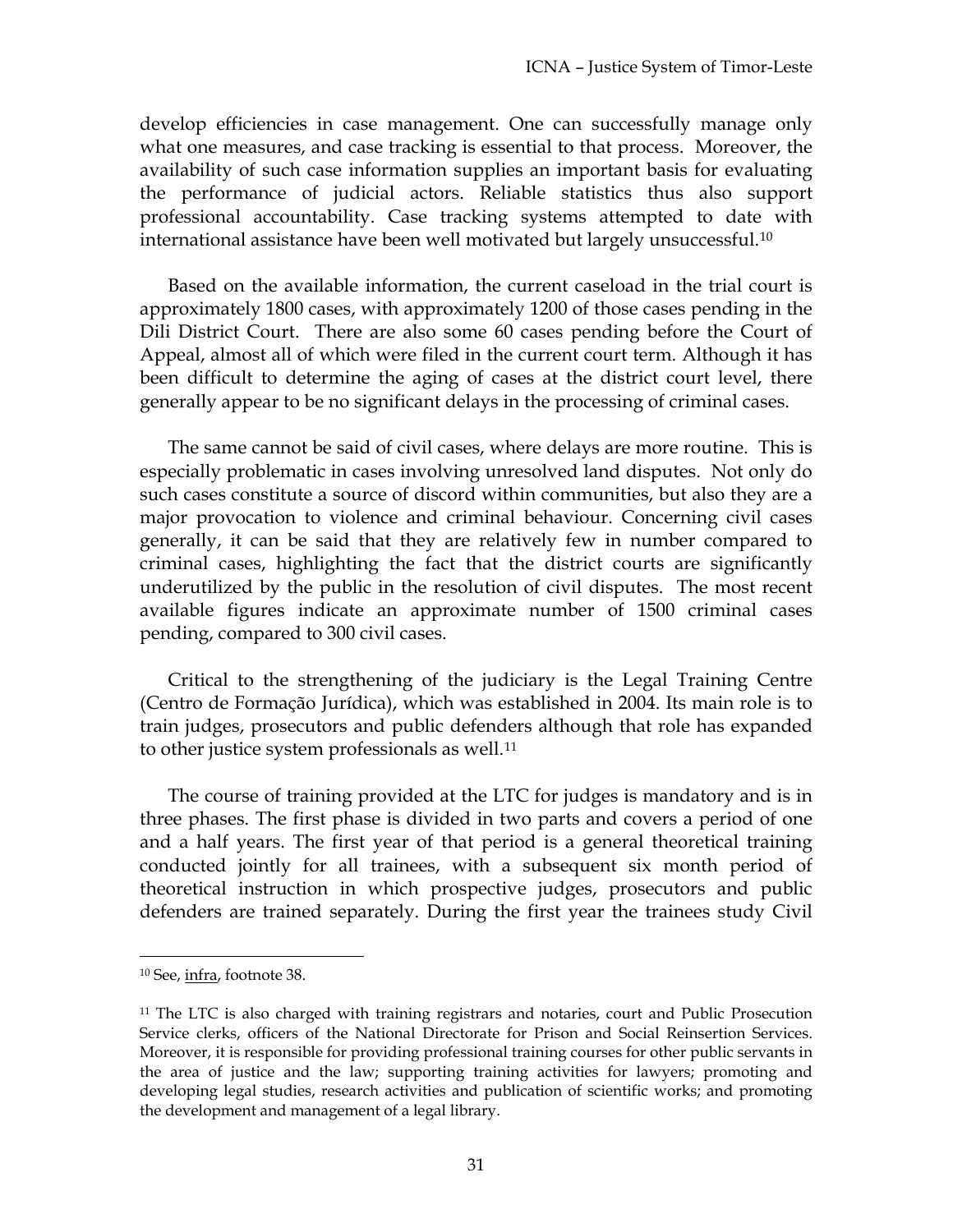Law and Civil Procedure, the Penal Code and Criminal Procedure. They also receive both Portuguese and Tetum language instruction. Professional ethics and deontology, human rights, children and women's rights and administrative law are similarly part of the training program. At the end of the year, successful candidates are assigned to one of the separate six month programs for judges, prosecutors and public defenders, with courses appropriate to each function.

The third and final part of the training is a year-long period of probationary service in the candidate's field. During that time, the trainees perform judicial, prosecutorial or public defence duties under the supervision of international mentors. The candidates also attend additional courses at the LTC during their one year probationary period. Recent experience with this training program is summarized in the chart below.

| Courses   | Admitted | Completed                                                                                                               | Judges |   | <b>Public Prosecutors</b> |  | <b>Public Defenders</b> |  |
|-----------|----------|-------------------------------------------------------------------------------------------------------------------------|--------|---|---------------------------|--|-------------------------|--|
|           |          |                                                                                                                         | M      | F | М                         |  | М                       |  |
| 2005/2007 | 40       | 27                                                                                                                      |        | 4 |                           |  |                         |  |
| 2006/2009 |          | 10                                                                                                                      |        |   |                           |  |                         |  |
| 2008/2011 | 18       | 14 continuing to second phase of training<br>(4 expected to become judges, 5 public prosecutors and 5 public defenders) |        |   |                           |  |                         |  |

Training of Judges, Public Prosecutors and Public Defenders at LTC: An Overview

The LTC plays an important and expanding role in the training and professional development of judges and other actors within the justice system. As such, the importance of the LTC cannot be overstated. The training made available for judges and others should be of a continuing nature, and not simply to qualify for entry into a particular profession. Continuing education is essential to maintaining a high level of professionalism over time. Moreover, such training should not simply relate to substantive or procedural law but should also deal with ethics and other matters bearing on the professional development of judges and others participating in the justice system.

An effective court system also needs a trained, competent court staff. To date, this has amounted to a significant challenge. Recent developments however, indicate that attention has been applied to this concern. For example, a law was recently enacted regarding clerks operating in the courts, Public Prosecution Service and the office of the public defender, providing a long-awaited legal definition of the responsibilities, tasks and salaries within each career group.12

 $\overline{a}$ <sup>12</sup> Decree-Law No. 26/2009 of 9 September (Regime jurídico dos funcionários de justiça e dos serviços das secretarias dos Tribunais, do Ministério Público e da Defensoria Pública).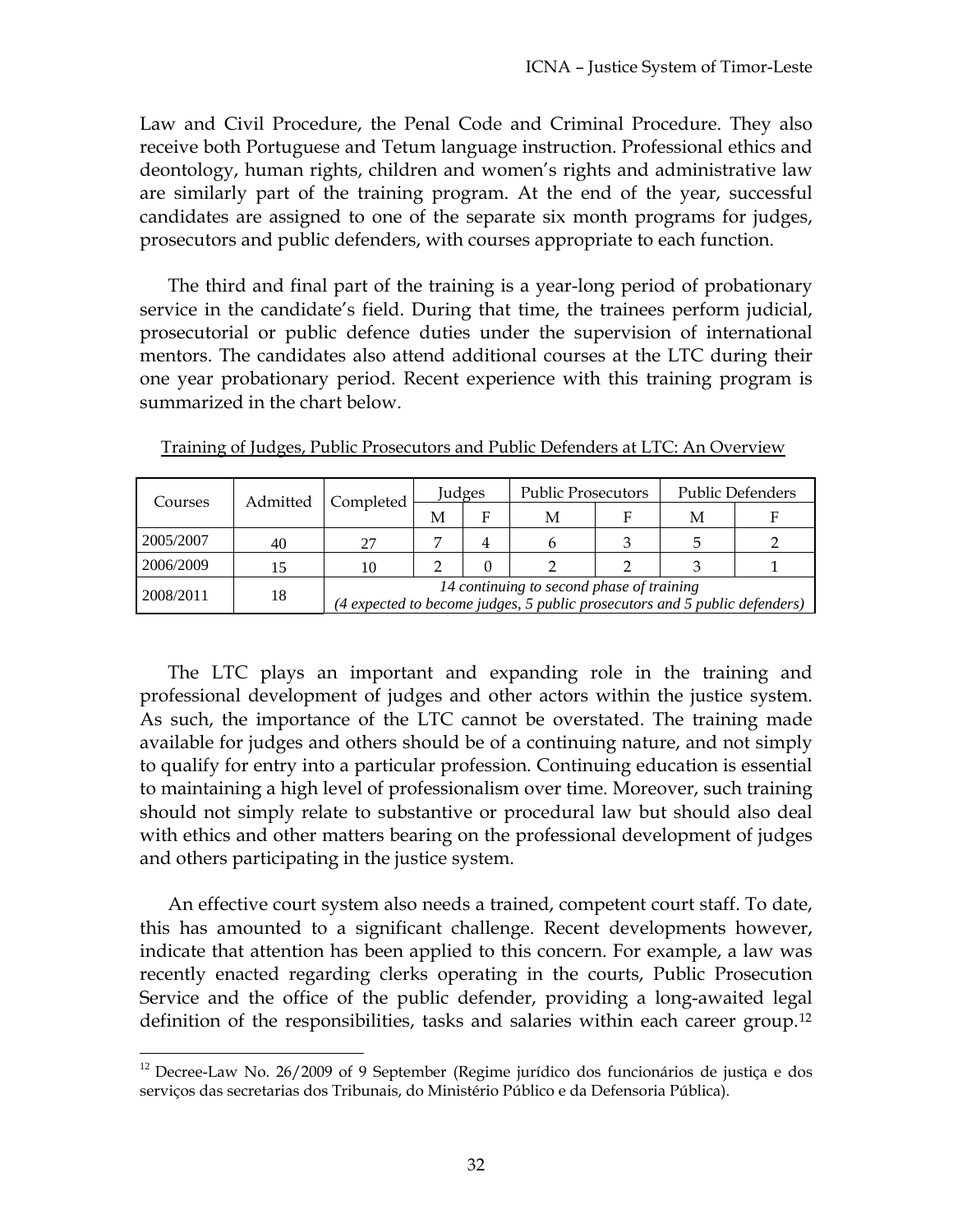This provision will allow court administrators to start the process of reorganizing assignments and positions of current clerks and hiring more staff, according to existing needs. In addition, it is expected that the LTC will soon start a training program for these professionals groups.13

# **Recommendations**

 $\overline{a}$ 

- Considering the importance of the Legal Training Centre both to judges and to other justice system actors, the capacity of the LTC must be reinforced and further developed in the form of increased human resources, enhanced technological support and a significantly expanded library.
- A project should be developed and implemented at the LTC for the collection and analysis of Timorese court decisions. A project should also be implemented for the development of treatises and annotated codes as well as legal journals.
- Complementing the training received at the Legal Training Centre, Timorese judges should also be able to participate in appropriate training programmes offered in other countries. Not only do such initiatives provide opportunities not available in Timor-Leste itself, but they provide a chance to experience fully operational justice systems from which relevant lessons and best practices may be drawn.
- Mindful of the applicable restraints, efforts should be concentrated on expanding the number of national judges in Timor-Leste and increasing the means by which sitting judges can expand the reach of judicial services to the public, with consideration given to both increasing the number of district courts and systematically developing a system of mobile justice throughout the country.
- Continue the use of international judges to provide judicial line functions within the Timorese court system until a date certain. Thereafter, international judges should be maintained as advisors to their Timorese counterparts, but without performing judicial line functions.
- The recruitment of international judges as advisors should be refined to include only those candidates with a demonstrated aptitude for training,

<sup>&</sup>lt;sup>13</sup> This law also provides for a permanent position of interpreter in each court, including two at the Court of Appeal and two at the Dili District Court.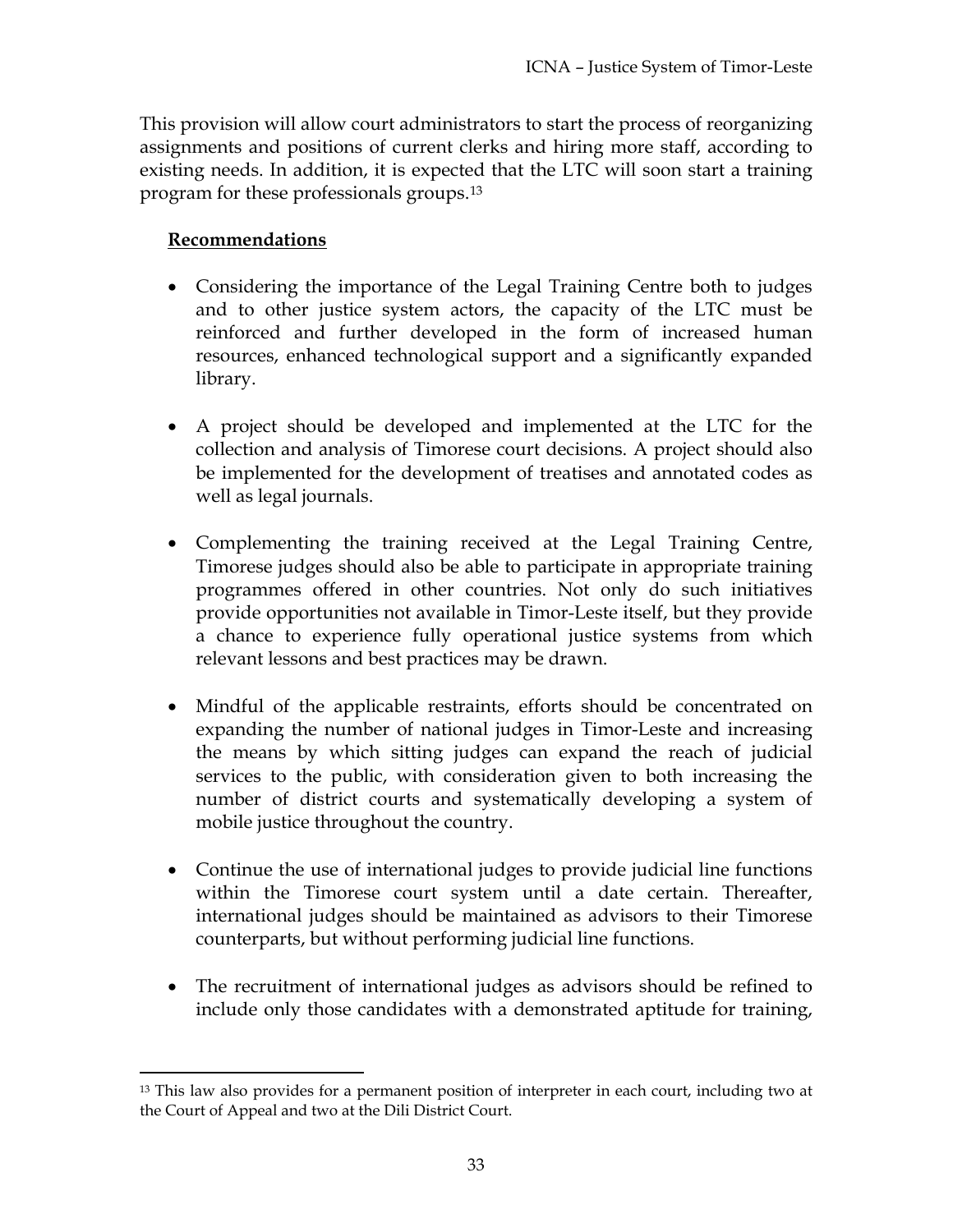mentoring and otherwise passing on knowledge and skills to professional colleagues.

- Such international advisors should also receive training before deployment concerning the needs of the judiciary in Timor and those issues bearing on the delivery of justice in the country. While in Timor-Leste, international judicial advisors should be required to have language training in Tetum to deepen their ability to communicate with their Timorese colleagues and to facilitate their own contribution to the development of legal Tetum during their tenure. Such advisors will be subject to periodic review and evaluation, in which process Timorese judges will have input.
- In light of recent legislative enactments, administrators should proceed with the recruitment and training of additional court clerks, thereby providing the means to enhance court efficiency.
- To the extent possible, new district courts should be contemplated and created, mindful of the additional demands that such an expansion will require especially with respect to the current number of judges and other personnel, as well as the availability of other necessary resources.
- Develop an adequate case tracking system, simple, reliable and efficient, based on the real needs of the Timorese court system and which is not solely an adapted version of an imported tool.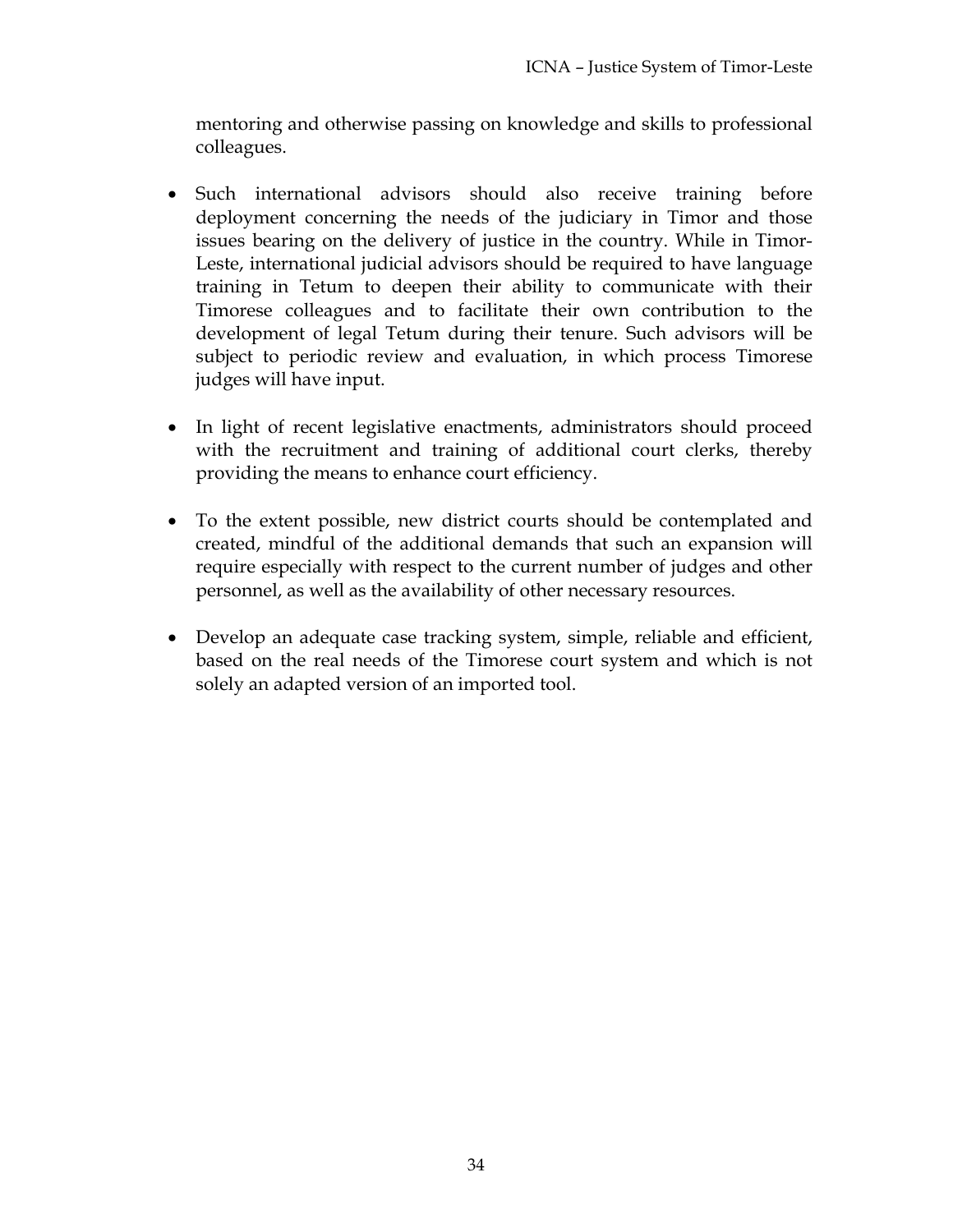#### **IX. Supporting Law Enforcement: Prosecutors and Police**

In Timor-Leste, public prosecutors and police are the two primary branches of the law enforcement authority of the State. The Constitution provides that public prosecutors, led by the Prosecutor-General, are responsible for representing the State and the public interest as well as prosecuting violations of the law.14 The organic law of the Public Prosecution Service further specifies that public prosecutors are responsible to lead criminal investigations even when conducted by other entities.15 Police, under the Constitution, have the responsibility for defending the rule of law and preventing crime.16 The organic law of the National Police of Timor-Leste (PNTL) elaborates further that the responsibility for crime prevention includes the investigation of crimes under appropriate supervision in accordance with the Criminal Procedure Code.17 This section assesses the needs of public prosecutors and police in relation to their law enforcement duties, primarily the investigation and prosecution of crimes.

#### **Prosecutors**

The Public Prosecution Service remains an undersized institution with only fourteen public prosecutors (eleven national and three international). Prosecutors are assigned to district offices nearby the district courts in Baucau, Dili, Oecusse and Suai. The territory and population of each judicial district is large, and these disadvantages are compounded by poor roads and limited transportation. As a result, public prosecutors struggle to come face-to-face with the people they are meant to serve. These challenges can be best addressed by the steady expansion of the Public Prosecution Service in coordination with the courts, public defenders and private lawyers. At the same time, the Public Prosecution Service should address several needs related to its organization and management, human resources, skills development, investigative capacities and procedures, and logistics.

Within the constraints of the current size of the Public Prosecution Service, a matter of public concern has been the backlog of cases under investigation, which totalled 5210 pending cases as of June 2009.<sup>18</sup> The Public Prosecution Service has been attempting to address this issue, and from January to June 2009 has succeeded in reducing it by 364 cases.<sup>19</sup> The current inventory of cases is partly a symptom of unmet needs in relation to organizational needs. For

 $\overline{a}$ 

<sup>14</sup> Article 132 of the CRDTL.

<sup>15</sup> Law No. 14/2005 of 16 September, Article 3.

<sup>16</sup> Article 147 of the CRDTL.

<sup>17</sup> Decree Law No. 9/2009 of 18 February, Article 2.

<sup>&</sup>lt;sup>18</sup> Press Release of the Public Prosecution Service, Office of the Prosecutor-General, 7 July 2009.

<sup>19</sup> Ibid.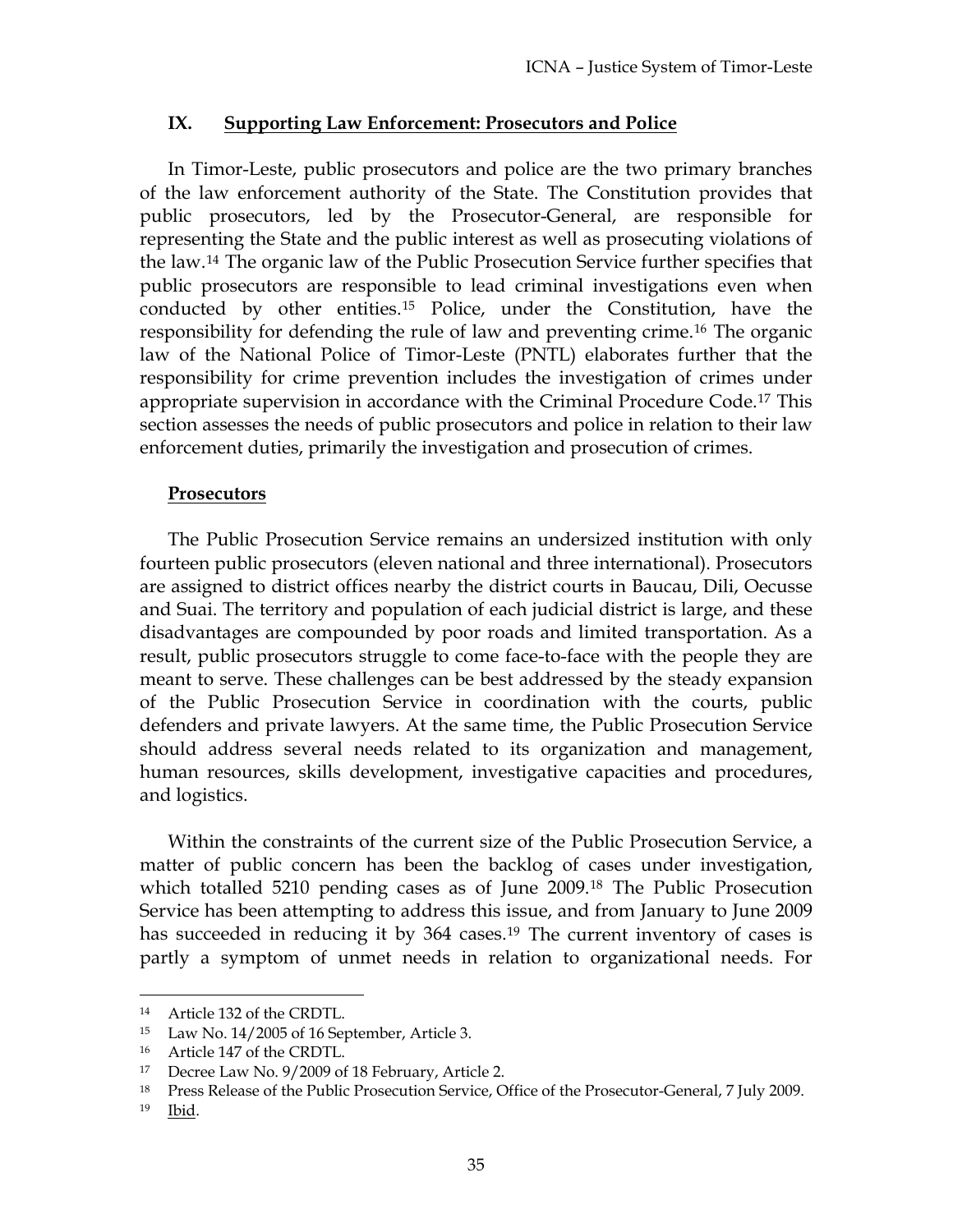example, the Public Prosecution Service continues to lack an effective case tracking and management system. As a result, the Prosecutor-General does not have the data she needs to assess the work of the Public Prosecution Service and to develop an effective prosecution strategy. Significant challenges also exist in coordinating the efforts of prosecutors and the police in bringing pending investigations to a close.

National prosecutors lack regular mentoring because international prosecutors must focus on their line functions. Current training efforts at the Legal Training Centre must be reinforced and expanded programmatically. Such continuing legal education should be provided on a consistent basis. Moreover, the Public Prosecution Service should be provided a legal resource library not only for purposes of general education, but also to assist prosecutors on a daily basis in the performance of their functions. There is also a need to develop more specialized training with respect to the investigation and prosecution of cases involving financial fraud, corruption and gender-based violence.

The education and training needs of national clerks within the Public Prosecution Service are also significant and their professional capacity needs to be developed further. Until that occurs, they will be unable to function without international assistance.

Significant gaps remain as well in relation to fundamental aspects of the work of the Public Prosecution Service, including capacity for the effective protection of personnel, investigative capacity, and facilities and protocols for the storage and conservation of evidence.

Furthermore, the Public Prosecution Service has been burdened with administrative difficulties that have impeded the effectiveness of prosecutors and clerks, particularly in the districts outside of Dili. This has meant delays in the construction of functional offices and accommodation in the districts, poor communications among offices, and insufficient translation and interpretation services. To begin to address these concerns, the Prosecutor-General arranged for an external audit. Following this review, she determined that the administrative services of the office were inadequate, and is now in the process of restructuring these services and hiring new administrative staff.

#### **Recommendations**

 An efficient and effective case tracking and management system should be developed and implemented within the Public Prosecution Service. It should include some form of linkage to the police.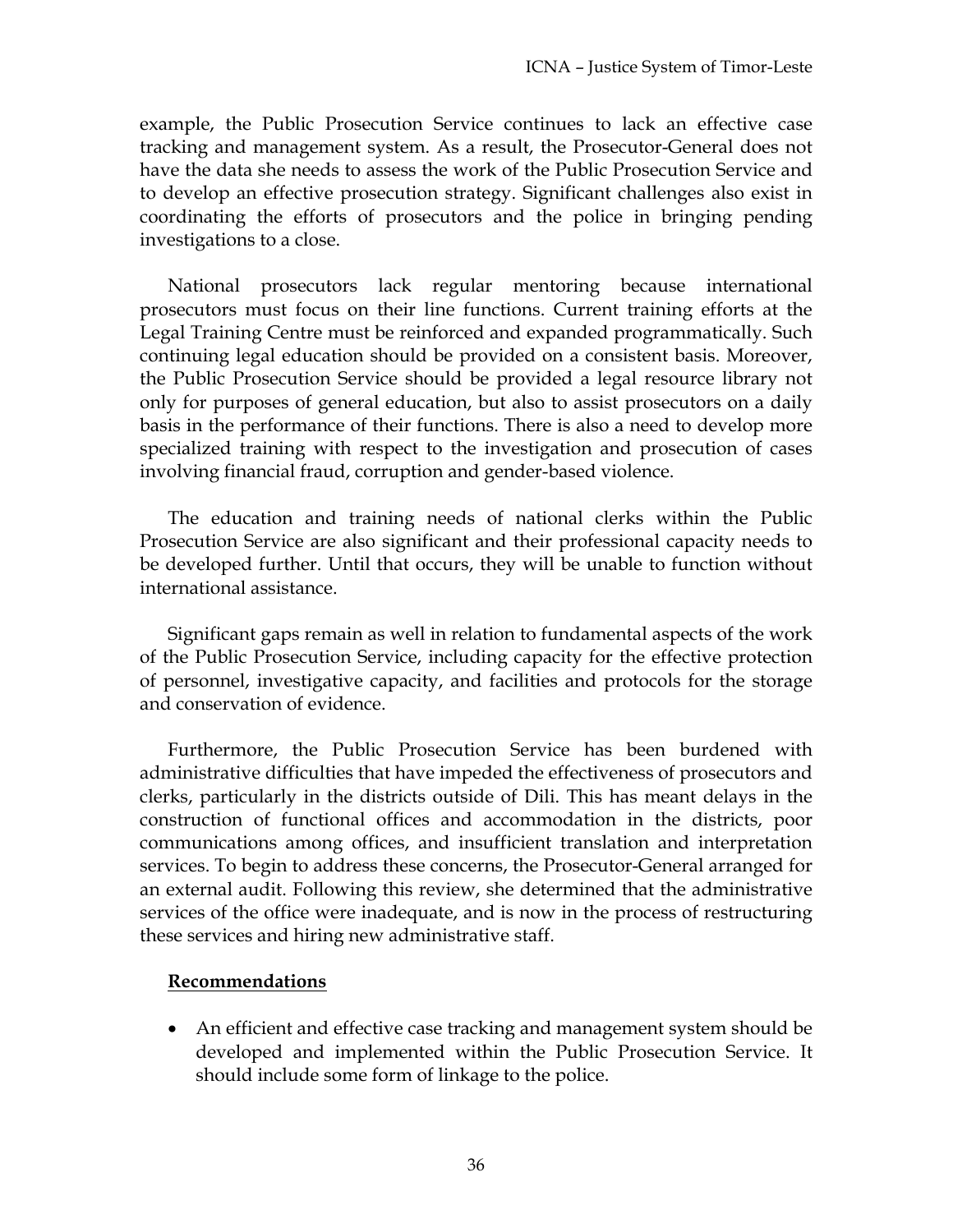- The Public Prosecution Service, in consultation with other justice institutions including the police, should develop and implement an overall prosecution strategy that sets priorities in relation to the investigation and prosecution of crimes and establishes measures to reduce the backlog of pending cases within the Public Prosecution Service.
- The Public Prosecution Service should continue in the short term with international prosecutors in line functions, increasing the focus of such prosecutors on specialized areas such as the crimes of 2006 and corruption. Thereafter, however, international prosecutors should be primarily tasked with advising and providing guidance to national prosecutors in a structured programme of regular consultation. To accomplish this at least 50 % of an international prosecutor's time should be free from dealing with individual caseloads. The Public Prosecution Service should also develop and implement a defined time line, with specific interim benchmarks, for the transition of line functions to national prosecutors.
- Continuous legal training should be developed and expanded programmatically and made available to all prosecutors on a consistent basis. It should include individual annual achievement requirements in terms of the hours and types of education completed.
- A library of legal resources (paper and electronic) should be established and made accessible to all personnel in the Public Prosecution Service. Judicial decisions related to the cases of the Public Prosecution Service should be collected, tracked and analysed. In cooperation with the police, an annotated Criminal Procedure Code, which includes practical case examples, should be prepared in English, Portuguese and Tetum.
- The Public Prosecution Service should develop and implement a programme of specialized training in relation to economic crimes, money laundering, public corruption, human trafficking, sexual assault and domestic violence.
- The Legal Training Centre should develop and implement a more structured programme for the training of national clerks within the Public Prosecution Service that includes specific benchmarks in relation to the demonstration of critical job skills.
- The Public Prosecution Service should assess the measures necessary to ensure the security of its personnel.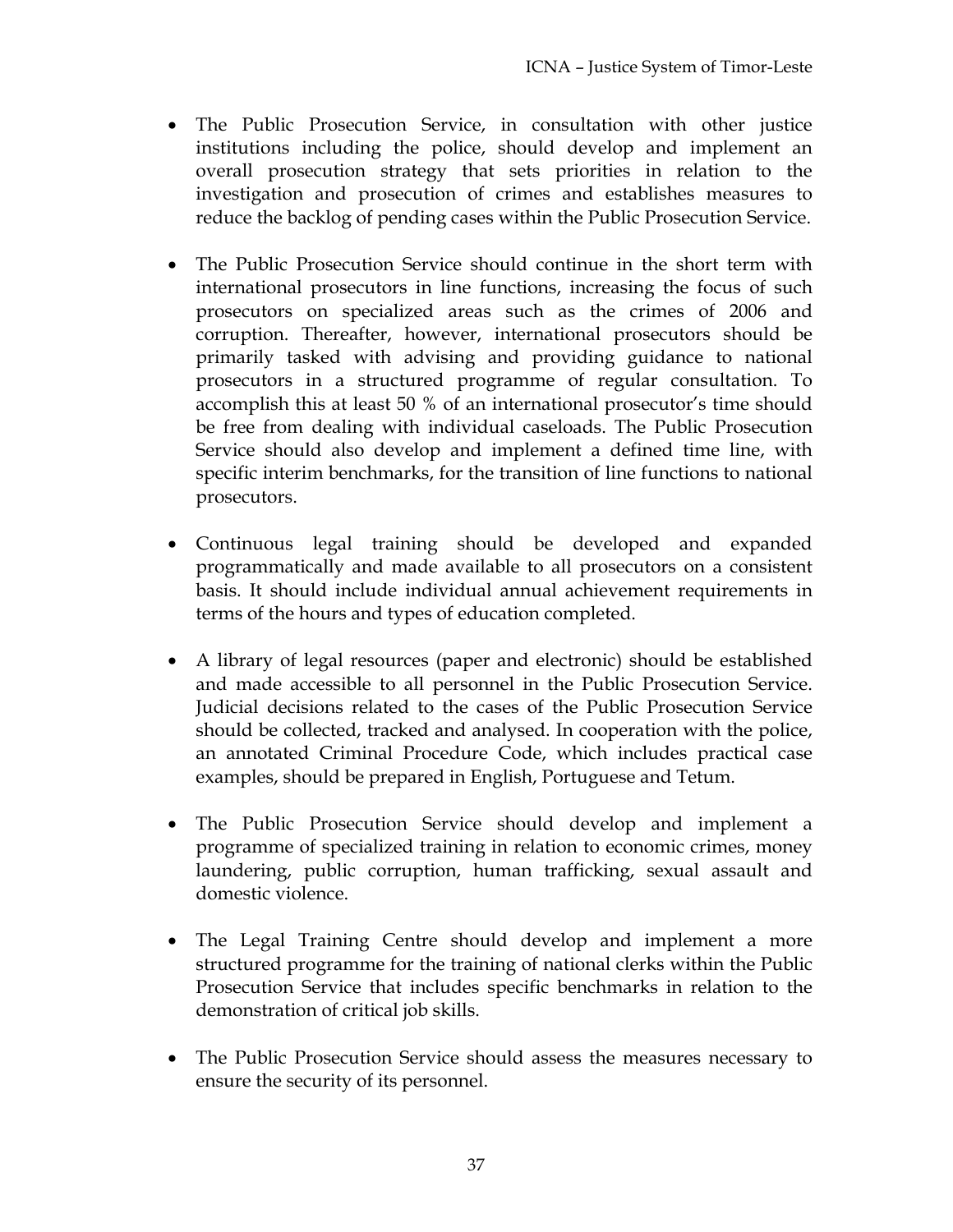- A team of specialized investigators that includes members with forensic science capacity should be created under the direct supervision of the Public Prosecution Service.
- An assessment should be undertaken of the procedures for the handling of physical evidence, including its tracking and storage.
- Appropriate housing should be completed for prosecutors and clerks assigned to districts outside of Dili.
- Full communications links for the district offices of the Public Prosecution Service should be established, including internet connections for all offices.
- The interpretation and translation services of the Public Prosecution Service should be assessed and strengthened.

### **Police**

The first contact that a person has with the justice system in Timor-Leste is frequently through the police, who are the most numerous representatives of the State in defending the rule of law. Following the 2006 crisis, both national (PNTL) and international (UNPOL) police have been performing the tasks of policing. As of August 2009, there were approximately 2900 national police and 1600 international police. National police have resumed full operational responsibilities in Lautem, Oecusse and Manatuto districts.

In accomplishing their investigative mission, police regularly face challenges. There is no system of national identification in the country, and the absence of such a system is compounded by factors that are a product of the poverty of a significant part of the population. There are few fixed addresses and phone numbers, and people frequently change their residence. These daily challenges, while formidable themselves, are compounded by substantial unmet needs within the police.

For national police, these needs include gaps in logistics, skills and training, and organization and management. Essential equipment and logistical support is lacking, and adequate facilities for collection, storage and analysis of physical evidence do not exist. Training on the Criminal Procedure Code and Penal Code has not been sufficient, leading prosecutors to archive cases or send them back to the police for procedurally correct investigation. Police investigators need to develop specialized skills, particularly in areas such as forensics, sexual assault,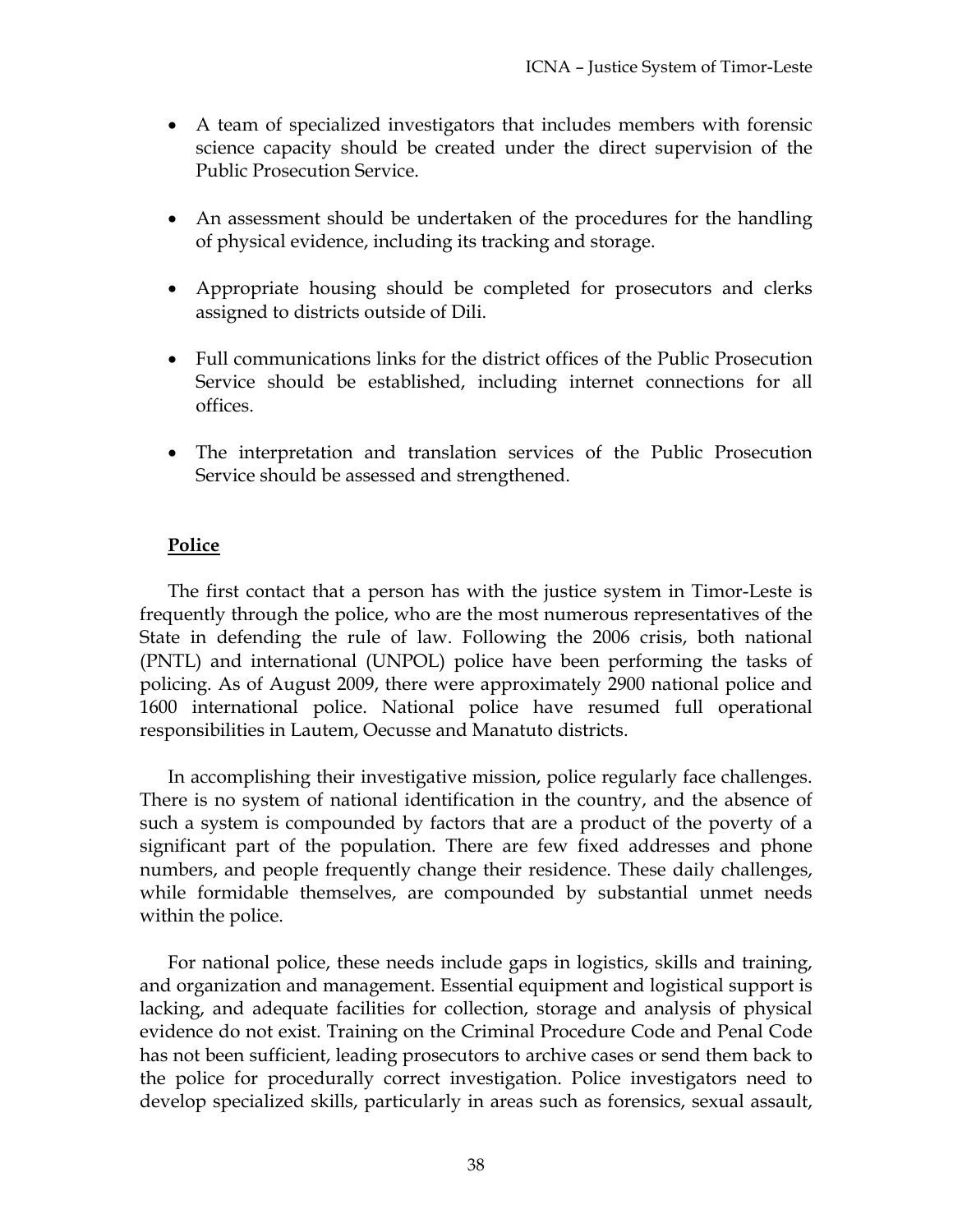domestic violence, human trafficking, economic crimes, money laundering, and public corruption. Management is hampered by the lack of an effective case filing and tracking system.

International police have also struggled at times, particularly in trying to bridge the language divide and to balance their line functions with mentoring. A distinct challenge for international police is that they are part of an Englishspeaking UN mission, but the national legal framework in which they must conduct investigations operates in Portuguese and Tetum. Some international police still conduct investigations and produce reports to the Public Prosecution Service in English, creating procedural and translation problems for prosecutors who require materials in Portuguese or Tetum. In addition, there remains the need to prioritize the mentoring of national colleagues on investigations so that the handover of skills is maximized during the remaining time that UNPOL is present in the country. Such mentoring requires that international police are sufficiently familiar with the Timorese Criminal Procedure Code and Penal Code that they can advise their national counterparts in relation to the investigative framework that these laws have established.

- The national police should conduct an assessment of their equipment and re-supply needs in the field of investigations, and then develop and implement a strategy for meeting these needs.
- The national police, in consultation with the Public Prosecution Service, should establish a forensic investigations unit and prepare a multi-year plan for the development of the infrastructure, human resources and training needed.
- Intensive and continual programmes of training of international and national police on the Criminal Procedure Code should be developed and implemented in consultation with the Public Prosecution Service. It is critically important that international police are an integral part of this programme so that they can provide appropriate on-the-job advice to their national counterparts.
- A pocket guide for police explaining basic requirements of the Criminal Procedure Code in relation to investigations should be prepared and distributed in Tetum in consultation with the Public Prosecution Service.
- In consultation with the Public Prosecution Service, a programme of specialized investigative training of national police should be developed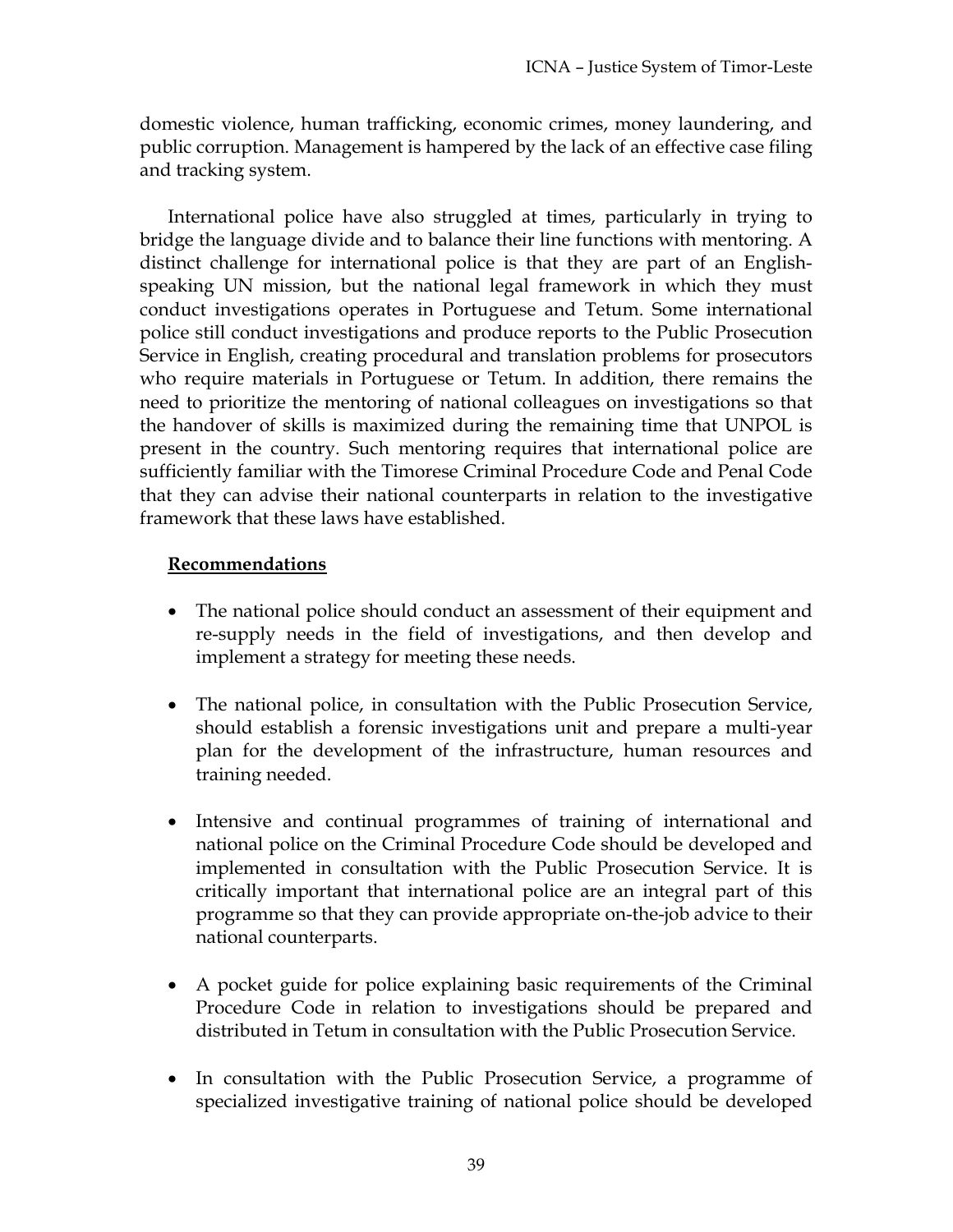and implemented in relation to sexual assault, domestic violence, human trafficking, economic crimes, money laundering, and public corruption.

- An assessment should be performed of the record keeping and case filing needs of the police and a strategy should be developed for addressing those needs, including the creation of an effective case tracking and management system.
- The police should perform all record keeping functions in Tetum or Portuguese to the maximum extent possible. Accordingly, information received from suspects and witnesses (including victims) should be recorded in one of those two languages.
- The international police should develop and implement a more structured programme for the mentoring of national police on investigative procedures that includes specific benchmarks for the transfer of skills.
- The international police should increase the number of Portuguesespeaking officers working on investigations who can effectively mentor international and national colleagues on legal issues.
- An annotated Criminal Procedure Code, which includes practical case examples, should be prepared in English, Portuguese and Tetum, in consultation with the Public Prosecution Service.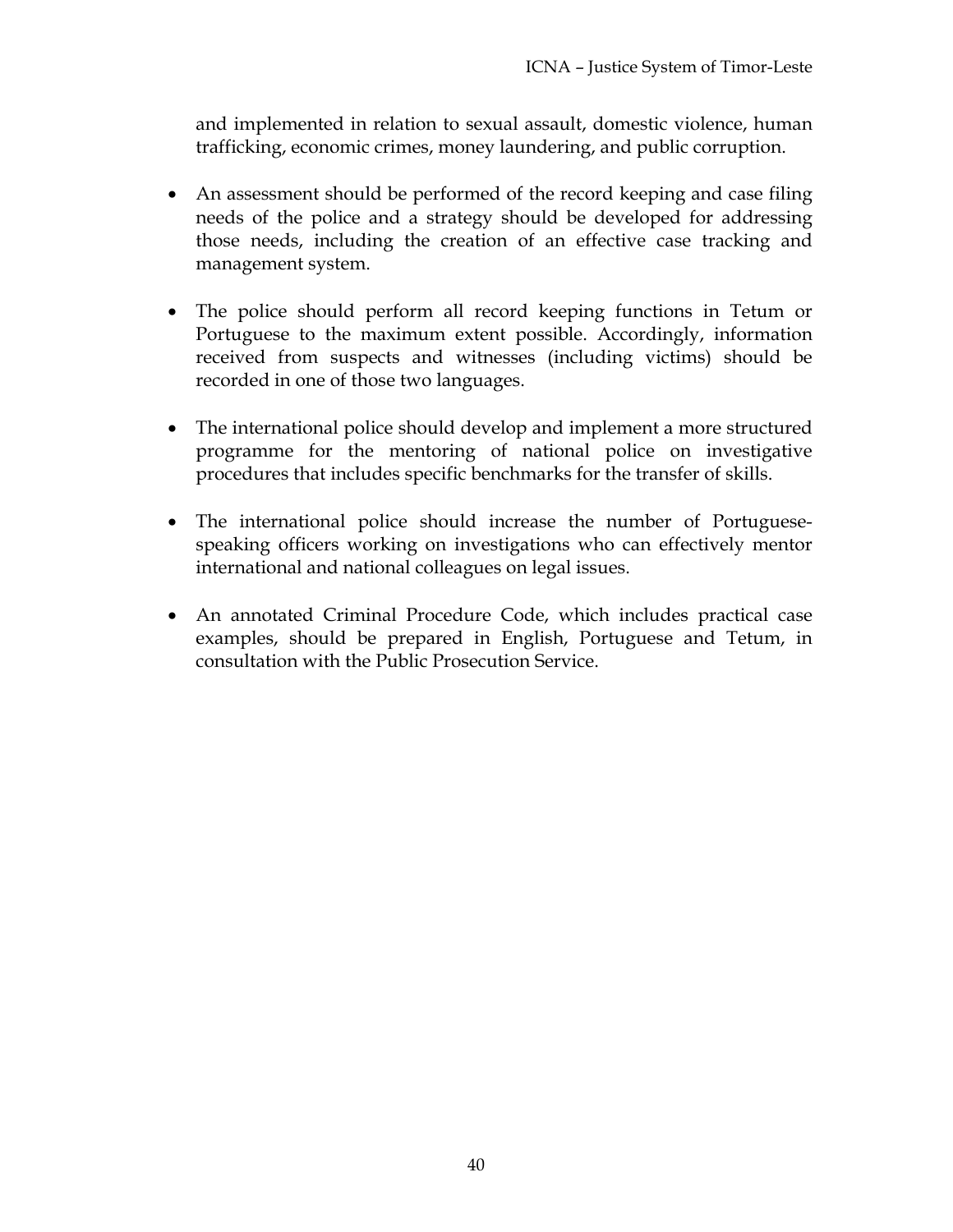#### **X. Providing Equality of Arms: Public Defenders and Private Lawyers**

### **Public Defenders**

The Office of the Public Defender (OPD) plays a primary role in providing legal representation in Timor-Leste and is charged with giving free legal advice and assistance to the neediest citizens of the country. However, the focus of that mission is challenged by the interpretation given to Article 3 of the OPD statute<sup>20</sup>, which provides that the OPD shall not refuse to provide its services when they are requested. Under the now prevailing view within the OPD, Article 3 requires the agency to represent even non-indigent clients if "requested to do so."

that no one who is unable to pay for a lawyer will be denied legal representation for any reason. Read in this way, Article 3 essentially deprives Article 4 of any meaning. Article 4 clearly states that the legal services of the OPD should be given, free of charge, to those without the financial means to obtain legal representation. A more appropriate reading of Article 3 – one that is consistent with Article 4 – is that the former's reference to not refusing legal services to anyone simply means

that the mission of the OPD is to represent people without means, but also that one is never required to pay for those services. Another concern is the persistent suggestion that public defenders within the OPD accept direct payment for legal services from private clients. Steps must be taken at the highest level of the OPD to make a strong, clear statement not only

and enables recent law graduates to perform their legal duties both in and out of court with higher level of proficiency than might otherwise be the case. Nonetheless, public defenders occupy an important position in the justice system of Timor-Leste, and generally enjoy better technical preparation than private lawyers. This is largely due to the fact that they are subject to the same training programme at the Legal Training Centre as judges and public prosecutors, whereas private lawyers have not yet been provided such training. Instruction of that type reinforces the professional skills of those who participate

secondary position. This deprives the system of an important balance between As a result, public defenders play a key role in providing legal assistance and representation in Timor-Leste. Until further resources are applied to the professional development of private lawyers, the latter group will remain in a

 $^{20}$  Decree-Law No. 38/2008 of 29 October (Estatuto da Defensoria Pública).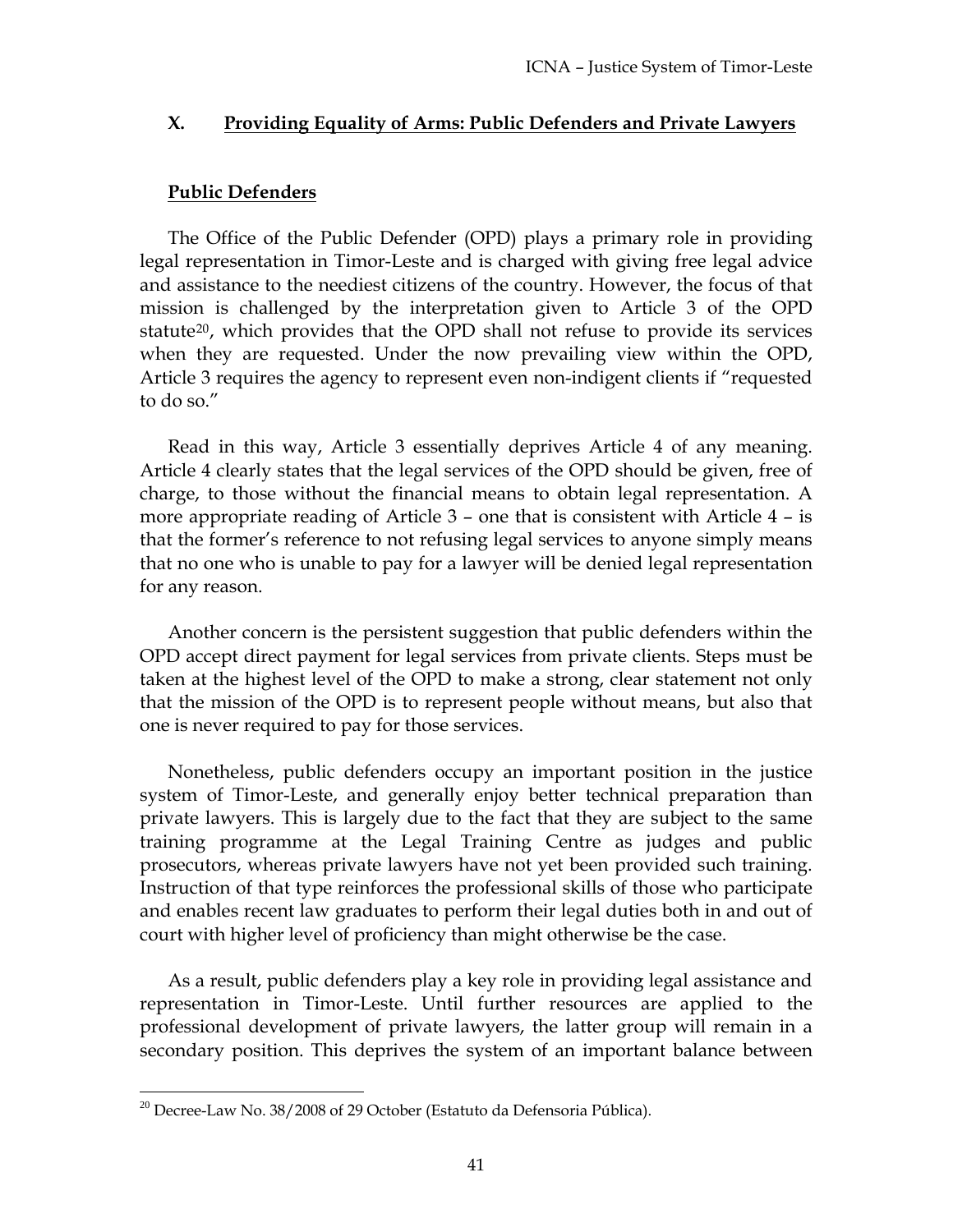public and private representation and limits the options of those requiring legal assistance.

Although it is widely considered that the OPD includes some of the better attorneys in Timor-Leste, their distribution throughout the country is limited, with most public defenders concentrated in Dili, and to a much lesser extent, in Baucau. Steps must be taken to increase the geographical reach of their services and to ensure that those without means have access to legal representation throughout the national territory. Moreover, efforts should be made by the OPD to boost the quality and efficiency of the assistance provided to clients, especially in criminal cases. One particular concern in such matters is that public defenders should not simply meet with their clients at court shortly before a judicial proceeding, but should meet with them beforehand, especially if they are held in pre-trial detention.

- Public Defenders should provide services exclusively to low-income citizens, to privately held non-profit organizations and to those who are referred by the court, as envisaged by the applicable Statute.
- There should be developed a clear, consistent and geographically comprehensive "culture of Public Defence"- through awareness campaigns and workshops held at the community level, involving schools, local institutions, churches, and dissemination of information by media.
- The OPD should develop a mobile service for eligible populations in rural areas, assigning days to be in remote districts and sub-districts and thus make its services available at the community level.
- The role of OPD and the presence of the mobile service should be announced by radio broadcast using the cooperation of local community leaders.
- More human resources should be devoted to the OPD, including an increase in the number of public defenders in order to ensure better outreach in the community and, prospectively, to permit the full staffing of OPD by Timorese nationals.
- There should be continuing training provided at the Legal Training Centre for public defenders on key issues of civil law such as contracts, land and property issues, family law and administrative law.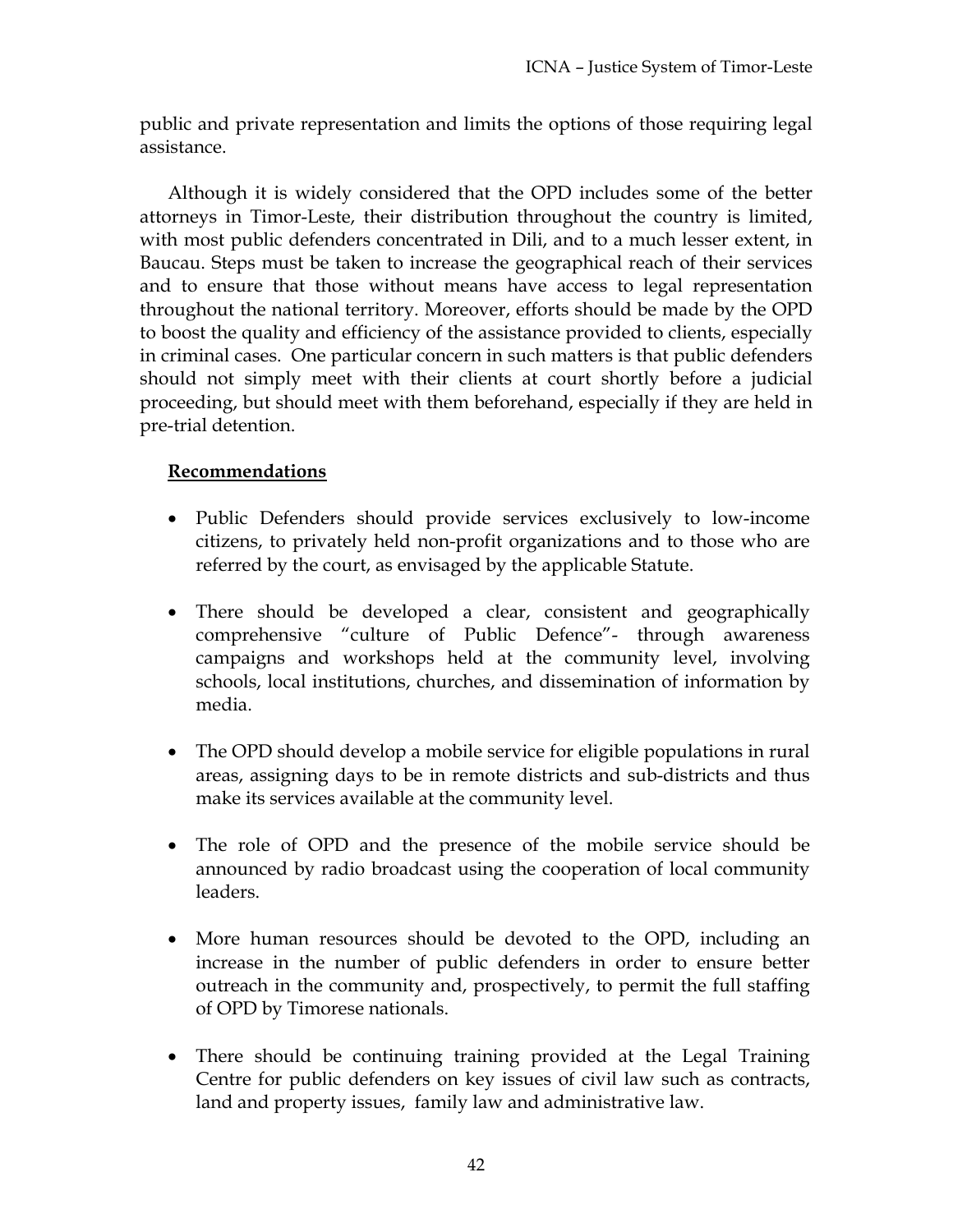There should be a review and reorganization of some of the internal procedures of the OPD in order to increase productivity and to provide better service to clients. Such an initiative could include assigning the same public defender to assist a client at all stages of a criminal proceeding, from arrest to appeal, thereby avoiding the reassignment of cases within the OPD that often occurs. Services should be more clientcentred in this respect.

### **Private Lawyers**

The Constitution provides that the primary role of lawyers is to contribute to the good administration of justice and uphold the rights and legitimate interests of citizens.21 Indeed, private lawyers play key functions in the justice system and society as a whole. They provide the majority of legal services across the country and serve a diverse range of clients. One of their unique contributions is to offer the possibility for legal representation that is independent of the government. Because of their independence and freedom to challenge authority, they can also provide a check on the potential excesses of institutional actors.

Despite private lawyers' importance to the justice system, the development of the private legal profession has received comparatively little attention. The first steps towards the formal registration of lawyers have only recently taken place. It was not until July 2008 that the law regulating the private practise of law and the training of lawyers was promulgated.22

There is now an urgent need to establish the basic elements of the private legal profession. An independent professional bar association for the selfregulation of private lawyers does not yet exist. The transitional body for the regulation of private lawyers established by law, the Management and Discipline Council for the Practise of Law, is not yet fully functional.

The Association of Lawyers of Timor-Leste (AATL), which could grow into an independent profession bar association, has approximately ninety registered members, of whom at least eight are reported to be women, and is registering as a non-governmental organization. It has instituted a system of general assembly meetings and a dues paying structure, and has been developing internal statutes and a code of conduct for its members. It has dedicated leadership, but they have many commitments and are very busy with their practises. It also has a small, basically equipped office. To function properly as a professional bar association,

 $\overline{a}$ 21 Article 135 of the CRDTL.

<sup>22</sup> Law No. 11/2008 of 30 July.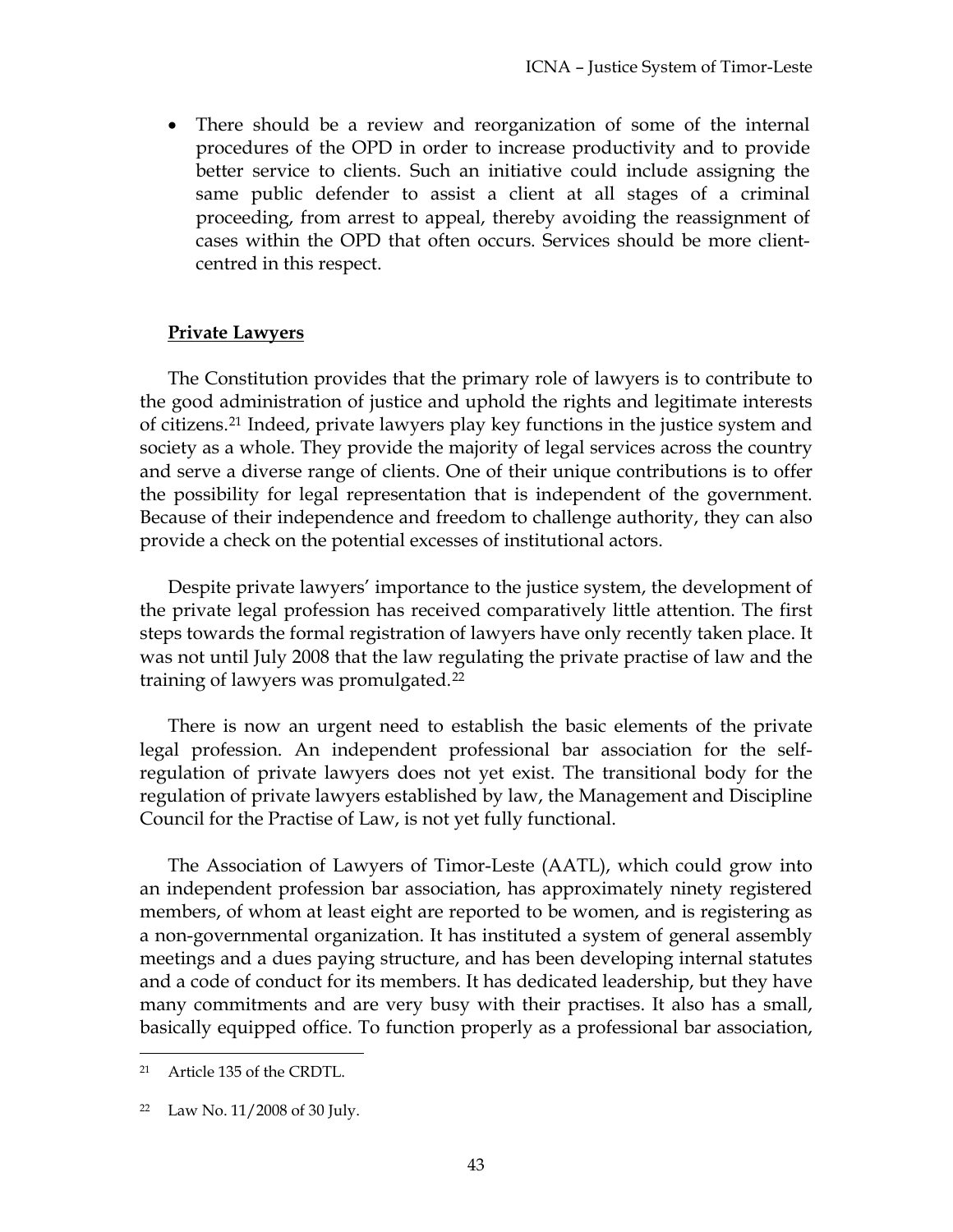the AATL needs support to develop a strategic plan, organizational infrastructure and secretariat.

Existing private lawyers are permitted to continue practising during a four year transition period ending in 2012 if they have registered with the Management and Discipline Council for the Practise of Law. By the end of this period, lawyers are required to have met certain requirements including a law degree from an accredited university, fluency in one of the country's two official languages (Portuguese and Tetum), and successful completion of the training programme for private lawyers at the Legal Training Centre.

Applicants' law degrees are now in the process of being checked and applications for the required 24-month programme at the Legal Training Centre are under consideration. This programme consists of a 15-month phase of theoretical training and a 9-month phase of practical training. One looming question is how private lawyers, who generally lack strong Portuguese language skills, will fare in the initial phase that includes a substantial component of study in Portuguese. Another is what will be the effect of removing a significant number of private lawyers from fully-active legal practise during their fifteen months of classroom training.

Despite many practical challenges, private lawyers currently provide most of the formal legal services in the country. Moreover, a significant number of private lawyers provide services through legal aid programmes. Nonetheless, the private practice of law in Timor-Leste can be challenging, especially where few people understand the importance of a lawyer, and most people are too poor to afford one. In these circumstances, the operation of an independent, private legal practise has been an economically viable option for only a few lawyers.

Looking beyond the four-year transition period, one more crucial element of the profession requires attention. No steps have yet been taken to build a foundation of legal scholarship and continuing education upon which to base the future development of the profession of private lawyers.

- The Management and Discipline Council for the Practise of Law should become a fully-functional body with a working secretariat.
- Assistance should be provided to the AATL so that it can develop and implement a strategic plan that will allow it to grow into a legally recognized bar association with the responsibilities for the regulation of the legal profession. Such a plan should include a process for the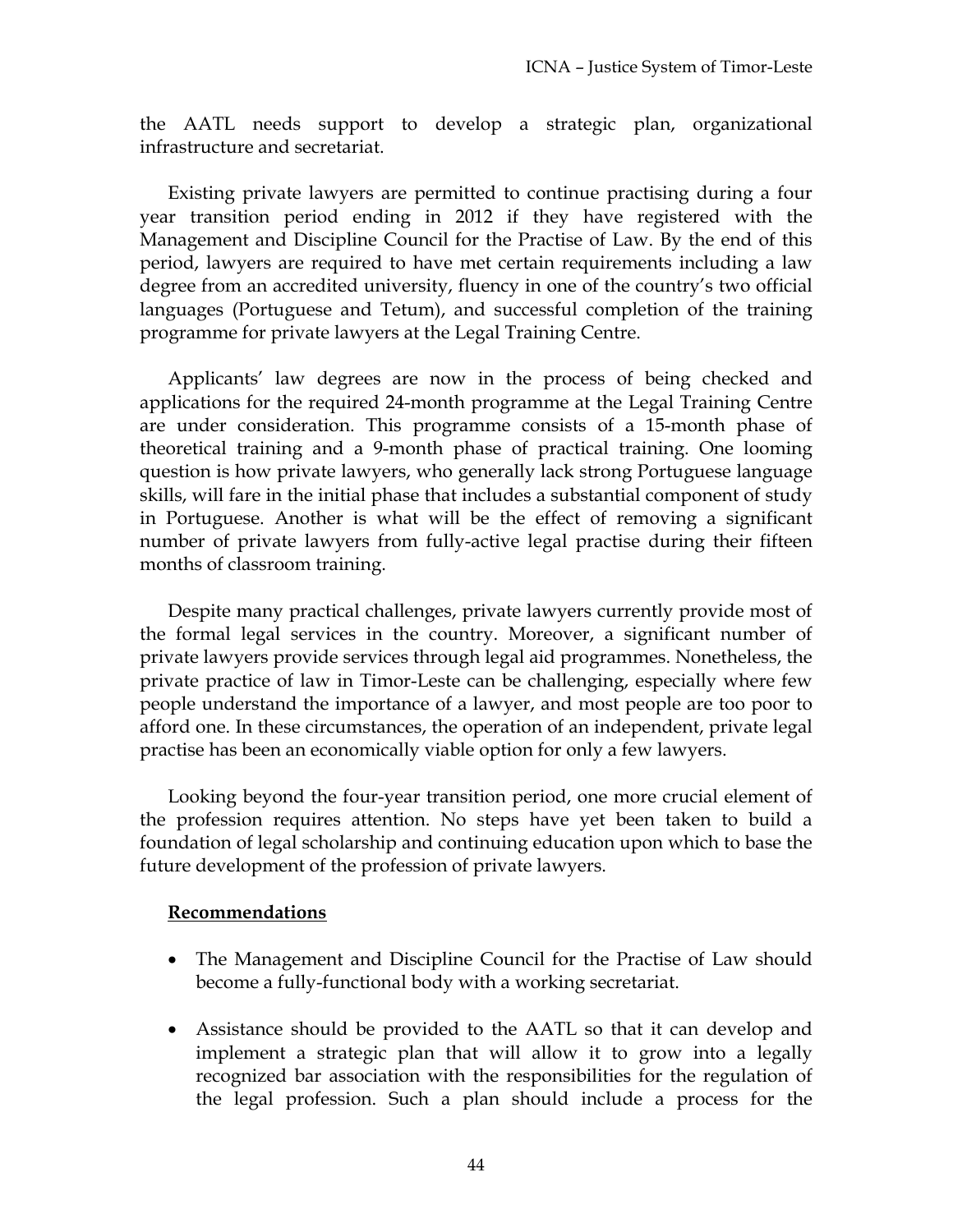preparation of the legislation required to recognize a framework in which private lawyers are self-regulating.

- In accordance with the AATL's strategic plan, assistance should be provided to the association to supplement the dues of its members in paying the costs of the administration of the AATL and developing a working secretariat.
- The effect on the provision of legal services of removing a significant number of lawyers from fully-active law practise in order to receive legal training at the Legal Training Centre should be assessed and steps should be considered and implemented to address this issue.
- A project should be developed and implemented for the collection and analysis of court decisions.
- A project should be developed and implemented for the development of treatises and annotated codes as well as legal journals.
- A regular programme of continuing legal training should be developed and implemented for all private lawyers. It should include individual annual achievement requirements in terms of the hours and types of training completed.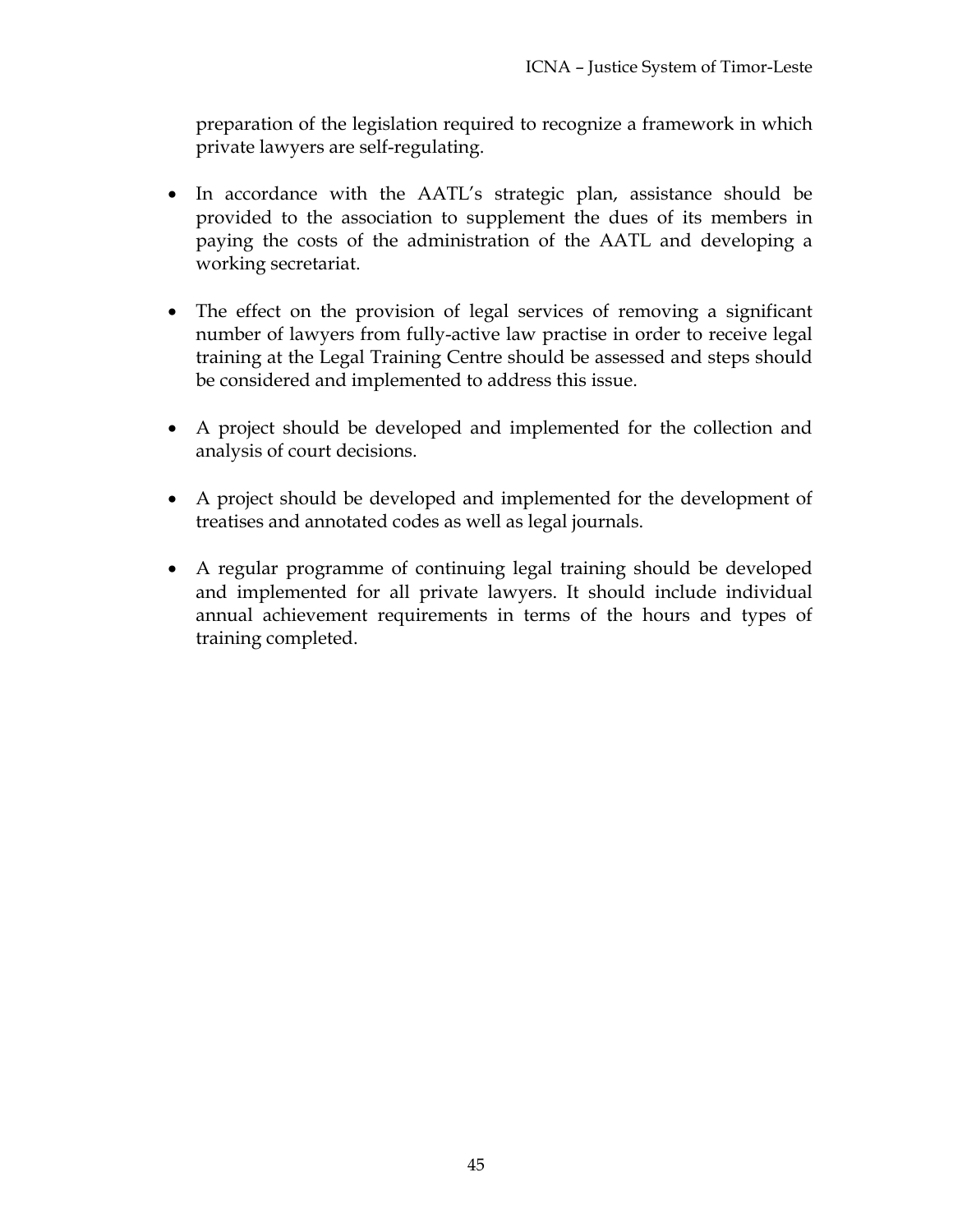### **XI. Securing and Rehabilitating: Prison Services and Corrections**

The Timor-Leste Prisons Service currently comprises two prisons, one in Dili at Becora and another in Gleno. These facilities currently hold 223 prisoners in total with 199 at Becora and 24 at Gleno, the latter also holding women prisoners. Of the total number of prisoners, 95 are pre-trial detainees, 4 are women and 10 are young offenders (over the age of  $16$ ).<sup>23</sup> The majority of the prison population is comprised of offenders charged with homicide (62%), with the remainder facing charges involving sexual assault (11%) and robbery (27%).

Although the physical conditions of detention (except for women and young offenders) largely conform to international human rights standards, the corrections system still faces significant challenges, which can be summarised as follows:

(a) A lack of separate detention facilities for women and for young offenders. Although juveniles are separated from adults at night, they are integrated with the adult prison population during the day;

(b) No separation of young offenders who are pre-trial detainees from those serving a sentence following conviction;

(c) A lack of professionalism and discipline on the part of both management and staff;

(d) The need to provide continuous capacity-building and training for prison staff, especially concerning legal issues, human rights and international standards of imprisonment;

(e) Inadequate resources and infrastructure;

 $\overline{a}$ 

(f) The lack of adequate means to provide internal security (lack of hand-cuffs and other protection tools);

(g) A need for an improved medical care and facilities (there is no permanent medical doctor in prisons and examinations are performed by medical nurses);

(h) The need for a reinsertion plan for prisoners, including educational and vocational programming while in detention. To the extent that prisoners are

 $23$  According to Article 20.2 of the Penal Code, the Code applies to young offenders between the ages of 16 and 21 for all purposes, except that provision can be made for special legislation regulating the sentencing of offenders in that age group.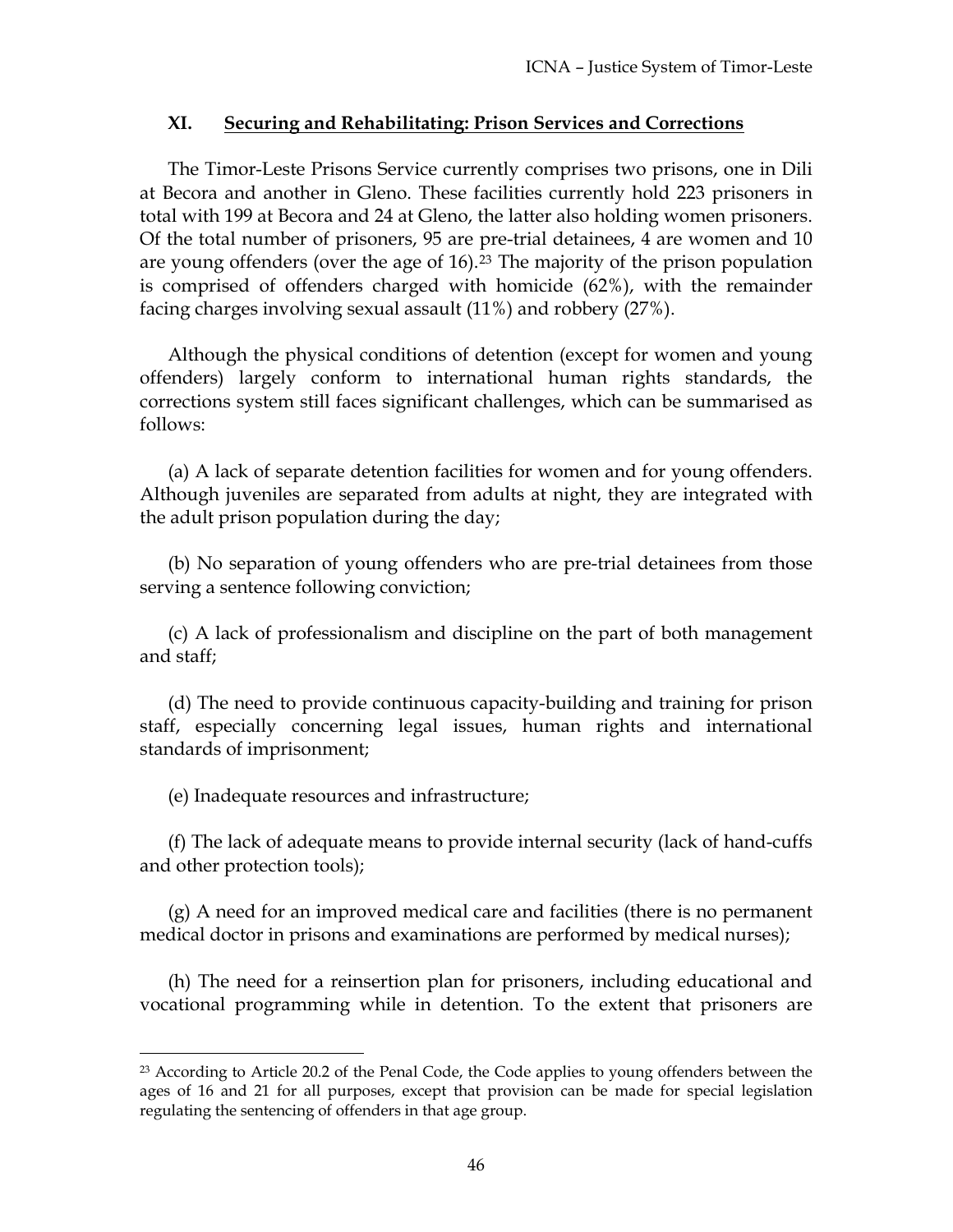trained in vocational skills, appropriate certification or documentation should be provided;

(i) The need to provide technical support for the activities of the council overseeing the reinsertion of inmates into society;

(j) The need for national legislation regulating the conditions of imprisonment and rules of conduct for prison staff;

(k) The lack of a policy concerning alternative sanctions and the use of noncustodial sanctions;

(l) The two current prisons pose a geographical challenge to families of detainees and prisoners who wish to visit. Similarly, the transportation of detainees from prison to court in either Oecusse or Suai can present serious difficulties.

- A separate detention facility should be built for women and young offenders as a priority.
- Appropriate additional prison facilities should be built in those parts of the country that are under-served in that regard, allowing for the maintenance of pre-trial detainees and inmates closer to their home area.
- Internal policies, management and governance structures should be supported and strengthened.
- An updated code of conduct for prison staff should be adopted.
- The prison administration should receive management and leadership training.
- Prison legislation should be updated and a law on the status and career growth of prison guards should be adopted.
- Prison staff should receive more structured and continuous training with emphasis on legal procedures and human rights; the training needs of the staff should be monitored.
- Literacy training for prisoners; non-formal education training and vocational training should be properly administered in prisons; these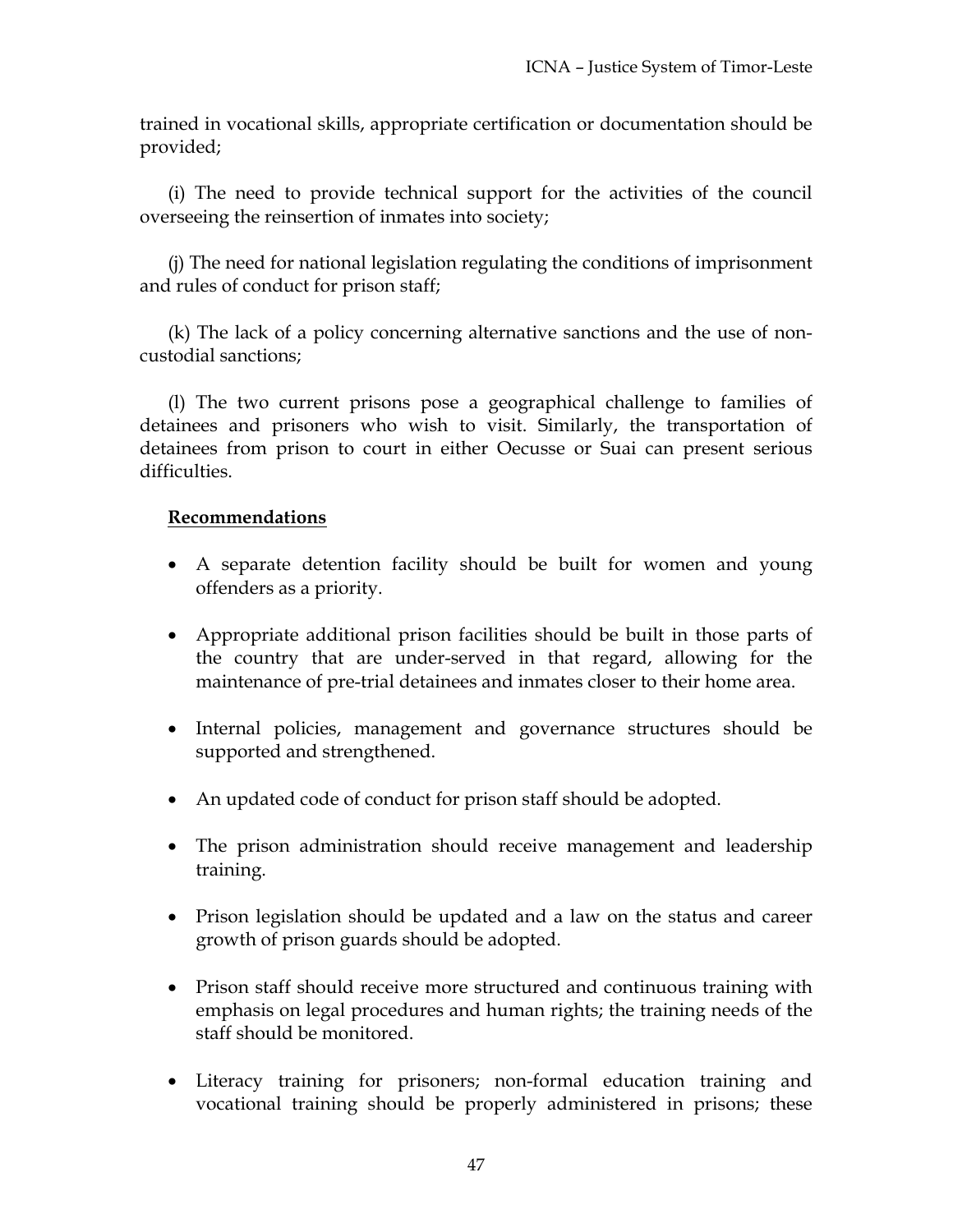training programmes should be certified and accredited to ensure successful reintegration of prisoners.

- A programme for social reintegration services should be adopted and implemented, especially for young offenders and women.
- Basic equipment needs of correction facilities and of staff, including security and protection tools, should be prioritised.
- Medical facilities and care, including counselling for mentally ill prisoners, should be improved.
- Development of a national policy to increase the use of alternative and non-custodial measures should be supported.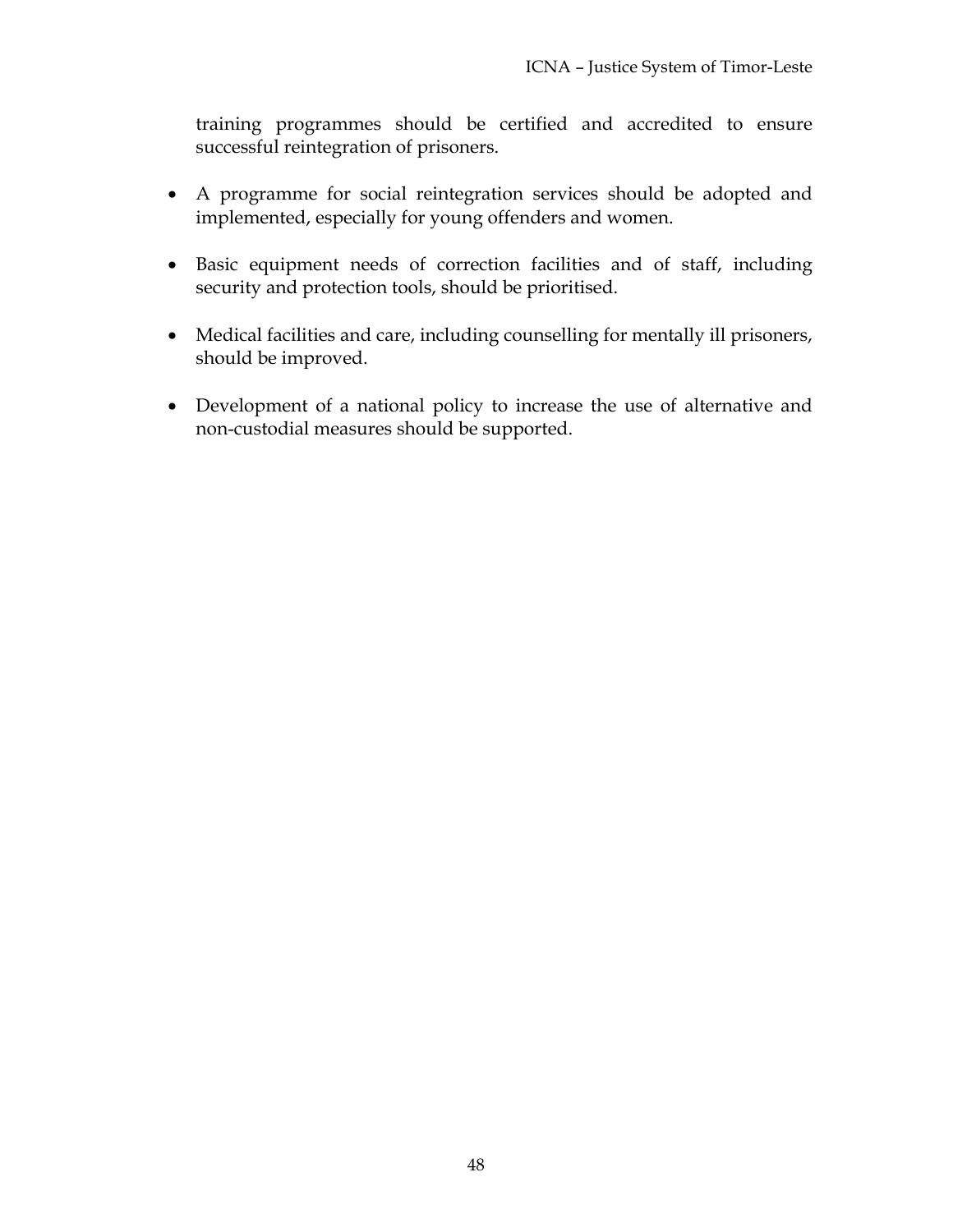### **XII. Enhancing Coordination within the Justice System**

An essential element of a well-functioning justice system is coordination. It is a fundamental need among institutions and actors of the justice system, and in key areas such as prosecutor-police relations, legal aid, anti-corruption efforts and international assistance.

## **Council of Coordination**

First steps towards better coordination should begin at the level of leadership and strategy among the core institutions of the justice system. The organic law of the Ministry of Justice establishes the Council of Coordination as a consultative body of the Ministry but limits formal membership on the Council to the Minister, the President of the Court of Appeal and the Prosecutor General.<sup>24</sup> This structure fails to include formally other potentially relevant actors of the justice system. The law provides, however, that the Minister may invite the participation of other entities whose involvement may be useful to the work of the Council. The Council otherwise lacks any formal mechanism for obtaining the data necessary to inform its strategic planning efforts. The Council can do more to promote the coordination of policy throughout the justice system, although its role is largely to assist the Ministry in the elaboration of Government policy in the justice sector.

## **Prosecutor-Police Relations**

Prosecutors and police continue to lack effective modes of regular communication. Prosecutors' dispatches, which are frequently written in Portuguese, often require translation by the police into Tetum (for national officers) or English (for international officers), delaying response times. Police also assert that prosecutors are unresponsive and particularly difficult to contact outside of office hours. On the other hand, investigative reports are often submitted to national prosecutors in English, reflecting the participation of international police officers serving in UNPOL.

To address some of these issues, a Prosecutor Support Unit within the National Investigation Division of the police was established in 2006. This unit is staffed mainly with Portuguese-speaking international police who are familiar with the Criminal Procedure Code and colleagues from the national police. Even though the Prosecutor Support Unit has helped improve coordination in cases in which it has acted, not all police and prosecutors appear to utilize this unit.

<sup>24</sup> Decree-Law No. 12/2008 of 16 April.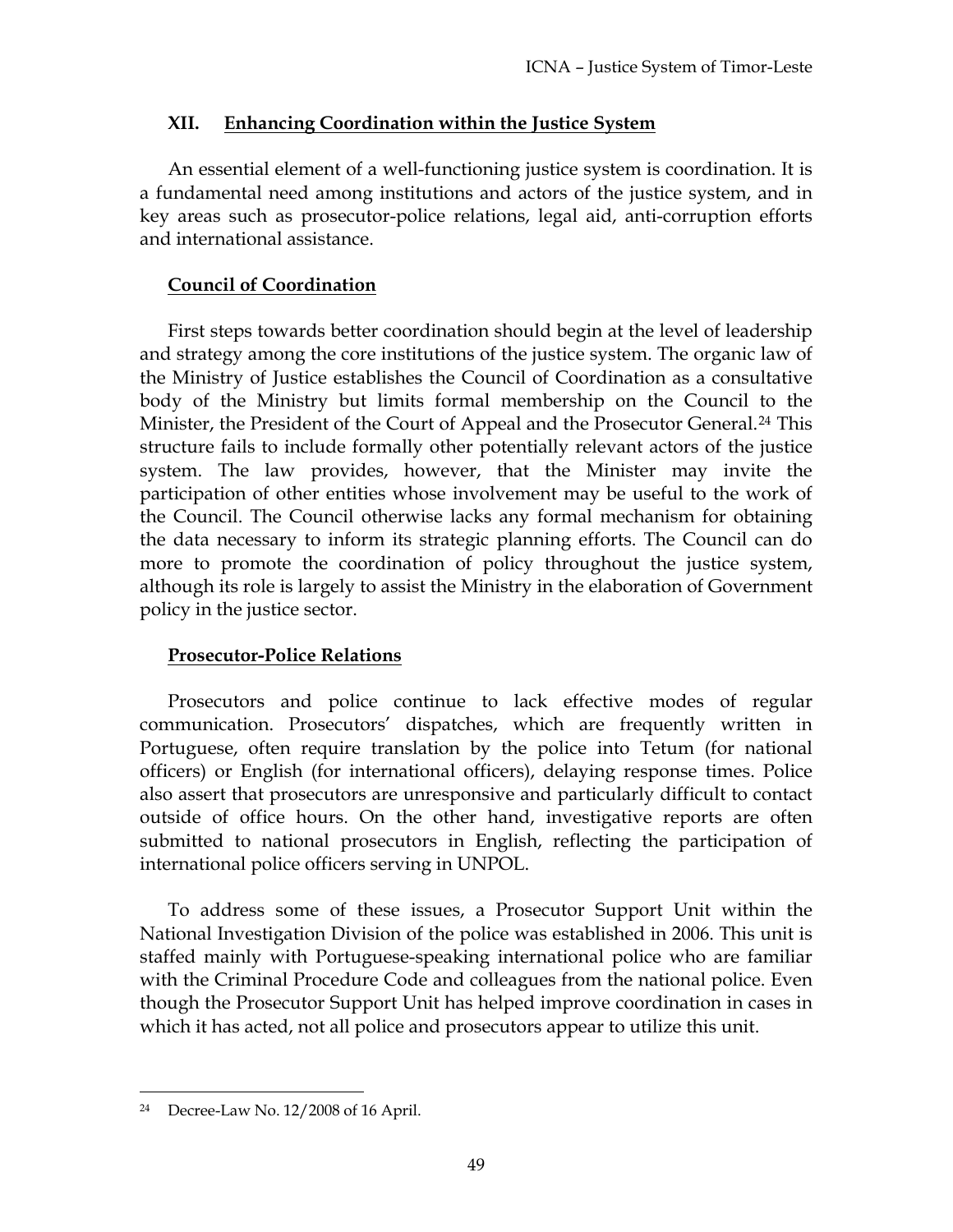### **Legal Aid**

There is no systematic approach to legal aid, which is provided not only by public defenders but also by private lawyers and paralegals. Fourteen public defenders provide free legal services to a range of clients through offices in Dili, Baucau, Oecusse and Suai. Many more private lawyers and paralegals provide free legal services through legal aid organizations or independently. This number includes approximately thirty-five private lawyers who provide legal aid services through five private legal aid organizations supported international assistance.25

There is also no official regulation of the quality and standards of private legal aid organizations, which likely provide the majority of legal aid services in the country. Moreover, almost all legal aid outside of the work of the public defenders is funded by international donors. Only recently has the Ministry of Justice begun to consider potential legislation in relation to issues of legal aid.

### **Anti-Corruption Efforts**

At least four State institutions have a role in relation to the investigation of corruption – the Office of the Provedor, the Public Prosecution Service, the police and now, the new Anti-Corruption Commission<sup>26</sup>. In light of the potential for conflicts among these institutions, coordination is essential. Some work has already been done to facilitate a memorandum of understanding between the Office of the Provedor and the Office of the Prosecutor-General, but much more needs to be accomplished in order to develop an effective working arrangement among all four institutions in relation to anti-corruption efforts.

### **International Assistance**

 $\overline{a}$ 

Just as coordination among national actors is important, so too is coordination among international donors. The recent initiative of UNMIT to facilitate meetings at which donors can interact is commendable and should be continued. Such gatherings, focused on coordinating donor efforts, can be of great value. The process encourages donors to think beyond the confines of their own projects and to develop an appreciation for how their efforts interact with the work being done by others.

 $25$  Asia Foundation seminar presentation, Demand & Response: Legal Aid in Timor-Leste, delivered 10 September 2009.

<sup>26</sup> The Anti-Corruption Commission was established by Law No. 8/2009 of 15 July.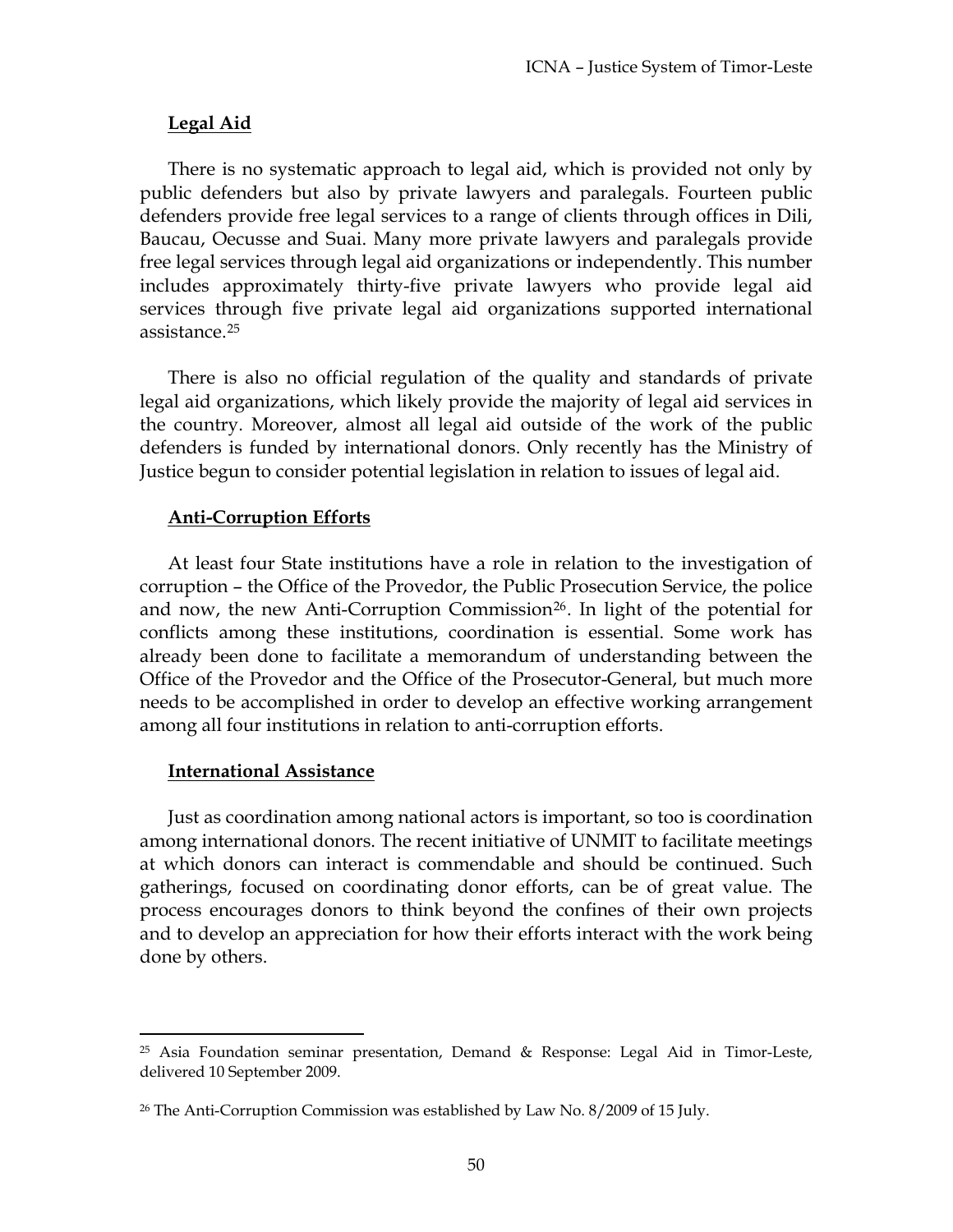The justice system in Timor-Leste must advance in a measured way, with its component parts, such as the courts, prosecution and defence, developing in relative equilibrium. It is thus extremely important that international support for the justice system should not only be comprehensive, but also well-integrated. Regular donor meetings can thus go a long way to ensure that international efforts are better coordinated. Such an approach will produce a greater harmonization of results and help to maintain a balanced development of the country's justice system.

- The Minister of Justice should expand the Council of Coordination on an operational basis to include other elements within the justice system such as the Defender-General.
- A mechanism should be developed for the Council of Coordination to obtain regularly the information it needs to consider strategic decisions effectively. This mechanism should provide the Council with not only information from inside the institutions of the justice system but also perspectives of individuals who are engaging with the system such as private lawyers, victims, civil litigants and witnesses.
- The Council of Coordination should continue its work towards finalizing a national strategic plan for the justice system that takes into account the views of all stakeholders in the system so that the plan is sustainable even if there is a change in government.
- A prosecutors-police task force should be established to address the backlog of cases with the two institutions and to promote regular communication on all files among prosecutors and police investigators.
- Prosecutors should be instructed to prepare their dispatches in Tetum, whenever possible. In that way, national police, who are increasingly assuming key roles in investigations, would not require a translation.
- The system by which prosecutors are to be available to cover all police shifts should be improved. Prosecutors should be instructed to make themselves available as promised for police inquires during the assigned duty periods outside of office hours.
- The capacity of the Prosecutor Support Unit in the police should be increased as well as the awareness of this unit on the part of police, prosecutors and prosecutors' clerks.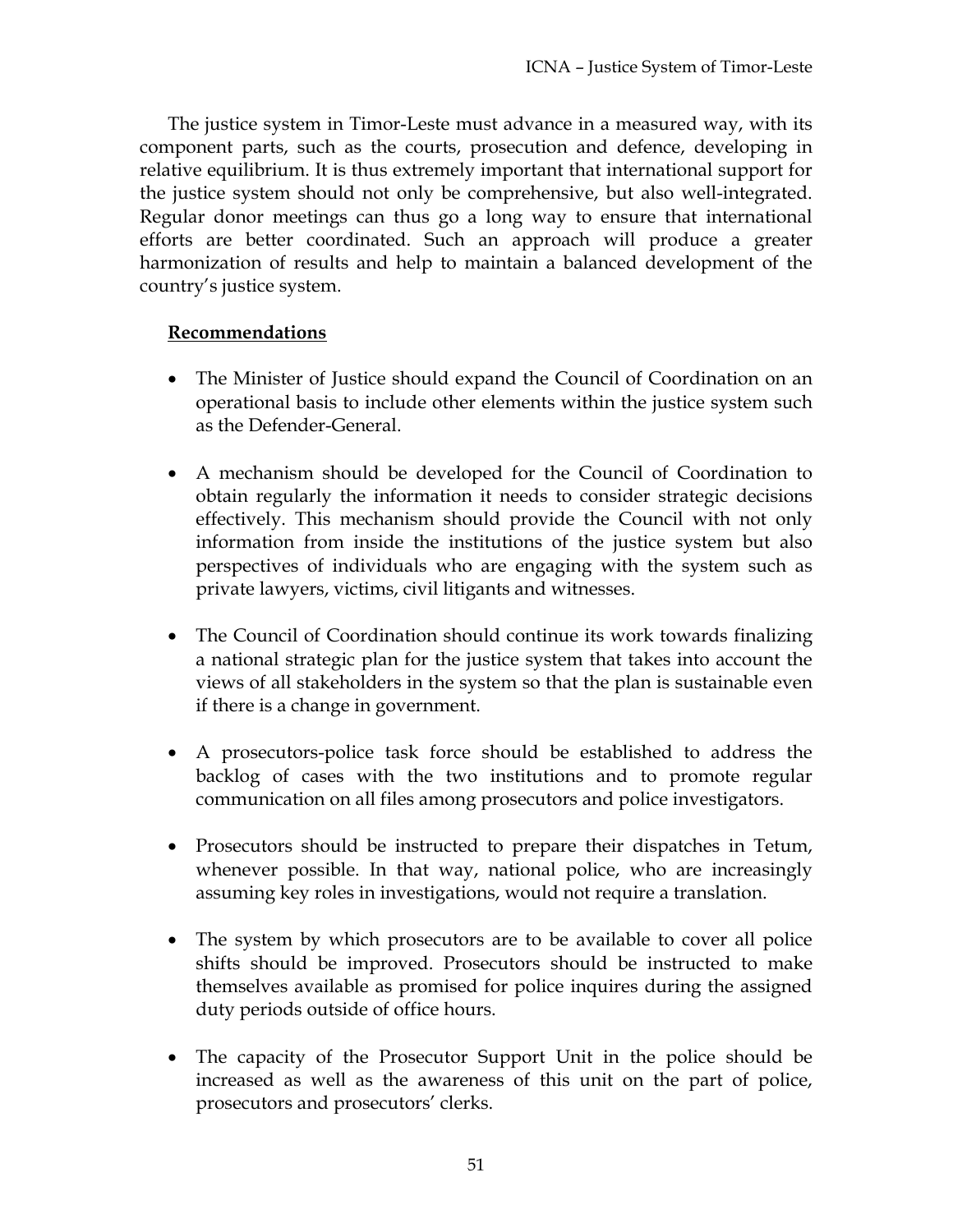- A coordinated structure for the provision of legal aid services in all districts should be developed based on a thorough analysis of the legal needs of the people of Timor-Leste, the existing legal aid structures, the pool of potential legal service providers (public defenders, private lawyers and paralegals), and the available funding. This structure should ensure that legal aid services meet minimal standards of quality and that such services reach those most in need by including means-testing standards and procedures.
- A working group or other mechanism should be established to coordinate the anti-corruption efforts of the Office of the Provedor, the Public Prosecution Service, the police and the new Anti-Corruption Commission.
- The regular meetings of international donors facilitated by UNMIT should continue and further efforts on the part of the participants to coordinate their work in aiding the Timorese justice system should be supported.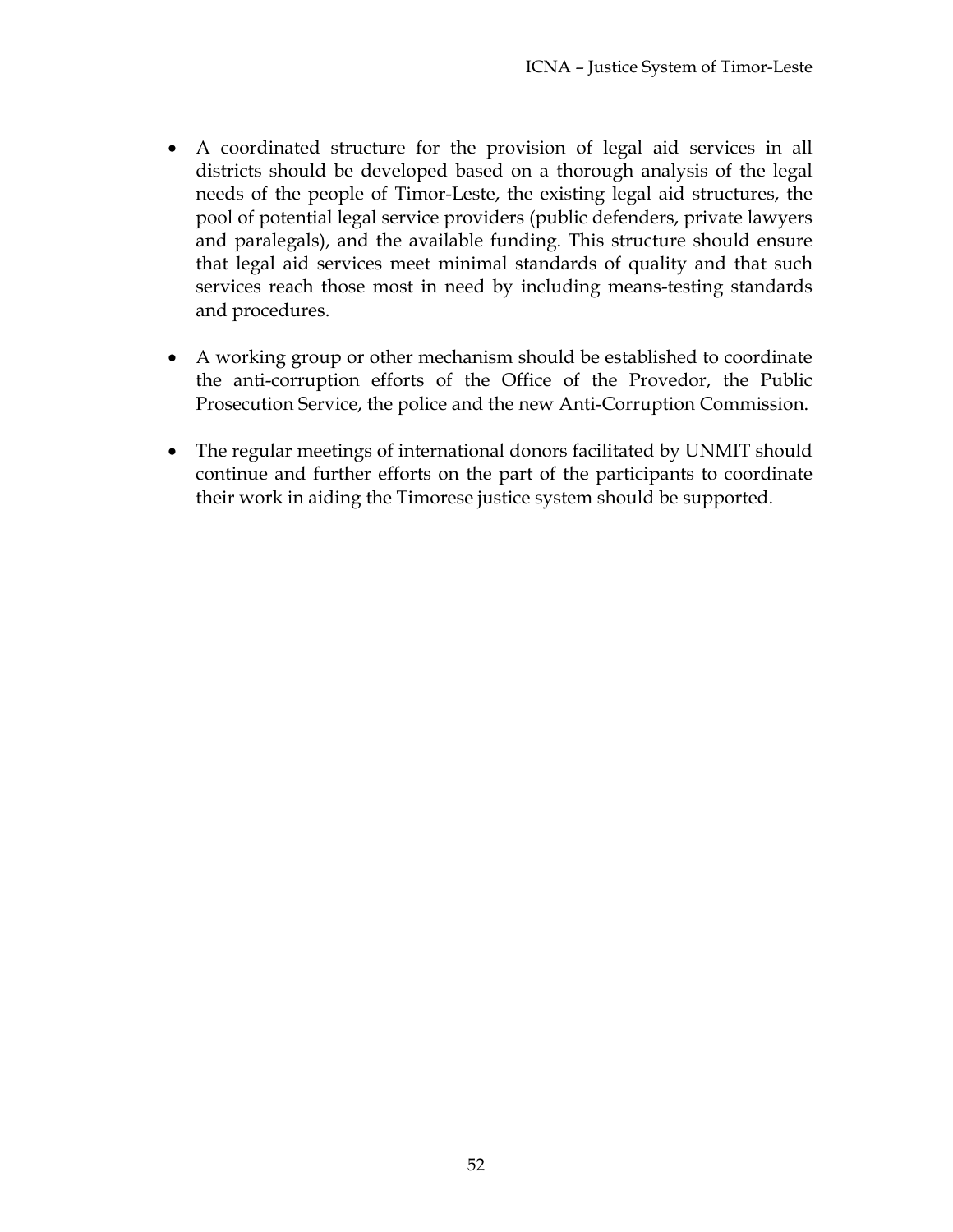### **XIII. Protecting Judicial Independence and Respecting the Separation of Powers**

Judicial independence is a prerequisite to the rule of law. Indeed, the hallmarks of judicial integrity are independence, competence, impartiality and fairness.<sup>27</sup> The importance of these values does not vary from one legal system to another and they apply to every court in every country. Indeed, the Universal Declaration of Human Rights asserts: "Everyone is entitled in full equality to a fair and public hearing by an independent and impartial tribunal" (Article 10). Similarly, the International Covenant on Civil and Political Rights states that every person is entitled to a fair trial before a "competent, independent and impartial tribunal" (Article 14).

These same values are enshrined in the Constitution of Timor-Leste. Article 121.2 states that "[i]n performing their functions, judges are independent and owe obedience only to the Constitution, the law and to their own conscience." Not only must individual judges be independent in their decision making, but the judicial branch itself must be independent of the other branches of government. Accordingly, Article 119 of the Constitution states that in Timor-Leste "[c]ourts are independent and subject only to the Constitution and the law." In underscoring the importance of judicial independence, the Constitution reflects the fact that the courts are one of the four pillars of the Timorese state, and as such, are "organs of sovereignty" (Article 118.1).

Judicial independence must thus be observed in two ways. Not only must individual judges perform their judicial functions independent of outside influence or interference, but also the judicial branch as a whole must operate independently of the other, separate branches of government. This proposition is fundamental and is well established in international law. "The independence of the judiciary shall be guaranteed by the State and enshrined in the constitution or the law of the country. It is the duty of all governmental and other institutions to respect and observe the independence of the judiciary."<sup>28</sup> The guarantee of judicial independence found in the Constitution of Timor-Leste is further reinforced by Article 2.3, which affirms that the law is the highest authority in society and that the State itself "shall be subject to the Constitution and to the law" (Article 2.2).

<sup>&</sup>lt;sup>27</sup> See, e.g. "The Bangalore Principles of Judicial Conduct" (2002).

 $28$  "Basic Principles on the Independence of the Judiciary" adopted by the Seventh United Nations Congress on the Prevention of Crime and the Treatment of Offenders and endorsed by General Assembly resolutions 40/32 of 29 November 1985 and 40/146 of 13 December 1985.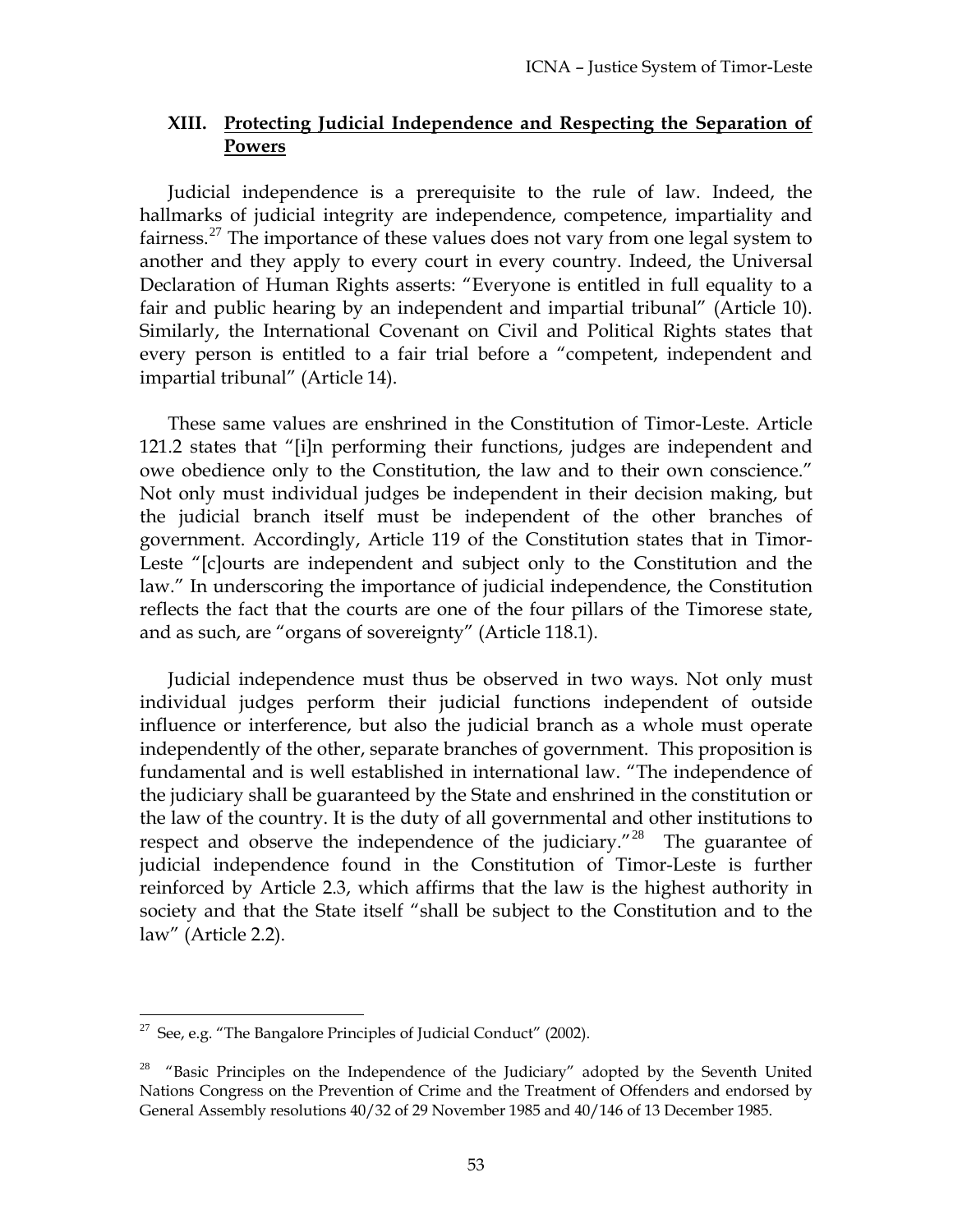Both the fundamental law of Timor-Leste and international standards thus respect the decisional independence of judges and the institutional independence of the judicial branch.

Judicial independence is not, however, an end unto itself. Rather, it is a means to an end, which underscores why both forms of independence must be protected. Judges are charged with the most important decisions that can be made in the lives of those who come before the court, including decisions involving their lives, freedoms, rights, duties and property. Judicial independence guarantees that such decisions will be made solely on the basis of the law applied to the facts of a particular case, and not on the basis of outside influence or interference. In this respect, judicial independence is crucial to ensuring that justice is done both impartially and fairly.

The institutional independence of the judiciary is grounded in the separation of powers, which is essential to the functioning of a democratic state. The executive and legislative branches share the difficult task of dealing with political and social problems within the societies that they govern. The courts, on the other hand, are called upon to announce the meaning of the law, adjudicate disputes and determine the rights and responsibilities of those who come before them. Judges are thus often called upon to make decisions in which the other branches of government may have an interest, if not a point of view.

Judicial independence allows judges to make decisions in such cases based solely on the law and the facts before them, even if the eventual result may run contrary to the wishes of the other branches of government. If judges were to decide cases under the influence of other state officials or based on their wishes, they would not be performing their duty as required by the Timorese Constitution, which states that "judges are independent and owe obedience only to the Constitution, the law and to their own conscience" (Article 121.2). Moreover, to the extent that other branches of government might seek to influence, interfere with or simply ignore the independence of the judiciary, doing so violates the "duty of all governmental institutions to respect and observe the independence of the judiciary."<sup>29</sup>

The current situation in Timor-Leste as it relates to judicial independence is problematic. Although, with few exceptions, the country's judges have consistently asserted their decisional independence in the cases that have come before them, the institutional independence of the judiciary is still not fully recognized by other state actors.

<sup>29</sup> Ibid.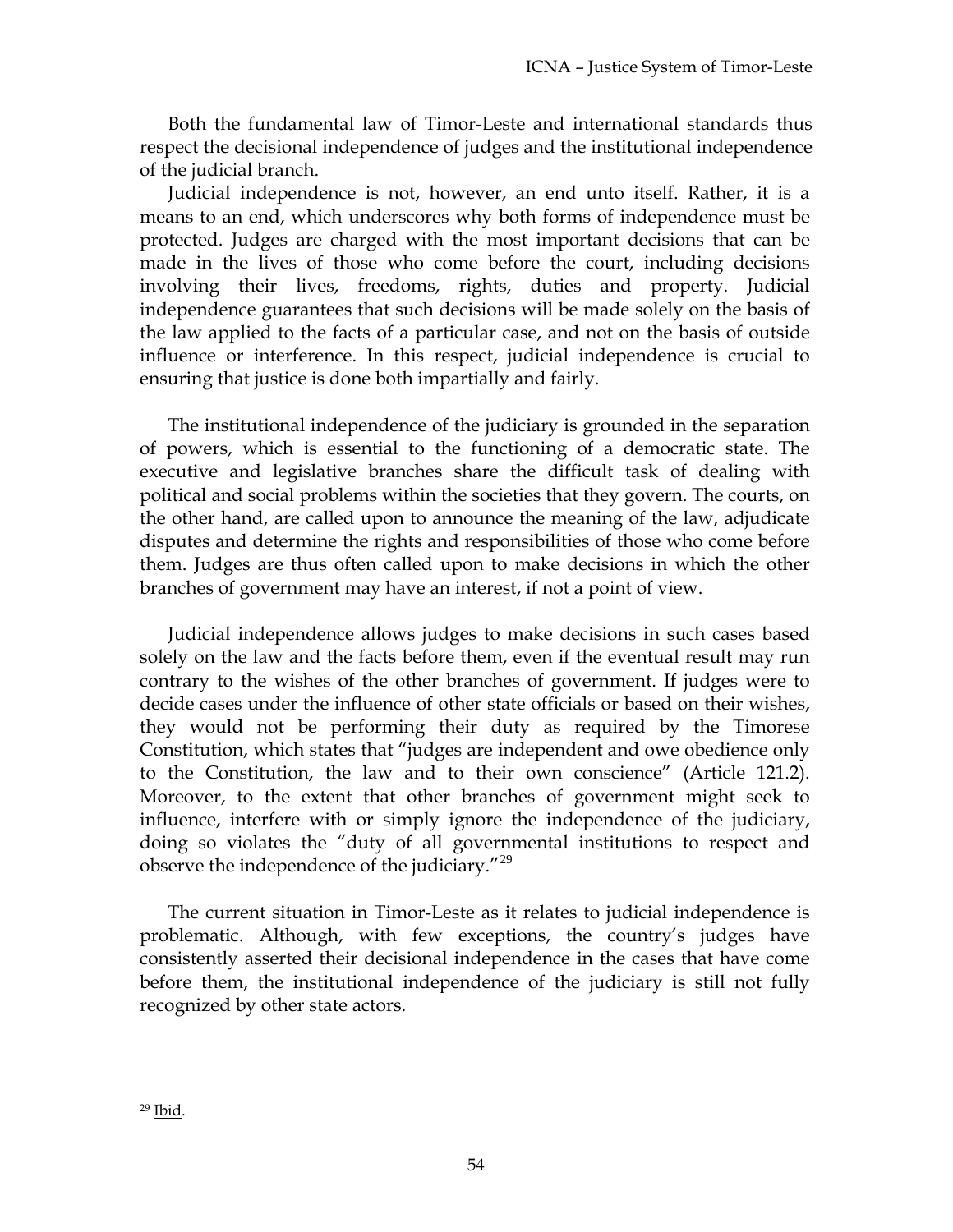Two particular cases illustrate both the accomplishments and the challenges that exist in Timor-Leste concerning judicial independence.

In the first, the contract of an international judge serving on the Court of Appeal was not renewed by the Superior Council of the Judiciary on the same day that a panel over which he presided issued a decision declaring unconstitutional certain aspects of the law pertaining to the Economic Stabilization Fund (Law No. 12/2008 of 5 August).  $30$ 

There is no question that the decision was a controversial one that ran counter to government policy. Consequently, the failure of the Superior Council to renew the contract of the judge who authored it was widely viewed as a reaction to his decision, especially where that body is dominated by non-judicial appointees. Following the action of the Superior Council, the international judge applied to the Court of Appeal for relief and his request was heard by a specially designated panel of three Timorese judges. Despite the clear disfavour evidenced by government officials toward the international judge, the Timorese panel ruled in his favour and suspended the decision of the Superior Council not to renew his contract and to begin the process for recruiting another international judge to replace him.<sup>31</sup>

The panel acknowledged that "no one can say that the applicant is entitled to see his contract being automatically renewed." It ruled, however, that in the circumstances presented the failure to renew the applicant's contract was without cause and that "the decision made is clearly an arbitrary one" and "not motivated by reasons of public interest."

In reviewing the actions of the Superior Council of the Judiciary, the panel went on to invoke the principle of judicial independence, citing Article 121.2 of the Constitution, which provides that "judges are independent and owe obedience only to the Constitution, the law and to their own conscience." Pointing out that the Constitution applied both to international and national judges serving in the country, the panel recognized that the functioning of the judicial system "relies necessarily on the independence and impartiality of the judges working in Timorese courts."

<sup>30</sup> In considering this case, we do not address whether it was correctly decided. Rather, we consider the matter simply as it bears on the issue of judicial independence.

<sup>&</sup>lt;sup>31</sup> The decision of the panel is available online in an unofficial English translation from which the quotes in the text are taken. It can be found at <http://www.unmit.org/legal/index-e.htm> [Consult. 29 Aug. 2009].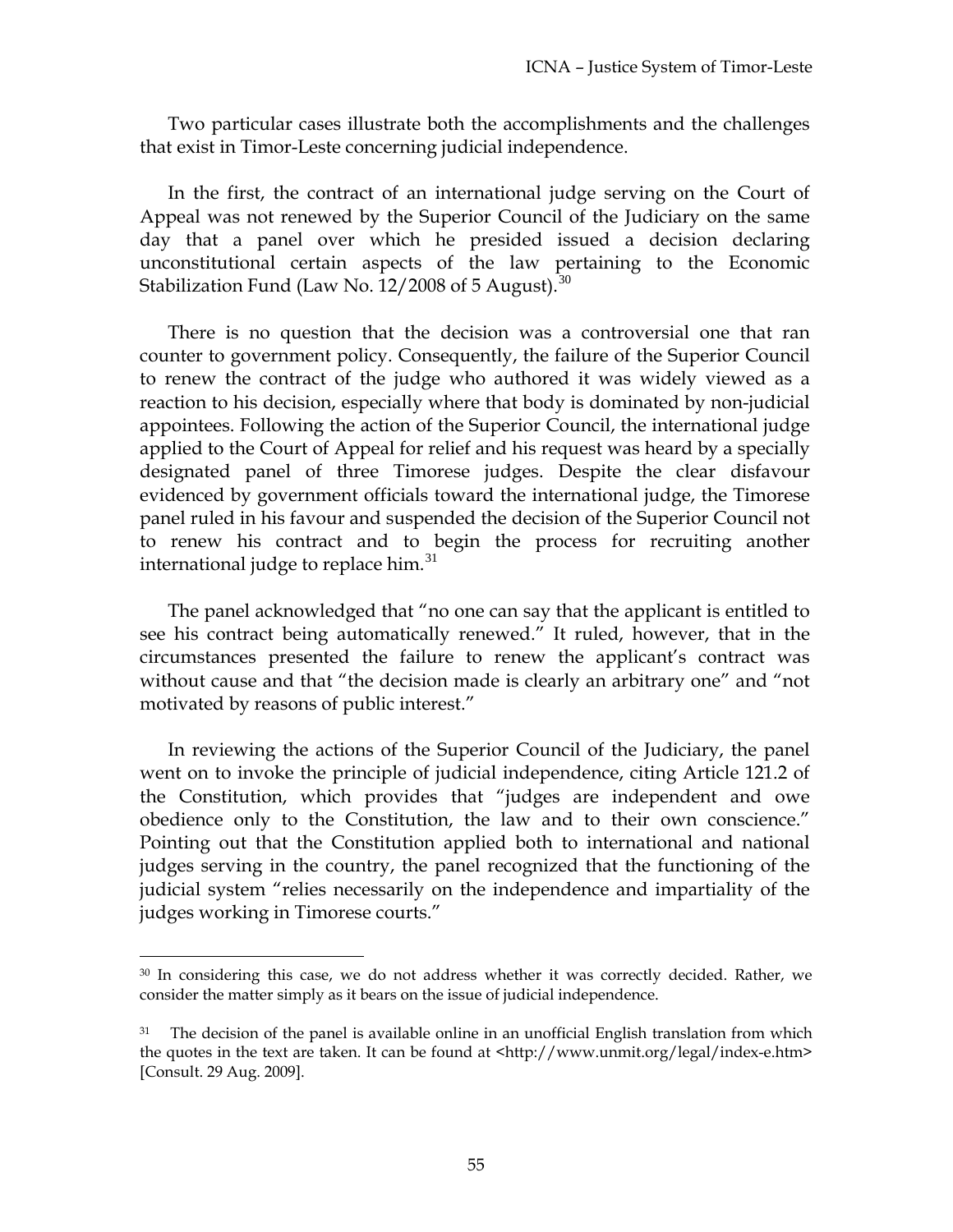This judicial decision is noteworthy not only for its content, but for the fact that it was written by a Timorese judge and issued by a panel of Timorese judges. It is questionable whether such a clear statement – and more importantly such a clear exercise – of judicial independence would have been possible just several years before. Despite its fragile beginnings, the judiciary in Timor has made significant strides. That is nowhere more evident than in its appreciation for the principle of judicial independence and the clear expression of its importance in the decision issued by the panel in this case.

The second case that we consider brings into focus even more vividly the relationship between judicial independence and the separation of powers.<sup>32</sup>

On or about 8 August 2009, PNTL officers arrested Maternus Bere in Suai, where he apparently entered Timor-Leste from West Timor to visit family members. Bere, who is alleged to have been a commander of the pro-autonomy Laksaur Militia in Suai, was charged in 2003 with crimes against humanity and other serious offenses. These charges related to allegations of widespread and systematic attacks on the civilian population in the district of Covalima, including what has come to be known as the Suai Church massacre that occurred on 6 September 1999. An indictment was filed by the Deputy Prosecutor General for Serious Crimes and a judge of the Special Panels of the Dili District Court issued a warrant for Bere's arrest, with no further action being taken in his case until his apprehension in August,  $2009.^{33}$ 

Following his arrest, Bere was brought before the Suai District Court, where a Timorese judge ordered that he be held in pre-trial detention pending the trial of his case. He was then transferred to Becora Prison in Dili to await further proceedings. On 28 August, the Office of the Public Defender submitted a petition to the court in Suai requesting that Bere be released and allowed to leave the country for medical treatment. The judge, in turn, attempted to obtain information concerning the defendant's condition from the prison where he was held. The court clerk from Suai went to Becora prison on 3 September to determine the status of the defendant and was informed that he had been

 $32$  As the case relates to other issues addressed in this report, it is also discussed in Section XIX, "Confronting Impunity and Requiring Accountability," infra.

<sup>&</sup>lt;sup>33</sup> Indictment No. 09-2003 filed with the Special Panels for Serious Crimes of the Dili District Court. All serious crimes indictments are available online on the website of the UCal Berkeley War Crimes Study Centre at <http://socrates.berkeley.edu/~warcrime/ET-Docs/> [Consult. 15 Aug. 2009].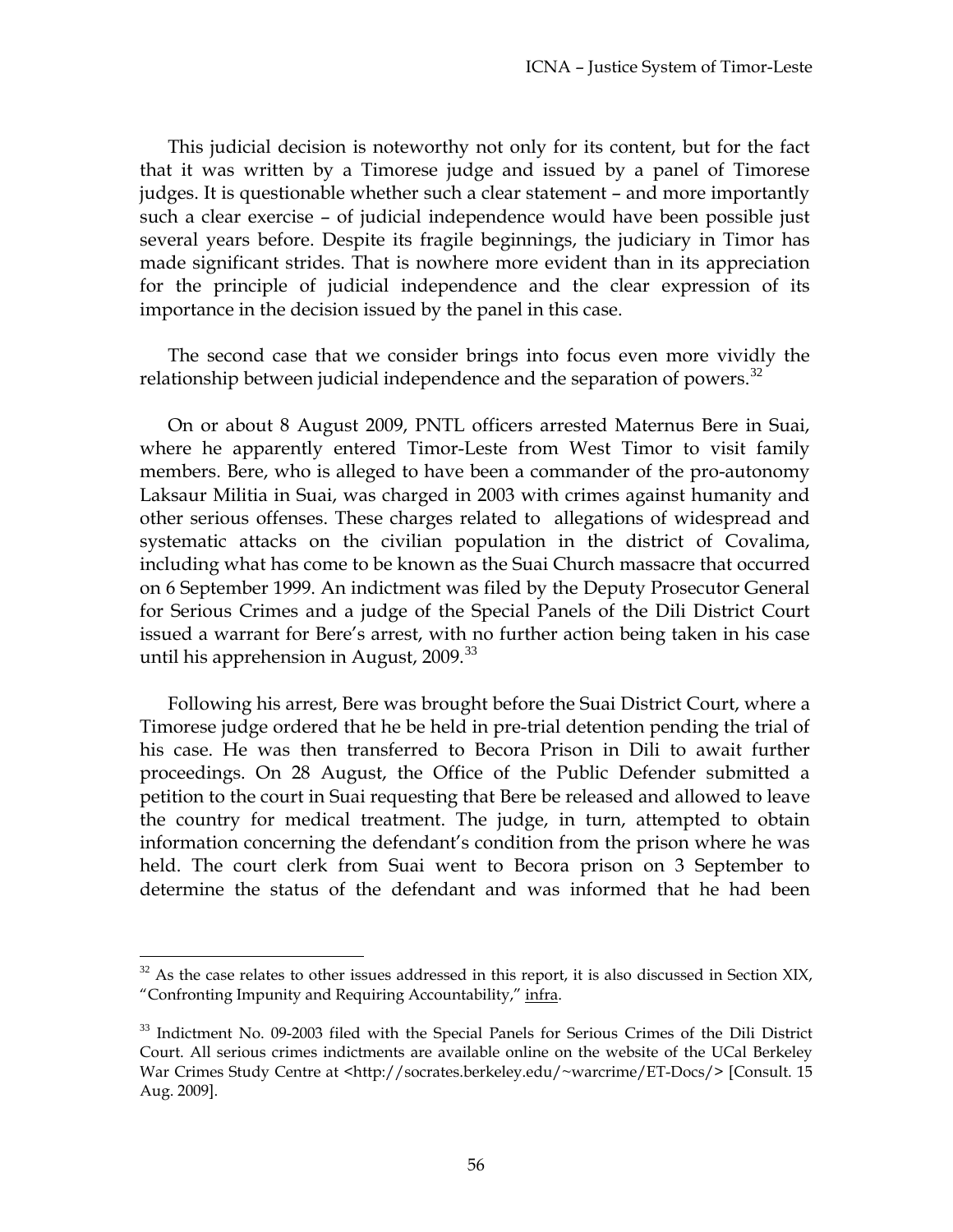released on 30 August. Who ordered the release of Bere has never been officially revealed.<sup>34</sup>

There was significant public reaction to the release of Bere, initially for the reason expressed by the UN High Commissioner for Human Rights, who stated that the decision to release him had "grave consequences for the prospects of accountability for the serious crimes that occurred in 1999."<sup>35</sup> Thereafter, prominent members of civil society and others raised the issue of Bere's release occurring entirely outside the judicial process. On 9 September the President of the Court of Appeal issued a statement that the release of Bere "was not a result of a court decision."

He stated that "[a]ccording to Timor-Leste's laws and Constitution, only a judge may order the detention, arrest or release from jail of any individual. No non-judicial authority has the power to release or to order the release from prison of anyone who was sent there by a court order." He explained how the separation of powers mandates that result. "Our Constitution assigns a set of powers to each of the sovereign organs and does not allow any particular sovereign organ to make use of powers assigned to another sovereign organ." He went on to say that "[n]o sovereign organ of a non-judicial nature has the power to release from prison an individual that has been sent to prison by a judicial order, not even for political reasons." The President then indicated that the Superior Council had directed its Judicial Inspector to undertake an investigation into the matter. He concluded by saying that if that inquiry disclosed that Bere had been unlawfully released, "the competent authorities shall be duly informed of the fact so that they may start the corresponding penal and disciplinary proceedings."

Although the exact mechanism for Bere's release has not been disclosed, it has been widely reported in the media that his discharge from prison was at the instance of high ranking Timorese officials. Indeed, the Minister of Justice was publicly quoted at stating that the release was a "political decision." An AFP release on 8 September quotes her as stating: "It is a political decision that must be taken by the government to resolve this issue because it is related to our country's problems." Acknowledging the reception that such a decision might be

 $34$  It was widely reported that the release was timed to precede the public celebration of the tenth anniversary of the popular referendum in 1999. The team was reliably informed that a high government official privately urged a Timorese judge to authorize Bere's release, but was rebuffed. Bere was released shortly thereafter without a judicial hearing and without a court order.

<sup>&</sup>lt;sup>35</sup> Letter of Navanethem Pillay, UN High Commissioner for Human Rights, dated 2 September 2009.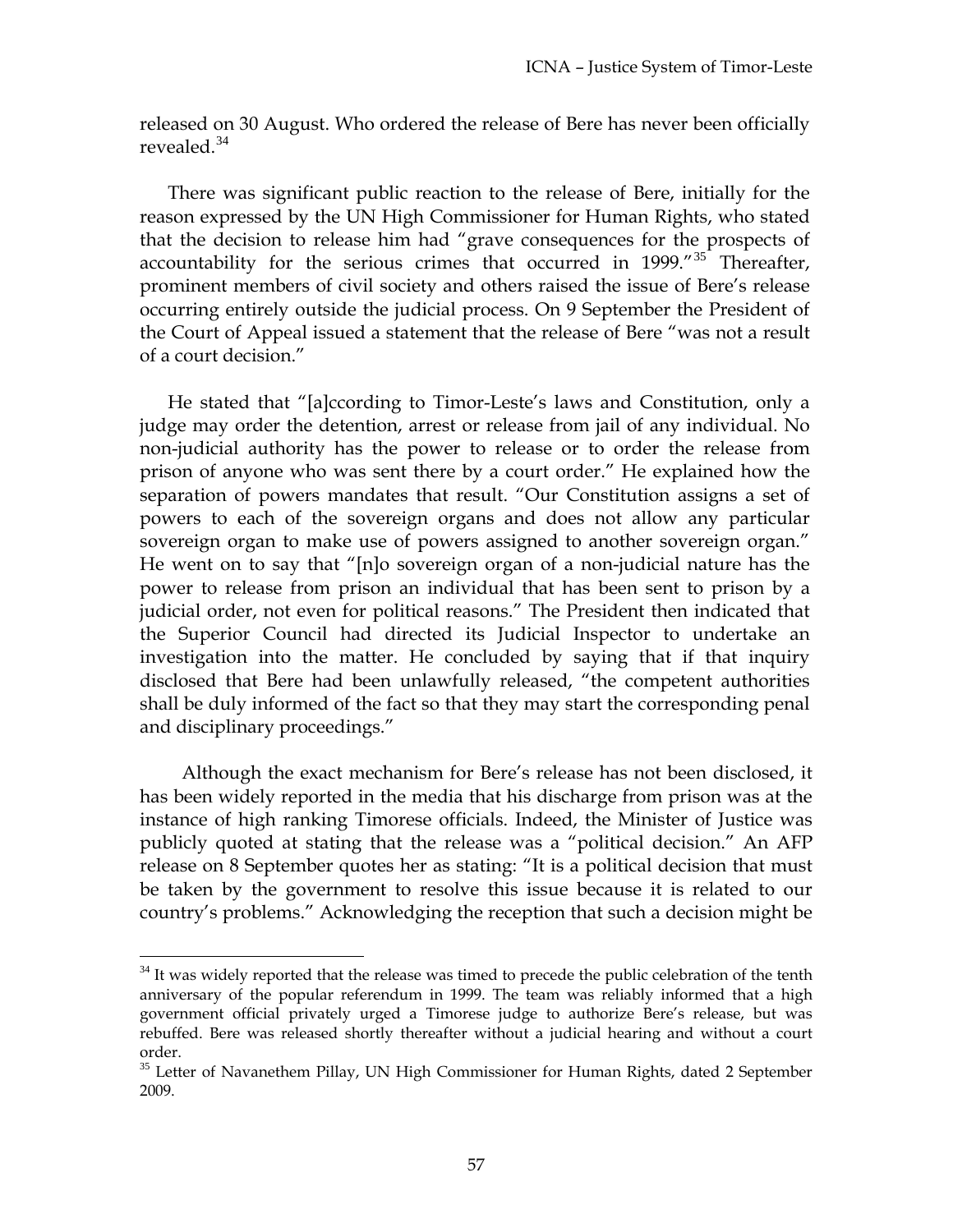given, she added "It's the decision of the state and everyone has to obey the decision, although we realize that people sometimes might not agree or accept."<sup>36</sup>

pre-trial detention pursuant to a judicial order can only be released from custody by a judge. The policy of choosing forgiveness and reconciliation over prosecution has long been the preferred approach on the part of the leadership of Timor-Leste to the serious crimes of the past. That position, however, even when expressed as a policy of the national government, does not trump the Constitution and laws of Timor-Leste. Whatever may be the merits of that approach, it simply does not supply a basis for ignoring the legal requirement that a person who is held in

wonder how the local population will handle the appearance of such persons in their midst. It is clear that the separation of powers does not allow one branch of government to exercise the prerogatives of another. Not only does such an act contravene applicable constitutional and legal requirements, but it seriously undermines the rule of law. Moreover, it erodes the confidence of the public in the judicial process. It is inevitable that other former militia members who are under indictment will, like Bere, enter Timor-Leste to attend family events or for other similar purposes. In light of what transpired in Bere's case, one is left to

commitment be made to promote a culture of respect for the rule of law and to avoid those actions that would jeopardize it. It is the responsibility of all those who serve in the four organs of sovereignty, including those at the highest levels, to respect the separation of powers between the different branches of government. It is imperative that a

### **ecommendations R**

- provided for by law, supported by good cause and is subject to due process. (See Article 121.3 of the CRDTL) The tenure of judges must be secure and no judges should be subject to transfer, suspension, retirement or removal of office unless such action is
- Judges should not be held liable for their judgments and decisions except as provided for by law. Any action taken in that regard by any authority

<sup>&</sup>lt;sup>36</sup> Although the quoted statements have been gleaned from media reports, they are consistent with remarks made by the Minister during a meeting with the ICNA team in which she questioned why the UN was so "obsessed" by Bere's release.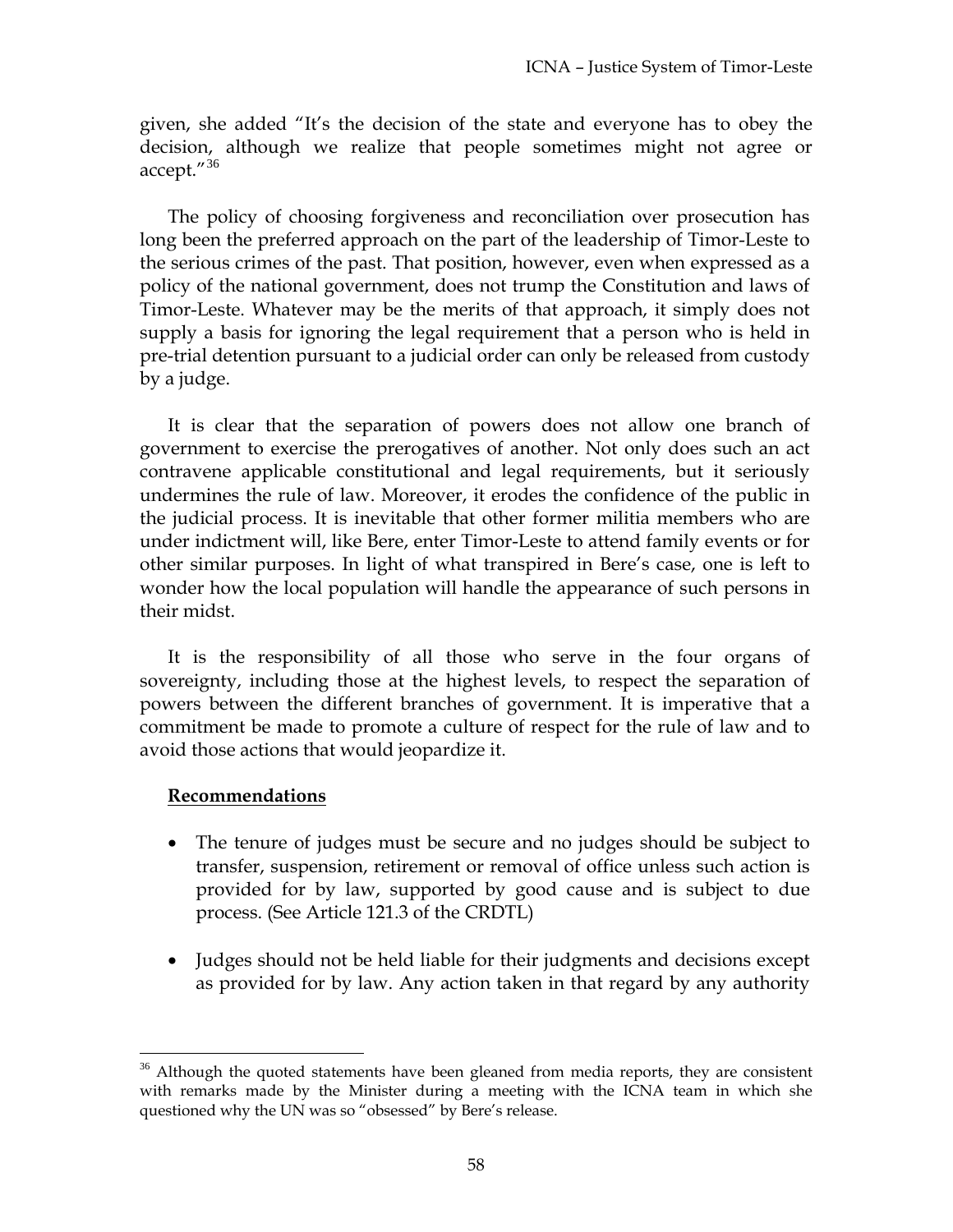must be supported by good cause and subject to the due process of law. (See Article 121.4 of the CRDTL)

- merit and qualifications. The process of recruitment, training, promotion and discipline should be transparent and uniform for all judicial The career path of a judge should be clear and accessible to all based on candidates and judges.
- in judicial independence and the separation of powers as well as all relevant constitutional and legal provisions and also pertinent Judges should receive continuing education at the Legal Training Centre international standards.
- Judges should continue to receive training in ethics at the Legal Training Centre to further guide them in the conduct of both their personal and professional lives.
- coordinate with similar organizations in other countries and around the world, such as the International Association of Judges, the Association of An independent Association of Timorese Judges should be established as a voluntary professional organization of judges to represent their interests. The organization will serve as a voice for its membership and will support them in their professional lives. The organization will also Portuguese Judges and the International Association of Women Judges.
- elaborated with respect to their advisory services and they should be subject to periodic evaluations in which Timorese judges would also provide input. As Timorese judges increasingly fill all judicial positions in the country's court system, they should continue to have support from international judicial advisors, even when such judges are not performing line functions. The advisors should be selected based specifically on their ability to perform in an advisory capacity and to play a supportive role with fellow judges. They must thus be subject to a rigorous recruitment to reflect those particular functions. Moreover, guidelines should be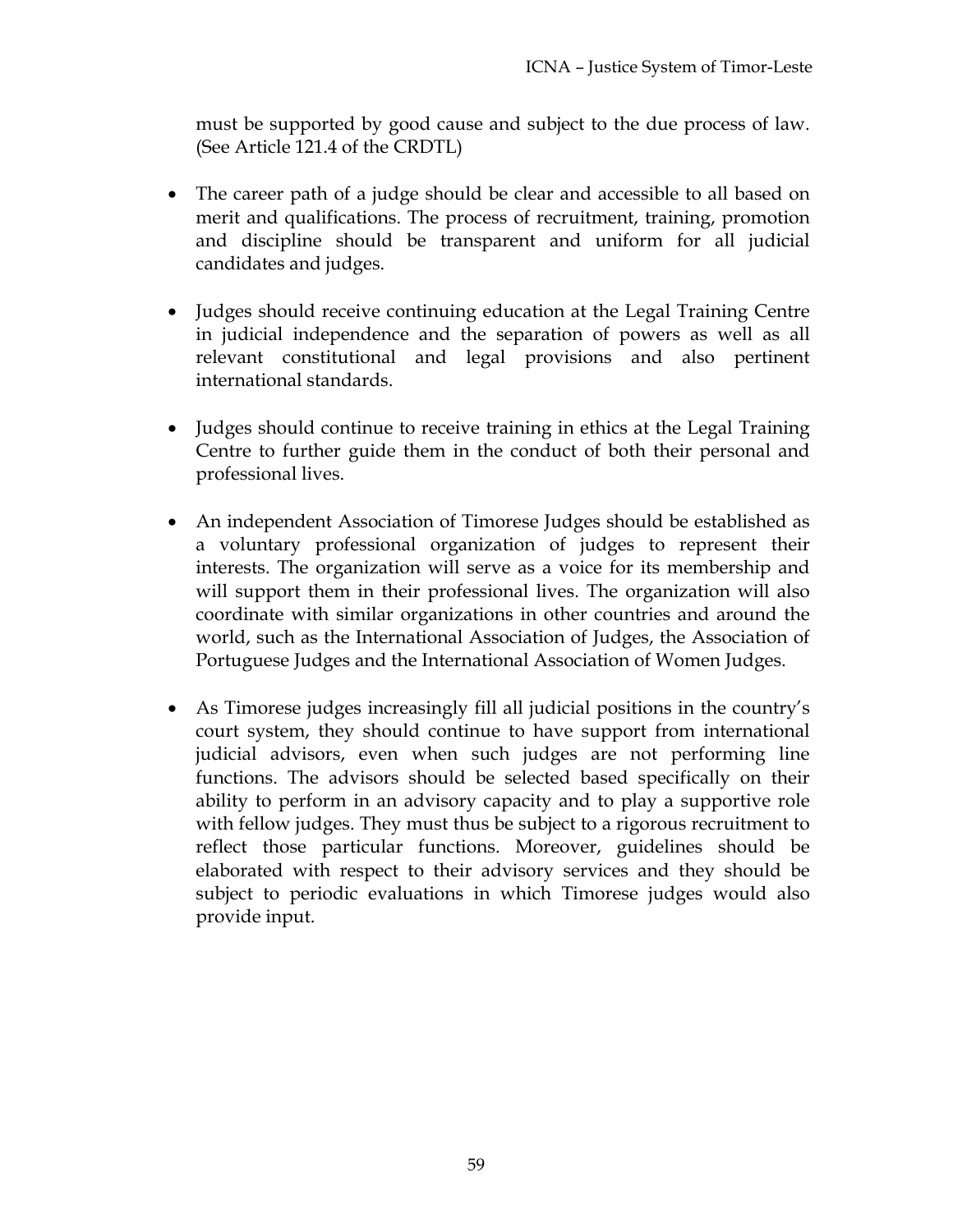#### **XIV. Promoting Professional Responsibility**

Those who would administer justice in Timor-Leste must be held to the highest personal and professional standards. They must be encouraged to see their work not simply as a job, but as a career in a profession in which they can take pride. Moreover, they must have a strong sense of public service, understanding that their position not only provides them with certain benefits, but also imposes significant responsibilities. Developing a strong sense of commitment to one's career within a valued profession is an important step in reinforcing professional responsibility.

The need to develop a culture of professional responsibility applies to all careers in the justice system. This includes not only judges, prosecutors, public defenders and private lawyers, but also court officials, police officers and prison officials.

An intrinsic part of professional responsibility is professional accountability. Such accountability is to be enforced not only with day-to-day supervision in the workplace, but also within the organizational structure of each career group. The key elements in ensuring accountability are supervision and oversight based on clearly stated standards of conduct. Accordingly discipline should always be based on principle and not on personality.

With respect to judges, prosecutors and public defenders in Timor-Leste, each of those professional groups has an applicable statute setting out the duties and rights of the members of the particular group involved.<sup>37</sup> Each statute also establishes a Superior Council with responsibilities for the pertinent professional group.

It is the function of the Superior Council of each group to support the professional development of those over whom they have responsibility and to ensure proper oversight as well as professional discipline. In that respect, provision is made for inspections to be made by an inspector appointed by the Superior Council to review both the professional work and conduct of the person under consideration. Both the Superior Council of the Judiciary and the Superior Council of the Public Prosecution Service have appointed inspectors who have begun their service. In each case the designated inspector is an international staff

 $37$  Law No.  $8/2008$  of 20 September (Statute of Judicial Magistrates), amended by Law No. 11/2008 of 29 December (see also Article 128 of the CRDTL "Superior Council for the Judiciary"); Law No. 14/2005 of 16 September (Statute of the Public Prosecution Service) (see also Article 134 of the Constitution "Superior Council for the Public Prosecution"); and Decree-Law No. 38/2008 of 29 October (Public Defender's Office Statute).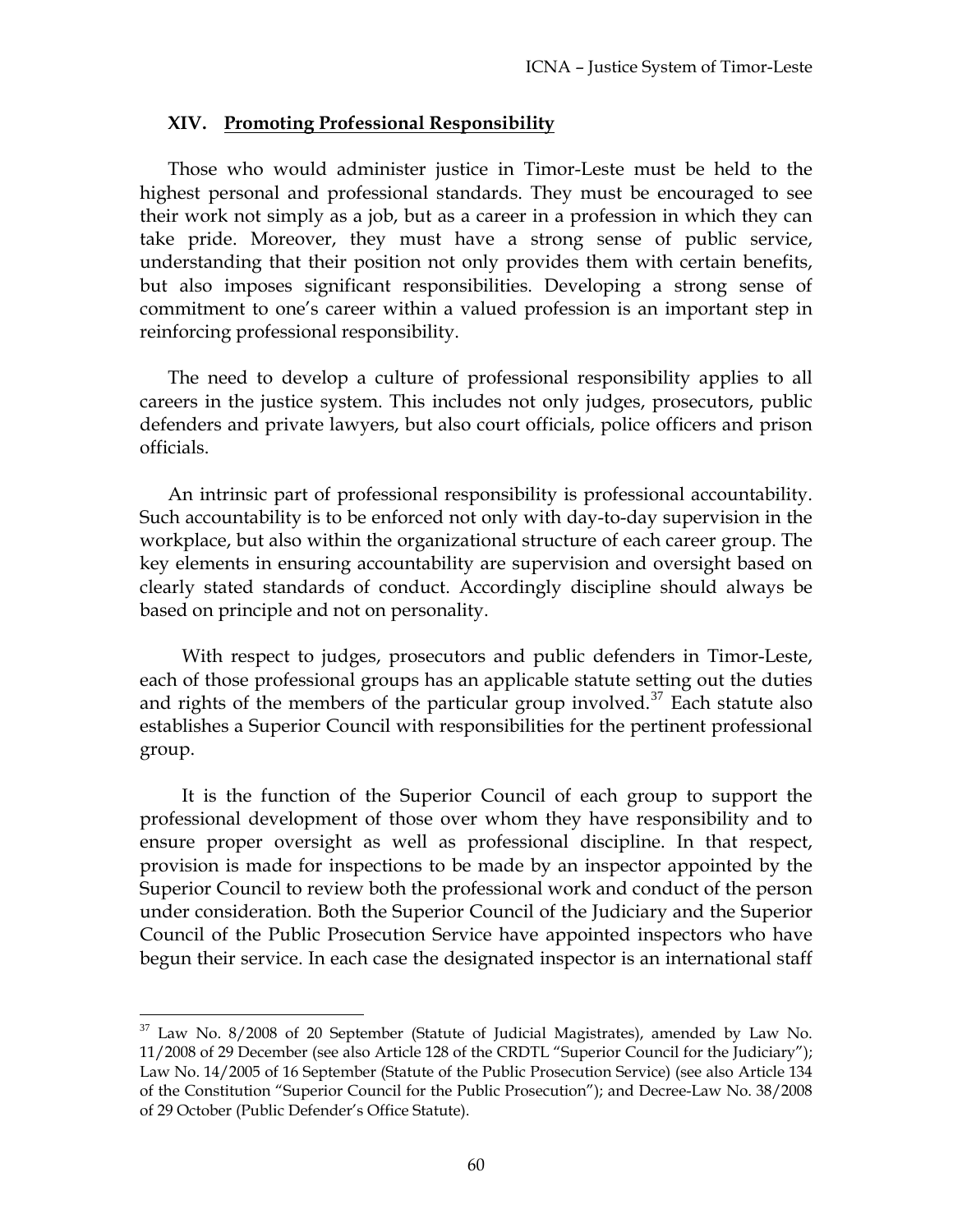member, with the Judge Inspector being a Portuguese judge and the Prosecutor Inspector being a prosecutor from Cape Verde.<sup>38</sup>

 In the case of public defenders, although a decree law of a similar nature has been enacted, we were advised that at least one of the members of the council has not yet been appointed. As a result, the council is not yet in operation and there is no enforcement mechanism in place for disciplinary purposes. Once the council is fully organized, it will proceed to establish its internal rules and to accomplish its assigned tasks, including those relating to discipline.

Progress is also being made with respect to private lawyers, court officials and police officers. Concerning private lawyers, a law has been enacted dealing with access to legal training and procedures for lawyer certification.<sup>39</sup> It also contains a set of ethical duties in the profession. Moreover, it provides for a Legal Profession Management and Discipline Council that will initiate disciplinary proceedings and undertake other duties relating to the practice of law. The council is to operate until the formation of a bar association (*Ordem dos Advogados*) that will have regulatory and disciplinary responsibilities for the profession. This is projected to occur by 2012.

It is important to recognize, however, that private lawyers are not state actors. Consequently, any future plans for the regulation of private lawyers should retain an appropriate degree of autonomy for lawyers as a group, while providing an accountability mechanism for maintaining professional standards. Moreover, lawyers should be encouraged to take a leadership role in managing their profession.

Similar steps have been taken with respect to both court officials and police officers. In the case of the former, an organic law is pending before the Council of Ministers that would provide for a superior council and inspection service, similar to that employed with judges and prosecutors. Continued progress with respect to organizing the professional structure of court officials is essential in that a large proportion of such staff continue to serve as temporary employees until their status is regularized pursuant to the anticipated law. In the case of the police, a statute was enacted in 2009.

 $38$  An important element in the inspection process is to consider the manner in which the person being inspected, whether a judge or prosecutor, has managed his or her caseload. The automated CERTO system designed for that purpose is widely described as unsuccessful, indicating that an alternate system must be designed and deployed.

<sup>&</sup>lt;sup>39</sup> Law No. 11/2008 of 30 July - Law on the Juridical Regime Governing the Private Legal Profession and Lawyers Training.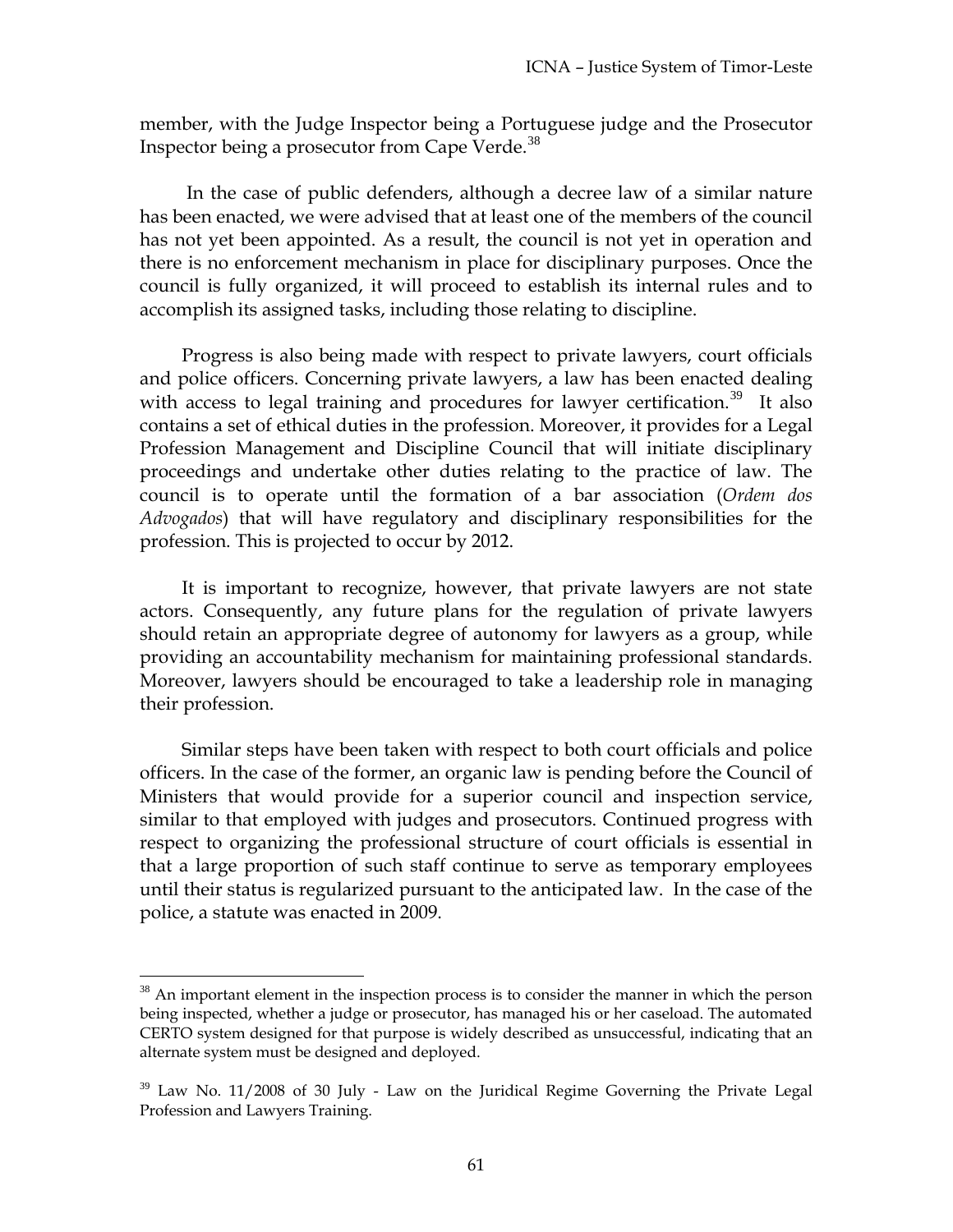Training and education is critical to professional development of all actors within the justice system. Consequently, the Legal Training Centre is instrumental in facilitating the career paths of those it serves. Moreover, the Centre plays a critical role in preparing its students to discharge their professional duties honorably and according to the highest standards. Ethics and deontology are thus part of the curriculum for judges, prosecutors and public defenders, although the number of course hours committed to these topics should be increased. Ethics training should be based not only on an analysis of legislation and international standards applicable to each professional group. It should also make use of case studies and practical examples illustrating situations that court actors are likely to encounter. Such training should focus not only on the requirement of ethical conduct, but also on the importance on maintaining the appearance of ethical behavior. It is not enough simply to act according to ethical standards. It is equally important to be seen by the public as acting in that way.

Finally, progress has been made with respect to the issue of adequate compensation for certain actors in the justice system. Parliament has approved a law, which was recently promulgated, that enhanced the salaries of judges, prosecutors and public defenders.40 It is commonly said that "you get what you pay for" and the same is generally considered true in the matter of compensation. The amount of compensation for a particular position is widely viewed as a reflection of the value placed on the particular position. The recent action of Parliament in this regard is a very positive step.

In sum, all those employed in the overall justice system must have a clear view as to the career path that lies ahead of them, both with respect to its benefits and its duties. Those laws that are in place or which are in process should confirm the high standards expected of those who will handle matters of great importance not only to the public at large, but also to the specific members of the public who are directly affected. While providing sufficient space for all justice professionals to accomplish their career goals, the organization of the various career groups should ensure that professional responsibility is a foremost consideration and that the means for assuring accountability are provided.

#### **Recommendations**

 $\overline{a}$ 

• Each professional group should have a transparent career path that is accessible to all based on merit and qualifications.

<sup>40</sup> Law No. 10/2009 of 5 August – Statute Regarding the Compensation of Judges, Public Prosecutors and Public Defenders.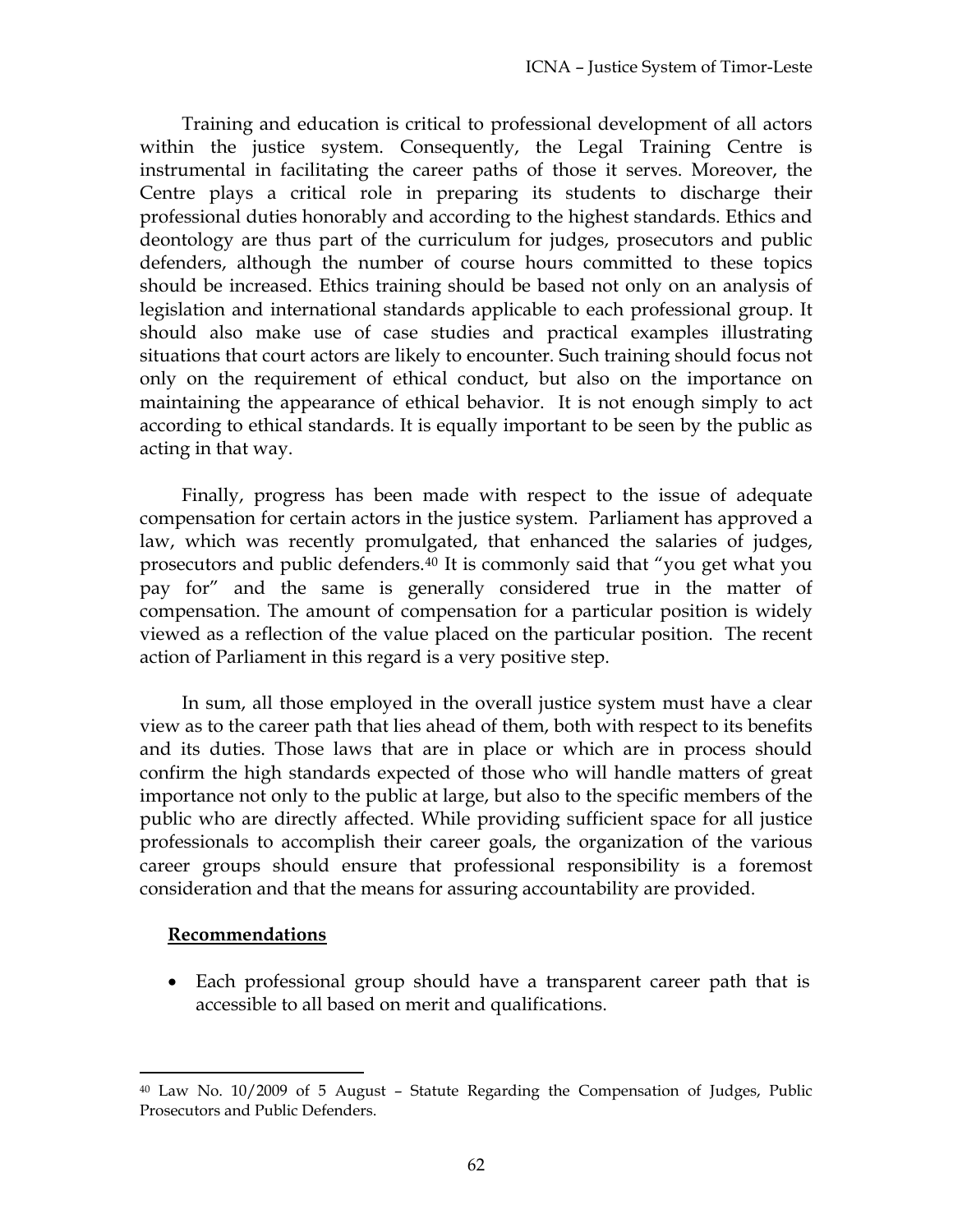- There should exist a process of recruitment and promotion that is transparent and uniform for all.
- Recent steps to augment salaries should be brought to completion. Provision should be made on an ongoing basis to ensure that salaries remain adequate and commensurate with the duties and responsibilities of each position.
- The Legal Training Centre should become the primary provider of initial and continuing training and education at all stages of the career of professionals operating in the overall justice system, including instruction in the area of ethics and professional standards. The number of hours of training that relate to those topics should be increased.
- The several Superior Councils that are in operation (Judiciary and Public Prosecution Service) must be adequately staffed and provided with technical expertise to accomplish their respective missions, including: drafting and enforcing standards of professional responsibility; ensuring inspection services to monitor professional performance; and conducting disciplinary proceedings to maintain ethical behaviour and ethical standards.
- All appointments to the Council for the Public Defenders should be completed and the group should be put into operation, staffed and provided as indicated above in the case of the Superior Councils for both the Judiciary and the Public Prosecution Service.
- The interim mechanism relating to private lawyers, the Legal Profession Management and Discipline Council should be implemented. The formation of a bar association (*Ordem dos Advogados*) should proceed with all deliberate speed and preferably within three years as contemplated by the law regulating the private practice of law.
- The professional organization of the legal profession should provide an appropriate degree of autonomy for lawyers as a group, recognizing that lawyers are not state actors.
- The statute relative to court officials should proceed so as to provide for a Superior Council and inspection service, similar to that employed with judges and prosecutors.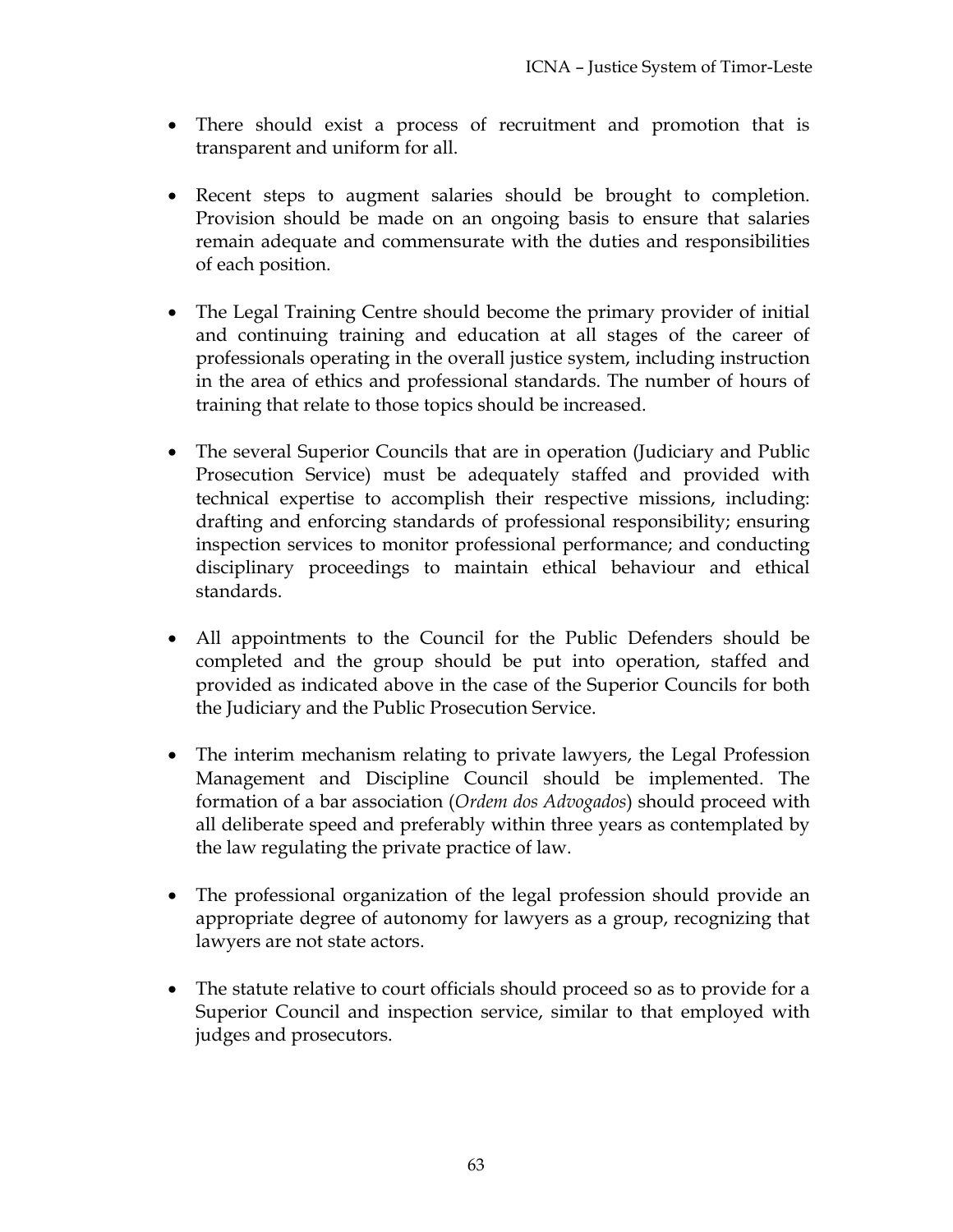### **XV. Bringing Justice Closer to the People**

Significant progress has been made towards strengthening the formal justice system. There has been a gradual increase in the number of national legal actors, and their presence outside of Dili has become more regular. All four district courts are holding regular hearings, which is a significant advance.

In spite of these improvements, efforts to ensure a more consistent presence of all legal actors in every district court must continue. Moreover, the four existing district courts are inadequate in number to serve the entire Timorese public. One of these courts – Baucau – has jurisdiction over approximately half the national territory and has the second largest caseload after Dili. In an attempt to fill this gap, judges report that they have engaged in mobile justice, trying cases in Laclubar, Los Palos, Vailili and Viqueque (Baucau), Same, Ainaro (Suai) and Liquiça (Dili). These proceedings have usually taken place on the premises of local police stations. Nonetheless, even with these efforts, the current situation is not tenable over the long term and consideration must given to other alternatives. According to several judges, including the President of the Court of Appeal, the judiciary should be comprised of at least eight district courts: Baucau, Dili, Maliana, Manatuto, Oecusse, Same, Suai, and Viqueque.

A large part of the population faces substantial obstacles in accessing the formal justice system. In addition to physical distance from courts, other obstacles to access to the formal justice system can be summarized as follows: a) there is low public awareness of formal justice mechanisms and legal rights; b) transportation costs and court fees remain unaffordable for the majority of people; c) many people cannot communicate in Portuguese, the official language predominantly used in the formal justice system; d) cultural norms and local power dynamics impede access to the formal justice system, as victims are often discouraged to report formally cases of domestic or sexual and gender-based violence; and e) police are not always accessible at the community level.

As a result, the majority of all disputes in the country are resolved through customary law processes (such as mediation within one's family or with the help of elders, traditional leaders, chiefs or village councils) and alternative dispute resolution mechanisms (such as mediation by district or sub-district administrators, church representatives or others). These disputes may relate to land, theft, physical confrontations, domestic violence, rape, sexual harassment, murder, child custody, divorce and inheritance.

Customary law processes are widely used because they reflect traditional practices that are rooted in the culture and values of the community. Such processes have other advantages, including the fact that they generally are (a)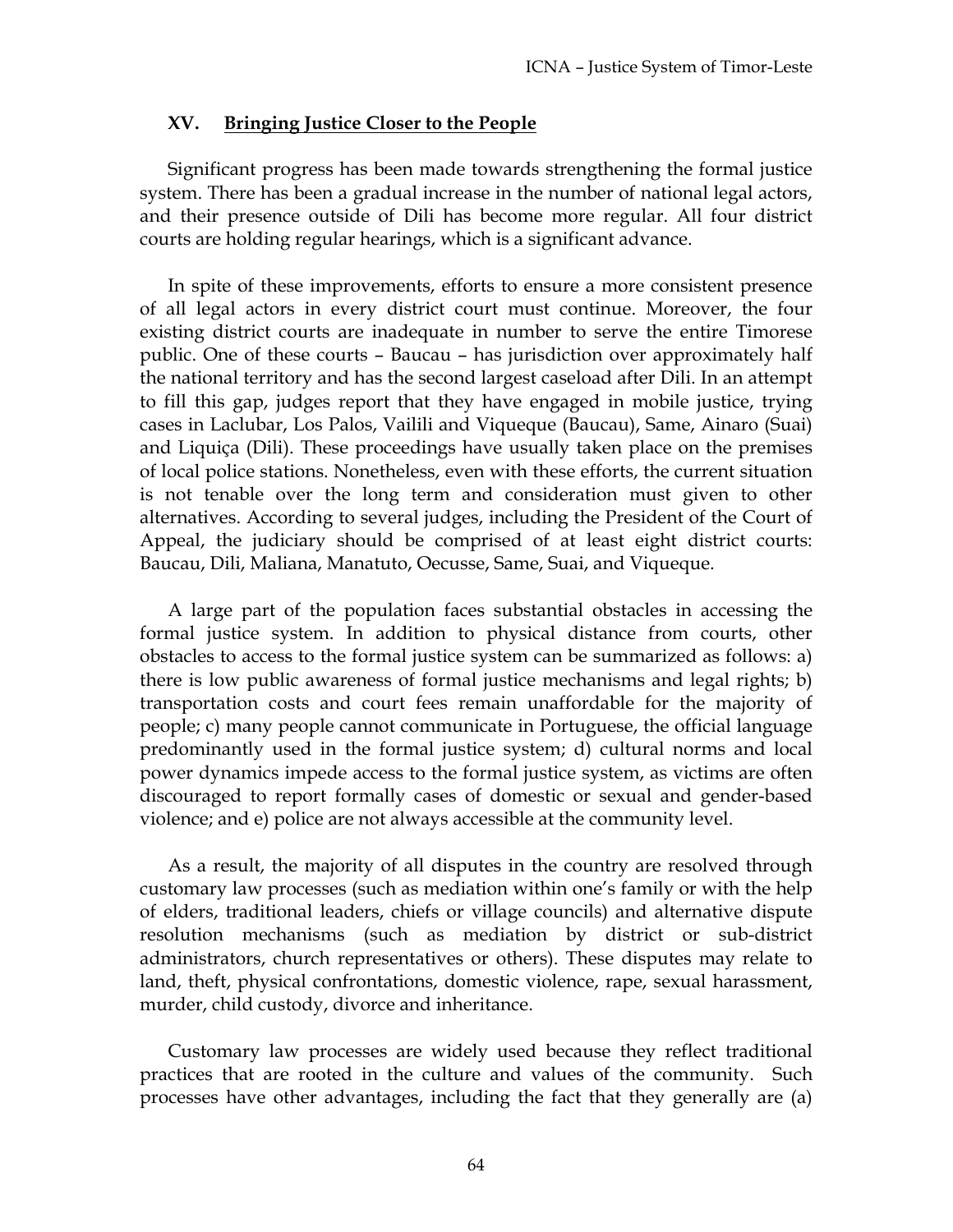available close to where the parties live, (b) low in cost if not free, (c) expeditious in achieving a resolution, and (d) an accepted method for obtaining compensation and restitution. These processes also bring the element of community involvement into the mix and provide an element of reconciliation. This allows communities to bring closure to disputes that could disturb others beyond the particular individuals or families involved.

There are, however, serious shortcomings with respect to customary means of dispute resolution, including (a) their hierarchical and patriarchal nature, (b) their failure to respect certain fundamental human rights, especially those of women, (c) their grounding in unwritten procedures, which can lead to lack of accountability, transparency and potential abuse, and (d) their reliance on social pressure exerted on the parties, including women and victims of crime.

This latter point is especially troubling as the rights of individuals who have been harmed are often overshadowed by the claim of the victim's family for compensation or restitution. The rights and interests of a woman is thus often overlooked as the proceeding focuses on her family's request for compensation for the perceived shame or insult that it experienced in the circumstances.

 On a more practical level, even where such processes achieve a resolution, they possess no formal enforcement mechanism. As a result, the process is often rendered ineffective and, in some cases, the underlying matter is referred to the courts.

The Ministry of Justice has been conducting a nationwide public consultation in relation to the legal recognition of customary law processes, as envisioned under the Constitution.<sup>41</sup> There is also an initiative under way to develop a draft law on mediation standards.

### **Recommendations**

- To the extent possible, new district courts should be created, mindful of the additional demand that may result with respect personnel and other necessary resources.
- The development of itinerary justice should continue to advance and the basic conditions for mobile courts to operate should be developed.

<sup>41</sup> Article 2 (4) of the CRDTL: "The State shall recognise and value the norms and customs of East Timor that are not contrary to the Constitution and to any legislation dealing specifically with customary law."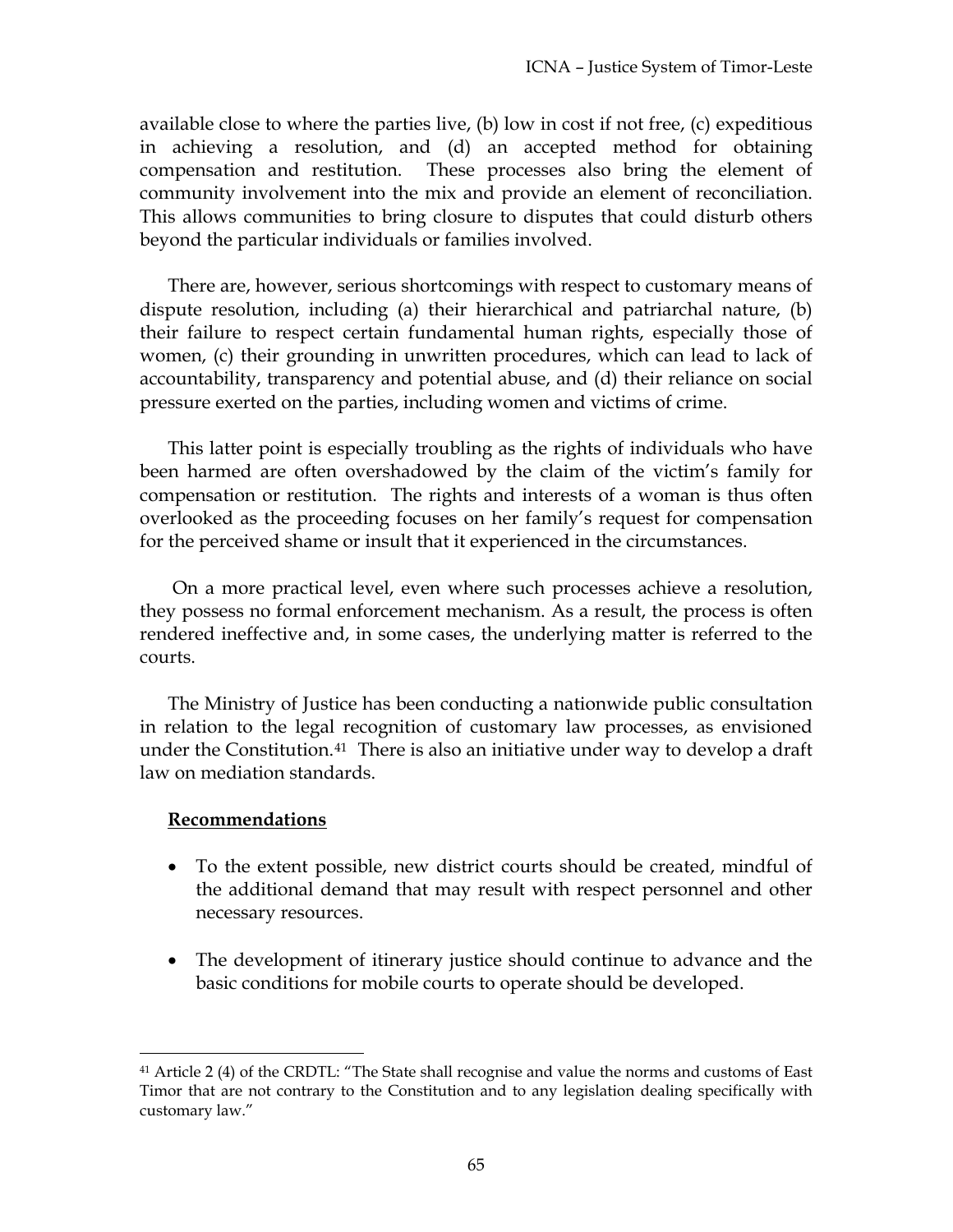- As provided by law, judges and public prosecutors should reside in the judicial districts where the court to which they are assigned is located.
- "Community policing" should be applied throughout Timor-Leste so that police become a significant point of contact for the community. The concept of "community policing" should be included in training courses at the police academy.
- Public awareness of the formal justice system and legal rights should be raised by way of various forms of outreach to the community.
- Members of the public, and especially teachers and medical personnel, should receive training on how to identify and report crimes.
- Any law recognizing customary law processes at the community level should ensure that such processes comply with basic human rights standards and coordinate with the formal justice system.
- Any initiative recognizing customary law should harmonize with the formal justice system and not operate as a parallel or separate system of justice.
- All legal actors, including judges, prosecutors and police, should be sensitive to the desire of community members to see that justice is done, always mindful of the needs of victims and vulnerable persons and their legitimate expectations. To the extent that such matters come before the courts, they should be prioritized according to the nature of the case and the interests at stake.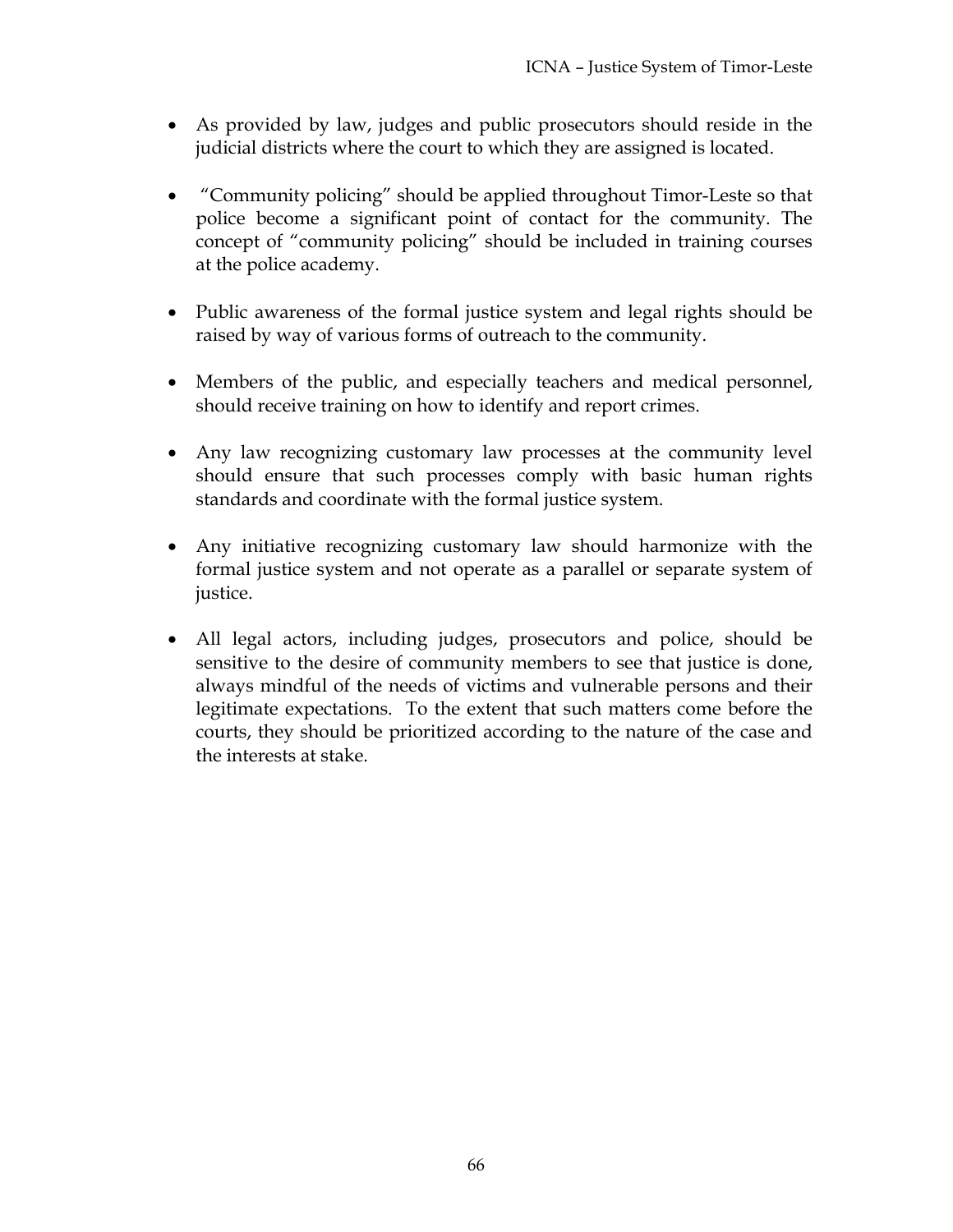#### **XVI. Ensuring Justice for All**

#### **Gender**

 $\overline{a}$ 

While the Constitution provides for guaranteed access to justice for all citizens of Timor-Leste, certain groups experience particular hardship in receiving fair, affordable and timely justice. These include vulnerable groups, such as women and children.

A great amount of progress has been made toward equalising rights and integrating gender considerations in Timorese legislation. Nevertheless, significant challenges for women continue to exist: (a) violence against women is prevalent, (b) women lack access to courts to obtain redress for the violation of their rights, (c) women lack knowledge of the law and the formal system due to the high rates of illiteracy, (d) trafficking of women continues to be a growing problem (victims are viewed as "prostitutes", absence of counter-trafficking legislation, no prosecution of sexual trafficking cases so far), and (e) lack of economic resources and dependency on men restricts the ability of women to utilise courts and formal justice mechanisms, especially in domestic violence cases.

Cultural and social values that still predominate put pressure on women to settle domestic violence and sexual assault cases with traditional authorities rather than report them to the police.<sup>42</sup> Women who choose to report their cases, however, are often discouraged by the police themselves from doing so. As a result, police are often asked to mediate domestic violence cases, which is neither their function nor a role for which they are trained.

In those cases where police undertake an investigation involving violence against a woman, their training in that regard is often lacking. Moreover, the police suffer a number of logistical challenges that would impact their ability to investigate such crimes, including inadequate equipment as well as insufficient means for communication and transportation. Similarly, lack of forensic capacity to obtain, store and test physical samples in cases of domestic violence could easily compromise an otherwise promising investigation. Finally, the lack of means to protect victims when they proceed to court is a significant issue, even

<sup>&</sup>lt;sup>42</sup> Very often cases of domestic and sexual violence are kept within the family because the victim and her family feel ashamed to bring them to a formal justice process. Indeed, often the families of the victims of sexual violence do not support them and even blame them for their "behaviour". The restorative aspects of traditional justice, in turn, focuses less on the victim and more on her family, which puts pressure on the victim to let the matter proceed in the customary fashion.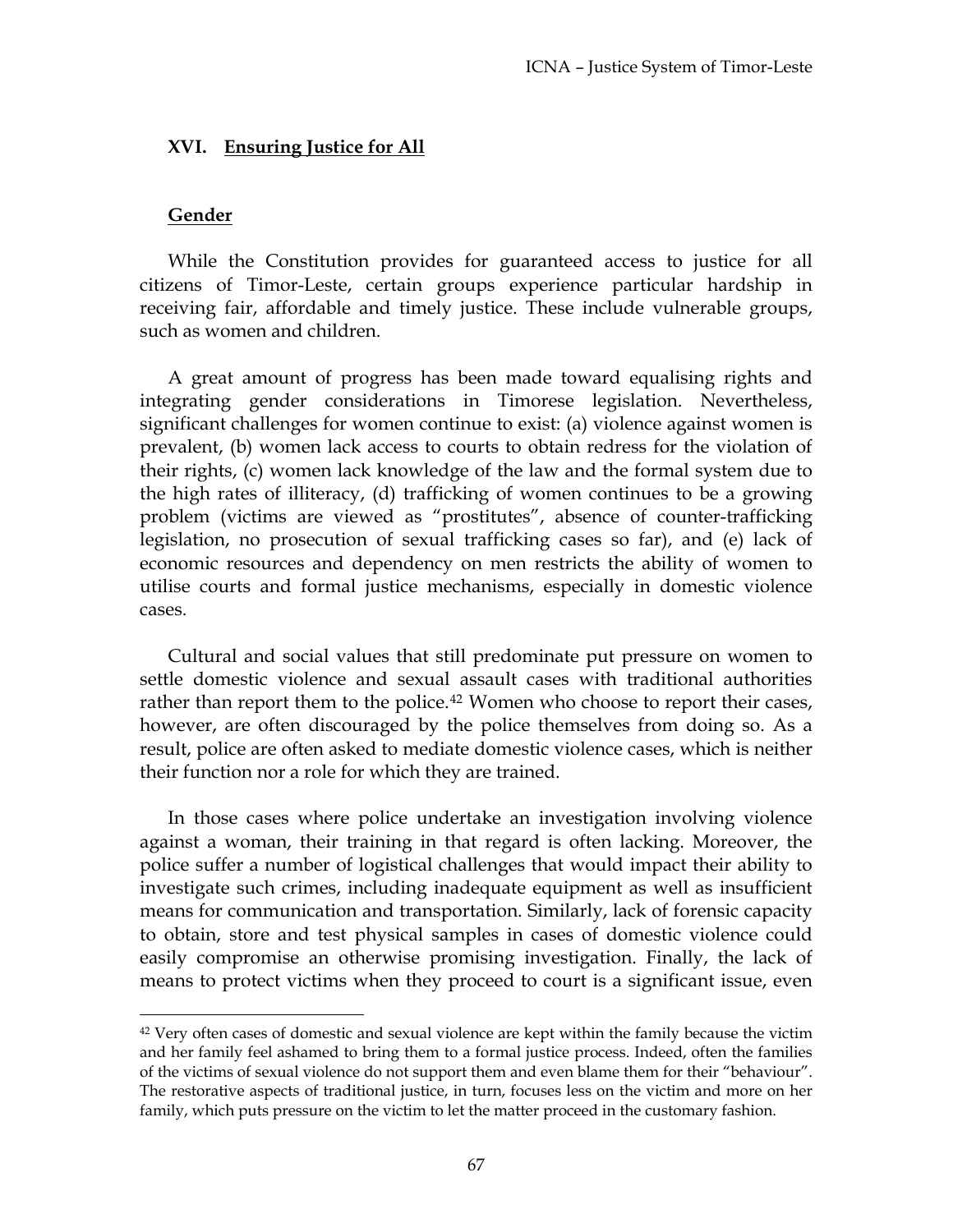in those cases where an investigation has successfully resulted in criminal charges.

Although reportedly more cases of gender based violence were processed in the courts in 2008 as compared to 2004, many of those cases resulted in acquittals. This may be explained, in part, by the fact that some victims choose to remain silent during trial and not supply evidence against their alleged assailant. In this regard, Article 125 of the Criminal Procedure Code provides that a witness to a crime, who is married to, related to or lives with the defendant, may refuse to testify against him. Although such a provision is not uncommon in criminal procedure, the use of it increases when victims feel inadequately protected from their assailants or continue to feel at risk.

One of the positive developments in the procedure of dealing with SGBV cases is the establishment of the national referral network, which includes VPU, MoSS and several NGOs, who provide emotional, physiological and social support, medical and legal assistance, as well as counselling and a temporary shelter to the victims. These organisations, however, still face a substantial lack of infrastructure (safe houses and proper medical and forensic examination facilities in the districts), human resources and logistical support.

- Domestic violence cases should be addressed in the formal justice system.
- The empowerment of women should be approached comprehensively and in a programmatic way.
- Victims of SGBV crimes should have access to immediate means of redress and protection, including protection orders, maintenance, legal aid and access to a sufficient number of safe and adequately funded shelters; legal assistance, support and counselling should be provided at every stage of investigation and trial.
- Communication and coordination between VPU, OPG, courts and organisations providing support to the victims, should be improved in order to keep the victim informed on the progress of her case at all stages.
- SGBV cases should be monitored throughout the formal justice process and a database of SGBV cases and court decisions should be established and maintained.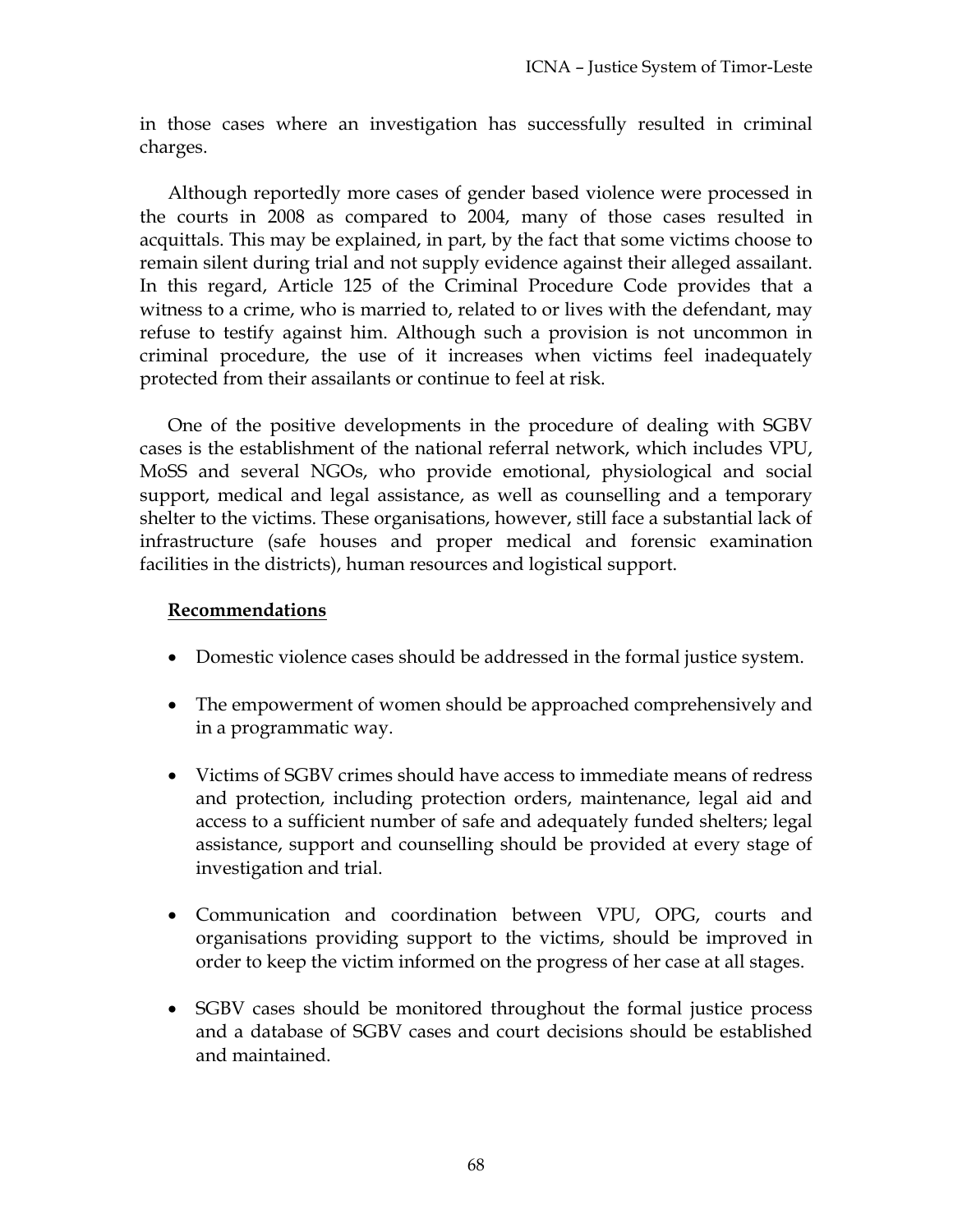- To the extent that it is permitted by law, the confidentiality of proceedings in SGBV cases should be respected, however representatives of VPU or NGO support groups should be allowed to be present at trial to the extent that their presence is requested by a victim or witness.
- All legal actors, including police, public prosecutors, judges and public defenders, should receive training on SGBV cases, including on applicable legislation, on the effects of these cases on women and on how to prioritise these cases and process them more efficiently.
- Facilities as well as specialists should be trained to conduct proper forensic examination; training of medical personnel should be conducted on detecting SGBV cases and preserving medical evidence.
- The number of women working in VPU should be increased, if possible.
- Police officers, especially in remote rural localities, should stop engaging in mediation of public crimes, especially SGBV and DV, and refer victims to the VPU in their respective districts and sub-districts. Police officers should provide utmost protection to the victims and social workers engaged with providing support and counselling.
- An awareness campaign should be conducted at different levels of society, expressing zero tolerance regarding SGBV and the use of violence in intimate and family relationships.
- Gender awareness components should be included in the justice system programmes and activities; gender related subjects should be included in the school curriculum and institutions of higher education.
- Anti-trafficking legislation should be enacted, which should include the effective prosecution and punishment of traffickers.
- The final approval of the law against domestic violence should be a priority. Other legislative acts supporting its implementation should be passed as soon as possible.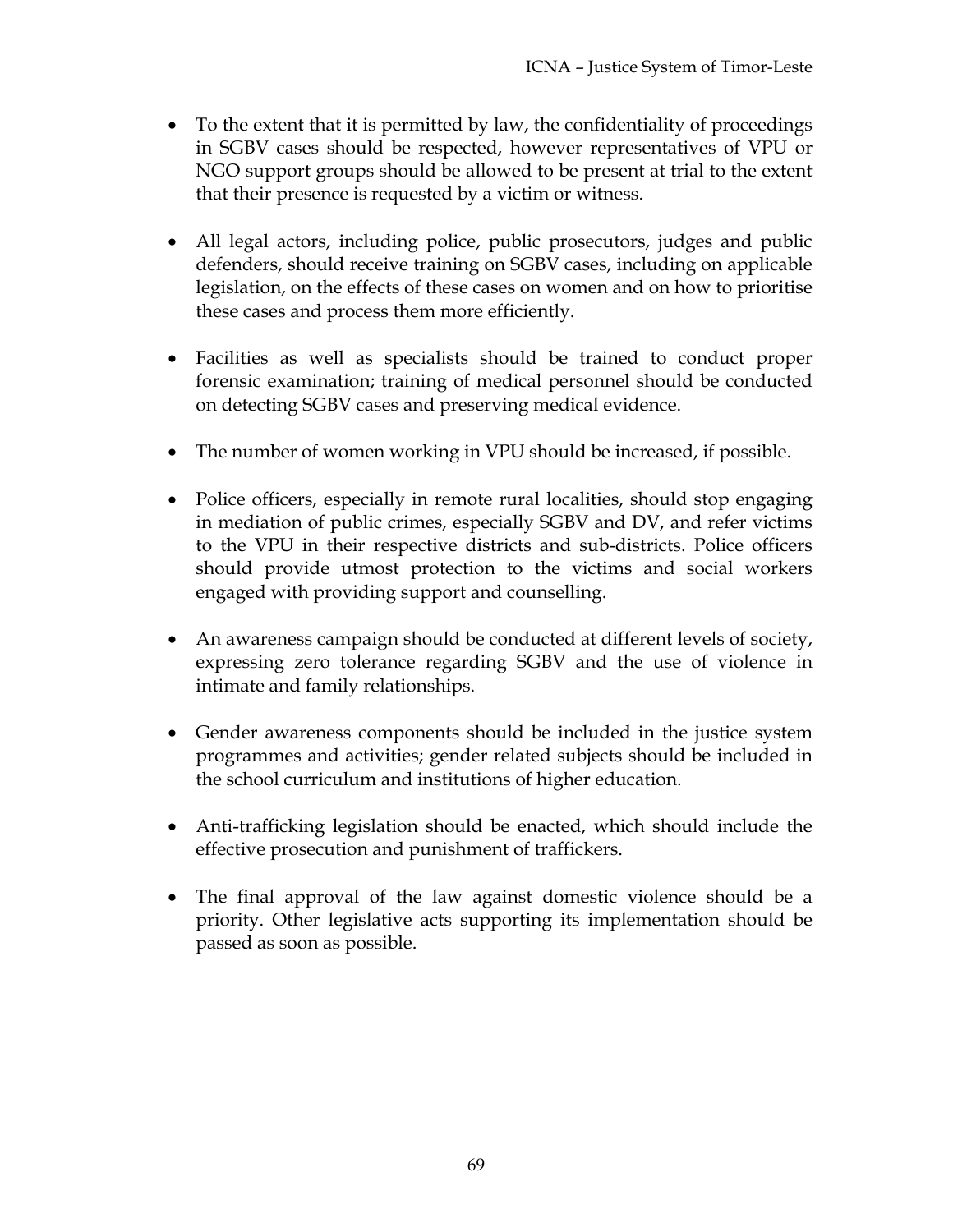### **Children**

 $\overline{a}$ 

Timor-Leste is a new country, but it is also a young one as reflected in the age of its population. A large per cent of the population is under the age of eighteen $43$ and is particularly afflicted by a number of social problems such as poverty, unemployment and illiteracy. Moreover, in the absence of a legal regime directed toward children, they are without protection and their situation is even more precarious as a result.

According to UNICEF, in 2007 the number of children (aged 0-17) who were orphaned due to all causes was estimated at 48,000.<sup>44</sup> Available records from mid-2005 suggest that approximately 2,700 children were in institutional care, twice the number from the beginning of the decade (1,242 in late 2000).<sup>45</sup> More recent information provided by the Department of Protection and Social Assistance of Vulnerable Children, within the Ministry of Social Solidarity, indicates that nearly 3,483 children are in orphanages or with other organizations providing foster care assistance.

As indicated elsewhere in this report<sup>46</sup>, there is a pressing need to develop a legal framework that will deal with children and the issues that are particular to them such as parental responsibilities, adoption, guardianship and child protection. Similarly, priority should be given to legislative proposals dealing with juvenile offenders.<sup>47</sup>

Concerning the proposed legislation on parental responsibilities, we strongly suggest that the expression "paternal power", used throughout the draft, which traditionally identified a concept of male parental predominance, should be

<sup>&</sup>lt;sup>43</sup> According to a Census 2004 projection, the child population in Timor-Leste reaches 573,690, which represents approximately 50 per cent of the total number of inhabitants, if not more. See <http://www.unicef.org/har09/files/har09\_TimorLeste\_countrychapter.pdf> [Consult. 31 Aug. 2009].

<sup>44</sup> Available on line at <http://www.unicef.org/infobycountry/Timorleste\_statistics.html#60> [Consult. 31 Aug. 2009].

<sup>45</sup> Committee on the Rights of the Child. 1 March 2007. Consideration of Reports Submitted by States Parties under Article 44 of the Convention. Initial report of States parties due in 2005: Timor-Leste. CRC/C/TLS/1. pp. 27-28.

<sup>46</sup> See Section VII, "Completing the Legal Framework."

<sup>47</sup> The Committee on the Rights of the Child, in its *Concluding Observations: Timor-Leste*, 1 Feb 2008, urged the prompt adoption of all necessary legislation, such as Civil Code, Adoption Law, Custody Law, Children's Code and Juvenile Justice Law.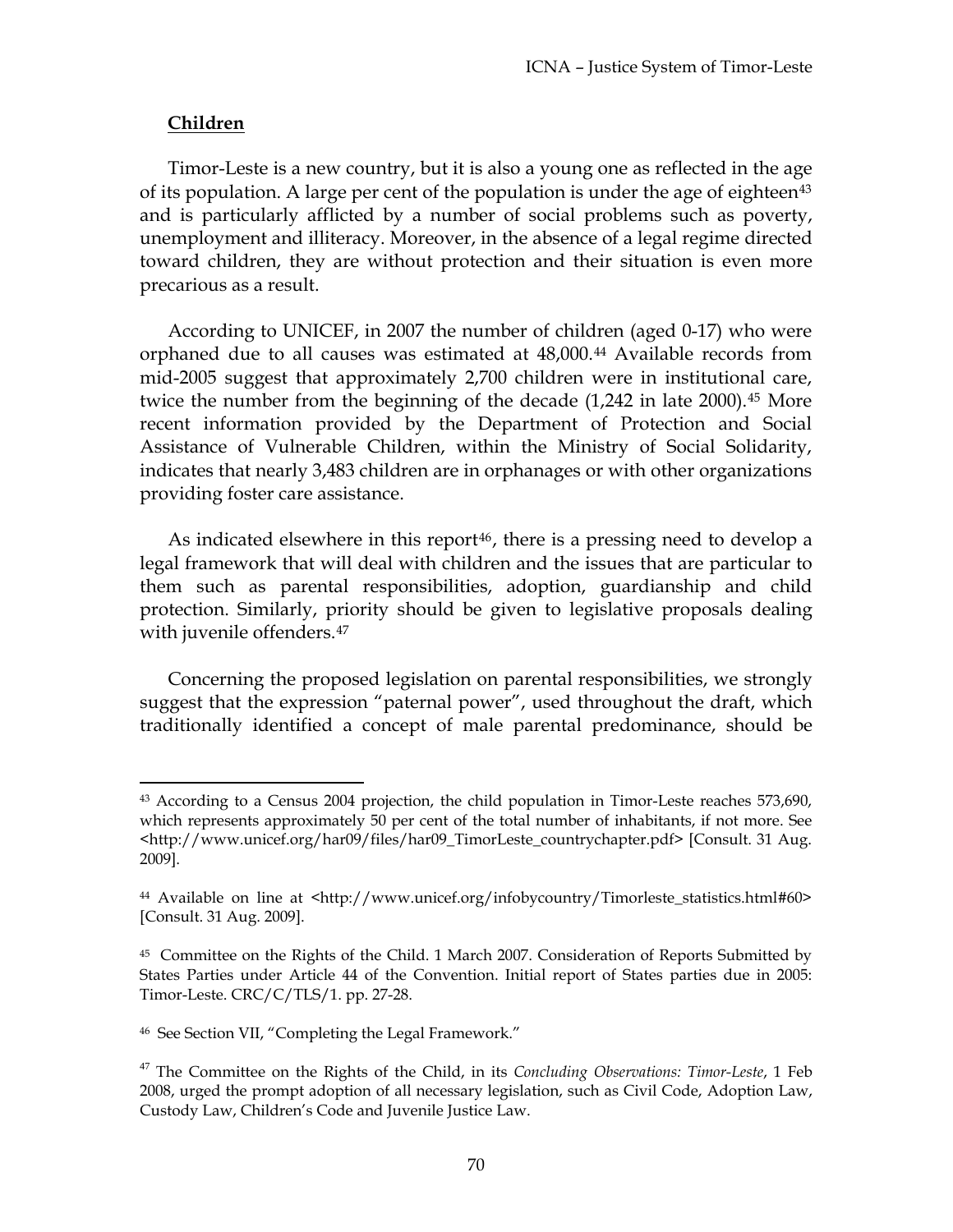replaced by the notion of "parental responsibilities," which is more aligned with international standards of joint parenting and joint responsibility for the family.

In addition to developing the law, there is a corresponding need to improve the skills of Timorese professionals who will be dealing with children. In this respect, it is important to enhance the skills of those tasked with identifying, reporting and dealing with child abuse.

Currently, there is no judicial review of placement of children in alternative care and, overall, there is insufficient protection of the right of the child to be heard, in accordance with his or her age and maturity, at any proceeding that may impact his or her rights. Due consideration should be given, therefore, to the basic principles of the best interests of the child and the respect for his or her views, always bearing in mind the recognition that he or she is entitled to rights.

Finally, the Department of Protection and Social Assistance of Vulnerable Children is the government institution charged with the protection of children who are at risk and exposed to abuse. It is also the agency responsible for providing protection and assistance to children in conflict with the law as well as supporting orphans. It also provides support to child protection organisations, such as orphanages and foster care institutions, and is the agency responsible for assessment and assistance in all legal proceedings related to adoption.

Considering the key role played by this Department and other child protection agencies, there is a need for greater coordination in matters concerning justice for children between them, the courts and other related institutions, including the Public Prosecution Service, the Police and the Public Defence Service.

- Special attention should be given to the completion and submission of draft legislation that is currently underway on all matters relating to children, including parental responsibilities, adoption, guardianship and child protection. Similarly, priority should be given to legislative initiatives dealing with juvenile offenders.
- There should be training of judges and other court actors with respect to any legislation enacted concerning children. International standards should be a reference point in such programmes, especially those envisaged on the CRC and always bearing in mind the recognition of the child as a subject having full rights.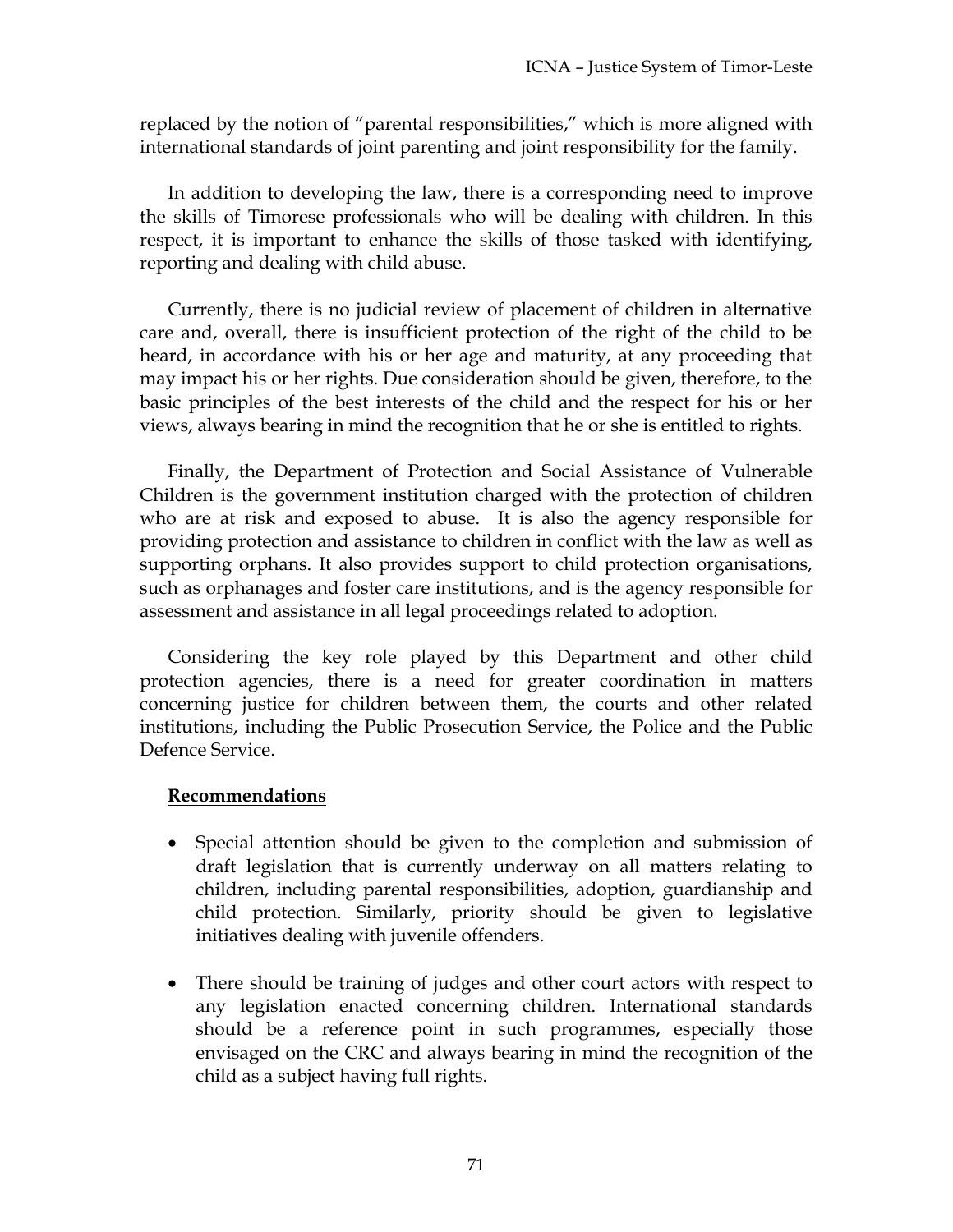- Judges should be trained in terms of interview techniques involving children so as to enhance their ability to perform judicial inquiries and to assure that the right of the child to be heard in a judicial proceeding should be fully realized.
- As cases involving children often draw on the expertise and involvement of numerous agencies and public entities, wherever appropriate, there should be joint training of judges, prosecutors, police, public defenders, lawyers and social services providers.
- More time should be allocated to children's rights, family law and juvenile justice in the initial phase of the LTC training programme for judges, public prosecutors and public defenders.

# **Land and property disputes**

Disagreements over land and property are reported to be the most common category of disputes in Timor-Leste. To the extent that such matters are in fact settled, their resolution is largely accomplished outside the formal justice system as very few such cases are filed in court. There are reported, however, to be a large number of unresolved land contests throughout Timor-Leste. These, in turn, produce a level of tension among neighbours and within communities that can often lead to serious violence.

The issues pertaining to property and land ownership are complex as they have been subject to several different legal regimes over the last twenty-five years. It is extremely difficult to evaluate claims to a piece of land based on competing rights asserted under Portuguese law, Indonesian law, or simply the actual occupation of the land in question. Moreover, on a practical level, many records identifying property ownership were burned as a result of violence occurring in both 1999 and 2006. Similarly, turmoil in the past caused social dislocation and people were often forced to flee their property, which was then occupied by others. One additional complicating factor is that although the right of women to own land is recognized by law, such ownership rights have not been traditionally recognized.

With donor assistance, a project is currently underway to help (1) strengthen land policy, law and regulations; (2) assist with survey, registration and titling of land; (3) implement land administration and information system; (4) develop dispute resolution mechanisms; and (5) increase public awareness of land issues.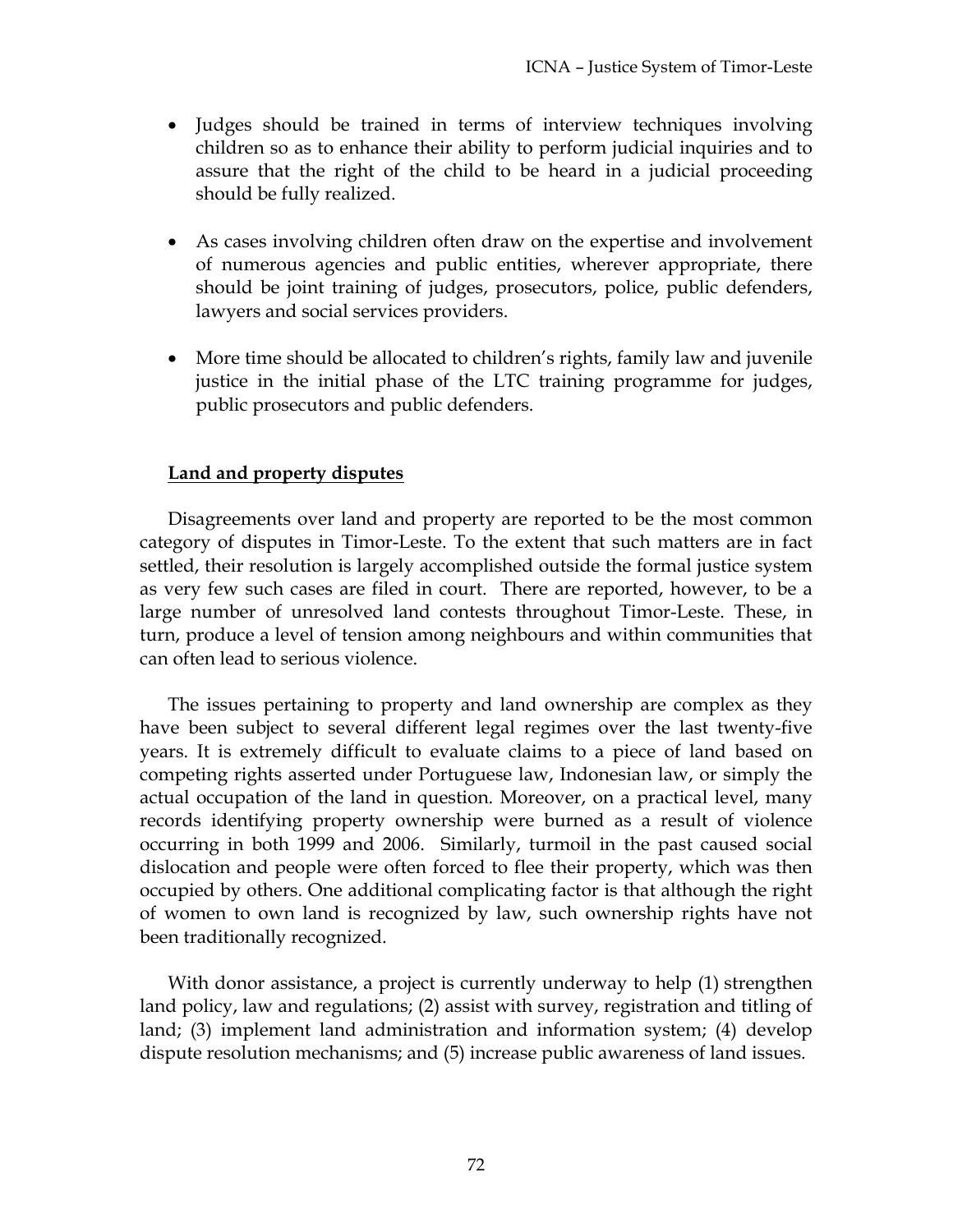A draft law on land ownership has also been discussed in a series of public consultations hosted by the Ministry of Justice. The law provides for the resolution of disputes by a national directorate of land with offices located in every administrative district. It also includes an appeals process involving a cadastral commission composed of jurists and a professional with recognized expertise in land and property issues. The decision of the cadastral commission, in turn, is subject to judicial review on appeal.

As noted above, there are numerous destabilizing aspects to unresolved land disputes. Looking forward, however, it is also important to elaborate a process for settling such matters in order to provide a safe environment for investment and doing business in Timor-Leste. An inability to assert clear title to property affects a putative owner's ability to develop his land or to use it as a source of collateral. Considering the country's need for development and growth, addressing the issue of land and property disputes should be a top priority.

## **Recommendations**

- To the extent that there are currently land and property disputes pending before the courts, one or more of the international judges just arrived in Timor-Leste should be designated to assist judges with research and resolution of such matters.
- In addition, judicial awareness of the importance of resolving such pending disputes in a timely manner should be enhanced.
- The development of a new land law addressing the issue of land and property disputes should be a top priority.
- Once a new land law is adopted judges and other legal actors as well as all those offering mediation services should be trained in land issues and the new legislation.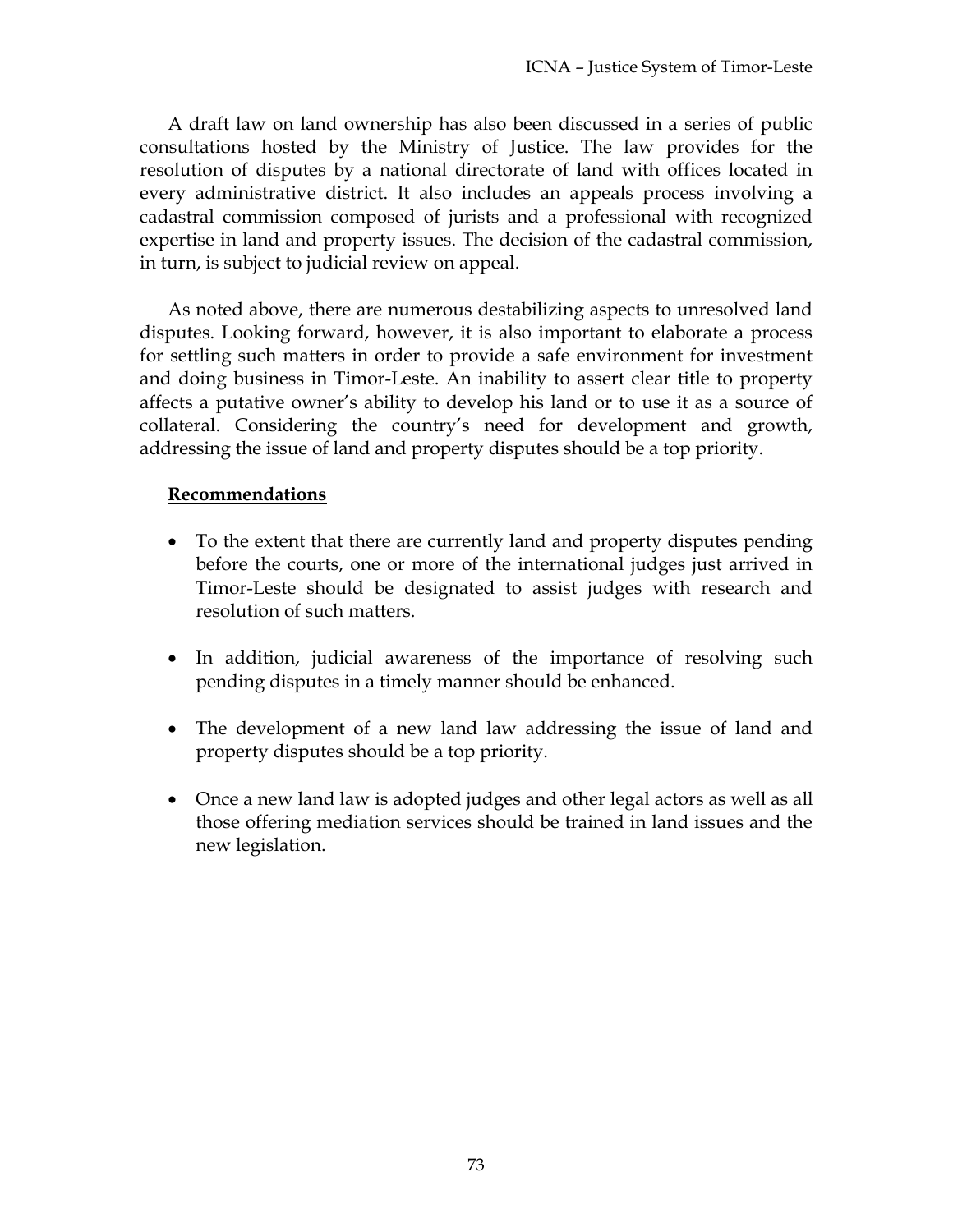#### **XVII. Preparing the Next Generation**

Trained professionals are the most important resource in any justice system. Preparing the next generation of such professionals requires a multi-faceted approach involving educators, judges, prosecutors, public defenders, and lawyers as well as public and private support. The establishment of a legal studies programme at the National University of Timor-Leste (UNTL), the only accredited university in Timor-Leste with such a programme, has been a critical first step.48 In 2010, this programme, which is conducted in Portuguese, is scheduled to graduate its first class.<sup>49</sup> A strategy is lacking, however, in relation to the broader educational effort required to supply the human resources of the justice system in the coming years. Moreover, no assessment of the long term human resource needs of the justice system has yet been undertaken.

Several other critical issues also remain unresolved. As of the writing of this report, the two primary private universities that offer university-level degrees in law, the University of Dili and University of Peace, continue to lack government accreditation. Examinations have nonetheless been offered to allow graduates of unaccredited institutions an opportunity to gain entry into the Legal Training Centre, but neither a remedial programme for those that fail to do so nor a long term solution to the underlying problem of accreditation has been developed. The dominant language of instruction of both private universities remains Bahasa Indonesian, and many Timorese students continue to attend legal studies programmes at Indonesian universities. Graduates of these universities may face significant difficulties in successfully gaining admission and completing required programmes at the Legal Training Centre, where instruction is predominantly in Portuguese. Tetum could be a more accessible language for all students of law, but insufficient attention has been devoted to its development for legal purposes, and few laws and judicial decisions are available in Tetum.

Overall, there is a need to begin establishing a culture of legal scholarship in Portuguese and Tetum. No significant work has yet been done in relation to collecting and analyzing judicial decisions, developing treatises and annotated codes, and publishing legal journals in either language.

 $\overline{a}$ 

 $48$  UNTL, in partnership with the Foundation of Portuguese Universities, has been providing a university-level education in law since 2005. Modelled on legal studies programmes in Portugal, the legal studies programme at UNTL comprises an introductory year, focusing on language and introduction to law, followed by four years of legal studies.

 $49$  The class scheduled to graduate in 2010 currently has thirteen students. In each of the other years, there are approximately twenty students.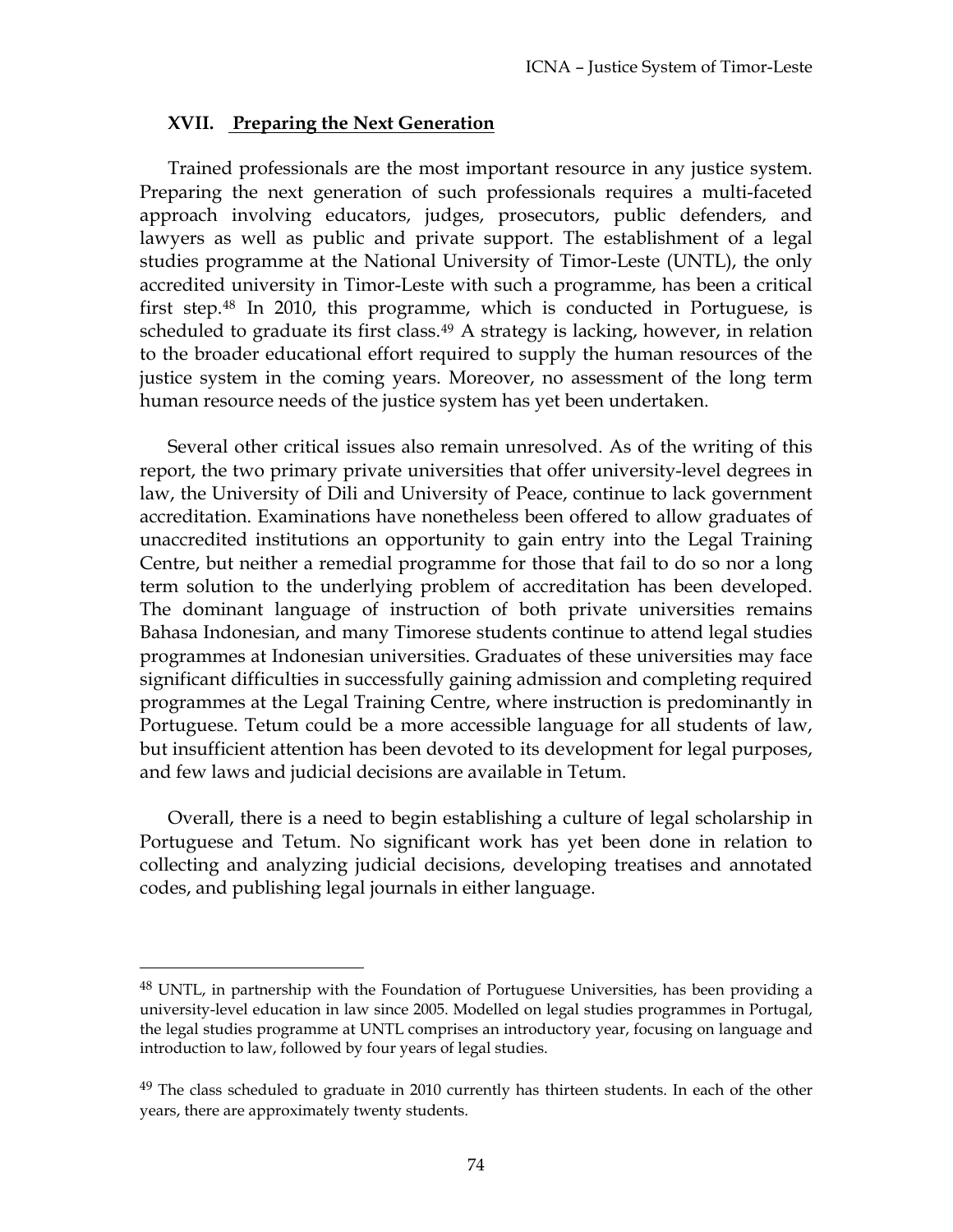A self-sustaining domestic pool of professors and other instructors also has yet to be developed. Almost all members of the faculty of the legal studies programme at UNTL are foreigners. Many lecturers at the two primary private university programmes teach in addition to their regular jobs as judges, prosecutors and public defenders. A significant step towards the development of legal scholarship and a domestic pool of faculty would be the establishment of an accredited graduate-level programme in legal studies.

While several important actors in the justice system are women, it is generally the case that women are underrepresented among the professionals in the system, whether professors, judges, prosecutors, public defenders or lawyers.

At the other end of the educational spectrum, primary and secondary education needs to be strengthened in order to increase the quality and size of the pool of students who could successfully complete the legal studies programme at UNTL, or an accredited private university. Such strengthening includes a long term need to continue to promote the learning of Portuguese.50

## **Recommendations**

 $\overline{a}$ 

- A comprehensive assessment of the long term human resource needs of the justice system should be undertaken in order to inform ongoing recruitment and educational planning.
- A plan should be developed to promote the development of at least one accredited alternative in Timor-Leste to legal studies at UNTL.
- A transition programme should be developed and implemented to address the situation of law graduates who have degrees from nonaccredited universities and have failed to pass the accreditation examination.
- A long term programme to construct a legal vocabulary in Tetum should be developed and implemented. Such a programme should also incorporate the translation of all laws into Tetum.
- Encouragement and funding should be given to legal scholarship (including the establishment of graduate-level programmes in law that

<sup>50</sup> As set forth in Article 35.8 of Law No. 14/2008 of 29 October (Education System Framework Law), "the teaching and learning of the official languages should be structured so that all of the other curricular components of primary and secondary education contribute systematically towards the development of capacities at the level of comprehension and production of pronouncements, oral and written, in Portuguese and Tetum."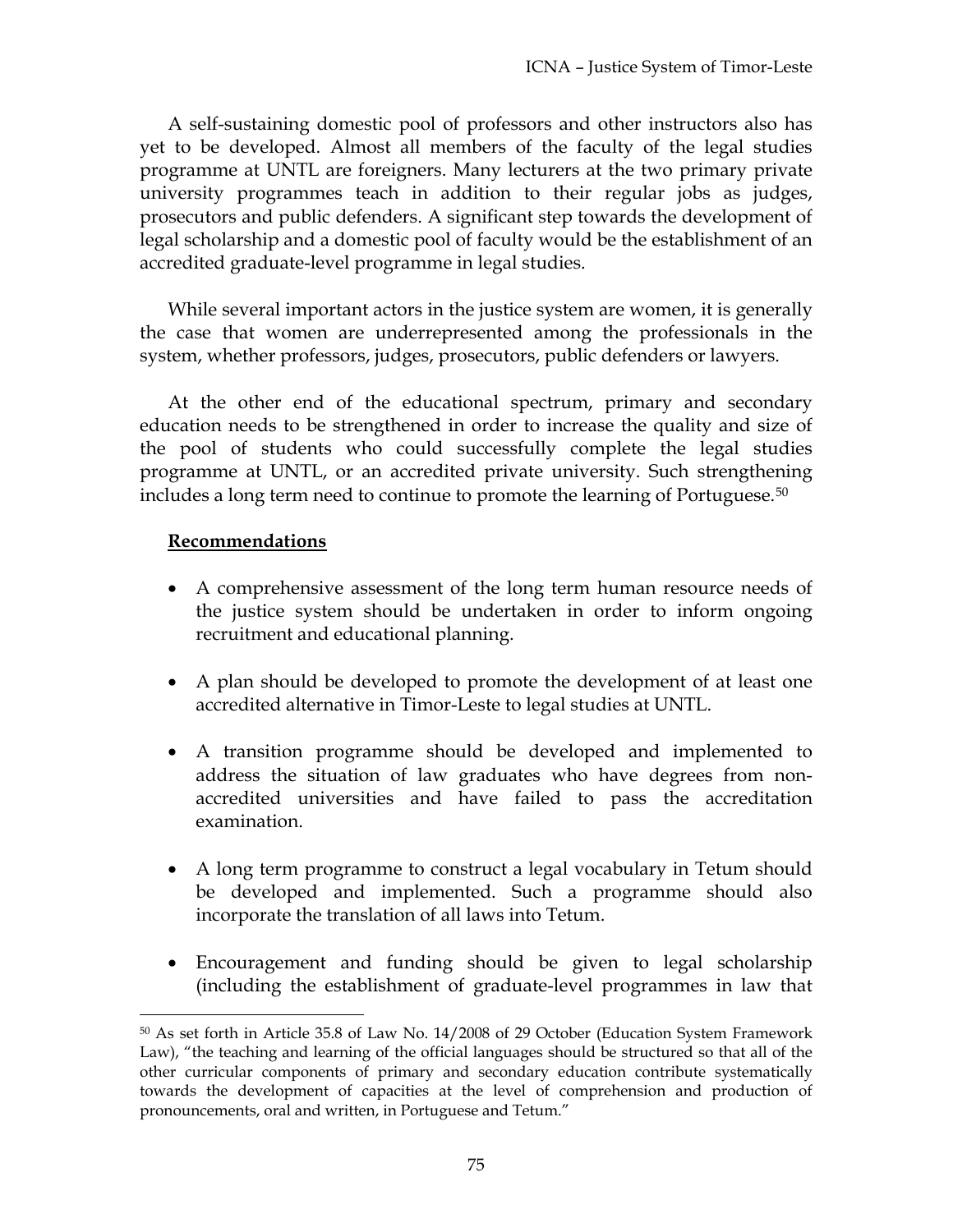could groom future professors), the collection and analysis of judicial decisions, the development of treatises and annotated codes, and the publication of legal journals.

- Initiatives to attract women to the study of law should be developed and implemented.
- Primary and secondary education should be strengthened so that students are offered greater opportunities to learn Portuguese as well as basic skills.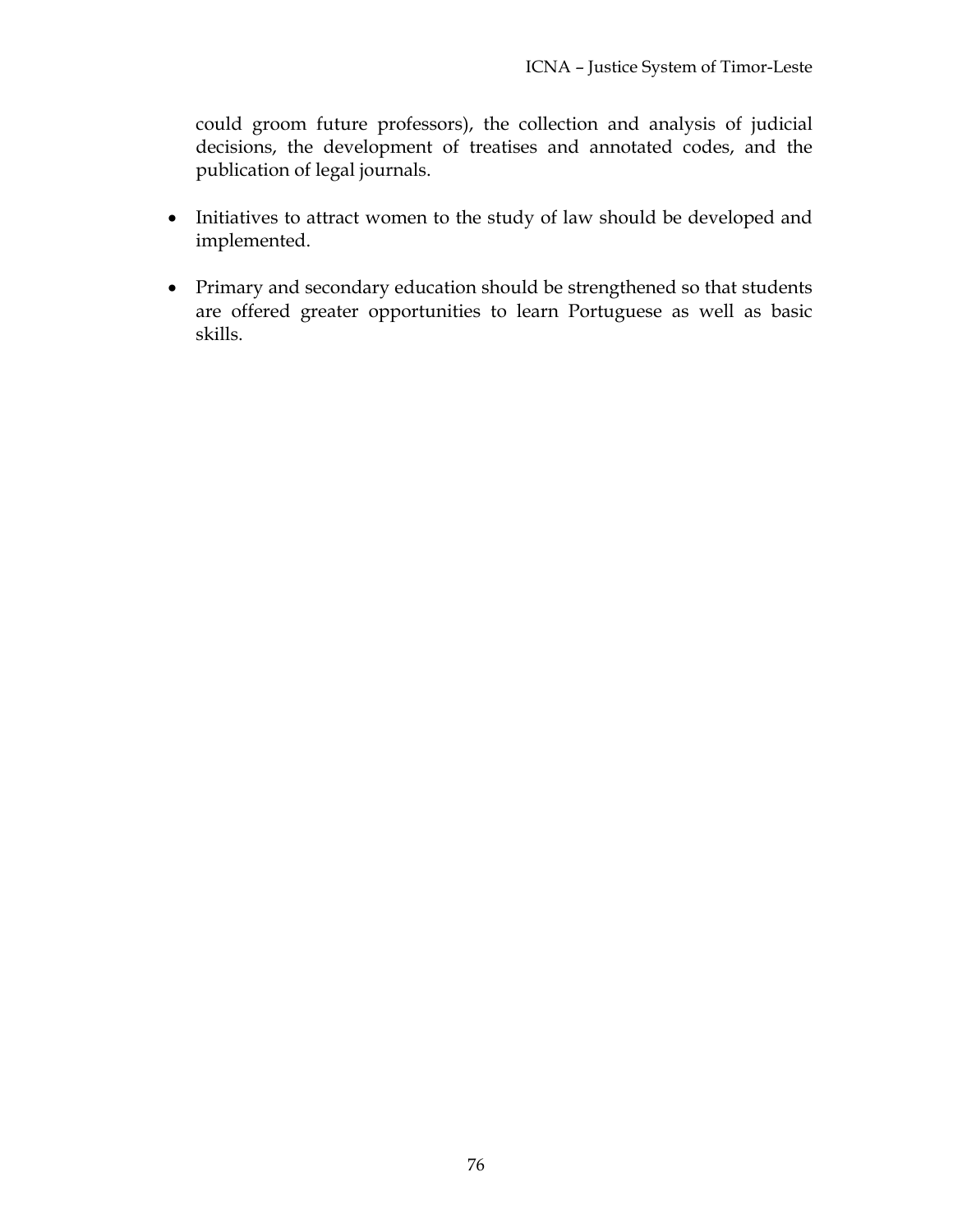#### **XVIII. Speaking the Language of Justice**

A subtext running throughout this report has been that of language. As provided in Article 13.1 of the Constitution of Timor-Leste, Tetum and Portuguese are the country's official languages. That simple assertion has an effect that cascades through both society in general and, for our purposes, the justice system as well.

Many have questioned that selection, but it is not an inquiry that we have posed. We have accepted as a "given" the language choice made in the fundamental law of Timor-Leste and have limited our consideration to assessing its impact in matters relating to the justice system.

Although Tetum is named first when the Constitution cites the two official languages, to date it is Portuguese that has played a dominant role in the justice system. This is the inverse of the situation in civil society where a relatively small proportion of the population speaks Portuguese, although over 87% of the public speaks Tetum.<sup>51</sup>

The dominance of Portuguese in the legal sector reflects the fact that Timorese government institutions across the board have largely adopted that language as their official means of communication and operation. In the justice system in particular the influence of the Portuguese language has been significant, also reflecting the extensive involvement of international staff from the Portuguesespeaking world. The corresponding influence of that language on legal drafting, training at the Legal Training Centre and the conduct of court proceedings has made fluency in Portuguese a key element in the advancement of legal actors in the justice system.

To that end, the Portuguese language capacity of actors in the justice system has increased significantly over a relatively short time. Nonetheless, these gains have not eliminated the fact that language remains a challenge for most participants in the justice process, ranging from judges to litigants. Although the Portuguese language provides the Timorese access to a range of legal literature

 $\overline{a}$ 

<sup>51</sup> A 2007 survey of languages spoken in Timor-Leste indicates that 87.4% of the national population speaks Tetum, an increase from 81.7% in 2001. The percentage of the population speaking Portuguese in 2007, on the other hand, was 15.6%, up from 5.3% in 2001. See "Final Statistical Abstract: Timor-Leste Survey of Living Standards 2007" (Ministério de Finanças, Direcção Nacional de Estatística, 2008) pp. 22, 24. The increase in Portuguese language fluency during the relevant period suggests the possibility that the current level of facility in that language may be even higher. Such progress indicates some success to date in the efforts to increase Portuguese language fluency. Nonetheless current levels of proficiency in Portuguese underscore the significant continuing need for education and training in that language.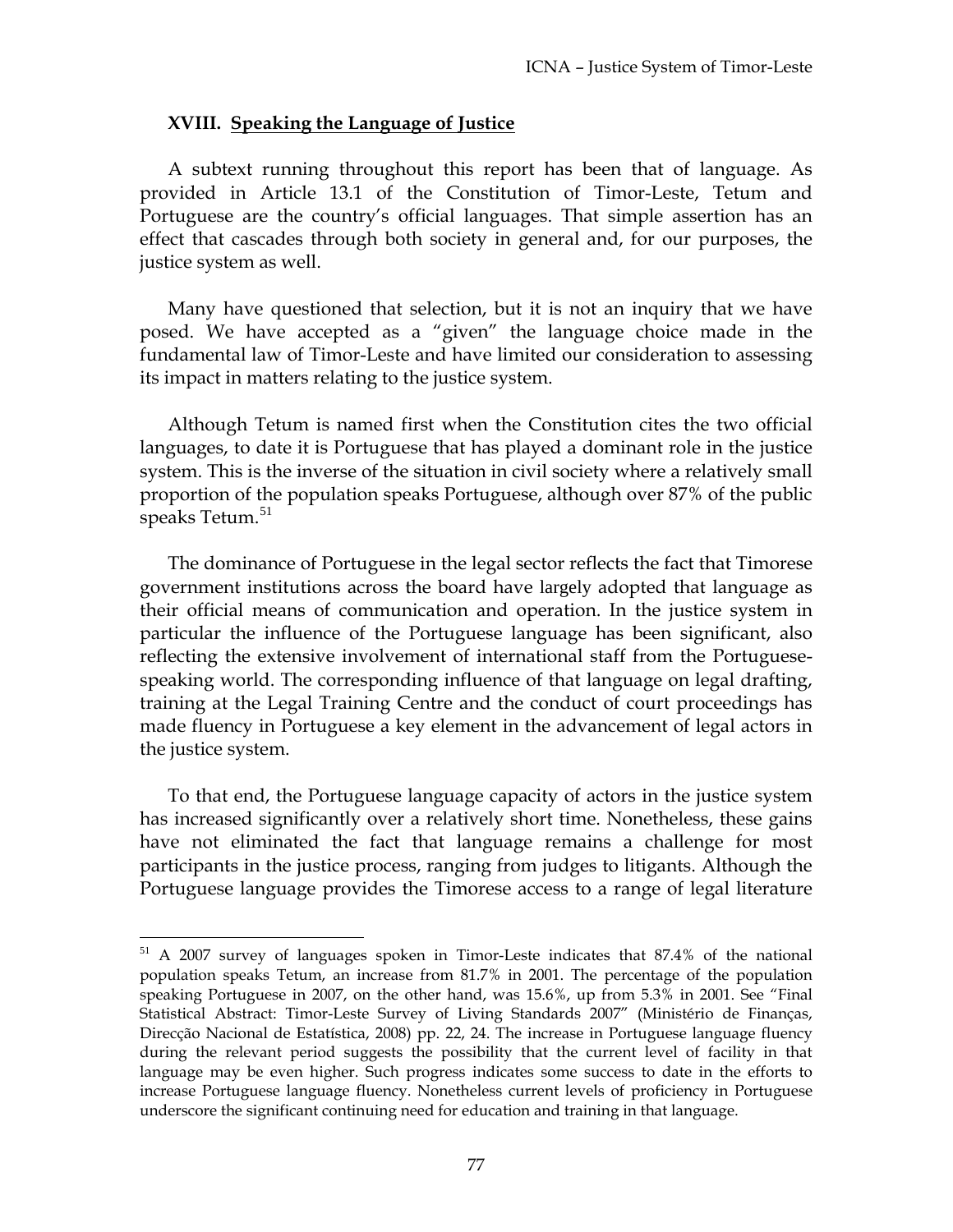and other materials from Portugal and other countries in the Portuguesespeaking world, there remain as many burdens as benefits involved.

As a result, there are two approaches to resolving this dilemma. The first is to make good on the constitutional imperative found in Article 13.2 of the Constitution, which states, inter alia, that "Tetum . . . shall be valued and developed by the State." There is no question that Tetum has not developed a legal vocabulary equal to that of Portuguese. Nonetheless, there is a need to develop a "legal Tetum" sufficient to be utilized in relation to all aspects of the overall justice system. The second approach is to reinforce the educational campaign undertaken to date in relation to Portuguese language skills for both children and adults in order to begin to transform Timor-Leste into a more genuinely bilingual society.

# **Recommendations**

- "Legal Tetum" should be developed through an intensive and coordinated programme of research and practise involving scholars, legal actors, linguists and translators.
- International legal actors should be encouraged to learn Tetum so that they can use Tetum, as appropriate, in performing their official functions and contribute to the development of "legal Tetum".
- Portuguese language study should continue and be strengthened at the university level. Current initiatives at the level of primary and secondary education should also continue and be strengthened to offer greater opportunities for learning Portuguese.
- All legislation and other laws should be made available as soon as possible in both official languages.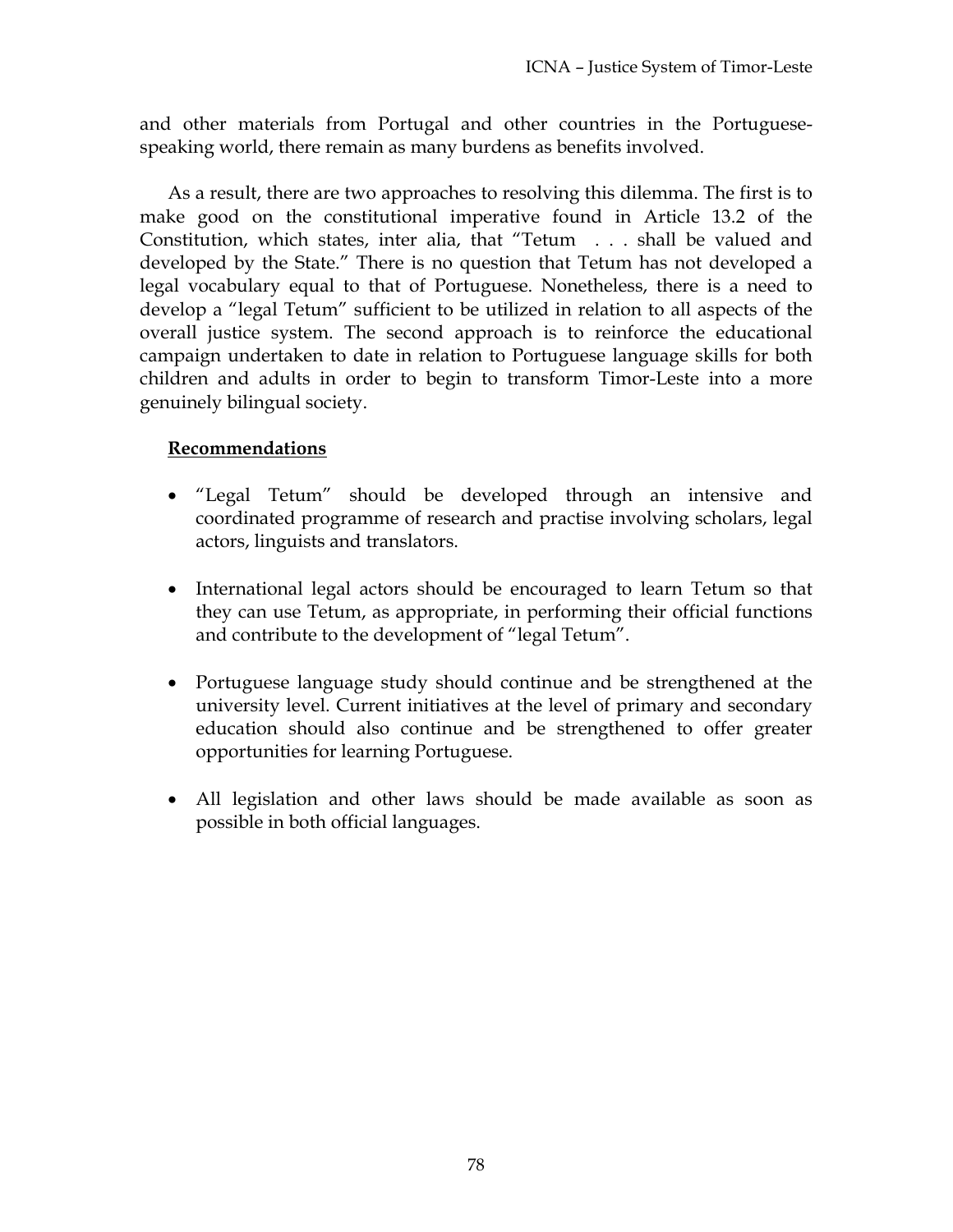# **XIX. Confronting Impunity and Requiring Accountability**

#### **The framework for dealing with crimes of the past**

The judicial system of Timor-Leste, as currently constituted, is not actively engaged in the process of addressing the crimes of the past or holding accountable those who committed them. There is no question, however, that Article 160 of the Constitution ("Serious Crimes") provides that "[a]cts committed between 25 April 1974 and 31 December 1999 that can be considered crimes against humanity of genocide or of war shall be liable to criminal proceedings with the national or international courts." The Constitution does not resolve on its face, however, the issue of which forum is best suited to conduct such proceedings.<sup>52</sup> Nonetheless, it does contemplate prosecution for offenses occurring between 1974 and 1999 in one venue or the other.

Article 163.1 of the Constitution ("Transitional judicial organization") does provide, however, for a judicial mechanism in the form of a hybrid panel of national and international judges with jurisdiction over those "serious crimes committed between 1 January and 25 October 1999." It goes on to state that such a panel "shall remain operational for the time deemed strictly necessary to conclude the cases under investigation." These provisions describe what was known as the Special Panels for Serious Crimes which existed within the Dili District Court until support for their continuation was withdrawn by the Security Council in May 2005. At the time the Special Panels were closed, trials had been completed with respect to all indicted serious crimes defendants known to be in Timor-Leste, all of them former members of pro-autonomy Timorese militia groups. Hundreds of arrest warrants for the remaining defendants under indictment are pending today, with those defendants presumably outside the national territory.<sup>53</sup>

 $\overline{a}$ 

 $52$  There is some authority, however, for the proposition that states bear primary responsibility for exercising jurisdiction over serious crimes under international law. See, Principle 20 of the "Updated Set of Principles for the Protection and Promotion of Human Rights through Action to Combat Impunity" as reported to the UN Commission on Human Rights (2005). It has been articulated as a matter of international law that states have the obligation to investigate violations of human rights and international humanitarian law and to take appropriate measures "by ensuring that those responsible for serious crimes under international law are prosecuted, tried and duly punished." Ibid., Principle 19.

<sup>&</sup>lt;sup>53</sup> Maternus Bere, mentioned elsewhere in this report, is such a defendant for whom an arrest warrant had issued but who, until recently, was outside of Timor-Leste.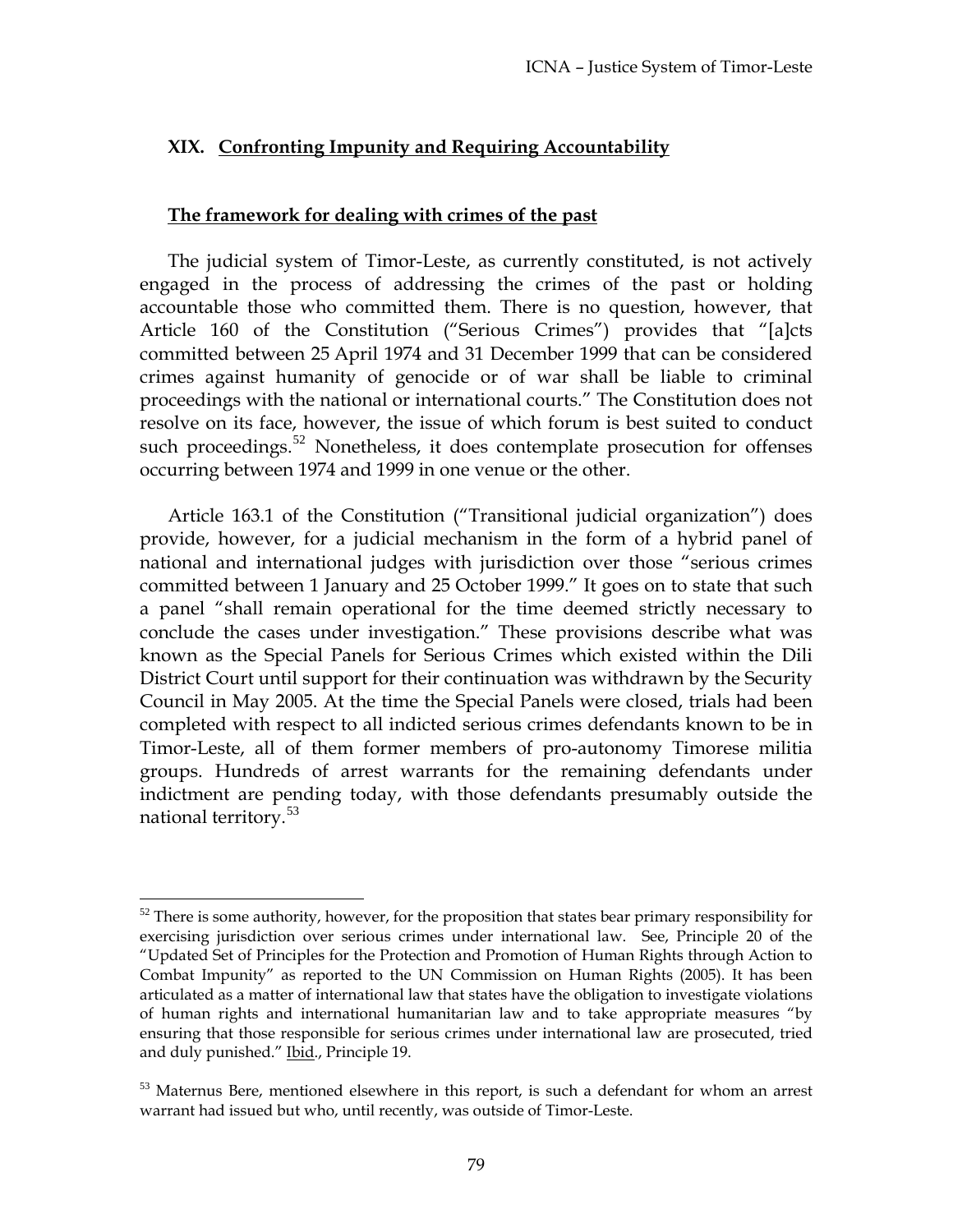Although all indicted serious crimes defendants still located in Timor-Leste were brought to justice prior to the closure of the Special Panels, not all serious crimes committed during the 1999 time period were investigated to a conclusion. With the closing of the serious crimes process in 2005, including both the prosecutor's office (Serious Crimes Unit) and the court (Special Panels for Serious Crimes) a question arose whether such action complied with Article 163.1 of the Constitution, which provided that the "collective judicial instance" then existing "shall remain operational for the time deemed strictly necessary to conclude the cases under investigation."<sup>54</sup>

Following the termination of UNMISET on 20 May 2005, the new mission, UNOTIL, was not provided a mandate to support the activities of the Special Panels or of the Serious Crimes Unit beyond the preservation of its records. In anticipation of that eventuality, the Secretary General appointed a Commission of Experts to make a report considering, among other matters, the serious crimes process in Timor-Leste.

The Commission issued a lengthy report on 26 May 2005, in which it found "an absence of political will and Government support in Timor-Leste for the continuation of the serious crimes process, which seriously impedes the process of bringing to justice those responsible for crimes against humanity in East Timor in 1999 through the available judicial mechanisms in Timor-Leste."<sup>55</sup> The Commission also went on to conclude that the domestic law enforcement authorities in Timor-Leste were unlikely to have the requisite capacity to investigate and prosecute such serious crimes in accordance with international standards; that Timorese defence counsel did not have the requisite experience to conduct serious crimes cases; and that the Special Panels "do not, as yet, have the institutional capacity to hear and adjudicate serious crimes cases without an international component."<sup>56</sup> Based on those considerations, and others, the Commission recommended that those responsible for the crimes of 1999 could

 $\overline{a}$ 

<sup>&</sup>lt;sup>54</sup> We note that the final report of the CAVR recommended that the mandate of the Serious Crimes Unit be renewed and its resources increased to allow the investigation and prosecution of pre-1999 crimes. See, Chega! The Final Report of Timor-Leste's Commission for Reception, Truth and Reconciliation (CAVR), October 2005, Recommendation 7.1.1-7.1.4. The CAVR and the CTF reports concerning the events of 1974-1999 are still pending before the National Parliament, which has not undertaken to discuss their findings and recommendations. Although there has been extensive dialogue within civil society about these documents, and some discussion by national leaders about them (including a National Consensus Dialogue in June 2009), the response to date has fallen significantly short of the mark.

<sup>&</sup>lt;sup>55</sup> "Report to the Secretary-General of the Commission of Experts to Review the Prosecution of Serious Violations of Human Rights in Timor-Leste (the East Timor) in 1999" S/2005/458 (26 May 2005) at para. 364.

<sup>56</sup> Id. at paras. 365, 367 and 366.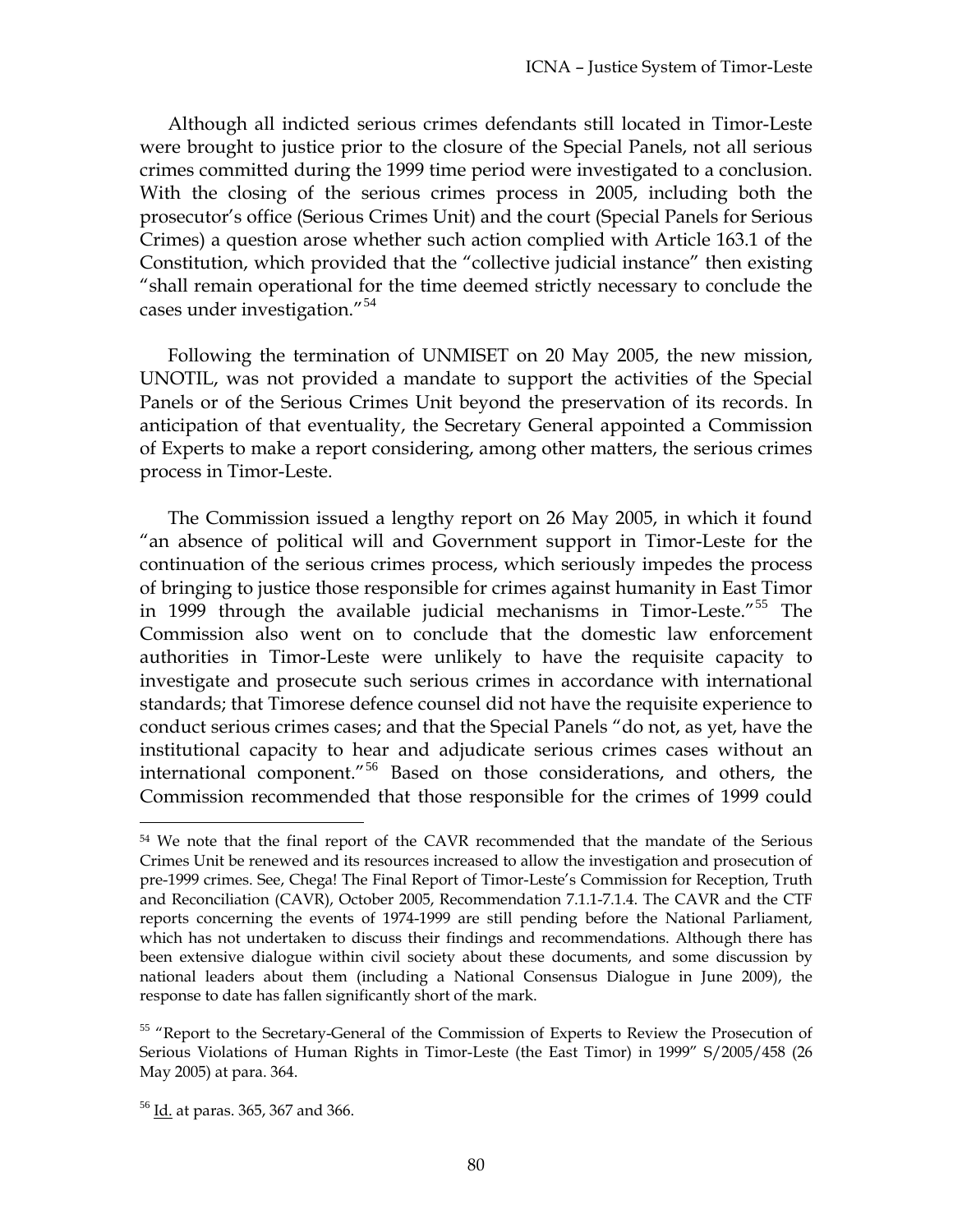only be brought to justice before an international criminal tribunal.<sup>57</sup> Such a proposal, whether applied solely to the events of 1999 or, more broadly, to crimes committed between 1974 and 1999, is vigorously opposed by the current leadership of Timor-Leste. This fact constitutes a significant impediment to its implementation.

After the issuance of the report of the Commission of Experts, an opening was created to the possibility of future domestic prosecution of at least the offenses of 1999. In November 2005, Decree-Law No. 13/2005 was promulgated approving the new Code of Criminal Procedure. The preamble of the Decree-Law acknowledges that in enacting the Code "attention is paid to the genesis and importance of the panels established by the United Nations Transitional Administration in East Timor (UNTAET) with prosecutorial jurisdiction over cases relating to serious crimes committed between 1 January and 25 October 1999, which are still operational." Article 3 of the Decree-Law, in turn, provides that "All provisions regulating cases related to serious crimes committed between 1 January and 25 October 1999 remain in force," specifying particular provisions of UNTAET Regulation No. 2000/11 and No. 2000/15, which established the Special Panels and described both their jurisdiction and the serious criminal offenses within their competence. Accordingly, although the Special Panels are not currently functioning, the legal framework for their operation thus remains in place.

#### **Pending serious crimes indictments and arrest warrants**

 $\overline{a}$ 

Regardless of whether an international tribunal were to come into being, there are still domestic indictments and arrest warrants pending against hundreds of defendants charged with crimes against humanity and other serious offenses committed during 1999. These still-pending cases are problematic in the sense that, although the legal framework may exist for addressing these matters, there is no practical strategy for processing them if the defendants involved are apprehended in Timor-Leste.

There is a serious question concerning the capacity on the part of Timorese court actors to deal with such cases which, if nothing else, were brought under an entirely different legal framework (international criminal law) than the one in which they are trained. Although three current Timorese judges had experience

 $57$  See, generally, paras. 407-491. Significantly, the Commission also recognized the responsibility of Indonesia to ensure accountability for past serious crimes and suggested a six month deadline for compliance with its recommendations. In the absence of corresponding steps by Indonesia and Timor-Leste, the Commission indicated that the Security Council should consider establishing an international criminal tribunal or using the International Criminal Court to try perpetrators of past serious crimes in Timor-Leste.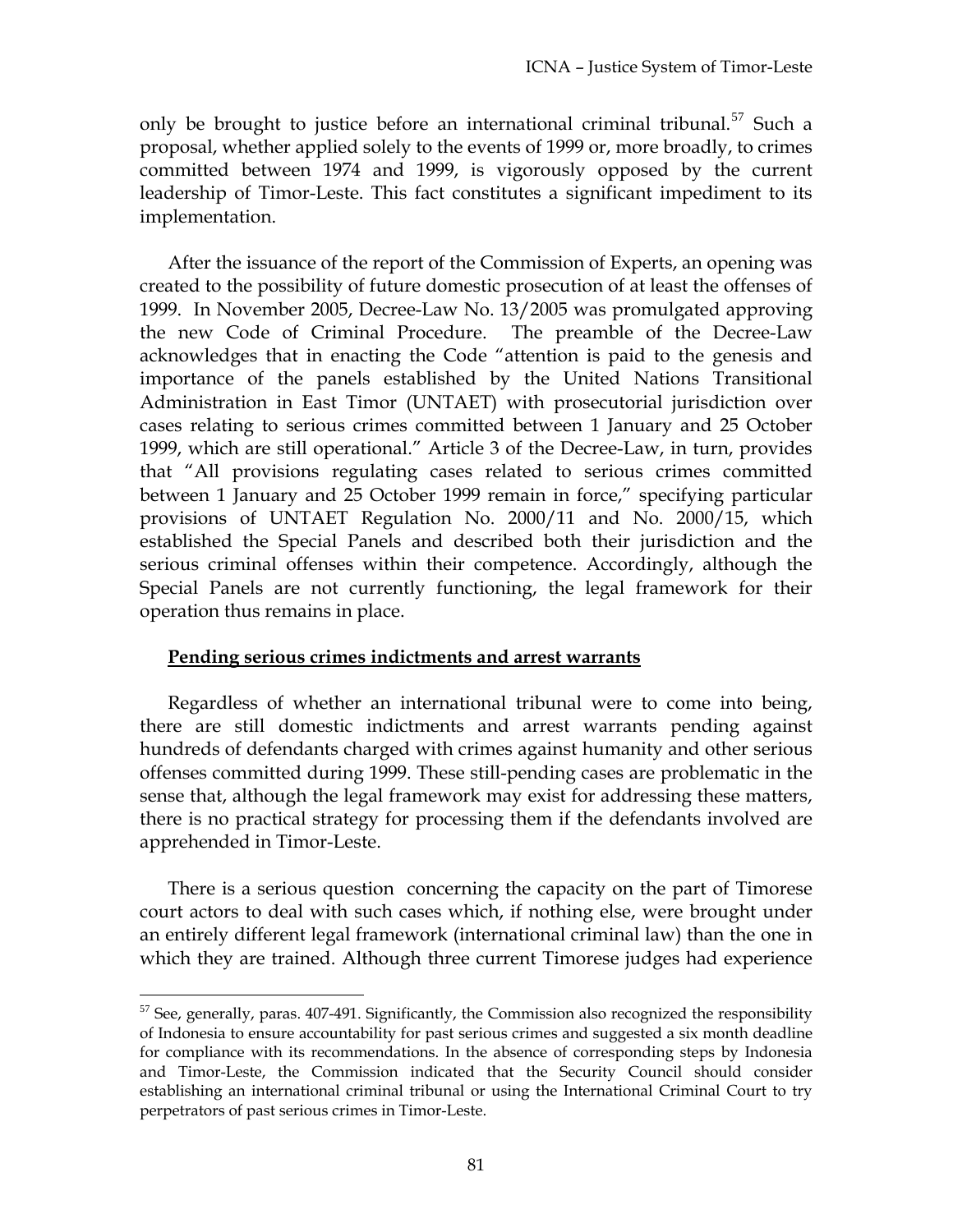on the Special Panels and another sat on the Court of Appeals and heard serious crimes appeals, there is not a sufficient group of trained judges to hear such cases in any number. Of even greater concern, there are no national prosecutors or defence lawyers who have had previous experience in serious crimes prosecutions. Any domestic effort to reinvigorate the serious crimes process would require a substantial infusion of international support in the form of funding, human resources and technical assistance.

Even then, there would be a need to define the focus of such a process. One of the major considerations addressed by both the Commission and other commentators is that those alleged to be most responsible for the serious crimes of the past are outside both the territorial and legal jurisdiction of Timor-Leste. Absent an extradition treaty, which is necessarily beyond the power of the judicial branch to effect, it is questionable the extent to which a national process would be able to hold accountable those charged with such crimes.

Another challenge to the processing of serious crimes cases as they may arise is raised by the case of Maternus Bere. Whatever the motivation of those who made his release possible, Bere's discharge from prison had the practical effect of ensuring that he will not be prosecuted for the crimes with which he was charged. As such, his release interfered with an established judicial process focused on holding defendants accountable for crimes they allegedly committed in 1999. His release without judicial sanction thus completely frustrated the role of the courts in holding accountable people charged with the most serious of crimes. Moreover, it reinforced the view of many that there continues to exist impunity for such offenses, even when they have resulted in criminal charges. This is an issue of particular concern to the many victims of the serious crimes of the past who continue to feel that their voices have not been heard and that no credible judicial process exists to ensure that justice is done in such matters. $58$ This frustration has had the further effect of significantly diminishing public confidence in the justice system generally.

## **Serious Crimes Investigation Team**

 $\overline{a}$ 

The Serious Crimes Investigation Team (SCIT) was established in accordance with a 2006 mandate of the Security Council.<sup>59</sup> The purpose of the SCIT is to

<sup>58</sup> Concerns were also expressed to the team concerning the granting of pardons and commutations of sentences in two circumstances. The first related to serious crimes defendants convicted before the Special Panels, all of whom (but one) have been released by presidential order. The second concerned other criminal defendants who are often released by presidential order even though they have not served the minimum committed portion of their sentence.

<sup>59</sup> UN Security Council Resolution 1704 (2006), 25 August 2006, UN doc S/Res/1704 (2006).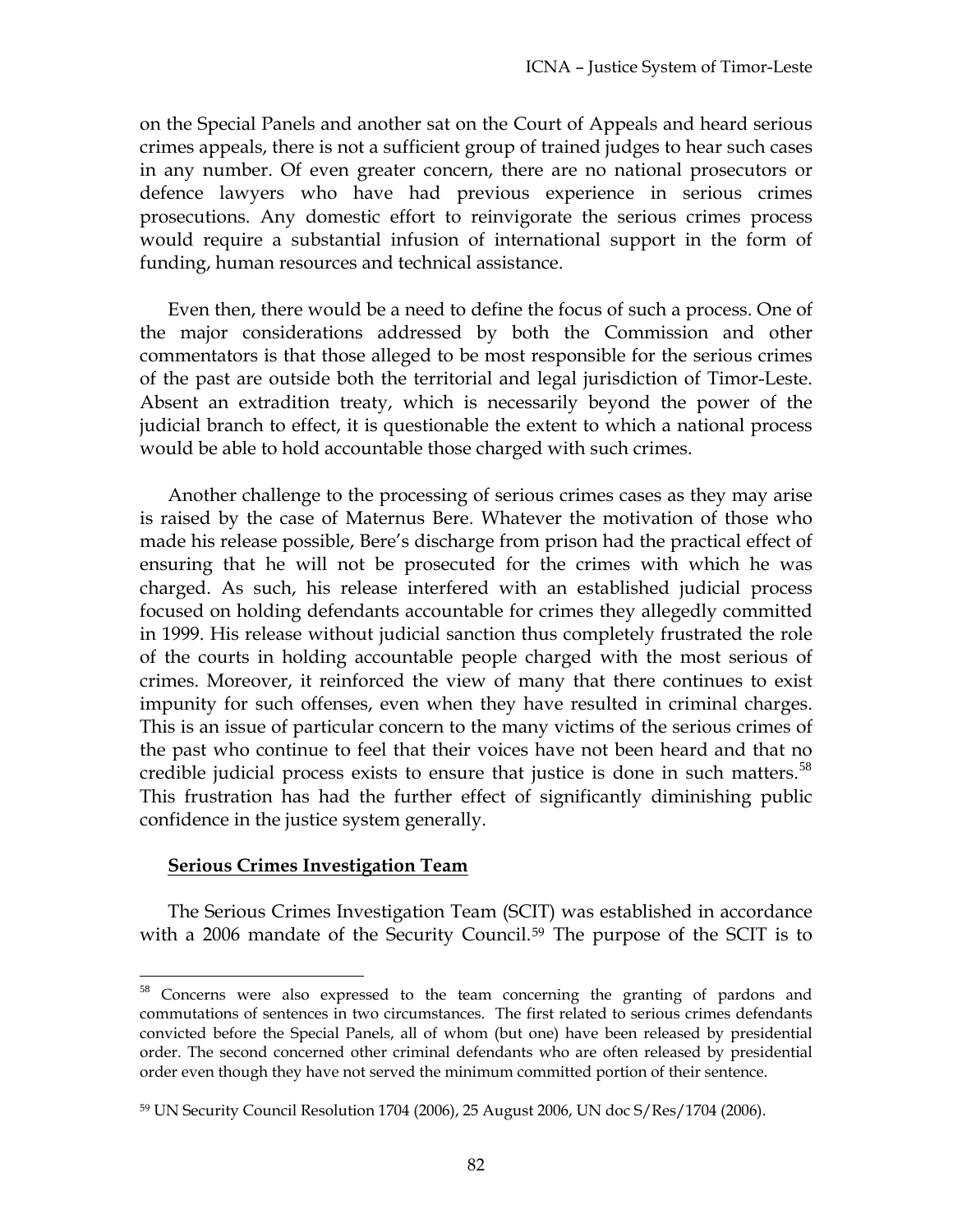finish all investigations relating to the numerous unsolved murders and other serious offenses of 1999. Moreover, it is to preserve relevant evidence for possible future use and to prepare whatever documentation might be required to allow cases to be prosecuted in the future should the national authorities choose to do so. The unit does not, however, have authority either to file criminal charges on its own or to prosecute them in court.

The SCIT operates within the legal framework of the Office of the Prosecutor General (OPG) with logistical support from UNMIT and is led by a former international prosecutor with the previous Serious Crimes Unit. Its work is supported by approximately 50 national and international staff members divided into five teams operating throughout the country with the assistance of forensic experts. The SCIT has also made strenuous efforts to perform outreach to explain its role both to the general public and to members of victims' families.

In order to fulfil its mandate, the SCIT must be adequately supported and resourced until it has concluded all investigations and has provided to the OPG all documentation necessary to permit future prosecutions. It should also be considered within the scope of the SCIT to help develop a domestic capacity to prosecute those serious crimes investigated by the unit, whether they amount to violations of domestic or international law.

# **The crisis of 2006**

Following the crisis of 2006, the UN Independent Commission of Inquiry proposed that there should be a judicial process in the national court system to hold accountable the persons responsible for those events. The Commission went on to cite the names of individuals whom it recommended for further investigation or prosecution. The progress of these matters has been slow, although some advances have been made recently. As of August 2009, two cases had resulted in final judgments and four cases had been archived due to a lack of evidence. Trials are underway in several other cases and fourteen investigations are in process. Shortly before the issuance of this report, two of the defendants on trial were convicted and sentenced to prison, one being Vicente "Rai Los" da Conceição, who was accused of leading a hit squad tasked with eliminating political opponents during the crisis.

# **Recommendations**

 To the extent that the leadership of Timor-Leste chooses not to support a domestic judicial process to ensure that those responsible for past serious crimes are held accountable, it should nonetheless be made clear by both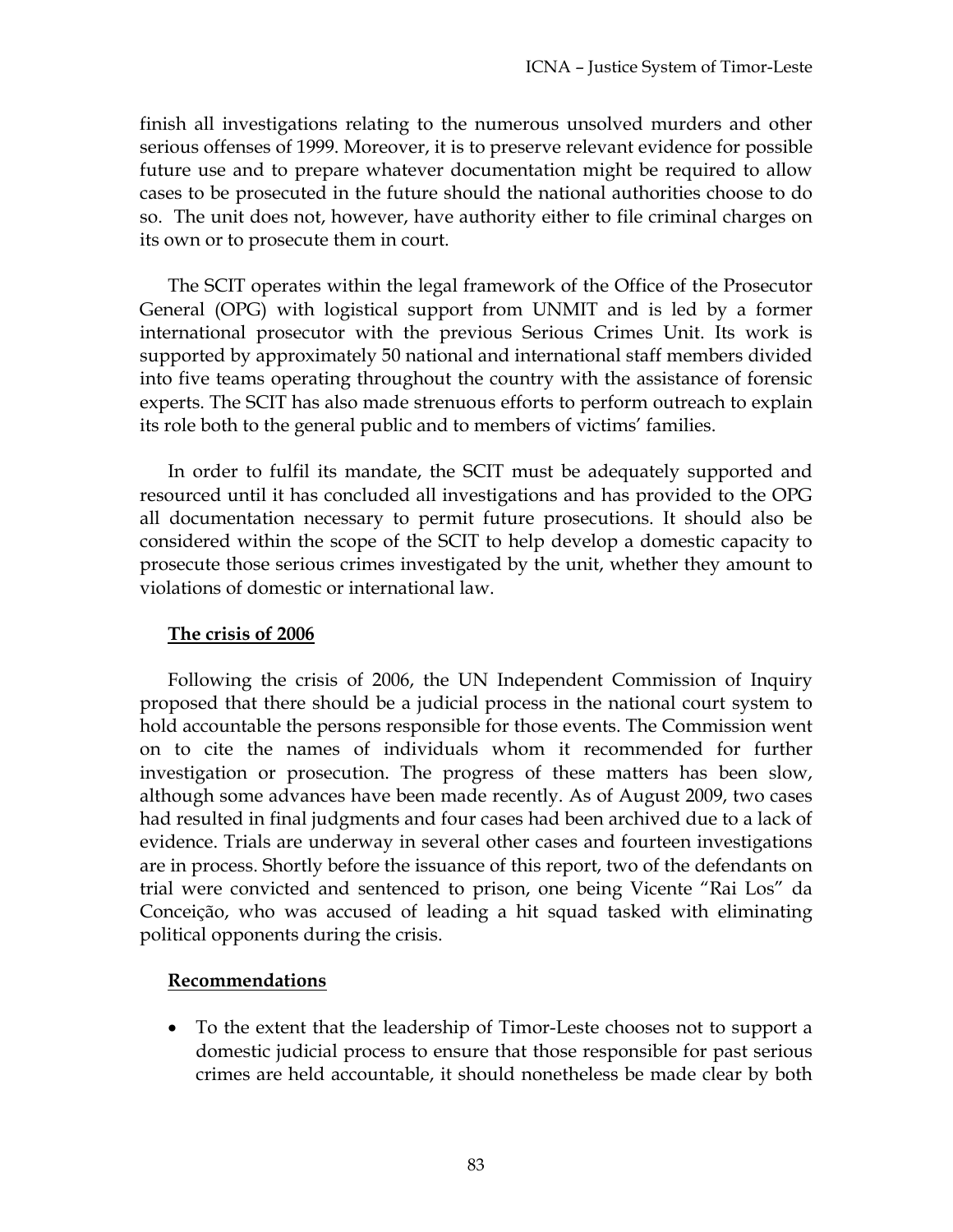the UN and other donors that, if requested, they are prepared to provide the necessary resources to support such a process.

- There are hundreds of indicted defendants charged with crimes against humanity and other serious offenses arising out of the events of 1999, the large majority of them being Timorese who are presumably living outside the country. Consequently, a strategy should be developed for processing those cases in the event that defendants return to Timor-Leste, are taken into custody and are brought before the court.
- To the extent that the processing of those cases will involve national judges, prosecutors or defence lawyers, those court actors should be provided appropriate training through the Legal Training Centre.
- To the extent that the processing of those cases may require the use of international personnel as judges, prosecutors or defence lawyers, a roster of qualified, available individuals should be created in advance of any proceedings so as to expedite later recruitment.
- The case folders with respect to all serious crimes cases pending before the Dili District Court should be stored in a secure location accessible only to properly authorized individuals.
- The SCIT should continue to function and be appropriately supported and resourced until it has concluded all investigations and has provided to the Office of the Prosecutor General all materials and documentation necessary to permit those cases to be prosecuted.
- The SCIT should also be supported to help develop the domestic capacity to prosecute those serious crimes investigated by the unit, whether they amount to violations of domestic or international law.
- Proper facilities should be arranged so that forensic and other evidence acquired by the SCIT can not only be stored, but also properly conserved, considering the challenges presented by the local climate and weather.
- The reports of the Commission for Truth, Reception and Reconciliation (CAVR) and Commission for Truth and Friendship (CTF) are still pending before the National Parliament, which should undertake to discuss the findings and recommendations that they contain.
- Pursuant to Article 85 (i) of the Constitution, only the President of the Republic can grant pardons and commute sentences after consultation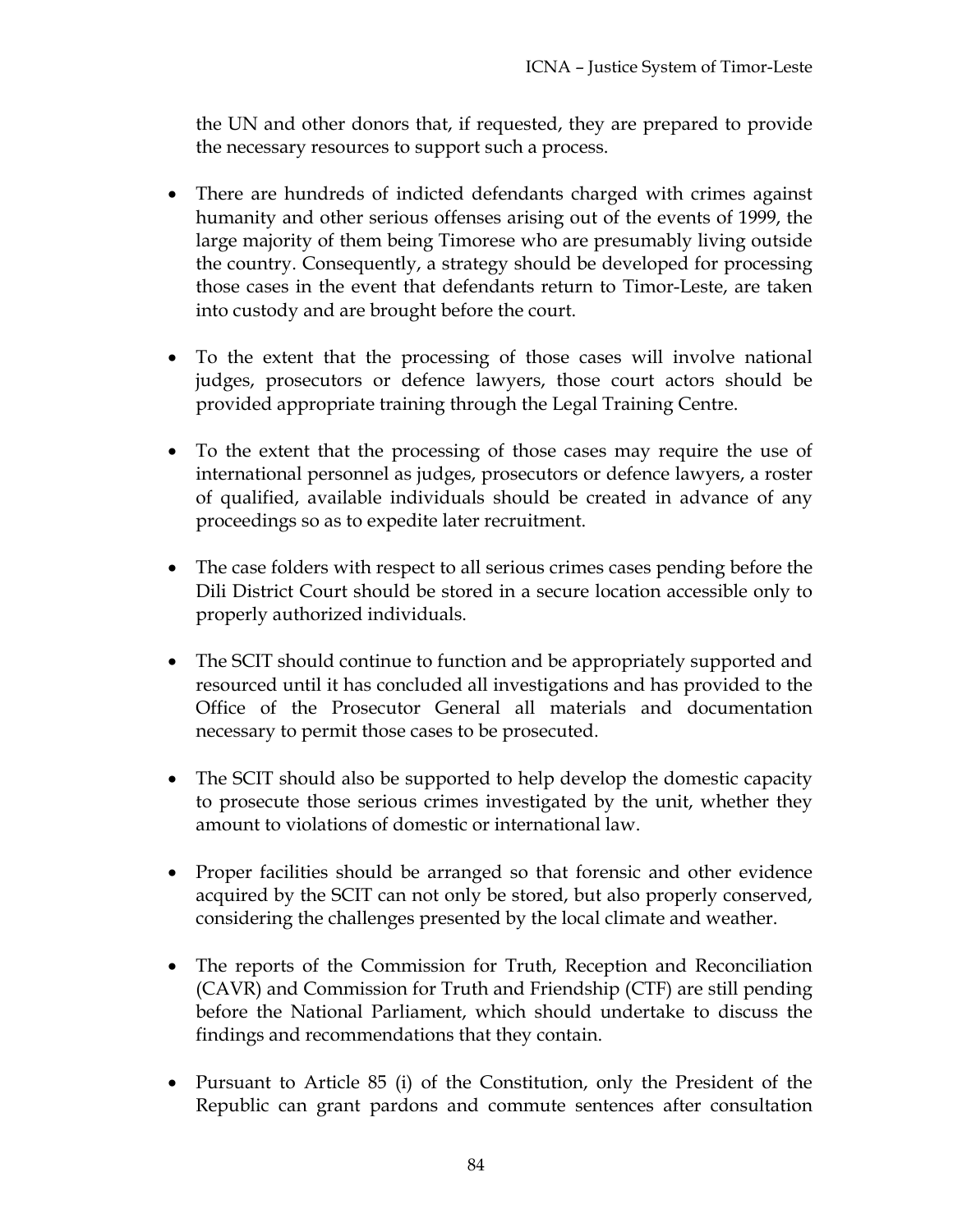with the Government. The process for granting pardons and commutations should be rendered transparent and the factors to be considered in such determinations should be announced in advance. Moreover, a process for obtaining input from other affected parties should be instituted.

- The Office of the Prosecutor General should have the opportunity to submit a written statement relative to the grant of a particular pardon or commutation. Similarly, victims and their families in pertinent cases should be notified in advance that a pardon or commutation is under consideration and be provided an opportunity to supply a statement concerning the matter.
- To the extent that the Office of the Prosecutor General has international staff assigned to the prosecution of cases from the crisis of 2006, every effort should be made to support those individuals in the performance of those duties. Additionally, other entities, such as the PNTL and UNPOL, should provide the maximum cooperation possible to the Office of the Prosecutor General to ensure that all remaining investigations in cases involving the crisis of 2006 are brought to a successful conclusion.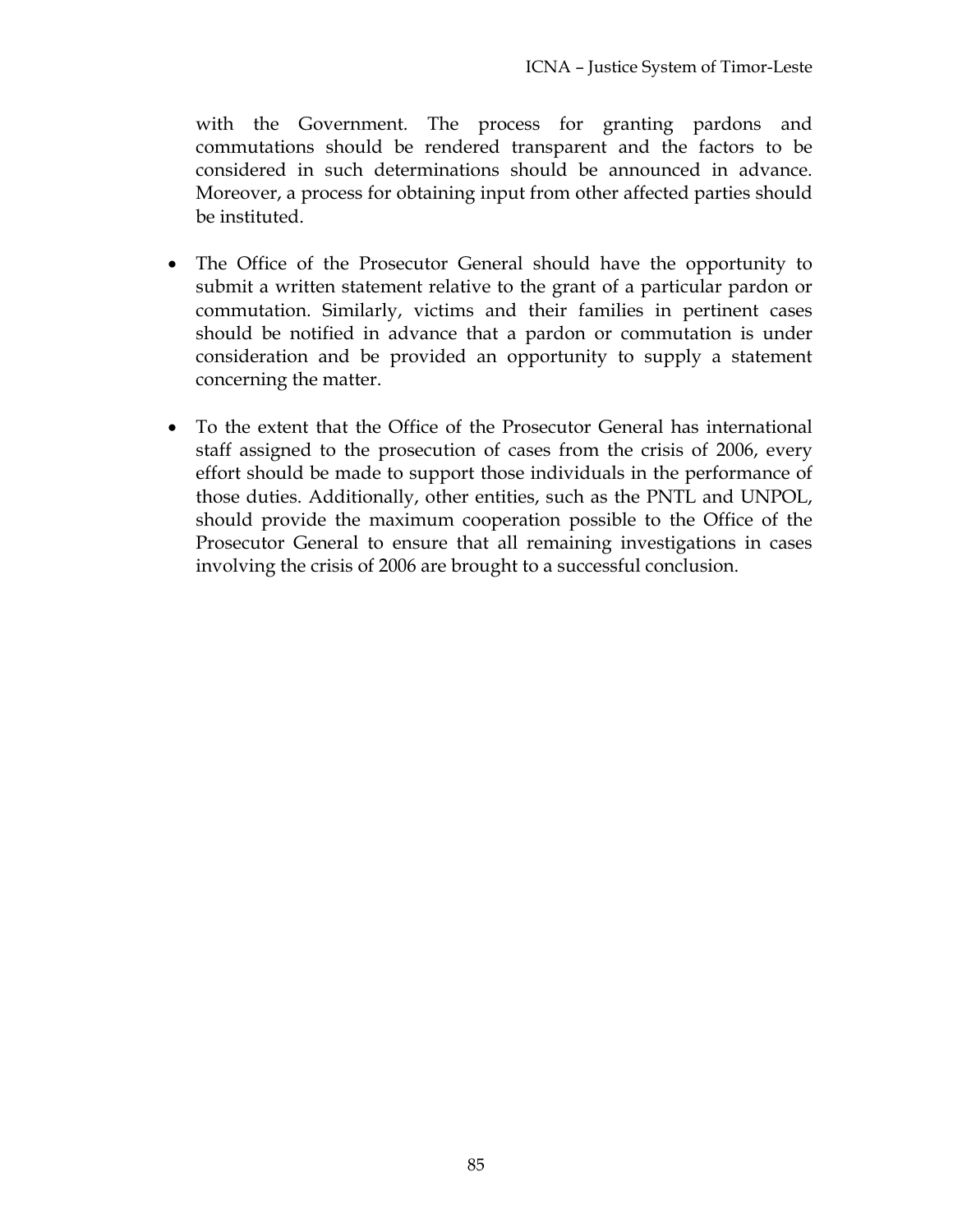#### **XX. Conclusion**

As noted throughout this report, a significant amount of progress has been made in developing the overall justice system of Timor-Leste. Although a number of challenges and needs continue to exist, the Timorese with whom the team interacted demonstrated a high degree of dedication and commitment. Although there is no question that they foresee the need for continued advice and assistance from the international community, they are motivated by a vision of a justice system run by the Timorese for the Timorese. This is a goal worth striving for and is a cause that deserves the continued support of the international community.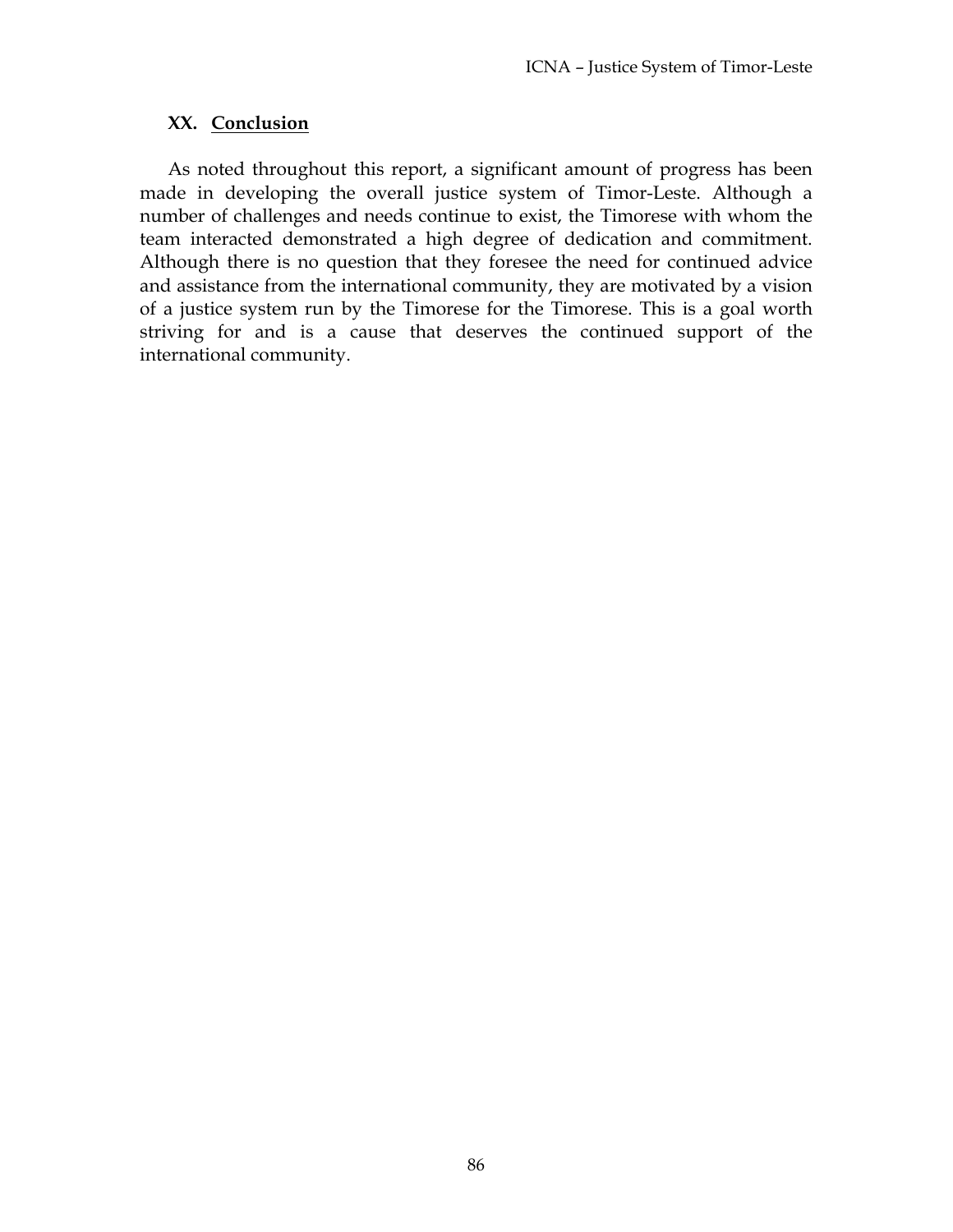#### **Annexes**

#### **Annex A – ICNA Team Members**

The following individuals served on the team that performed the Independent Comprehensive Needs Assessment of the Justice System of Timor-Leste:

**Phillip Rapoza** – Chief Justice of the Appeals Court of Massachusetts (United States) and Team Leader

**Helena Bolieiro** – Judge and Instructor at the Centre for Judicial Studies (Portugal)

**Roza Salibekova** – Lawyer (Kazakhstan)

**John Stompor** – Lawyer (United States)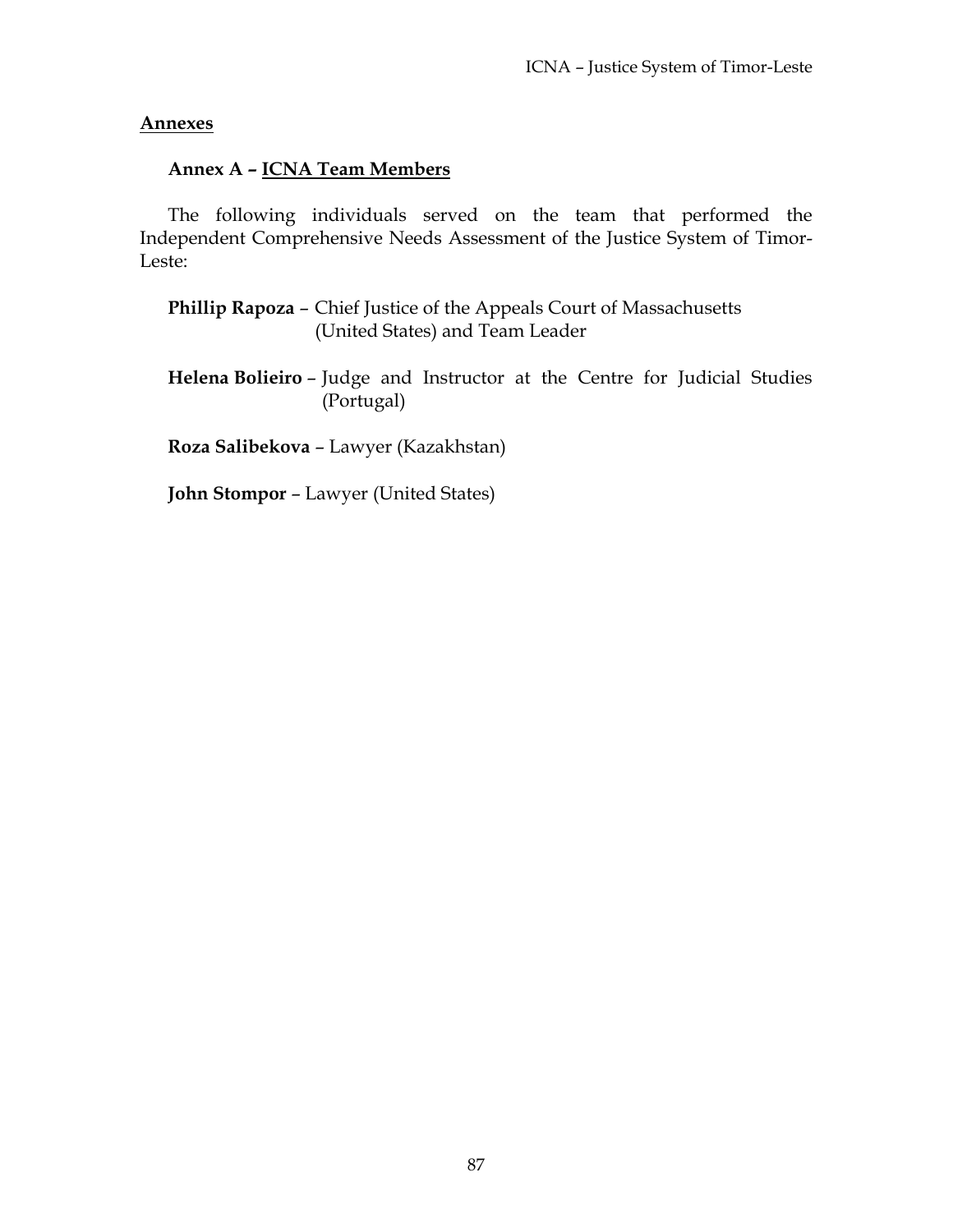# **Annex B – List of Documents Consulted**

# **National Legislation, Documents and Materials – Timor-Leste**

# National Legislation<sup>60</sup>

Constitution of the Democratic Republic of Timor-Leste

# *Parliament Laws*

 $\overline{a}$ 

Law No. 2/2002 of 7 August - Interpretation of Applicable Law on 19 May 2002 (Interpretação do Direito Vigente em 19 de Maio de 2002)

Law No. 1/2003 of 10 March - Juridical Regime of Real Estate - Part 1: Ownership over real estate (Regime Jurídico dos Bens Imóveis – I Parte: Titularidade de Bens Imóveis)

Law No. 10/2003 of 10 December - Interpretation of Section 1 of Law No. 2/2002, of 7 August 2002, and Sources of Law (Interpretação do Artigo 1º da Lei n.º 2/2002, de 7 de Agosto, e Fontes do Direito)

Law No. 7/2004 of 26 May – Approving the Statute of the Office of the Ombudsman for Human Rights and Justice (Estatuto do Provedor de Direitos Humanos e Justiça)

Law No. 11/2004 of 29 December - Law Amending The Statutes of Judicial Magistrates (Alteração ao Estatuto dos Magistrados Judiciais)

Law No. 12/2005 of 2 September - Juridical Regime of Real Estate - Part II: Leasing between Individuals (Regime Jurídico dos Bens Imóveis – I Parte: Arrendamento entre Particulares)

Law No. 14/2005 of 16 September – The Statute of the Public Prosecution Service (Estatuto do Ministério Público)

<sup>60</sup> All laws available in unofficial UN translation at <http://www.unmit.org/legal/RDTL-Law/index-e.htm> [Consult. 10 Aug. 2009]. Official version (Portuguese) available at <http://www.jornal.gov.tl> [Consult. 10 Aug. 2009].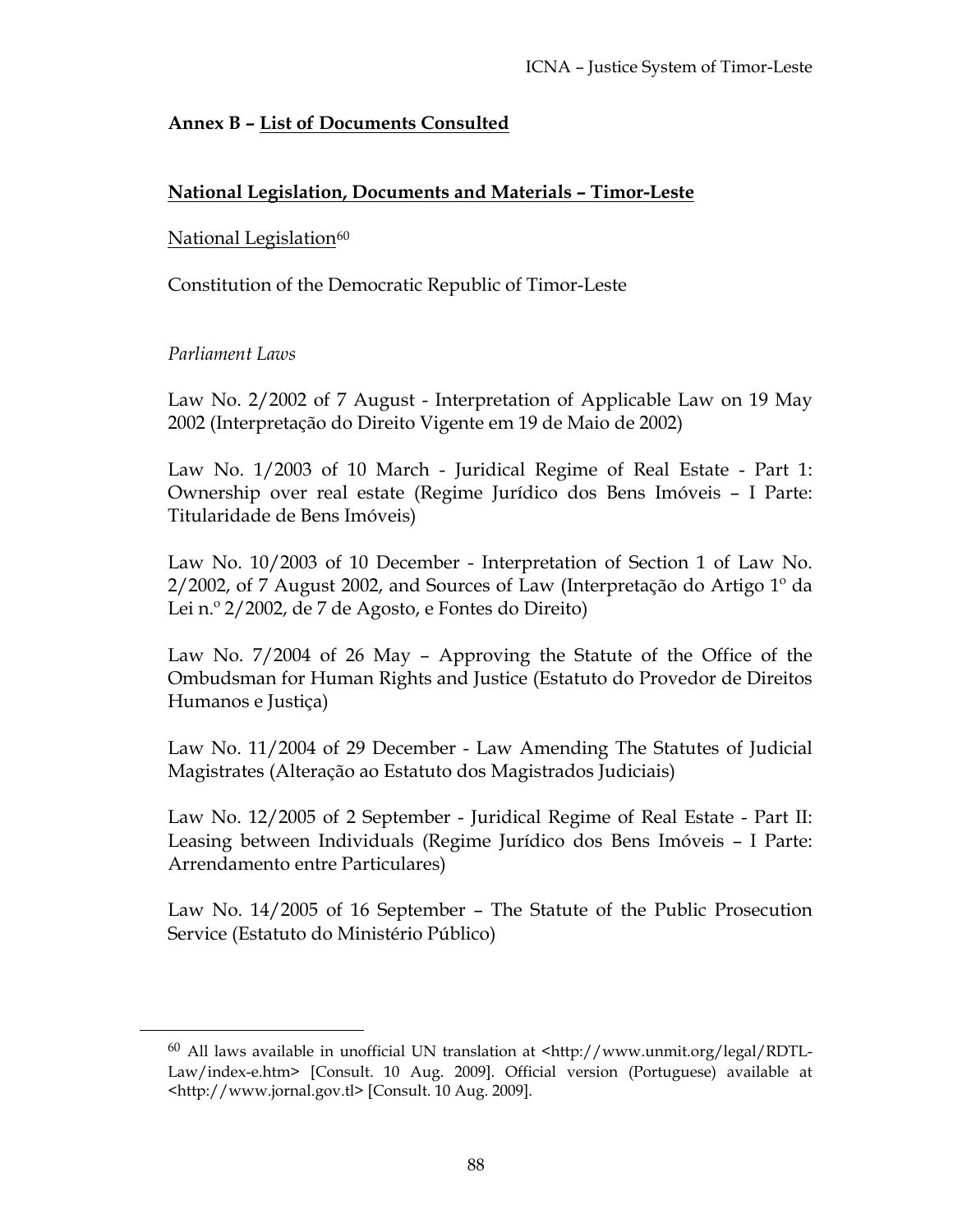Law No. 15/2005 of 16 September – Legislative Authorisation on Criminal Procedure Matters (Lei de Autorização Legislativa em Matéria de Processo Penal)

Law No. 17/2005 of 16 September - Legislative Authorisation on Civil Procedure Matters (Lei de Autorização Legislativa em Matéria de Processo Civil)

Law No. 11/2008 of 30 July - Law on the Juridical Regime Governing Private Legal Profession and Lawyers Training (Regime Jurídico da Advocacia Privada e da Formação dos Advogados)

Law No. 13/2008 of 13 October - Legislative Authorisation in Criminal Matters (Autorização Legislativa em Matéria Penal)

Law No. 14/2008 of 29 October - Education System Framework Law (Lei de Bases da Educação)

Law No. 2/2009 of 6 May - Protection of Witnesses (Protecção de Testemunhas)

Law No. 3/2009 of 8 July – Community Leaders and Their Election (Lideranças Comunitárias e Sua Eleição) (Portuguese version only)

Law No. 8/2009 of 15 July – Anti-Corruption Commission (Lei Sobre a Comissão Anti-Corrupção) (Portuguese version only)

Law No. 10/2009 of 5 August – Statute Regarding the Compensation of Judges, Public Prosecutors and Public Defenders (Estatuto Remuneratório dos Magistrados Judiciais, dos Magistrados do Ministério Público e dos Agentes da Defensoria Pública) (Portuguese version only)

## *Government Decree-Laws*

Decree-Law No. 1/2002 of 7 August – Regime of transfer of the judicial system (Regime de transferência do sistema judiciário)

Decree-Law No. 6/2003 of 3 April – The Highway Code (Código da Estrada)

Decree-Law No. 15/2003 of 1 October - Code of Court Costs (Código das Custas Judiciais)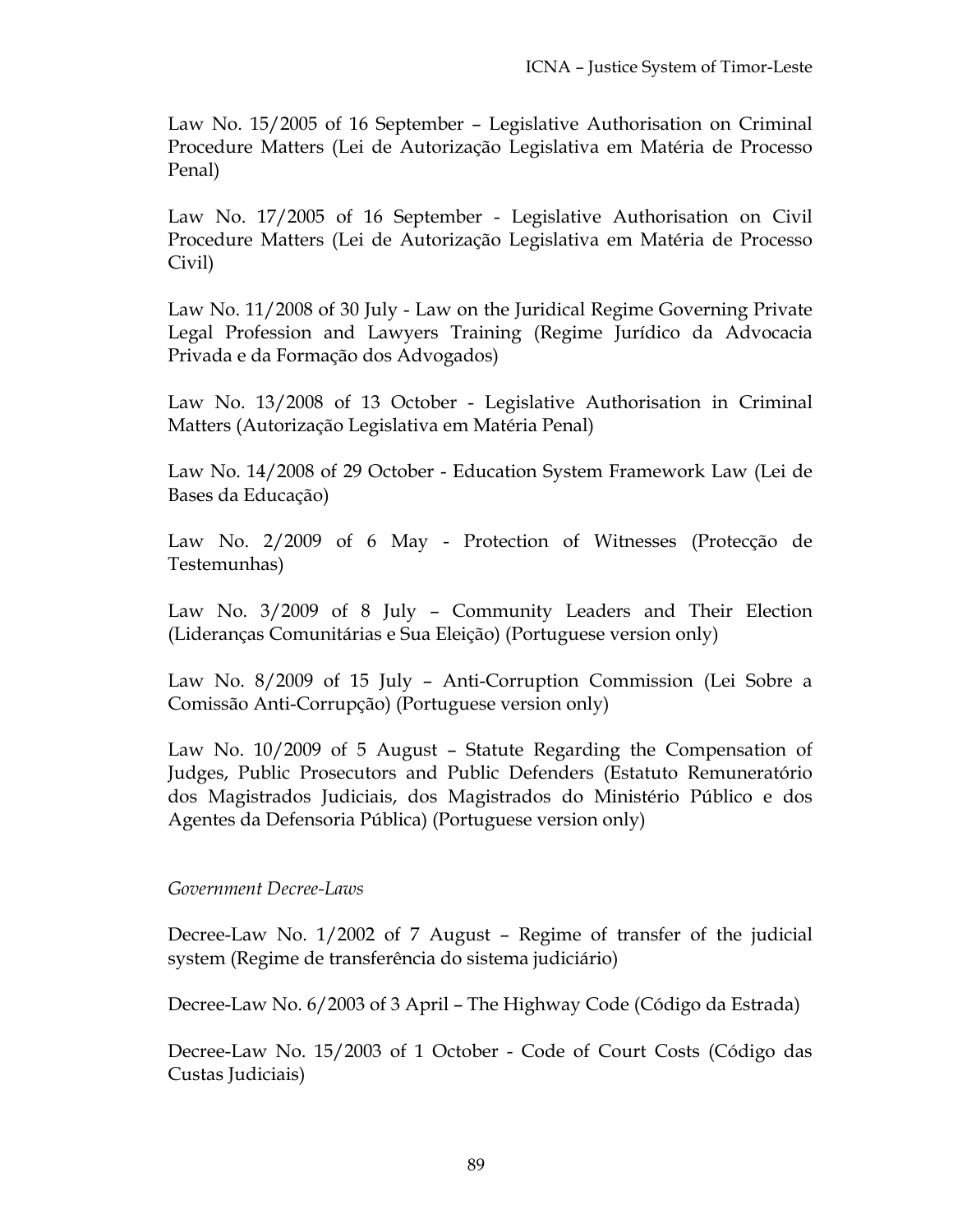Decree-Law No. 15/2004 of 1 September - Recruitment and Training for the Professionals of the Judiciary and for the Office of the Public Defender (Recrutamento e formação para as carreiras profissionais da magistratura e da defensoria pública)

Decree-Law No. 13/2005 of 1 December - Approving the Criminal Procedure Code (Aprova o Código de Processo Penal)

Decree-Law No. 1/2006 of 21 February - Approving the Civil Procedure Code (Aprova o Código de Processo Civil) (Portuguese version only)

Decree-Law No. 2/2006 of 1 March - Approving the Articulation Between Administrative Authorities and the Courts in the Execution of Procedural Acts, Namely Notices, Citations and Orders to Appear in Court (Aprova a Articulação entre as Autoridades Administrativas e os Tribunais na Execução de Actos Processuais, Nomeadamente Notificações, Citações e Ordens de Comparência)

Decree-Law No. 4/2006 of 1 March - Special Arrangements Within the Criminal Procedure Framework for Cases of Terrorism, Violent or Organized Crime (Regimes Especiais no Âmbito Processual Penal para Casos de Terrorismo, Criminalidade Violenta ou Altamente Organizada)

Decree-Law No. 10/2008 of 30 April - Organisational Structure of the Ministry of Social Solidarity (Orgânica do Ministério da Solidariedade Social)

Decree-Law No. 12/2008 of 30 April - Organic Statute of the Ministry of Justice (Estatuto Orgânico do Ministério da Justiça)

Decree-Law No. 38/2008 of 29 October - Public Defender's Office Statute (Estatuto da Defensoria Pública)

Decree-Law No. 9/2009 of 18 February - Organic Law of Timor-Leste's National Police (PNTL) [Lei Orgânica da Polícia Nacional de Timor-Leste (PNTL)]

Decree-Law No. 19/2009 of 8 April - Approves the Penal Code (Aprova o Código Penal)

Decree-Law No. 26/2009 of 9 September – Legal Regime for judicial clerks, Public Prosecution Service and Public Defence Service clerks (Regime jurídico dos funcionários de justiça e dos serviços das secretarias dos Tribunais, do Ministério Público e da Defensoria Pública). (Portuguese version only)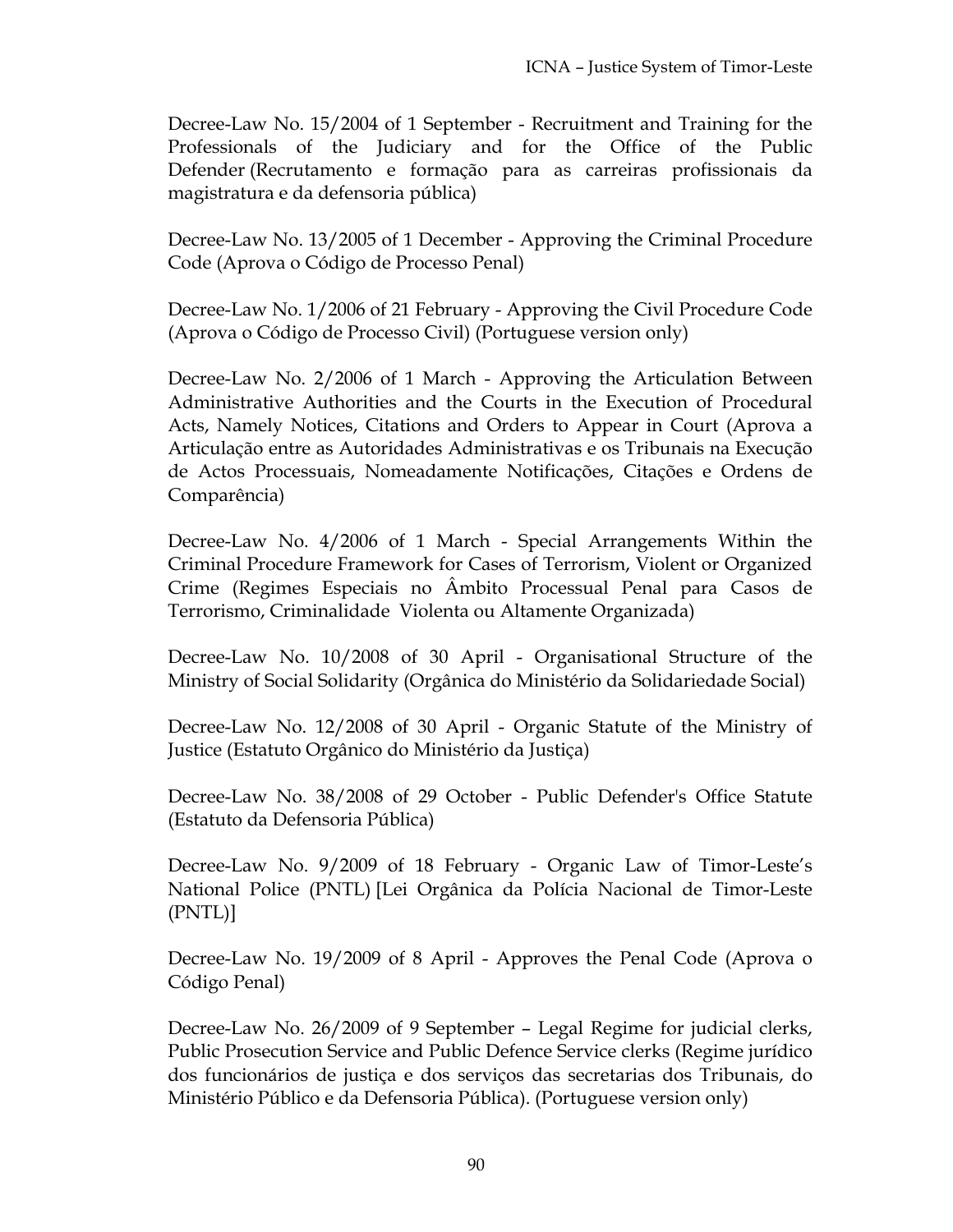## *Government Decrees*

Government Decree No. 1/2004 of 14 April - The Standard Orthography of the Tetun Language (O Padrão Ortográfico da Língua Tétum)

Government Decree No. 8/2004 of 3 de November - Legal Regime for the Assessment of Probational Public Defenders (Regime Jurídico da Avaliação dos Defensores Publicos Estagiários)

Government Decree No. 9/2004 of 3 November - Legal Regime for the Assessment of Probational Public Prosecutors (Regime Jurídico da Avaliação dos Magistrados Estagiários do Ministério Público)

Government Decree No. 10/2008 of 16 April - Organisational Structure of the Ministry of Social Solidarity (Orgânica do Ministério da Solidariedade Social)

Ministerial Order No. 30/2009 of 17 April - Organic Structure of the Legal Training Centre (Estrutura Orgânica do Centro de Formação Jurídica) (Portuguese version only)

## *UNTAET Regulations*

Regulation No. 2001/25, on the amendment of UNTAET Regulation No. 2000/11 on the organization of courts in East Timor and UNTAET Regulation No. 2000/30 on the transitional rules of criminal procedure

Regulation No. 2002/05, on the establishment of a labor code for East Timor

## *Other*

Internal Regulation of the Superior Council of the Judiciary of 19 March 2009 (Regulamento Interno do Conselho Superior da Magistratura Judicial, aprovado em 19 de Março de 2009) (Portuguese version only)

Regulation of the Superior Council of the Judiciary Regarding Judicial Inspections of 19 March 2009 (Regulamento das Inspecções Judiciais do Conselho Superior da Magistratura Judicial, aprovado em 19 de Março de 2009) (Portuguese version only)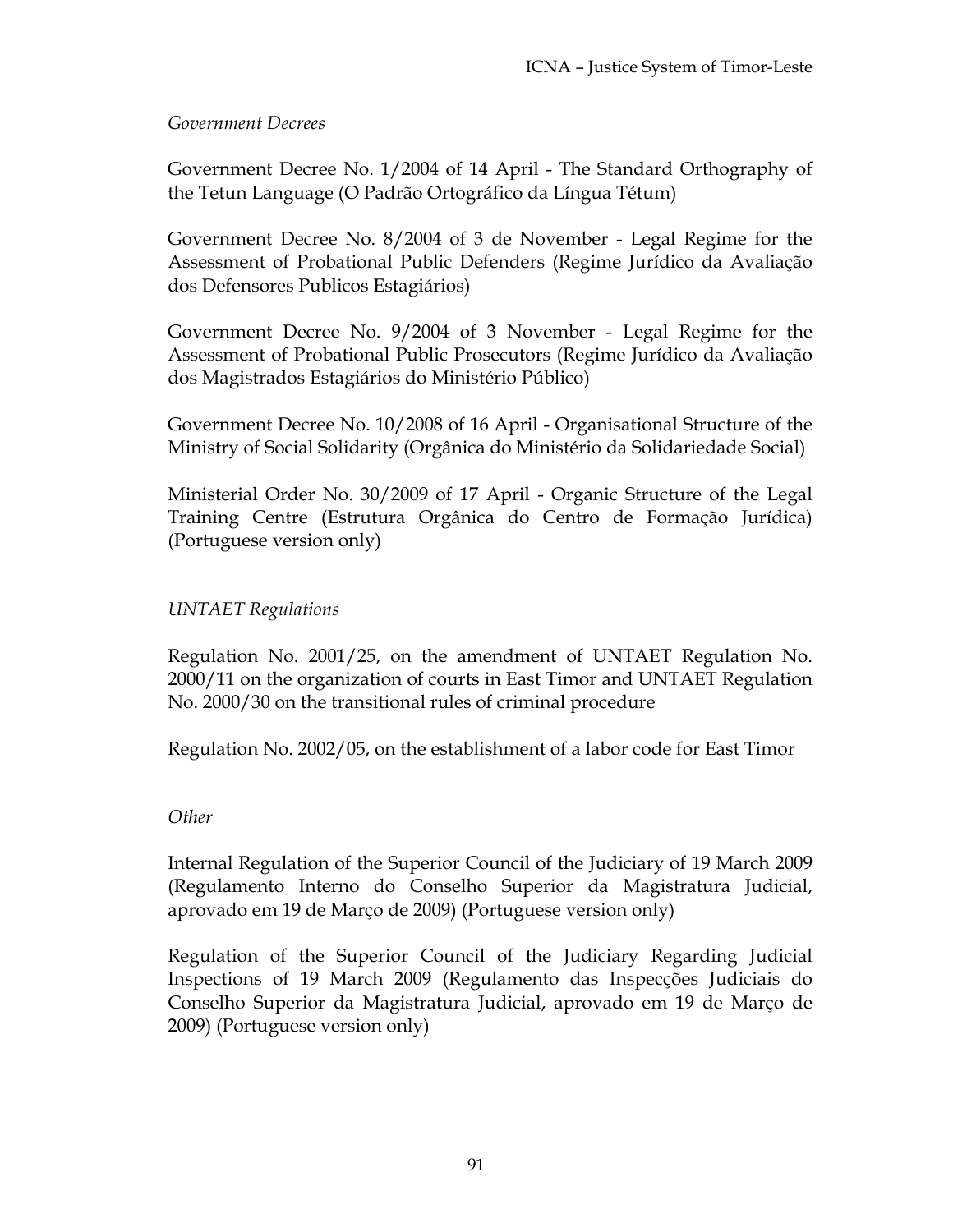## Documents and Materials

Centro de Formação Jurídica, Estágio de Formação para Magistrados e Defensores Públicos – 1º Curso, Plano de Actividades Formativas para o Curso de 2005

Centro de Formação Jurídica, Estágio de Formação para Magistrados e Defensores Públicos – 2º Curso, Plano de Actividades Formativas para o 2º Curso, Anos 2006/2007

Convention on the Rights of the Child, Consideration of Reports Submitted by State Parties under Article 44 of the Convention, Initial Report of State Parties due in 2005, submitted by Timor-Leste to the Committee on the Rights of the Child, 28 June 2007

Relatório Anual, Apresentado no Parlamento Nacional, pelo Procurador Geral da República, Longuinhos Monteiro, 26 de Novembro de 2007

Relatório Anual de 2006 do Provedor de Direitos Humanos e Justiça, 2007

Convention on the Rights of the Child, Written Replies by the Government of Timor-Leste Concerning the List of Issues (CRC/C/TLS/Q/1) Received by the Committee on the Rights of the Child Relating to the Consideration of the Initial Report of Timor-Leste (CRC/C/TLS/1), 9 January 2008

Ministry of Economy and Development, The Justice Sector, A Sector Status Report Prepared by the National Commission for Research and Development, May 2008

República Democrática de Timor-Leste, Ministério da Justiça, Programas Prioritários, versão de 1.8.08

Democratic Republic of Timor-Leste, Ministry of Justice, National Directorate for Judicial Assistance and Legislation, Draft of the Juvenile Justice Act, 11 August 2008

República Democrática de Timor-Leste, Ministério da Justiça, Gabinete da Ministra, Plano Estratégico (2009-2012), 24 October 2008

Office of the Public Prosecutor, Prosecutor-General of the Republic, Office of the Prosecutor General of the Republic, Annual Report to His Excellency President of the National Parliament, Members of Parliament, 1 December 2008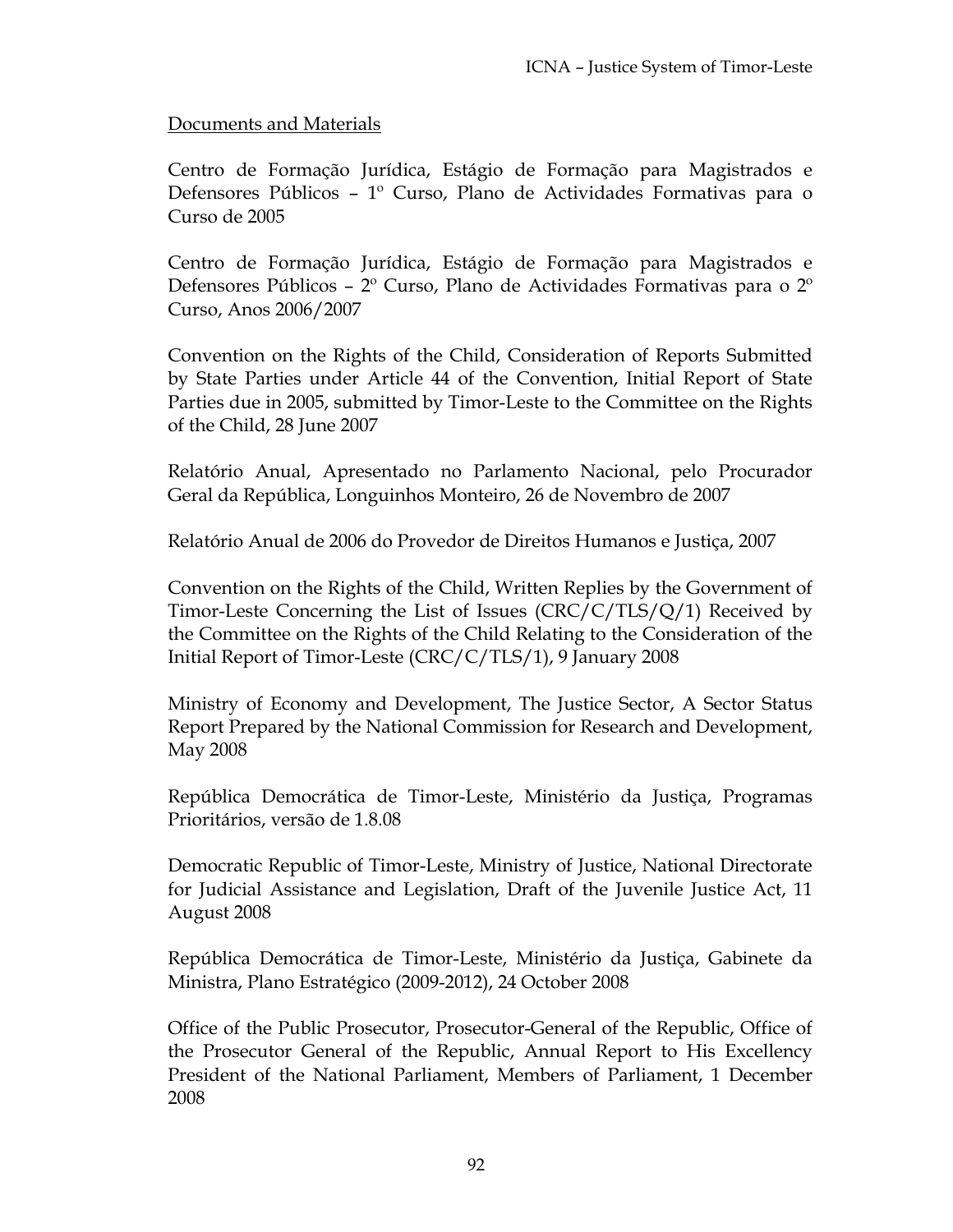República Democrática de Timor-Leste, Provedoria dos Direitos Humanos e Justiça (PDHJ), Relatóriu Anual PDHJ 2007, 2008

Ministério da Justiça, Centro de Formação Jurídica, Estágio de Formação para Magistrados e Defensores Públicos, 3º Curso, Plano de Actividades Formativas, Anos 2008/2010

Democratic Republic of Timor-Leste, Ministry of Justice, Office of the Public Defender, Report on the Activities of the Public Defenders Office (July – December 2008), No. 135/Adm. GDP/CO/V/2009, 6 January 2009

República Democrática de Timor-Leste, Ministério da Justiça, Opções de Políticas para a Resolução da Questão das Terras e Propriedades em Timor-Leste, Janeiro 2009

1º Ciclo da Formação Complementar para o 1º e 2º Grupos de Magistrados e Defensores Públicos (Outubro de 2008)

República Democrática de Timor-Leste, Ministério da Justiça, Curso de Assessoria Jurídica e Redacção Legislativa, Estrutura da Formação Jurídica, Formação Linguística e Estágio, 11 de Maio de 2009

Timor-Leste Development Partners Meeting (TLDPM) April 2-4, 2009, TLDPM Proceedings – Summary Record, May 2009

2009 National Priorities Matrix, June 2009

2009 National Priority 7 Working Group, Access to Justice, Progress Report – June 2009

Public Prosecution Services, Office of the Prosecutor-General, Press Release, 7 July 2009

Baseline Document, Status of Justice Sector Institutions, Draft 16 July 2009

44th Session of the CEDAW Committee, Initial Report on the Convention on the Elimination of all Forms of Discrimination against Women: Timor-Leste, 30 July 2009

Office of the Prosecutor General of the Republic of Timor-Leste, Information Management Project, July 2009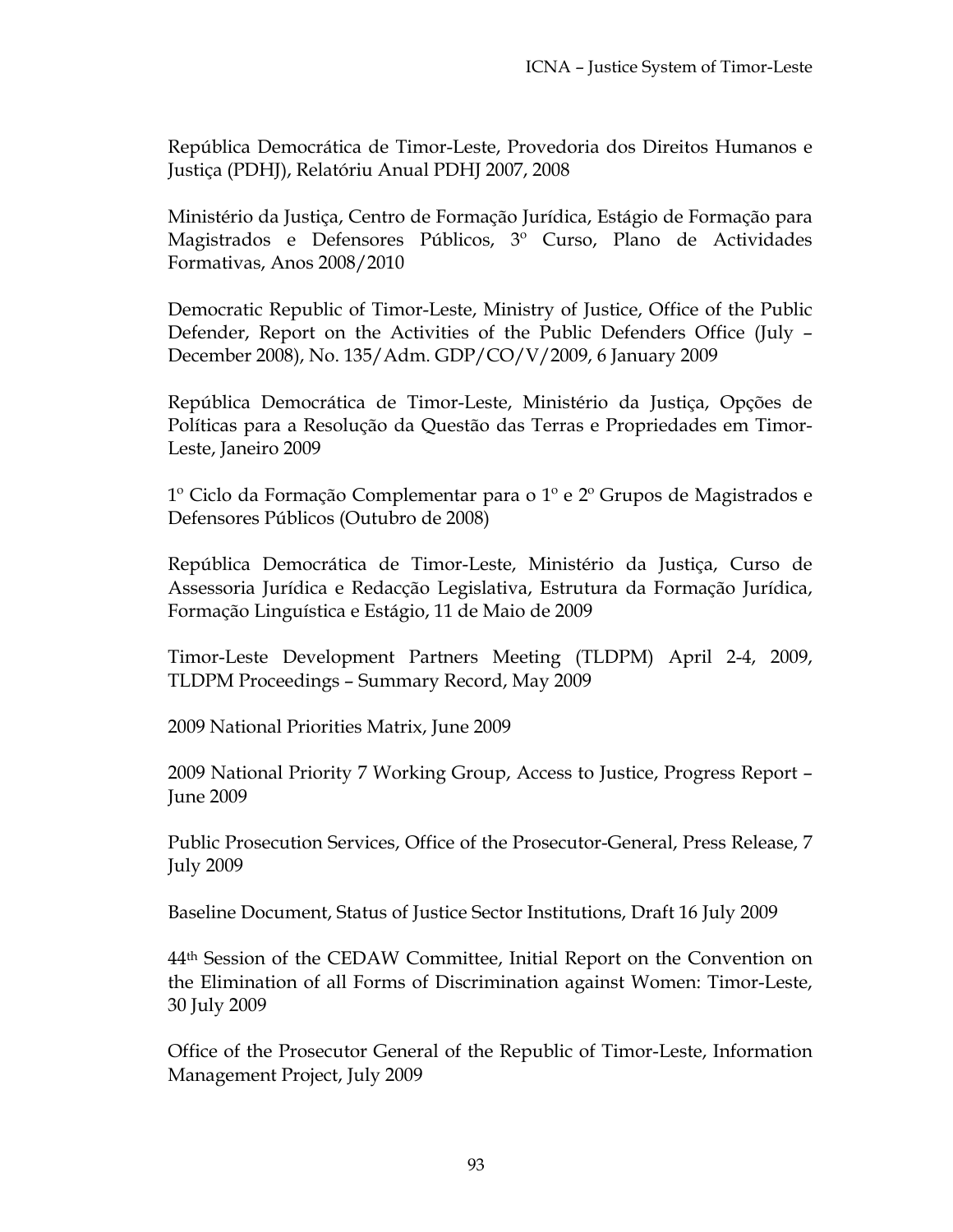Tribunal de Recurso, Lista dos Juízes Timorenses, 5 August 2009

Memorandum from the Office of the Prosecutor General to the Ministry of Justice on the Current Draft of the Justice Sector Strategic Plan, Draft 10 August 2009

Justice Sector, Strategic Plan for Timor-Leste, Draft 18 August 2009

Justice Sector, Strategic Plan for Timor-Leste, Book II – Activity Program, Draft 17 August 2009

Justice Sector, Strategic Plan for Timor-Leste, Book 3 – Assessment of Justice 2009, Draft 20 August 2009

IV Constitutional Government, Proposed Law Against Domestic Violence, Draft 20 August 2009

Jane Curran, Situational Analysis, Human Resources Management in the Justice Sector, Draft August 2009

Tribunal de Recurso, Cláudio de Jesus Ximenes, Presidente do Tribunal de Recurso e do Conselho Superior da Magistratura Judicial, Comunicado de 9 de Setembro de 2009

Judge Maria Natércia, Presentation at the National Seminar on Legislation on Legal Aid, 10 September 2009

Departementu Protesaun no Asistensia Sosial ba Labarik Vulneravel, Komponente Programa no Atividades tuir paa 2009, 2009

Republica Democratica de Timor-Leste, Provedoria dos Direitos Humanos e Justiça (PDHJ), Relatoriu Annual PDHJ 2008, 2009

Ministério da Justiça, Centro de Formação Jurídica, Curso de Formação para o Exercício da Profissão de Advogado, Plano de Actividades Formativas, Componente Escolar, 1º Curso, Anos 2009/2011

Ministériu Justisa Defensória Públika, Serbisu Justisa Gratuita Ba Ema Hotu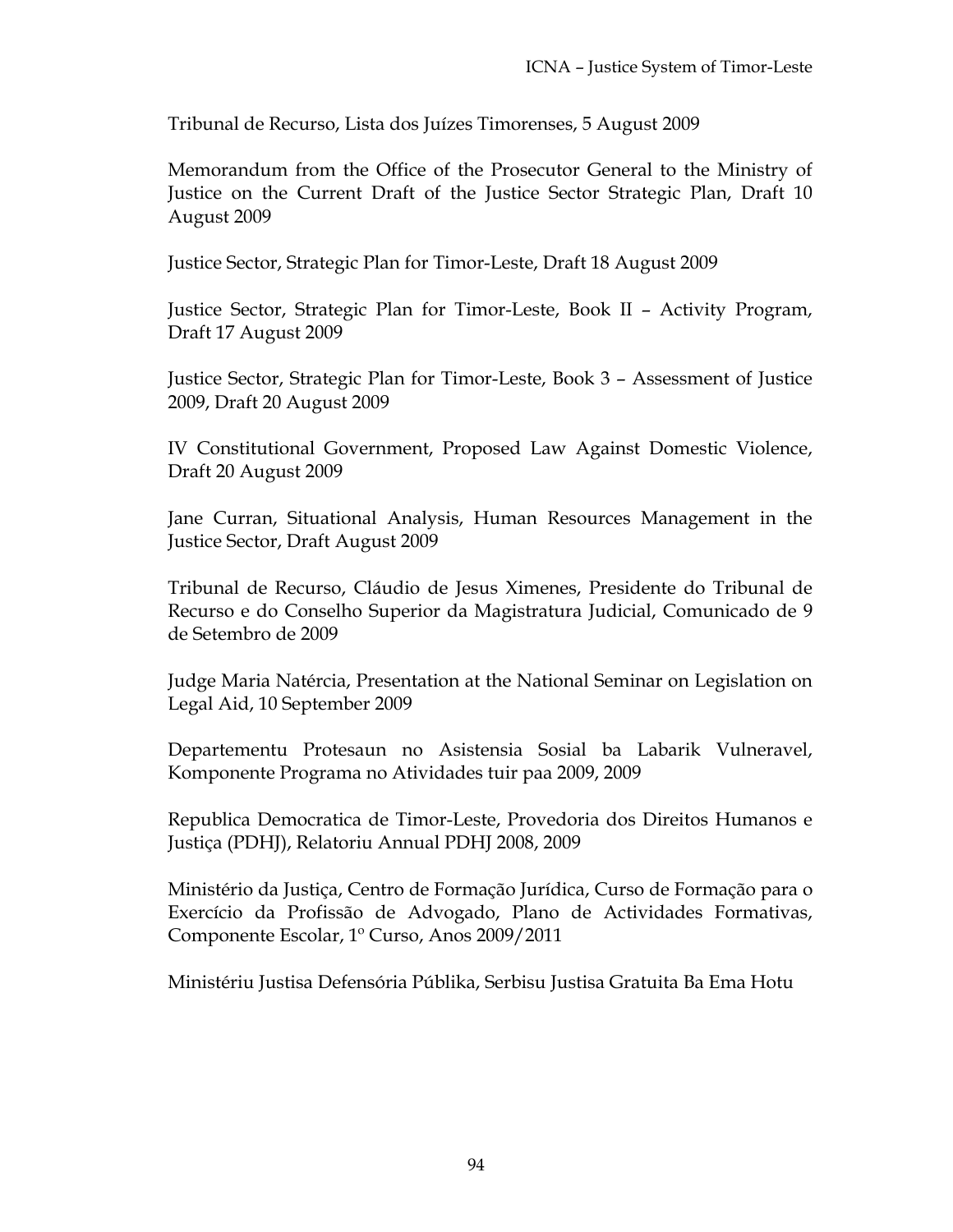# **UN Security Council Resolutions and Secretary General Reports – Timor Leste**

# **Resolutions**

United Nations Security Council Resolution 1704 (2006), 25 August 2006, UN doc S/Res/1704 (2006)

United Nations Security Council Resolution 1745 (2007), 22 February 2007, UN doc S/Res/1745 (2007)

United Nations Security Council Resolution 1867 (2009), 26 February 2009, UN doc S/Res/1867 (2009)

## **Reports**

United Nations Security Council, Report of the Secretary-General on Justice and Reconciliation for Timor-Leste, 26 July 2006, UN doc S/2006/580

United Nations Security Council, Report of the Secretary-General on Timor-Leste Pursuant to Security Council resolution 1690 (2006), 8 August 2006, UN doc S/2006/628

United Nations Security Council, Report of the Secretary-General on the United Nations Integrated Mission in Timor-Leste (for the period from 9 August 2006 to 26 January 2007), 1 February 2007, UN doc S/2007/50

United Nations Security Council, Report of the Secretary-General on the United Nations Integrated Mission in Timor-Leste (for the period from 27 January to 20 August 2007), 28 August 2007, UN doc S/2007/513

United Nations Security Council, Report of the Secretary-General on the United Nations Integrated Mission in Timor-Leste (for the period from 21 August 2007 to 7 January 2008), 17 January 2008, UN doc S/2008/26

United Nations Security Council, Report of the Secretary-General on the United Nations Integrated Mission in Timor-Leste (for the period from 8 January to 8 July 2008), 29 July 2008, UN doc S/2008/501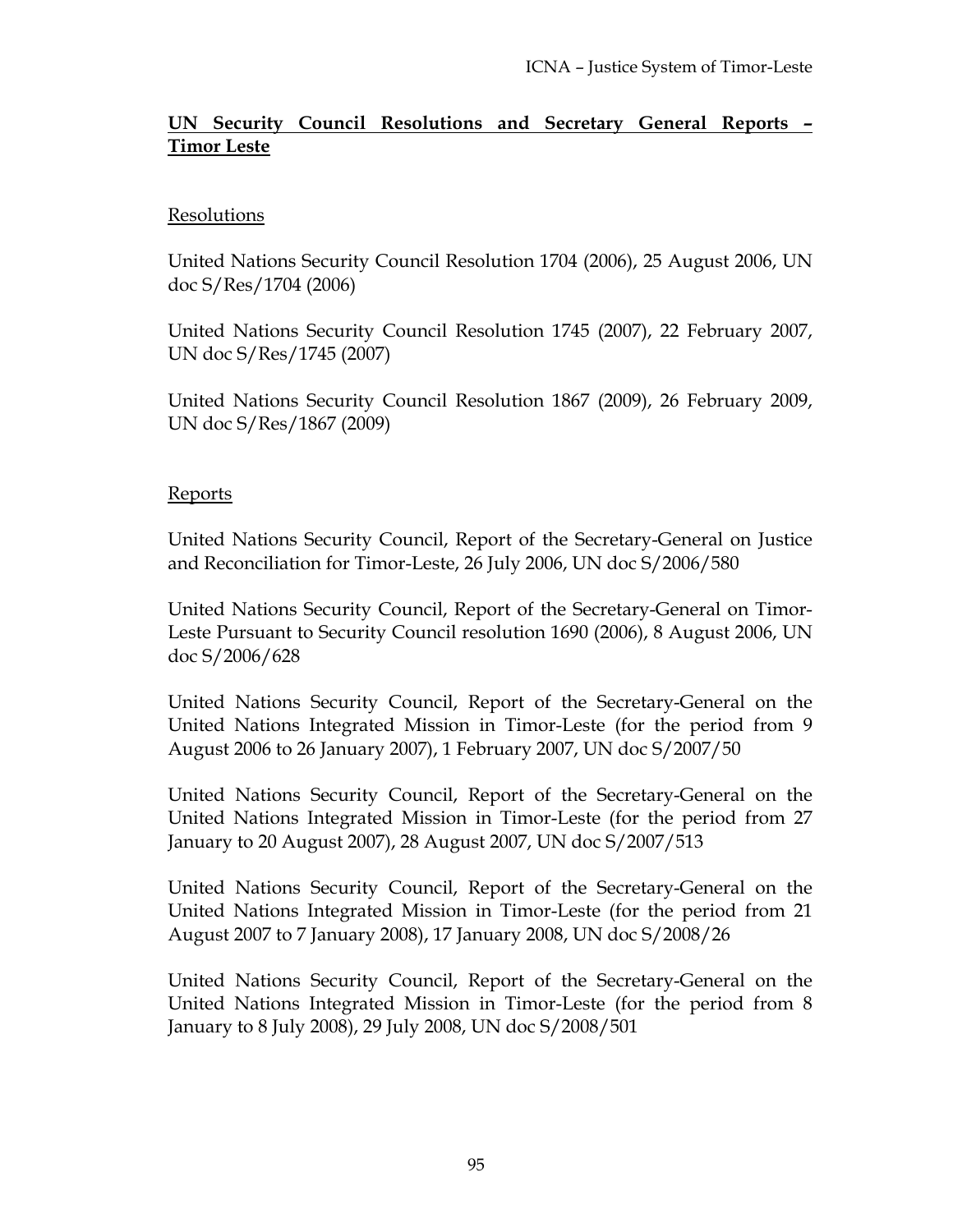United Nations Security Council, Report of the Secretary-General on the United Nations Integrated Mission in Timor-Leste (for the period from 9 July 2008 to 20 January 2009), 4 February 2009, UN doc S/2009/72

# **UN Documents and Materials – Timor-Leste**

Report to the Secretary-General of the Commission of Experts to Review the Prosecution of Serious Violations of Human Rights in Timor-Leste (the East Timor) in 1999, 26 May 2005, UN doc S/2005/458

United Nations Security Council, Report of the Independent Special Commission of Inquiry for Timor-Leste, 2 October 2006, UN doc S/2006/822

United Nations Integrated Mission in Timor-Leste, Human Rights and Transitional Justice Section, Report on Human Rights Developments in Timor-Leste, August 2006 – August 2007, 14 December 2007

UNDP-BCPR/BDP Justice and Security Sector Reform Mission, 22 January – 2 February 2007, Debriefing Note Draft 1 February 2007

UNDP BCPR Mission to Timor Leste, Police and Judicial Reform, January/February 2007, 15 February 2007

UNDP Strengthening the Justice System in Timor-Leste Programme, Independent / External Mid-term Evaluation Report, September 2007

Committee on the Rights of the Child, Consideration of Reports Submitted by State Parties under Article 44 of the Convention, Concluding Observations: Timor-Leste, 1 February 2008

United Nations Justice Working Group, Issues Identified and Corresponding Recommendations Related to Police-Prosecution Functions, April 2008

UNHR, UNMIT, Report on Human Rights Developments in Timor-Leste, The Security Sector and Access to Justice, 1 September 2007 – 30 June 2008

Standard Minimum Rules for the Treatment of Prisoners, Audit September – October 2008 by UNDP (Prison team) and UNMIT (Alan Swaine), GAP analysis

UNMIT, AJSU Corrections Briefing, JOC meeting, 20 November 2008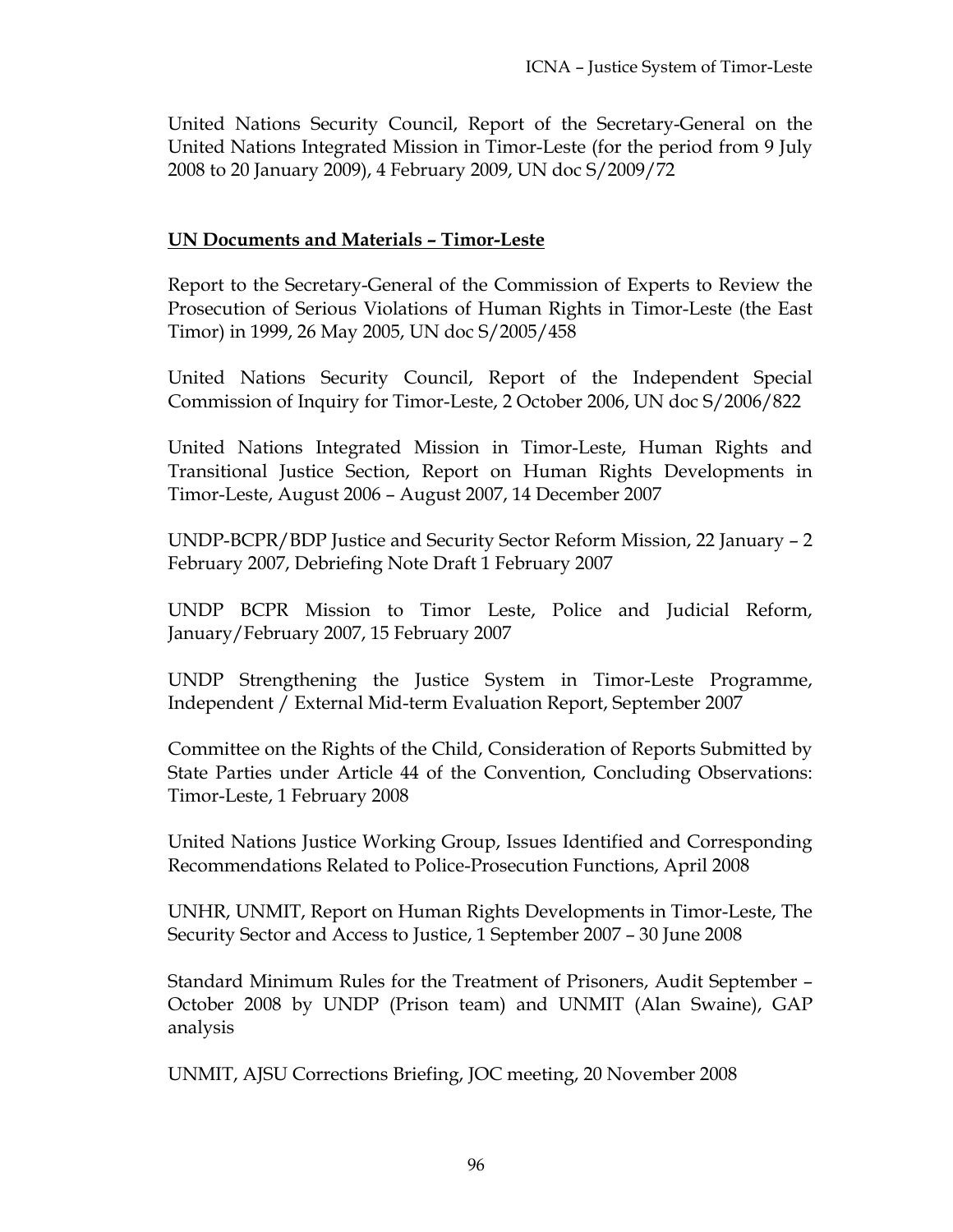United Nations Development Programme in Timor-Leste, Project Document, Enhancing the Democratic Rule of Law through Strengthening the Justice System in Timor-Leste (Revised and Expanded Justice System Programme), project period from December 2008 to October 2013, 22 December 2008

UNMIT, AJSU, Prison Service of Timor-Leste, Senior Management Orientation, Workshop Topics, 20 January 2009

UNMIT, AJSU Corrections Briefing, JOC meeting, 17 February 2009

Raquel Yrigoyen Fajardo, International Legal Consultant, UNDP Timor-Leste, Interfaces between Formal Justice System and Customary Law/local Justice, Conceptual, Legal and Methodological Framework on Access to Justice and Customary Law in Timor-Leste, February 2009

Ministry of Justice – UNDP, Justice System Programme, Workshop Consultation on Access to Justice and Customary Law / Local Justice, Report 4 (Los Palos), 10-12 March, 2009

Matrix of the Projects in the Sector of Justice, Judiciary, Corrections and Human Rights (draft 04 May 2009) (lists projects, their duration and implementing partners (national and international)

UNMIT, AJSU Corrections Briefing, Strategic Prison Management within the T-L Ministry of Justice, JOC meeting, 26 May 2009

UNDP-UNMIT, Ministry of Justice Draft Legislation on Customary Law, Community and Local Justice, draft-V-02-07-2009, 28 May 2009

UNDP-UNMIT, Ministry of Justice, National Workshop on Access to Justice, Customary Law and Community Justice, 28 May 2009

UNDP, Project Document, Language, Translation and Interpreting: Enhancing Access to Public Services in a Multilingual Administration, Support to Institutional Building and Capacity Development, May 2009

UNMIT, Rule of Law, Outcomes-Benchmark, Outputs, Activities, Implementing partners, Risks, for the year 2009, 1 June 2009

UNMIT, Draft Legislation on Customary Law, Community and Local Justice, Key Recommendations by UNMIT (AJSU), 10 June 2009

UNMIT, Prisons and Corrections, Rotary Club Presentation, 2 July 2009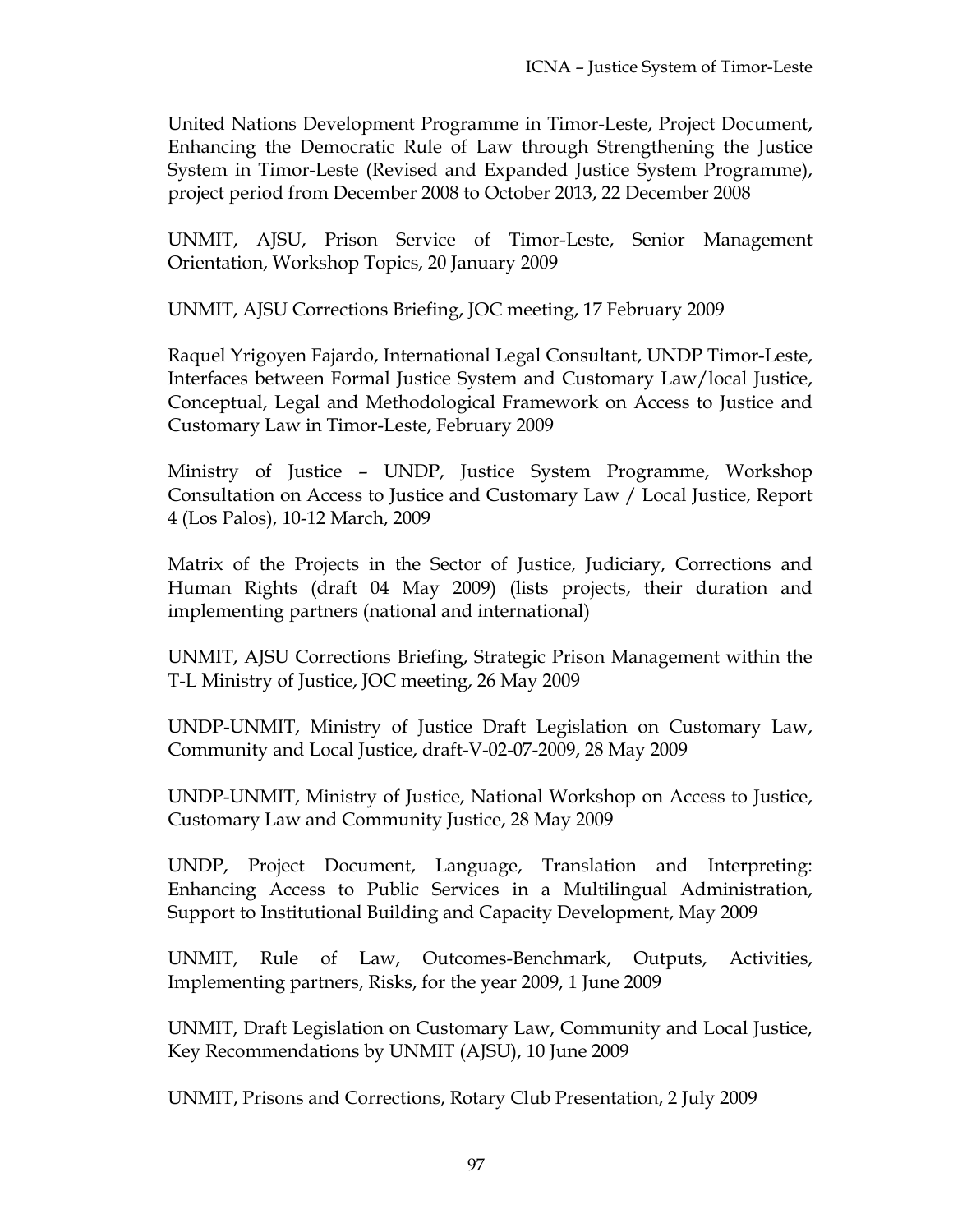UN CEDAW, Concluding Observations of the Committee on the Elimination of Discrimination Against Women, Timor-Leste, Advance Unedited Version, CEDAW/C/TLS/CO/1, 7 August 2009

UNMIT (AJSU), UNDP (JSP), Report of the UN Sub-Working Group on Traditional Justice, Update Information on the Status of the Initiative 'link of traditional justice mechanisms and the formal justice system' Progress in Developing a Regulatory Framework on Customary Law and Community Justice, 21 August 2009

UNHR, UNMIT, Report on Human Rights Developments in Timor-Leste: 1 July 2008 to 30 June 2009, Rejecting Impunity: Accountability for Human Rights Violations Past and Present, 15 September 2009

UNMIT, Press Conference on the Launch of the UNMIT Report on Human Rights Developments in Timor-Leste: 1 July 2008 to 30 June 2009, Rejecting Impunity: Accountability for Human Rights Violations Past and Present, Transcript, 15 September 2009

Democratic Governance Support Unit, UNMIT, Monthly Governance Report: August 2009, 23 September 2009

UNDP, Project Document, Language, Translation and Interpreting: Enhancing Access to Public Services in a Multilingual Administration, Support to Institutional Building and Capacity Development, PPT presentation, September 2009

UNDP, Timor-Leste Prison Service Training Plan, July – December, 2009

Donor Assistance Forum, Rule of Law Activities, Matrix of the Activities for the Year 2009

UNDP, Timor-Leste, Annual Work Plan, 2009-2012 (Prisons sector)

UNDP, Enhancing the Democratic Rule of Law through Strengthening the Justice System in Timor-Leste (October 2008 – September 2013), (zero draft with integrated AJCU UNDP prison plan)

UNIFEM, Quem Responde às Mulheres? Género e Responsabilização, Progresso das Mulheres do Mundo 2008/2009

UNIFEM, Saida mak CEDAW?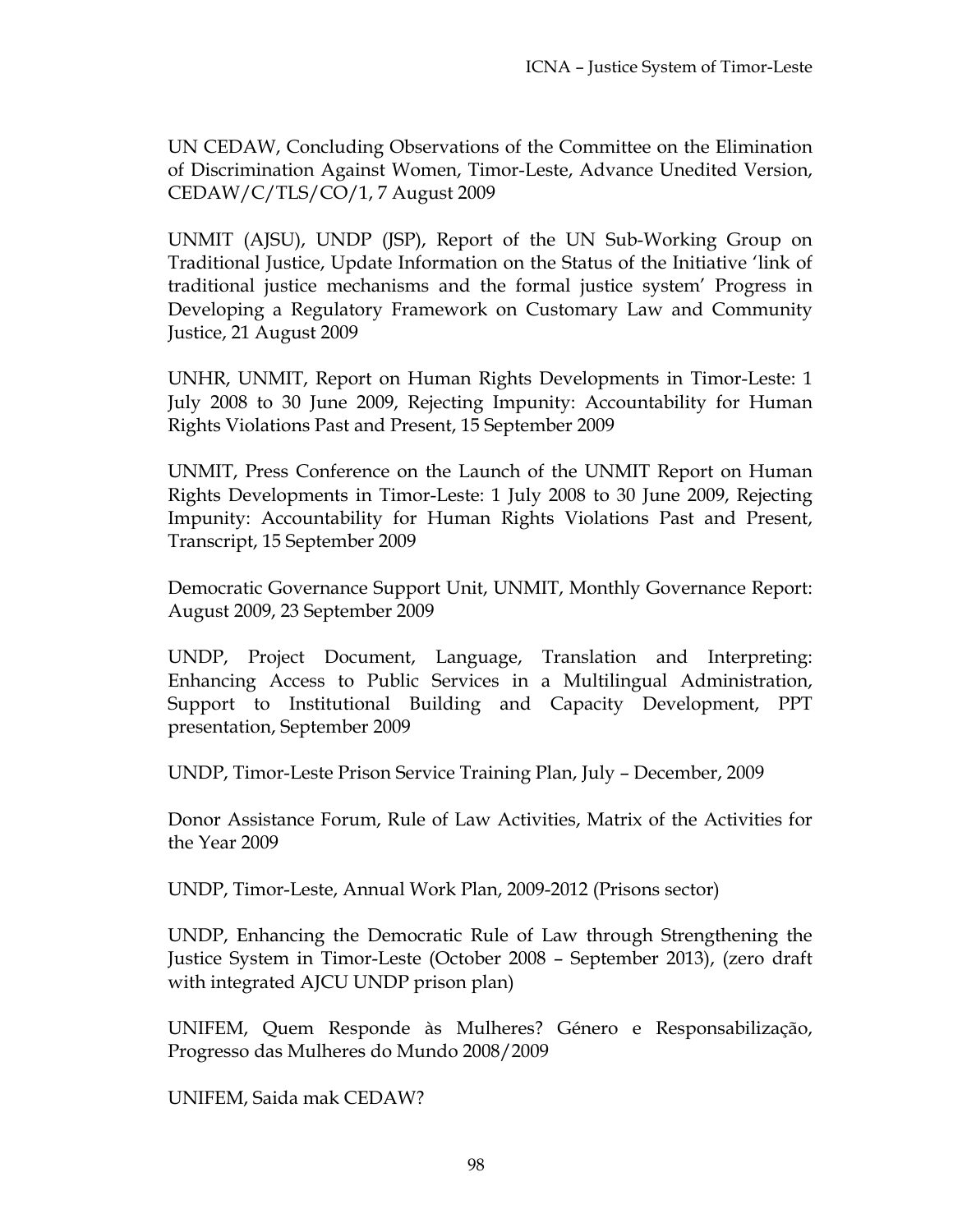United Nations Development Assistance Framework, UNDAF Timor-Leste 2009-2013

UNMIT, Benchmark 2: Rule of Law, Justice and Human Rights, (progress indicators matrix for the period 31 March – 30 June 2009)

UNMIT Medium Term Strategy

UNMIT, AJSU Corrections, 5 Year plan (2009-2014)

## **Other UN Documents and Materials**

Office of the High Commissioner for Human Rights, Standard Minimum Rules for the Treatment of Prisoners, Adopted by the First United Nations Congress on the Prevention of Crime and the Treatment of Offenders, held at Geneva in 1955, and approved by the Economic and Social Council by its resolution 663 C (XXIV) of 31 July 1957 and 2076 (LXII) of 13 May 1977

"Basic Principles on the Independence of the Judiciary", adopted by the Seventh United Nations Congress on the Prevention of Crime and the Treatment of Offenders and endorsed by General Assembly resolutions 40/32 of 29 November 1985 and 40/146 of 13 December 1985.

United Nations Office on Drugs and Crime, Criminal Justice Assessment Toolkit, 2006

Convention on the Rights of the Child, Committee on the Rights of the Child, General Comment No. 10 (2007), Children's Rights in Juvenile Justice, 25 April 2007

United Nations, Guidance Note of the Secretary-General, UN Approach to Justice for Children, September 2008

Convention on the Rights of the Child, Committee on the Rights of the Child, General Comment No. 12 (2009), The Right of the Child to be Heard, 20 July 2009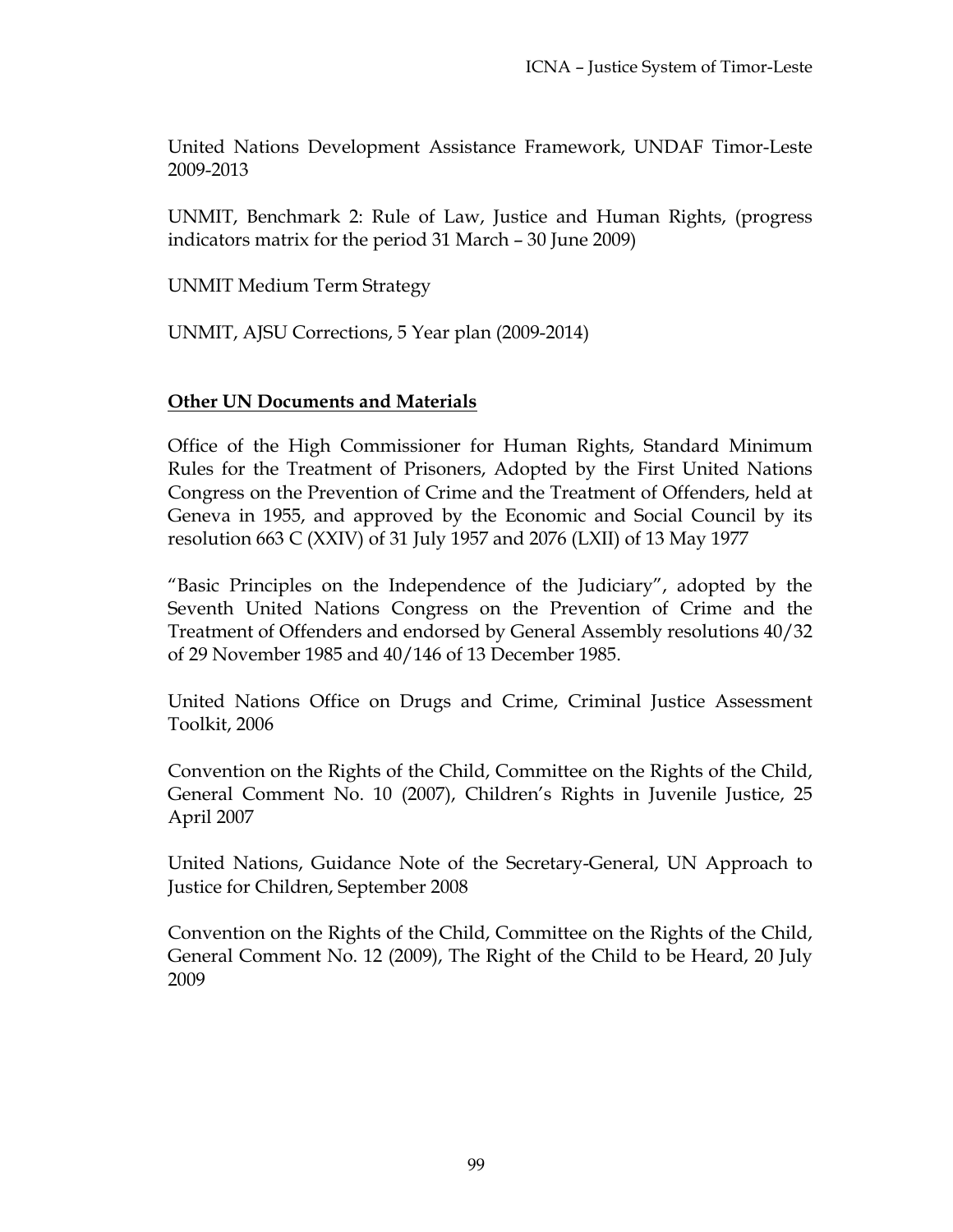## **Additional Documents and Materials**

The Asia Foundation, USAID, Law and Justice in East Timor: A Survey of Citizen Awareness and Attitudes Regarding Law and Justice in East Timor, February 2004

Chega!, The Final Report of Timor-Leste's Commission for Reception, Truth and Reconciliation (CAVR), October 2005

Avocats Sans Frontieres, Access to Legal Aid in Timor-Leste, Survey Report, November 2006

European Union, GTZ, The European Union's Rapid Reaction Mechanism Programme, Technical Assistance to the National Dialogue Process in Timor Leste, Rethinking Timorese Identity as a Peacebuilding Strategy: The Lorosa'e – Loromonu Conflict from a Traditional Perspective, 6 June 2007

American Bar Association / Rule of Law Initiative (ABA/ROLI), Freedom House, U.S. Agency for International Development (USAID), Rule of Law in Timor-Leste, June 2007

Avocats Sans Frontières, Evaluation of the 'Providing Access to Justice – Legal Awareness at the Grassroots Level' Project Timor Leste, Final Report, December 2007

Final Statistical Abstract: Timor-Leste Survey of Living Standards 2007, Ministério de Finanças, Direcção Nacional de Estatística, 2008

Rede Feto Timor Leste, Plan of Actions East Timor Women 2008 – 2012, the District Conference, 9-27 June 2008

Carlos Alberto da Silva Barbosa, Senior Management Adviser Courts, East Timor Justice Sector Support Facility, Report to Mr. Gerald Gahima (Senior Justice Adviser AusAID), 6 August 2008

Juvenile Justice Bill 24 July Second Draft, Comments of Professor Cyndi Banks, Juvenile Justice Specialist, Justice Facility, GRM International, 11 August 2008

USAID, Guide to Rule of Law Country Analysis: the Rule of Law Strategic Framework, a Guide for USAID Democracy and Governance Officers, August 2008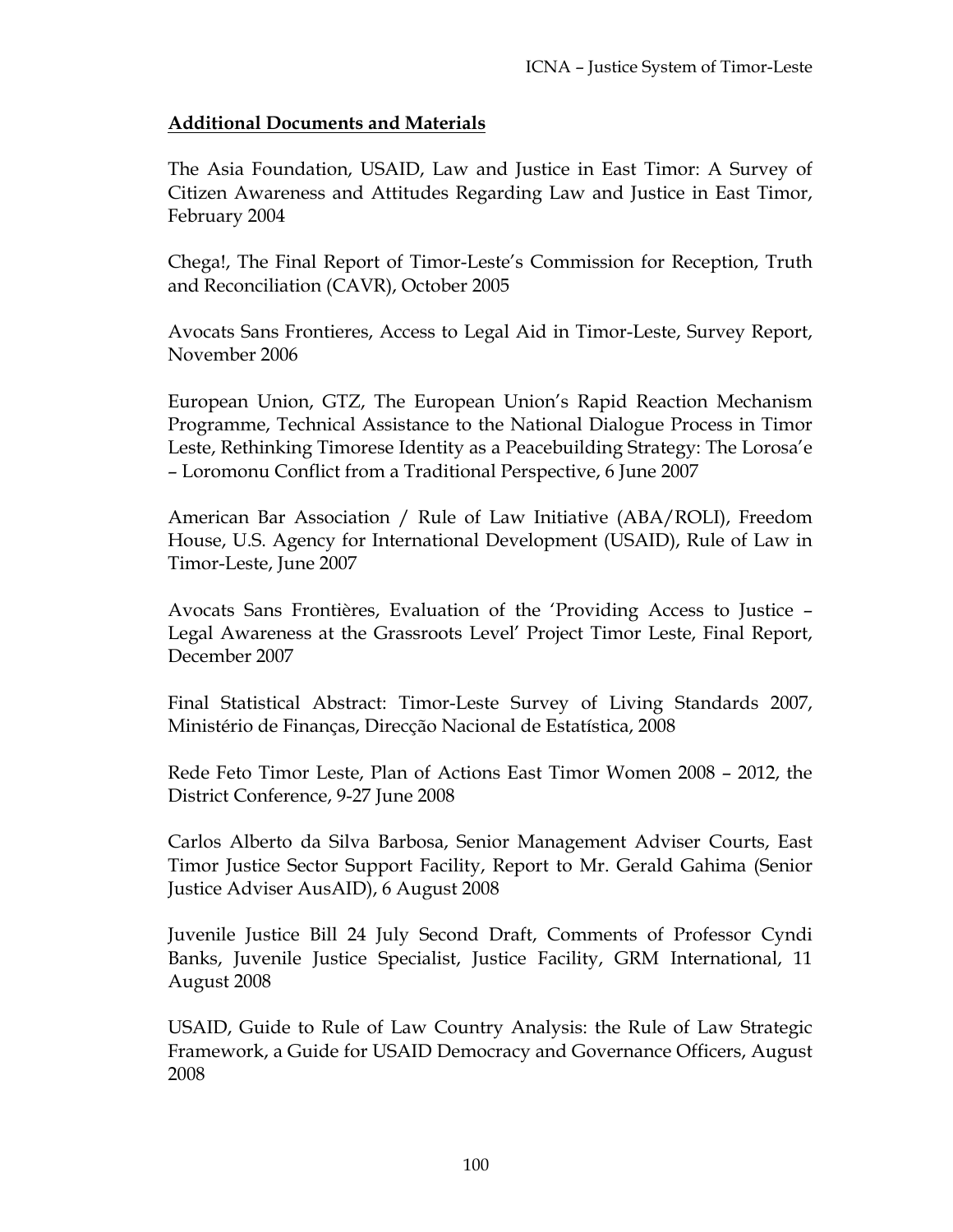PNTL, UNPOL, NZPOL, NZAID, Pilot Plan, PNTL Community Policing Pilot – Becora and Suai Timor-Leste, September 2008 to September 2009, Draft 25 September 2008

Cyndi Banks, East Timor Justice Sector Support Facility, GRM International, Situational Assessment: Justice for Children in Timor-Leste, September 2008

USAID/ARD Strengthening Property Rights in Timor-Leste, Ita Nia Rai Project, Technical Framework for a Transitional Land Law for East Timor, September 2008

Judicial System Monitoring Programme (JSMP), Overview of the Justice Sector, 2008

Alola Foundation, Annual Report 2008

The Asia Foundation, USAID, The Justice Facility, AusAid, Law and Justice in Timor-Leste: A Survey of Citizen Awareness and Attitudes Regarding Law and Justice, 2008

The Asia Foundation, A Survey of Community-Police Perceptions: Timor-Leste in 2008, 2008

The Asia Foundation, A Survey of Community-Police Perceptions: Timor-Leste in 2008, Frequently Asked Questions, 2008

Daniel Fitzpatrick, Brief Memorandum of Advice on a Transitional Land Law for Timor-Leste, 2008

Daniel Fitzpatrick, Andrew McWilliam, Susana Barnes, Policy Notes on Customary Land in Timor-Leste, 2008

Avocats Sans Frontières, Timor-Leste Program Summary 2008-2009

Timor-Leste – European Community, Country Strategy Paper and National Indicative Programme for the period 2008-2013

Human Rights Watch, Country Summary: Timor-Leste, January 2009

USAID, Fostering Justice in Timor-Leste: Rule of Law Program Evaluation, January 2009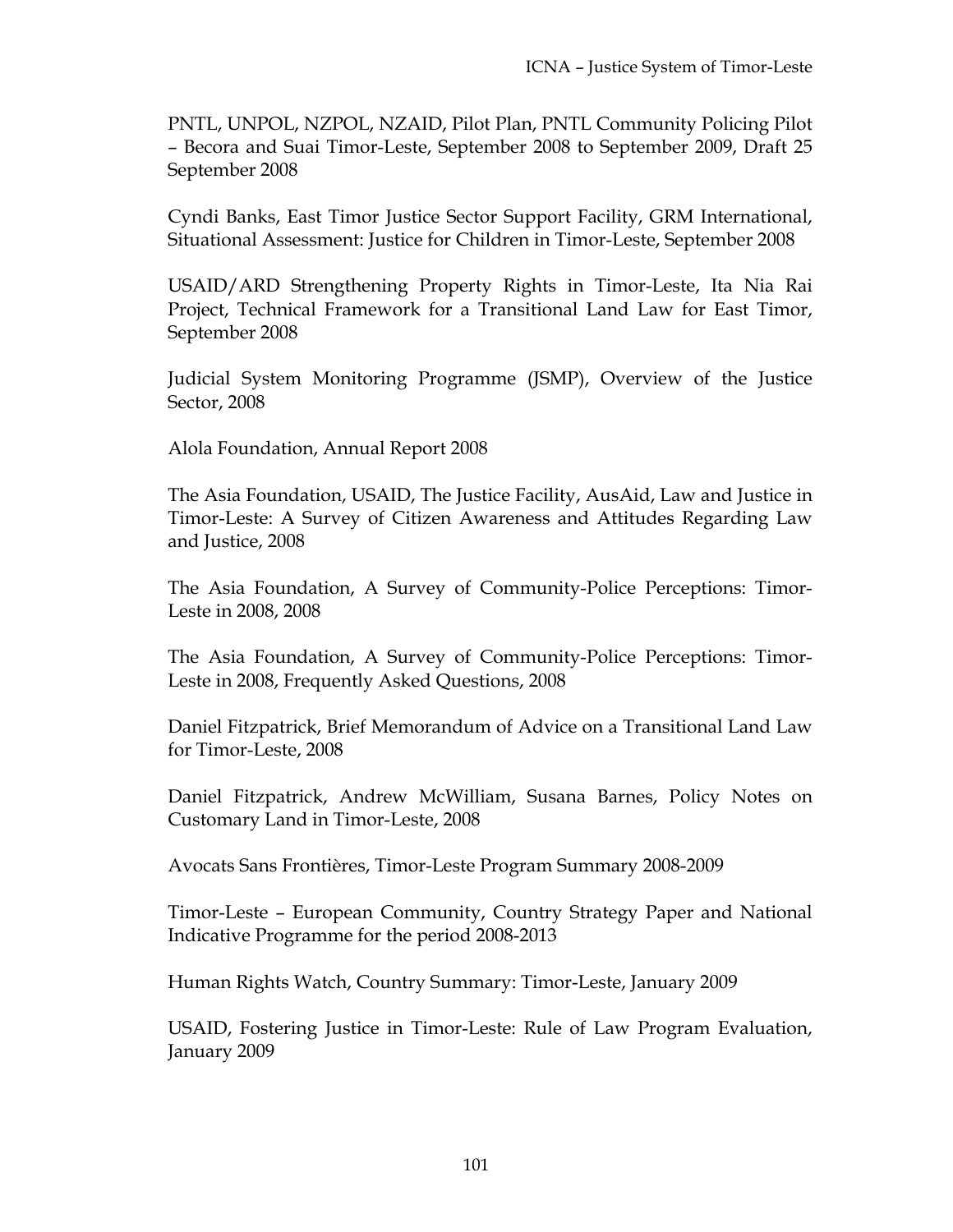Rede Feto Timor-Leste, NGO Alternative Report, Implementation of the Convention on the Elimination of All Forms of Discrimination Against Women (CEDAW) in Timor-Leste, prepared by the NGO Working Group of the CEDAW Alternative Report, supported by UNIFEM, The Asia Foundation, Trocaire, UNIFEM Japan National Committee, March 2009

JSMP, the Asia Foundation, Forum for Women and Development FOKUS, AusAID, Timor-Leste: Judicial System Monitoring Programme, Abortion Reform Still Needed: Article 141 of East Timor Penal Code Must Comply with Constitution and International Law, 28 April 2009

Fokupers, Rekap Kasus 2000 – April 2009

Government of Timor-Leste, AusAID, Justice Facility, A Bilateral Cooperation between the Governments of Timor-Leste and Australia, 2008-2013, Interim Implementation Framework, May 2009

Amnesty International, 'We Cry for Justice' Impunity Persists 10 Years on in Timor-Leste, August 2009

Asia Pacific Support Collective Timor-Leste (APSCTL), Secretary of State for the Promotion of Equality, UNIFEM, Baseline Study on Sexual and Gender-Based Violence in Covalima and Bobonaro, August 2009

Ita Nia Rai, Formulariu Rekapitulasaun Rekorda Desputa, Draft August 2009

Rod Nixon, Contracts, Land Tenure and Rural Development in Timor-Leste, August 2009

World Bank, "Doing Business 2010: Reforming through Difficult Times", September 2009

Dr. Lino Lopes, Director of Fundasaun Edukasaun Komunidade Matebian, What is Legal Aid all about?, Presentation at the National Seminar on Legislation on Legal Aid, 10 September 2009 (unofficial translation)

Embaixada de Portugal em Dili, Comments Luis Barreira de Sousa, Ambassador of Portugal, on the Preliminary Summary and Recommendations, 24 September 2009

ALOLA Foundation, UNFPA, Maternal Mortality, Unplanned Pregnancy and Unsafe Abortion in Timor-Leste: A Situation Analysis, 2009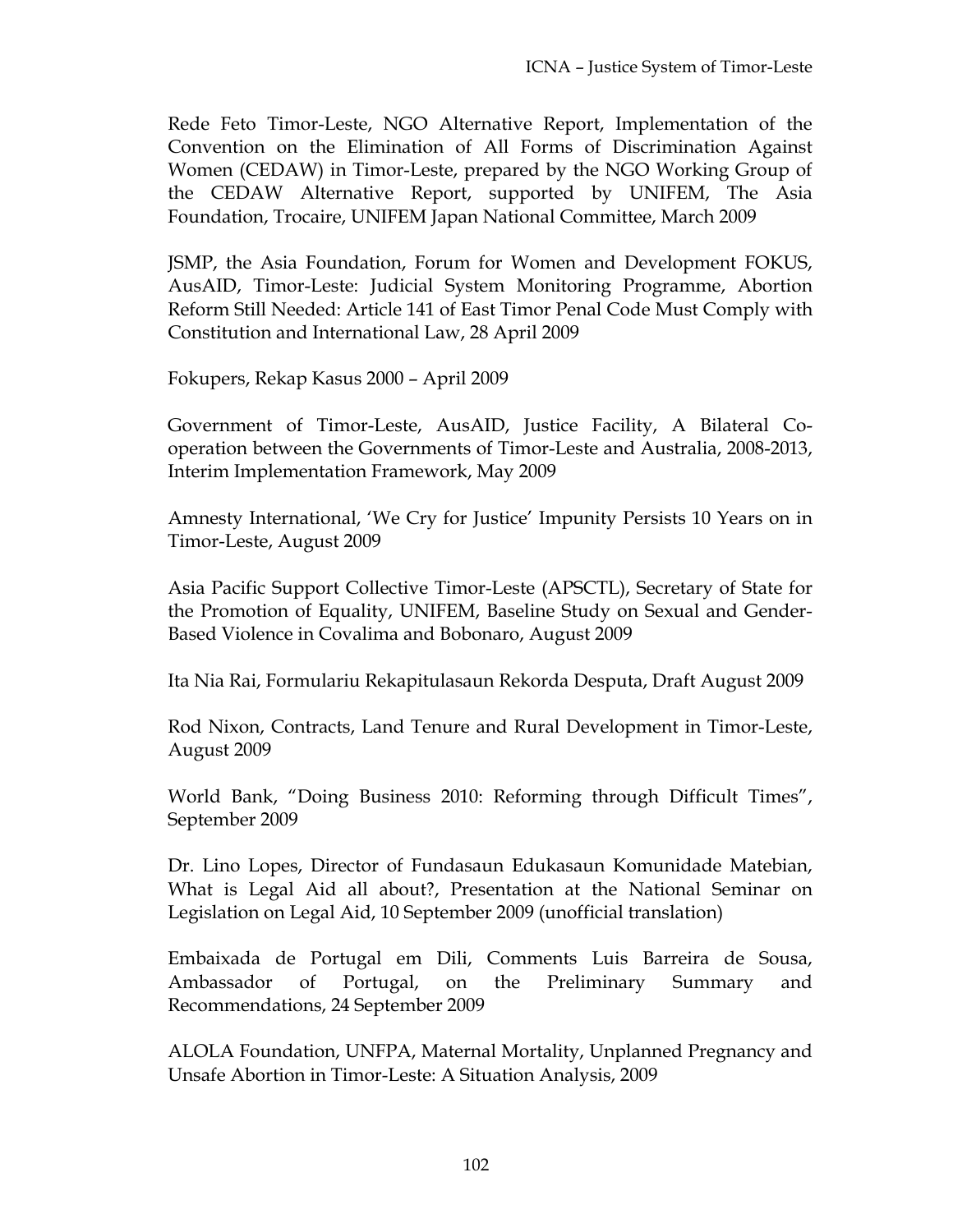Justice Facility Outreach Office Suai, Integrated Justice Sector, Draft Action Plan, 2009

Ita Nia Rai, USAID Timor-Leste, Strengthening Property Rights in Timor-Leste Project, Annex 4: Land Dispute Data, Y2 Third Quarter Report, 2009

Asia Foundation seminar presentation, Demand & Response: Legal Aid in Timor-Leste, delivered 10 September 2009

Asia Foundation, Issues Paper: Developing a law on legal aid for Timor-Leste, September 2009

UNFPA, Gender-Based Violence Prevention Policies, Annual Work Plan Draft

Ita Nia Rai, Compact Disc 'Process of data collection', Conflict Resolution (Mediation)

Ita Nia Rai, USAID, RDTL, Oinsá Atu Hala'o Prosesu, Nasionál Foti Dadus Kona-Ba Rai?

Ita Nia Rai, USAID, Ministério da Justiça, Direçcão Nacional de Terras, Propriedades e Serviços Cadastrais, Harii Nasaun Forte, Feto Ho Mane Iha Direitu Hanesan Nudar Nai'n Ba Rai

USAID Timor-Leste, Strengthening Property Rights in Timor-Leste Project, Fact Sheet

# **Statistics**

## Courts

Tribunal de Recurso, Court of Appeal, Statistics from the Court of Appeal and District Courts, 2000 – 2006

Tribunal de Recurso, Mapa Estatístico Tribunal de Recurso, Resumo – até 31.03.2009, Recursos – Crime, 8 de Maio de 2009

Tribunal de Recurso, Mapa Estatístico Tribunal de Recurso, Resumo – até 31.03.2009, Recursos – Cível, 8 de Maio de 2009

Tribunal de Recurso, Análise – Ano 2009 (01.01.2009 – 31.03.2009), Recursos Crime, Recursos Cíveis, 8 de Maio de 2009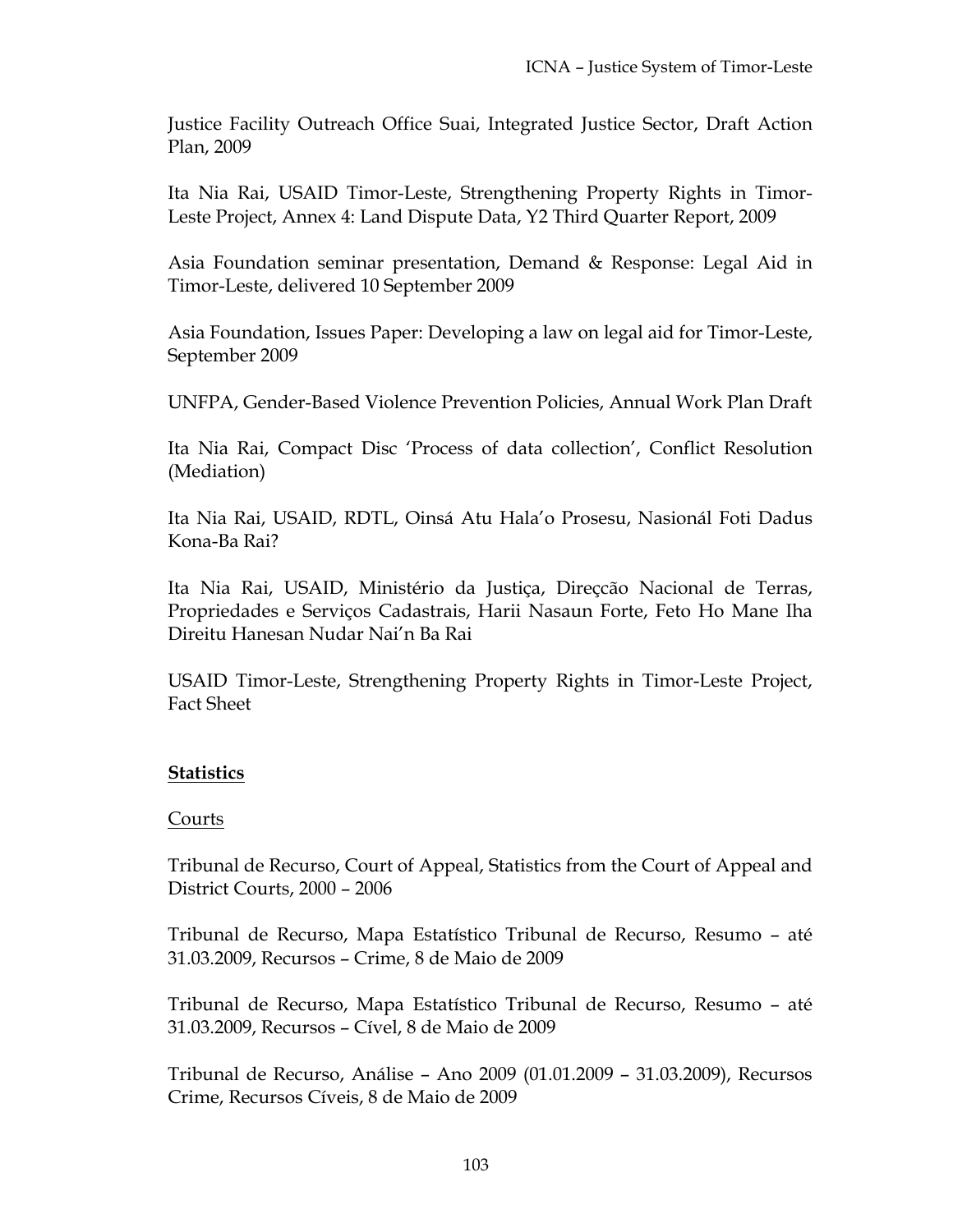Tribunal de Recurso, Mapa Estatístico Tribunal de Recurso, Resumo – até 31.05.2009, Recursos – Crime, 8 de Junho de 2009

Tribunal de Recurso, Mapa Estatístico Tribunal de Recurso, Resumo – até 31.05.2009, Recursos – Cível, 8 de Junho de 2009

Tribunal de Recurso, Análise – Ano 2009 (01.01.2009 – 31.05.2009), Recursos Crime, Recursos Cíveis, 8 de Junho de 2009

Tribunal Distrital de Baucau, Estatística do Mês de Julho de 2009

Tribunal de Recurso, Mapa Estatístico Tribunal de Recurso e Tribunais Distritais, Resumo – até 31.08.2009, Crime e Cível, Processos Entrados e Processos Findos, 14 de Setembro de 2009

## **Ministry of Justice**

República Democrática de Timor-Leste, Ministério da Justiça, Direcção Nacional de Administração e Finanças, Dadus Funsionariu Ministeriu Justisa Tinan 2009, 6 July 2009

República Democrática de Timor-Leste, Ministério da Justiça, Funcionários Permanentes, Defensoria Pública, Agosto 2009

Judiciary Structure of Timor-Leste: Superior Council of Judicial Magistrate and Courts, 9 June 2009

## Police

PNTL, Comando Distrital do Distrito Lautem, Statistica Crime annual do Distrito de Lautem, Período 2007

PNTL, Comando Distrital do Distrito Lautem, Statistica Crime annual do Distrito de Lautem, Período 2008

Policia Nacional Timor Leste (PNTL) Baucau, Crime Statistics, period 1 January to 31 December 2008, 19 December 2008

Staffing VPUs, the existing staff in VPU, men and women, January 2009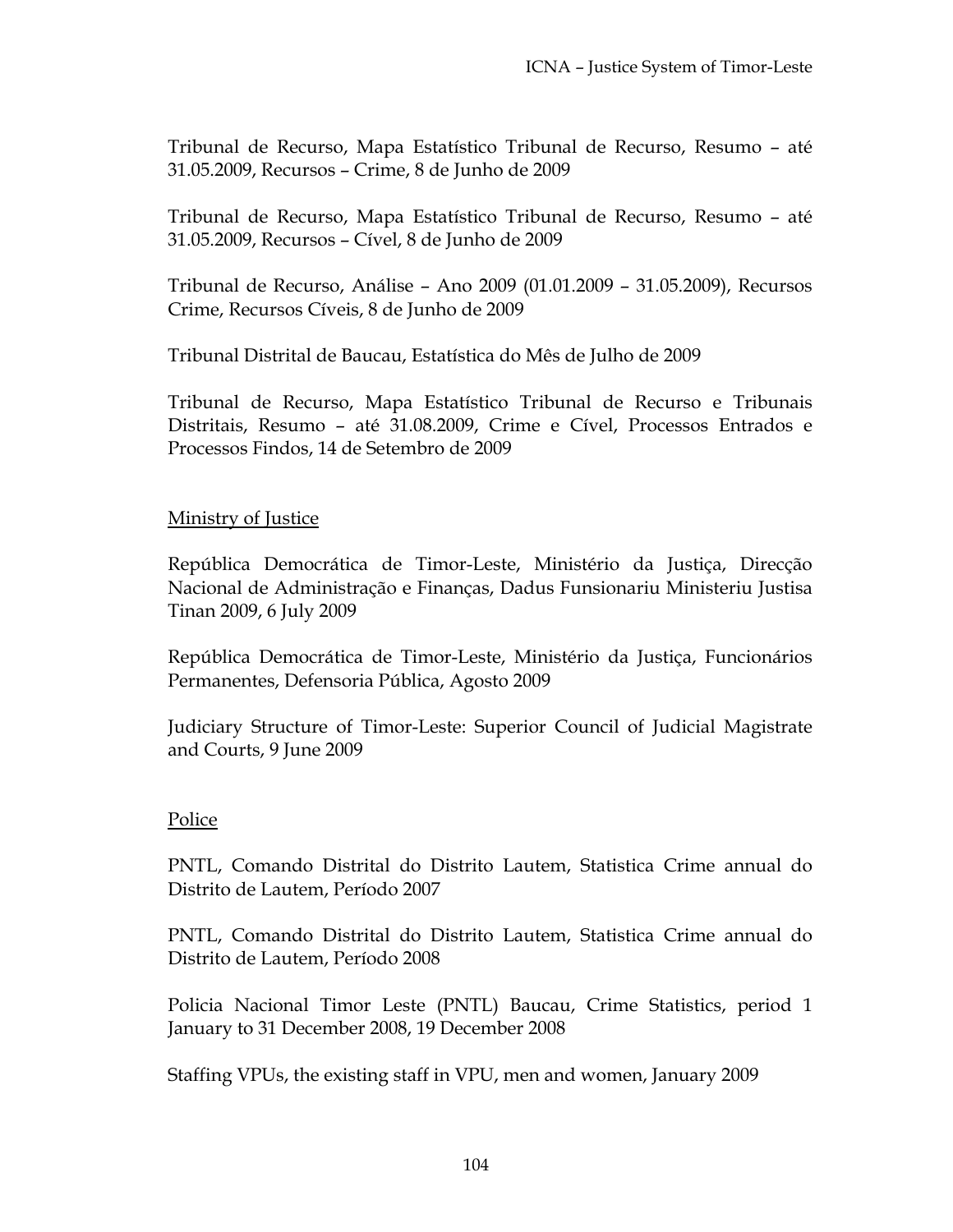UNPOL, 2008 Monthly Crime Statistics of Total District for the period January-December 2008, 30 March 2009

## Prosecutor's Office

Ministério Público, Procuradoria – Distrital de Dili, Inquéritos dentro do prazo legal, 23 de Fevereiro de 2009

Ministério Público, Conselho Superior do Ministério Público, Procuradoria Distrital de Dili, Movimento - Inquérito, Janeiro – Maio 2009

Ministério Público, Conselho Superior do Ministério Público, Procuradoria Distrital de Baucau, Movimento - Inquérito, Janeiro – Maio 2009

Ministério Público, Conselho Superior do Ministério Público, Procuradoria Distrital de Suai, Movimento - Inquérito, Janeiro – Maio 2009

Ministério Público, Conselho Superior do Ministério Público, Procuradoria Distrital de Oecusse, Movimento - Inquérito, Janeiro – Maio 2009

Ministério Público, Conselho Superior do Ministério Público, Procuradoria Distrital de Dili, Inquéritos Acusados e Arquivados por Procurador da República Janeiro até Maio de 2009

Ministério Público, Conselho Superior do Ministério Público, Procuradoria Distrital de Baucau, Inquéritos Acusados e Arquivados por Procurador da República Janeiro até Maio de 2009

Ministério Público, Conselho Superior do Ministério Público, Procuradoria Distrital de Suai, Inquéritos Acusados e Arquivados por Procurador da República Janeiro até Maio de 2009

Ministério Público, Conselho Superior do Ministério Público, Procuradoria Distrital de Oecusse, Inquéritos Acusados e Arquivados por Procurador da República Janeiro até Maio de 2009

Ministério Público, Conselho Superior do Ministério Público, Procuradoria Distrital de Dili, Movimento Inquérito, Janeiro – Junho 2009, 30 de Junho de 2009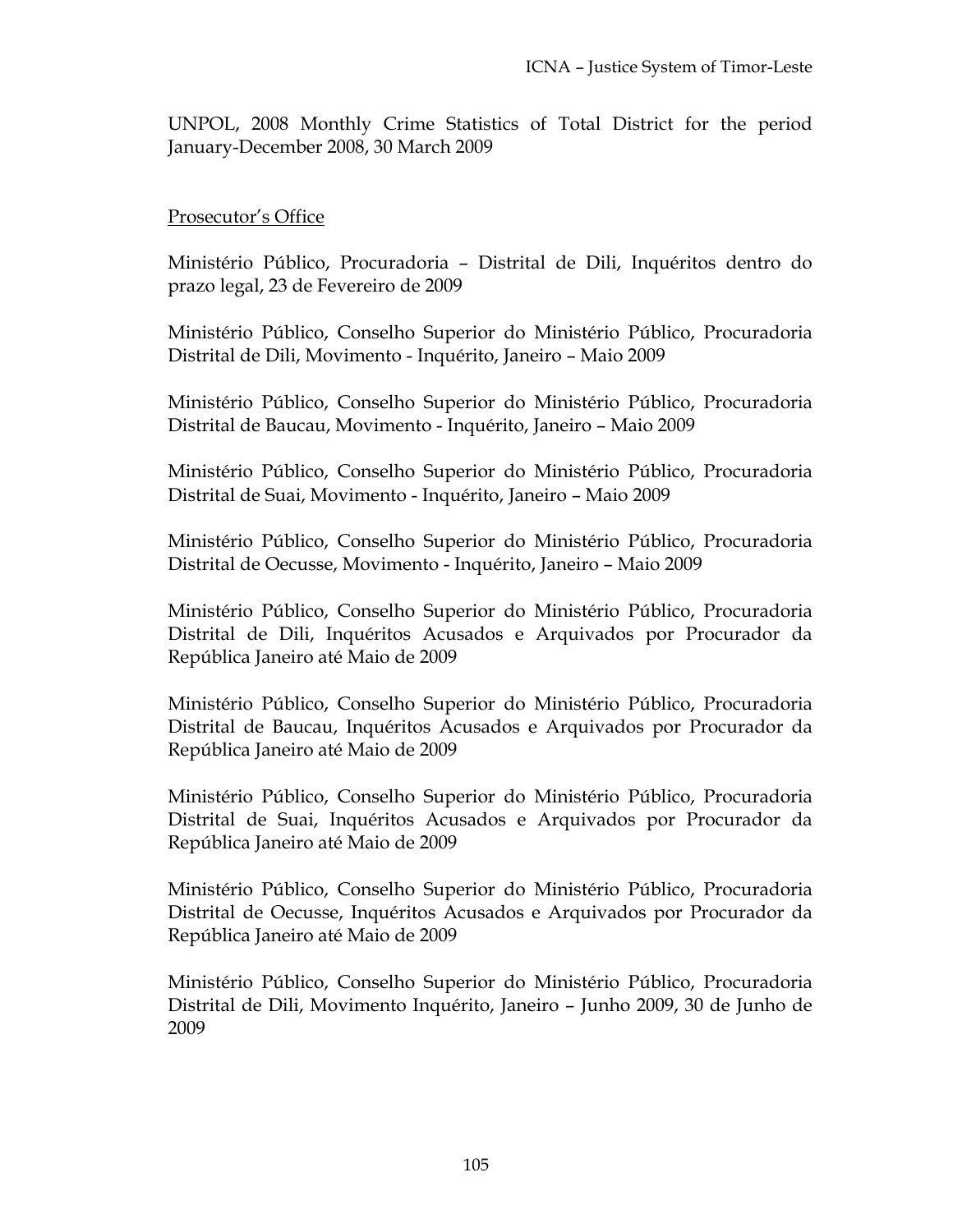Ministério Público, Conselho Superior do Ministério Público, Procuradoria Distrital de Baucau, Movimento Inquérito, Janeiro – Junho 2009, 30 de Junho de 2009

Ministério Público, Conselho Superior do Ministério Público, Procuradoria Distrital de Suai, Movimento Inquérito, Janeiro – Junho 2009, 30 de Junho de 2009

Ministério Público, Conselho Superior do Ministério Público, Procuradoria Distrital de Oecusse, Movimento Inquérito, Janeiro – Junho 2009, 30 de Junho de 2009

Ministério Público, Conselho Superior do Ministério Público, Procuradoria Distrital de Dili, Inquéritos Acusados e Arquivados por Procurador da República 01 Janeiro a 30 de Junho de 2009, 30 de Junho de 2009

Ministério Público, Conselho Superior do Ministério Público, Procuradoria Distrital de Baucau, Inquéritos Acusados e Arquivados por Procurador da República 01 Janeiro a 30 de Junho de 2009, Junho de 2009

Ministério Público, Conselho Superior do Ministério Público, Procuradoria Distrital de Suai, Inquéritos Acusados e Arquivados por Procurador da República 01 Janeiro a 30 de Junho de 2009, 30 de Junho de 2009

Ministério Público, Conselho Superior do Ministério Público, Procuradoria Distrital de Oecusse, Inquéritos Acusados e Arquivados por Procurador da República 01 Janeiro a 30 de Junho de 2009, 30 de Junho de 2009

Ministério Público, Conselho Superior do Ministério Público, Estatística Processos Findos por Agentes do M.P., Janeiro até Maio de 2009, Junho de 2009

Ministério Público, Conselho Superior do Ministério Público, Estatística Processos Findos por Agentes do M.P., 01 de Janeiro a 30 de Junho de 2009, 30 de Junho de 2009

UNMIT AJSU, Prosecutor General's Office, Caseload Statistics, June 2009

UNMIT AJSU, Prosecutor General's Office, Caseload Statistics, August 2009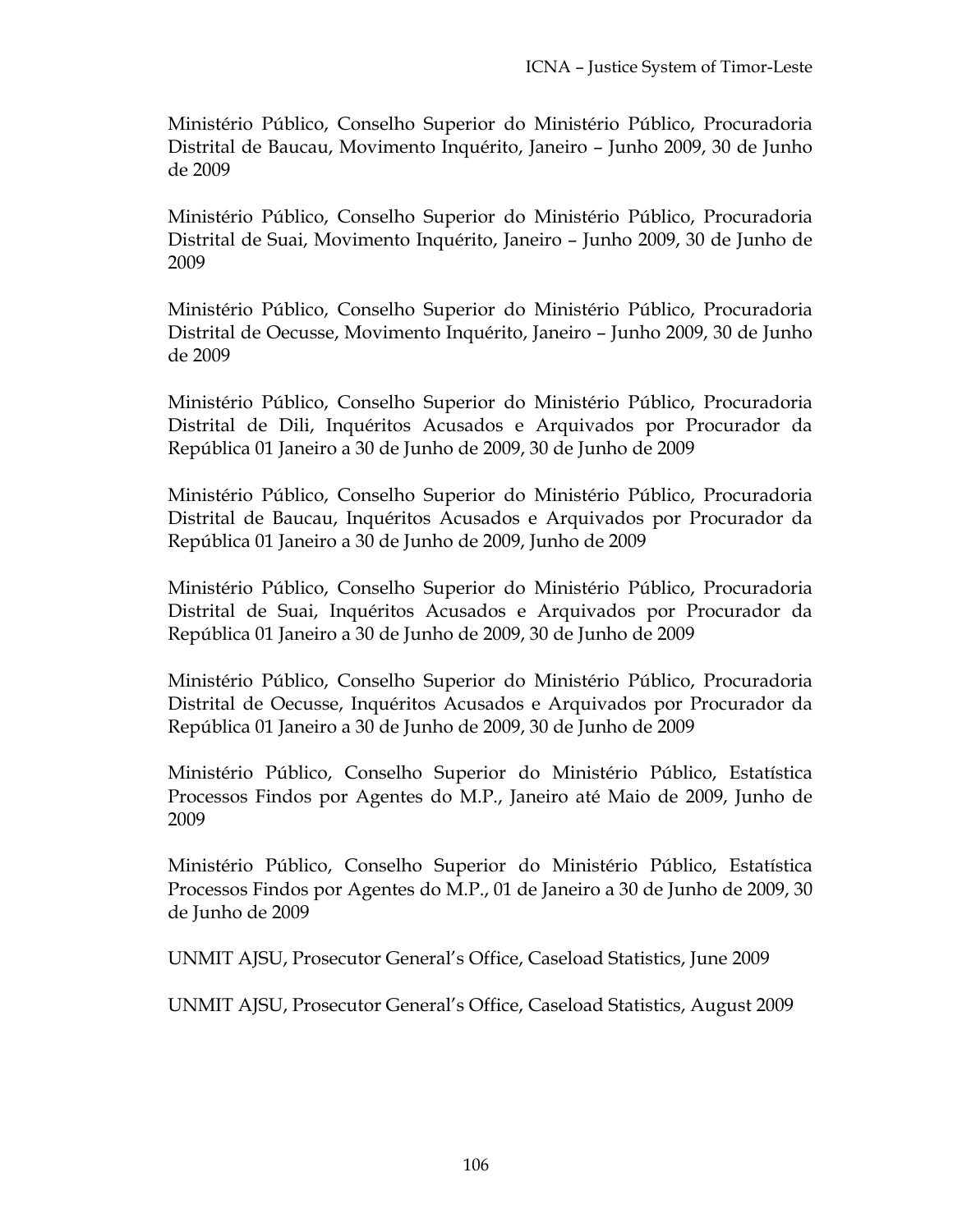# **Maps**

Regional Support Centre AOR Timor-Leste, UNMIT GIS Unit, 30 November 2008

Dili City Map, UNMIT GIS Unit, 1 February 2009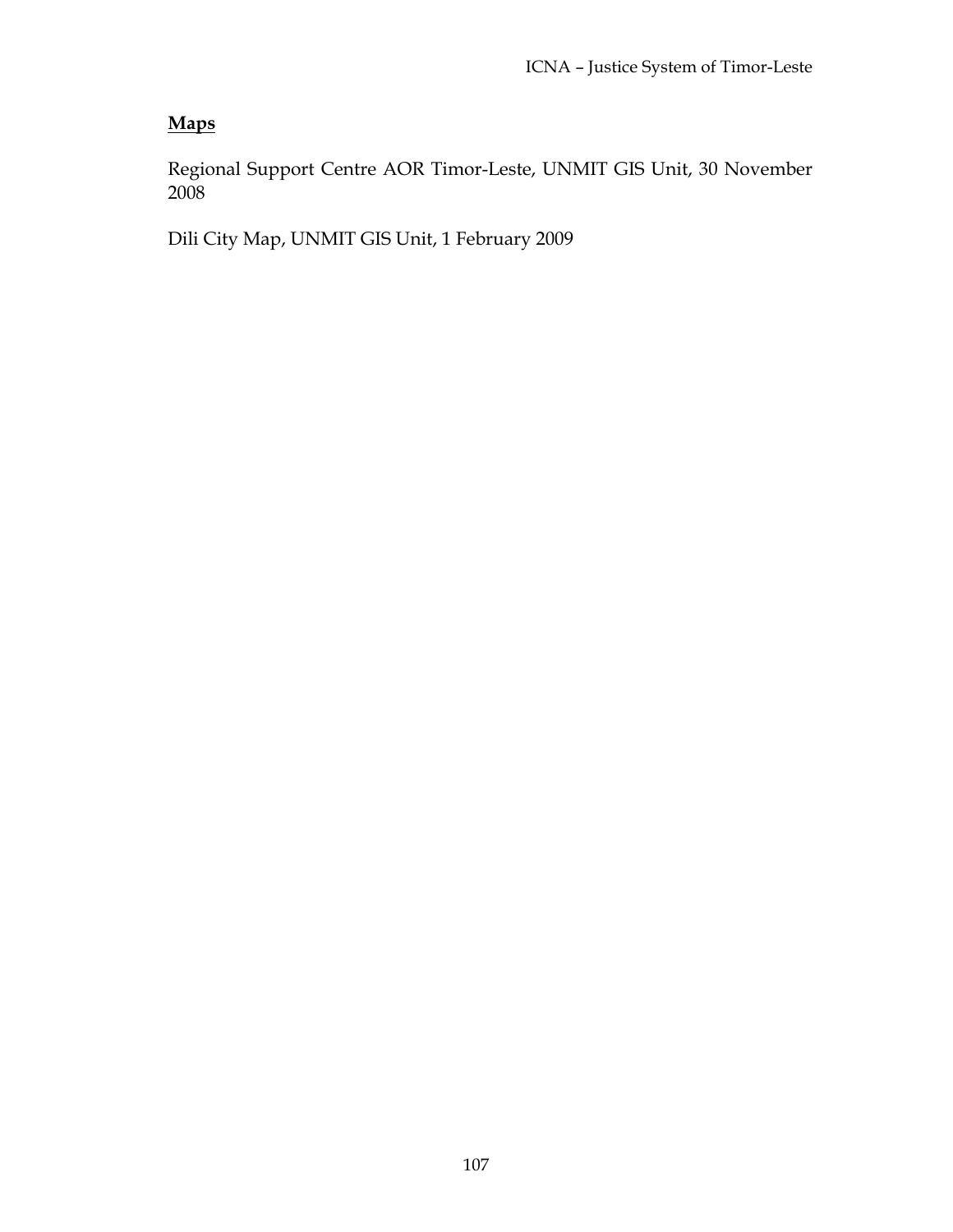## **Annex C – Sites Visited**

**Dili**

Becora Prison

Ita Nia Rai

Lawyers Association of Timor-Leste

PNTL-UNPOL National Investigation Division

PNTL-UNPOL Prosecutor Support Unit

PNTL-UNPOL Vulnerable Persons Unit

Pradet

National University of Timor-Leste

University of Dili

University of Peace

#### **Baucau**

District Court of Baucau

#### **Oecusse**

District Court of Oecusse

Office of the Public Prosecution Service in Oecusse

## **Suai**

District Court of Suai

Office of Public Prosecution Service in Suai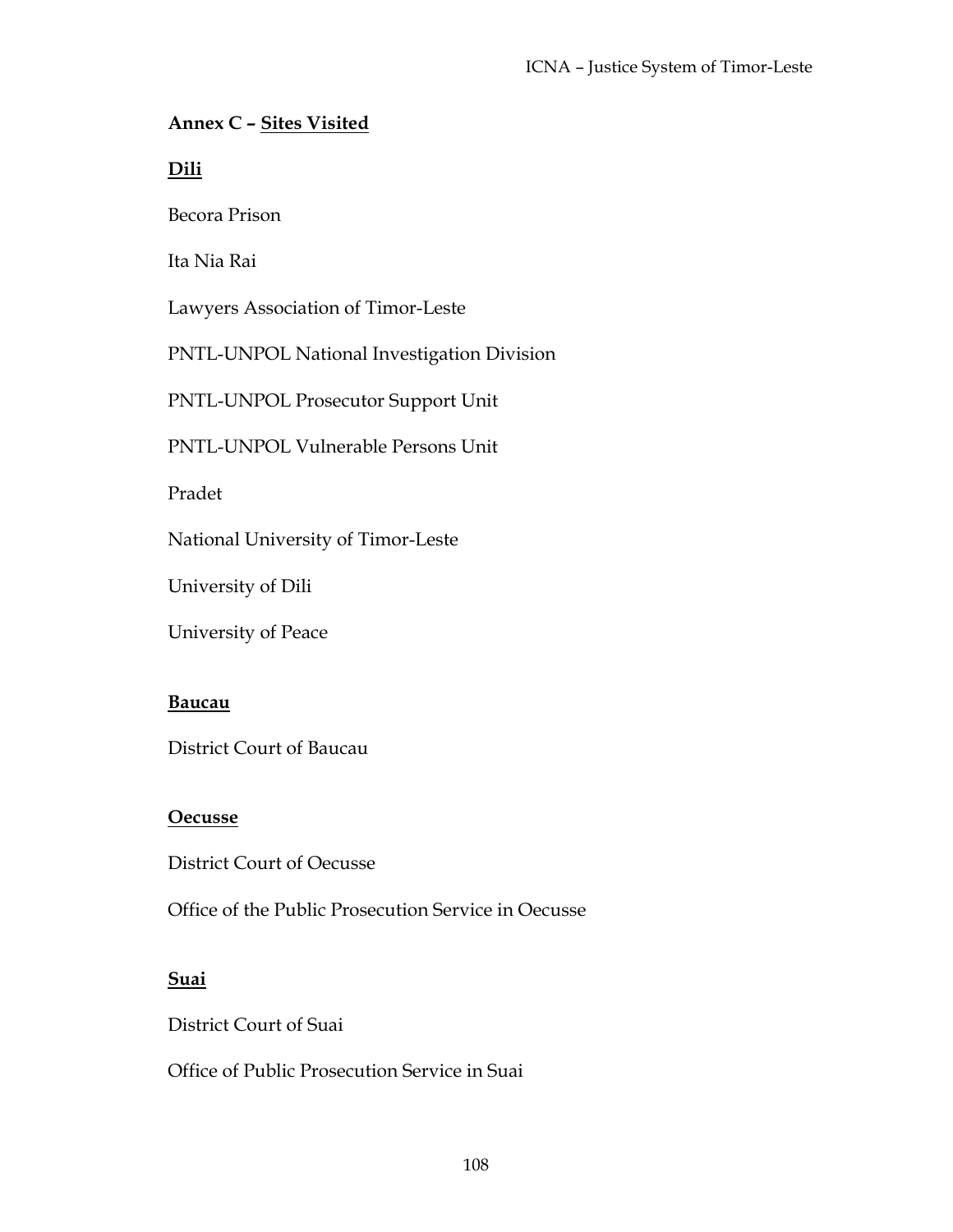## **Annex D – List of Meetings and Persons Consulted**

## **Timor-Leste**

José Manuel Ramos-Horta President Democratic Republic of Timor-Leste

Kay Rala Xanana Gusmão Prime Minister Democratic Republic of Timor-Leste

Fernando Lasama de Araújo President National Parliament of Timor-Leste

Cláudio Ximenes President Court of Appeals

(Alphabetically)

Mari Alkatiri Former Prime Minister Democratic Republic of Timor-Leste

José Maria Araújo Judge District Court of Suai

Constâncio Basmery Judge District Court of Dili

Fernanda Borges Deputy, Standing Committee A National Parliament of Timor-Leste

Vicente Fernandes e Brito Deputy Prosecutor-General Office of the Prosecutor-General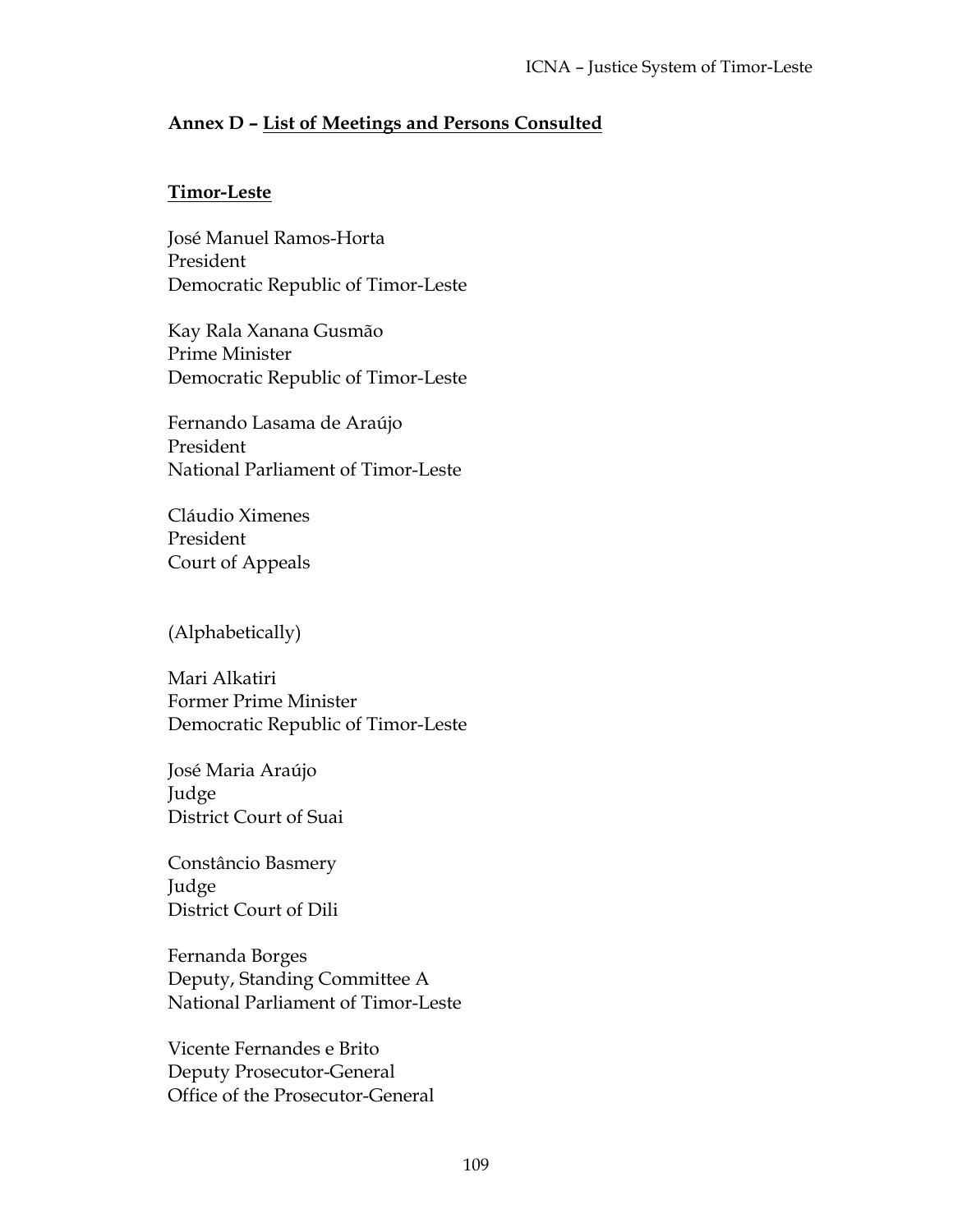Francisco Cárceres **Director** Legal Training Centre

Afonso Carmona Judge District Court of Baucau

Lucas da Costa Rector University of Peace

Antónia Carmen da Cruz Director of Social Reinsertion Ministry of Social Solidarity

Laura Nascimento Duarte Legal Advisor Ministry of Justice

André Luís Fernandes Public Defender Office of the Public Defender

Bernardo Fernandes **Instructor** Legal Training Centre

José Luís da Goia Judge Court of Appeal

Helena Gomes National Director of Prisons Ministry of Justice

Antonino Gonçalves Judge District Court of Dili

Sérgio de Jesus Hornai Public Defender General Office of the Public Defender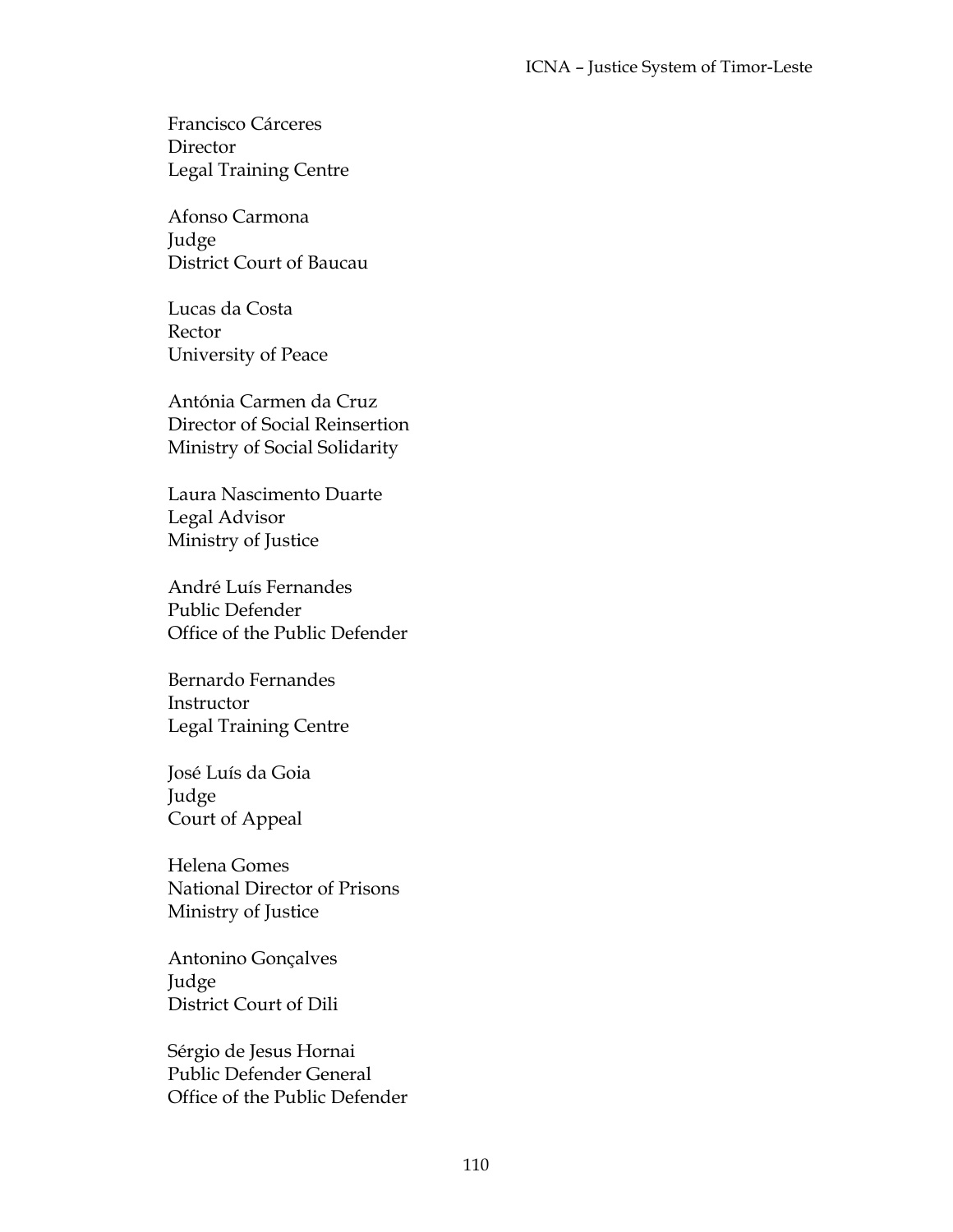Agapitu Kantu Chief Becora Prison

Vasco Kehi Court Officer District Court of Oecusse

Lúcia Lobato Minister Ministry of Justice

Afonso Lopes Assistant Prosecutor, Suai Office of the Prosecutor General

Ana Paula Fonseca Monteiro Judge District Court of Baucau

Longuinhos Monteiro Commander-General National Police of Timor-Leste

Johannes Naro Court Officer and Administrator Court of Appeal

Maria Natércia Gusmão Pereira Judge District Court of Dili

Ana Pessoa Prosecutor-General Office of the Prosecutor-General

Florencio Gonzaga Pina Chief, Department for the Protection of Children at Risk Ministry of Social Solidarity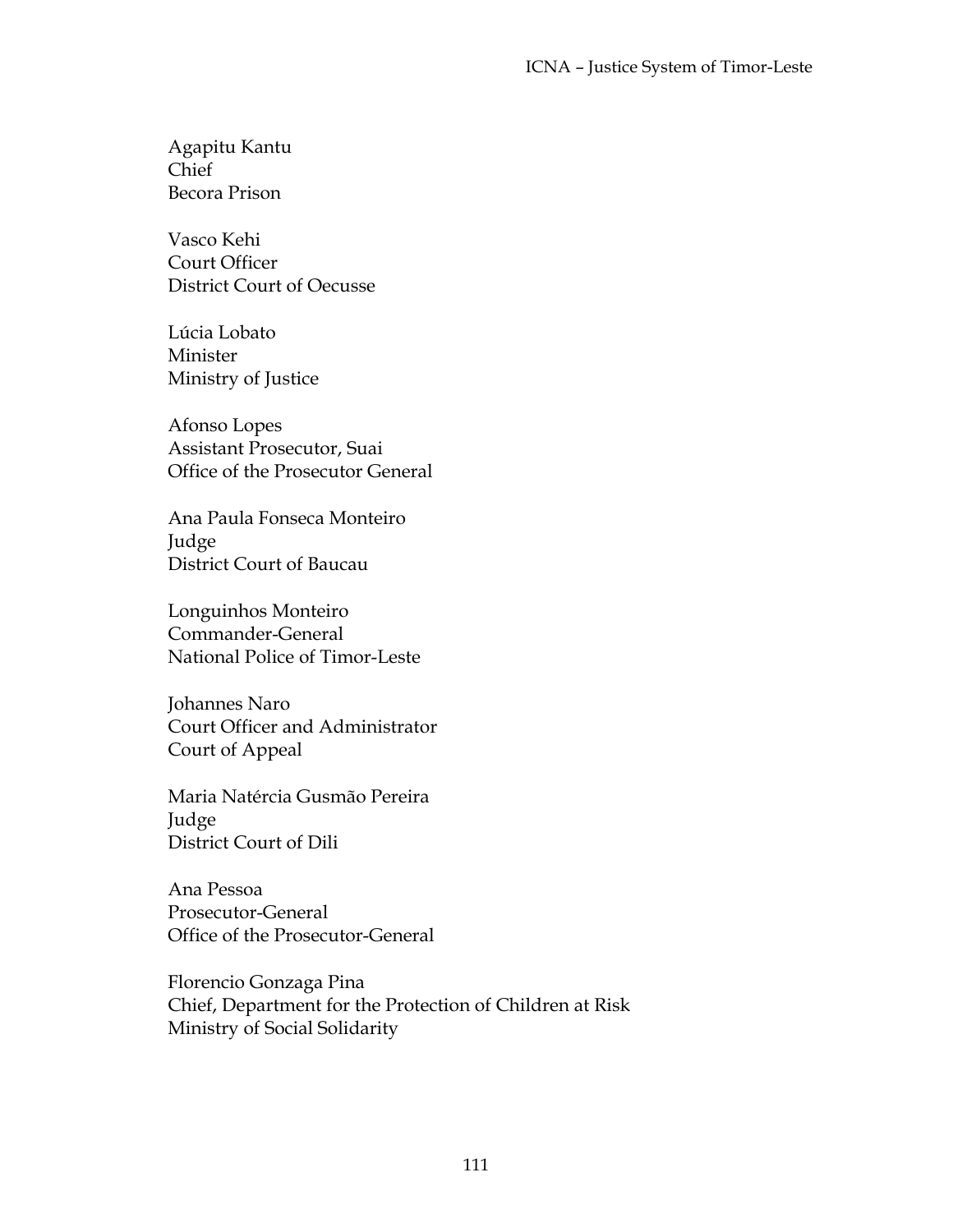Edite Palmira dos Reis Judge District Court of Baucau

João Ribeiro Judge District Court of Dili

Idelta Maria Rodrigues Secretary of State for Promotion of Equality

Angelico Pedro dos Santos Chief of Staff, Secretary of State for Promotion of Equality

Demetrio da C. X. dos Santos Technical Professional, Office of the National Director of Prisons Ministry of Justice

Deolindo dos Santos Judge District Court of Dili

José Gama Santos Lecturer, Law Faculty University of Peace

Marcelino Sarmento Court Officer and Administrator District Court of Suai

Arlindo Figueiredo e Silva Inspector to the Superior Council of the Prosecution Office of the Prosecutor-General

Francisco Amarac da Silva Lecturer, Law Faculty University of Peace

Guilhermino da Silva Judge District Court of Dili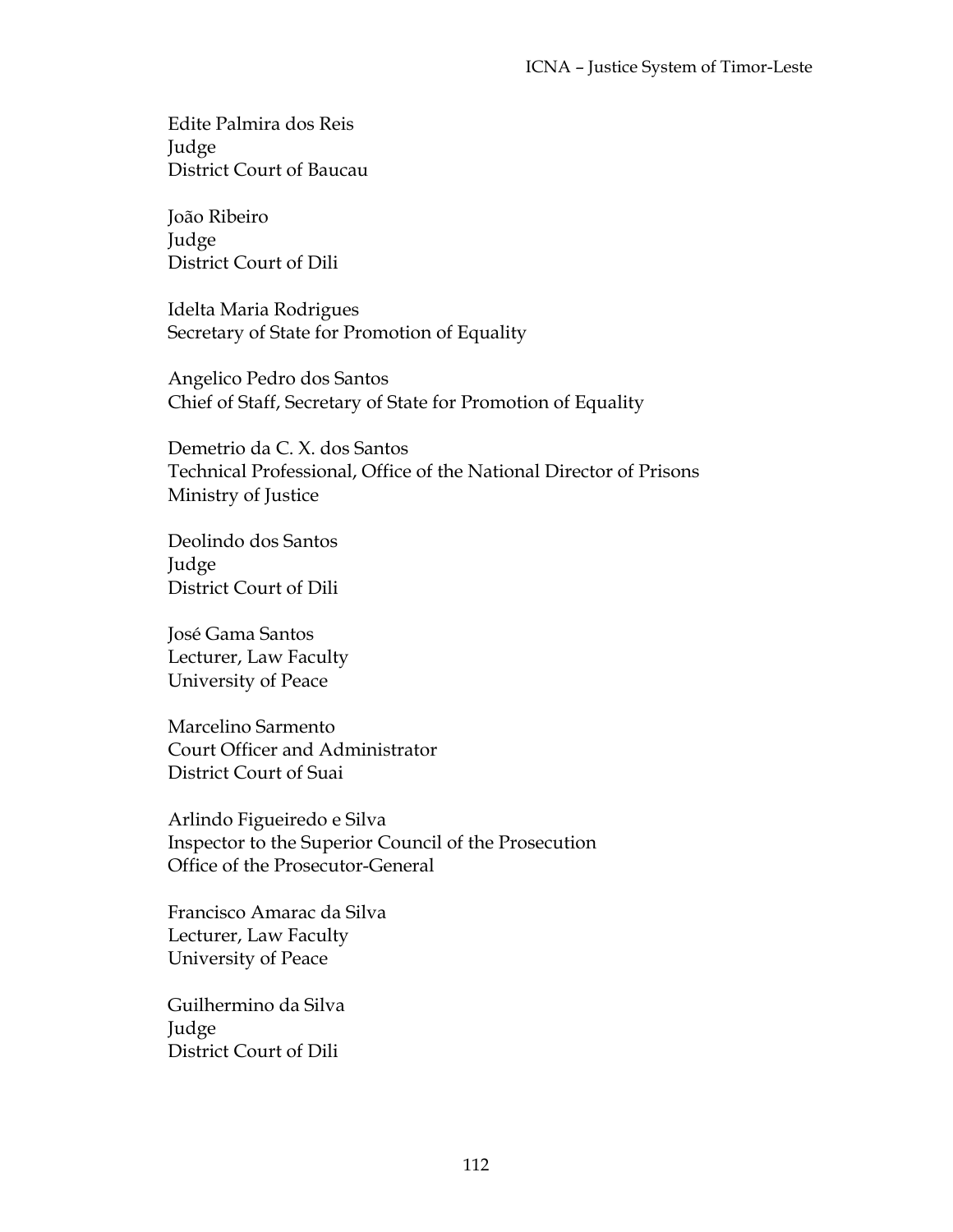Jorge Silva Major, GNR National Police of Timor-Leste

Moisés da Silva Chief, Department of Accreditation of Diplomas Ministry of Education

Dionísio da Costa Babo Soares Vice-Chairman Superior Council of the Judiciary

Duarte Tilman Soares Judge District Court of Dili

Vasco Soares Senior Legislative Drafter Ministry of Justice

Adérito Tilman Prosecutor Office of the Prosecutor-General

Alarico Tilman Dean of the Law Faculty University of Dili

Manuel Tilman Deputy, Economic Affairs, Finance & Anti-Corruption Committee National Parliament

Margarida Veloso Secretary Judge & Inspector Superior Council of the Judiciary

Vasco Viana National Qualification Officer Ministry of Education

Sebastião Dias Ximenes Ombudsman Office of the Ombudsman for Human Rights and Justice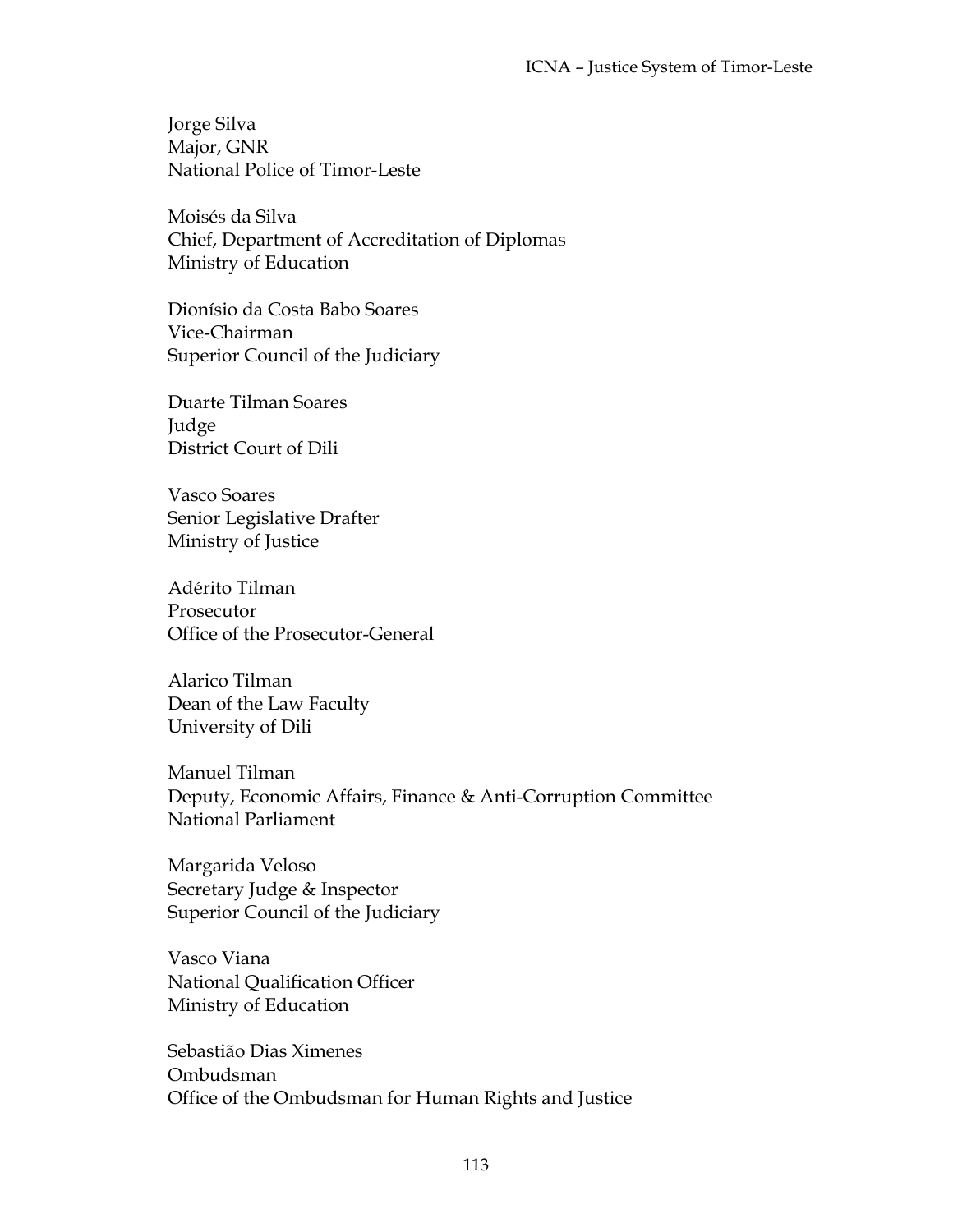# **United Nations**

Atul Khare Special Representative of the Secretary-General UN Integrated Mission in Timor-Leste

Finn Reske-Nielsen Deputy Special Representative of the Secretary-General UN Integrated Mission in Timor-Leste

Takahisa Kawakami Deputy Special Representative of the Secretary-General UN Integrated Mission in Timor-Leste

(Alphabetically)

Marta Aguiar Project Officer, Access to Justice System Programme UN Development Programme

Maria del Mar Bermudez Senior Justice Advisor UN Development Programme

Luca Bruccheri Programme Officer UN Development Programme

Luís Carrilho Police Commissioner UN Integrated Mission in Timor-Leste

Vicenta M. Correia National Coordinator, Sexual and Gender-based Violence UN Development Fund for Women

Josée D'Aoust Legal Coordination Officer, Serious Crime Investigation Unit UN Integrated Mission in Timor-Leste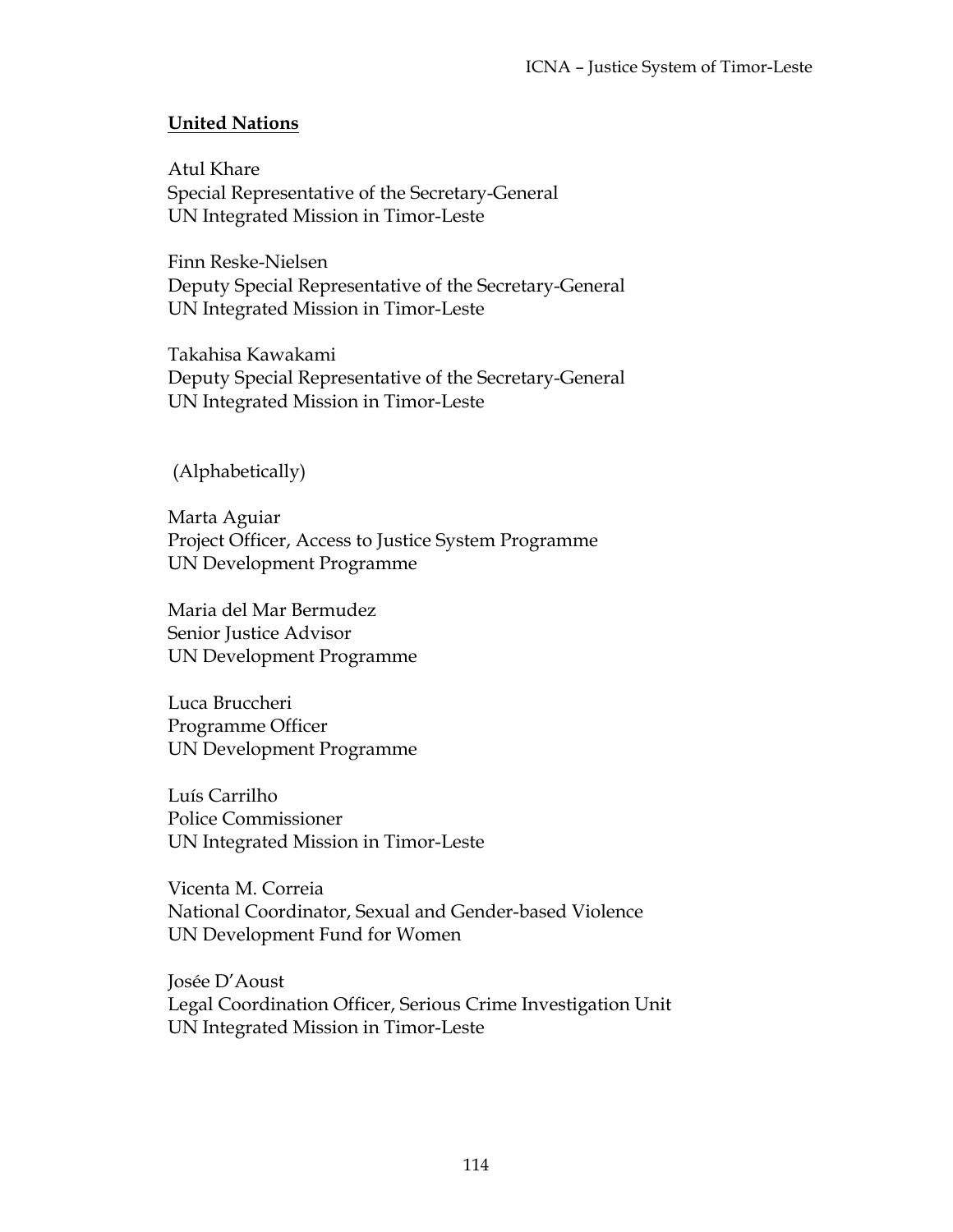Carlos Dinis Head, Democratic Governance UN Development Programme

Mitch Dufresne Chief, Administration of Justice Support Unit UN Integrated Mission in Timor-Leste

Valeria Elefterie Investigation Officer, Vulnerable Persons Unit, UN Police UN Integrated Mission in Timor-Leste

Raquel Yrigoyen Fajardo International Legal Consultant on Access to Justice UN Development Programme

Louis James Gentile Chief, Human Rights and Transitional Justice Section Representative, UN High Commissioner for Human Rights UN Integrated Mission in Timor-Leste

Ken Inoue Director, Democratic Governance Support Unit UN Integrated Mission in Timor-Leste

Yvonne Lodico Senior Governance Adviser, Democratic Governance Support Unit UN Integrated Mission in Timor-Leste

Michael Lund Special Assistant to the Deputy Special Representative of the Secretary-General UN Integrated Mission in Timor-Leste

Erika Macedo Advisor to Director of Legal Training Centre UN Development Programme

Dominic McInerney Deputy Chief, National Investigation Division, UN Police UN Integrated Mission in Timor-Leste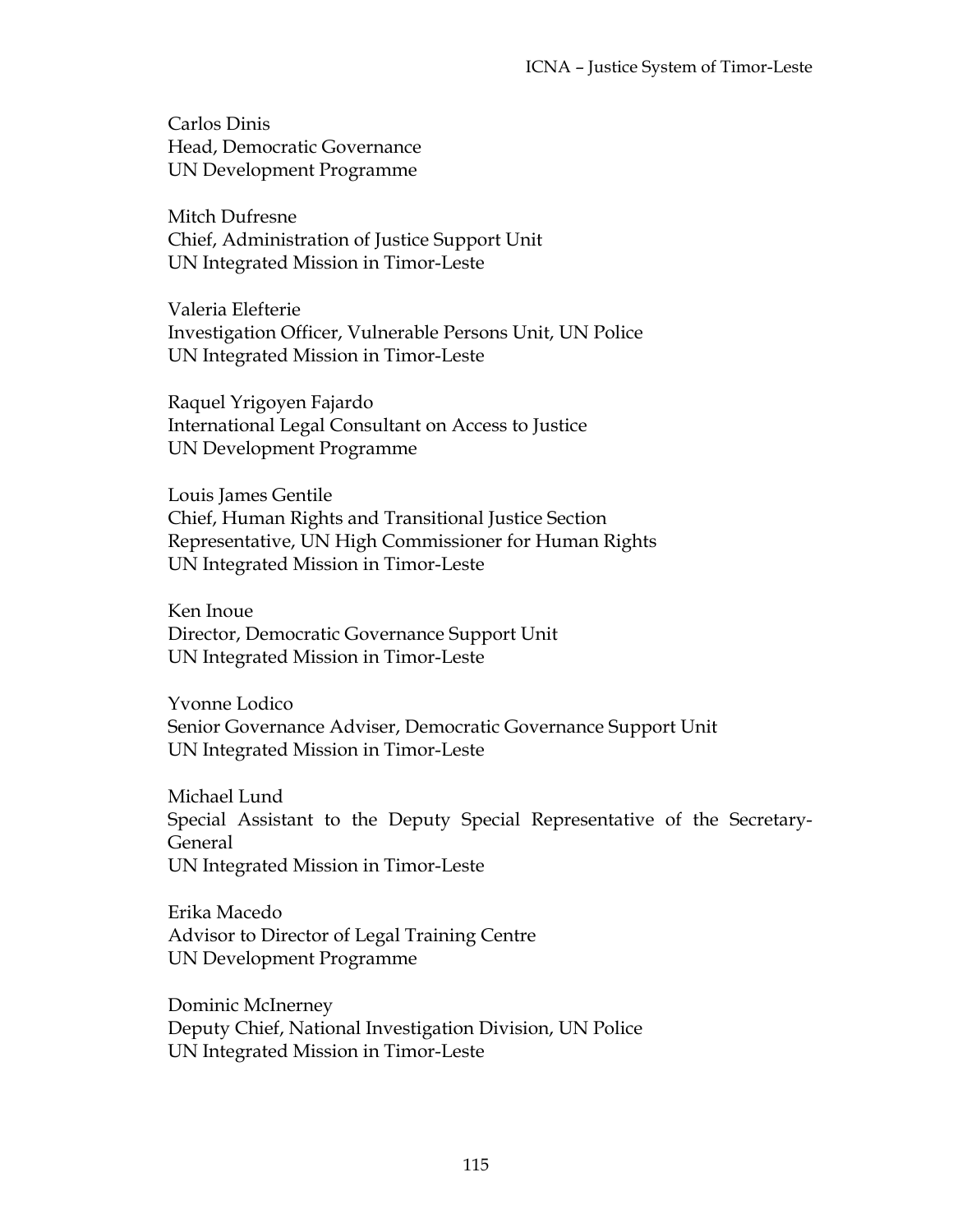Hélder Medeiros Team Leader, Prosecutor Support Unit, UN Police UN Integrated Mission in Timor-Leste

Franz Petutschnig Judicial Affairs Officer, Administration of Justice Support Unit UN Integrated Mission in Timor-Leste

Pilar Villanueva Sainz-Pardo Human Rights Officer, Human Rights and Transitional Justice Section UN Integrated Mission in Timor-Leste

Dulce Soares Child Protection Offficer UNICEF

José António Pinto Human Rights Officer, Human Rights and Transitional Justice Section UN Integrated Mission in Timor-Leste

Claudia Sayago Judicial Affairs Officer, Administration of Justice Support Unit UN Integrated Mission in Timor-Leste

Nicole Smith Project Manager UN Population Fund

Ilona Stanley Human Rights Officer, Human Rights and Transitional Justice Section UN Integrated Mission in Timor-Leste

Pornchai Suchitta Representative UN Population Fund

Alan Swaine Crime Prevention & Criminal Justice Officer, AJSU UN Integrated Mission in Timor-Leste

Akbar Usmani Country Director UN Development Programme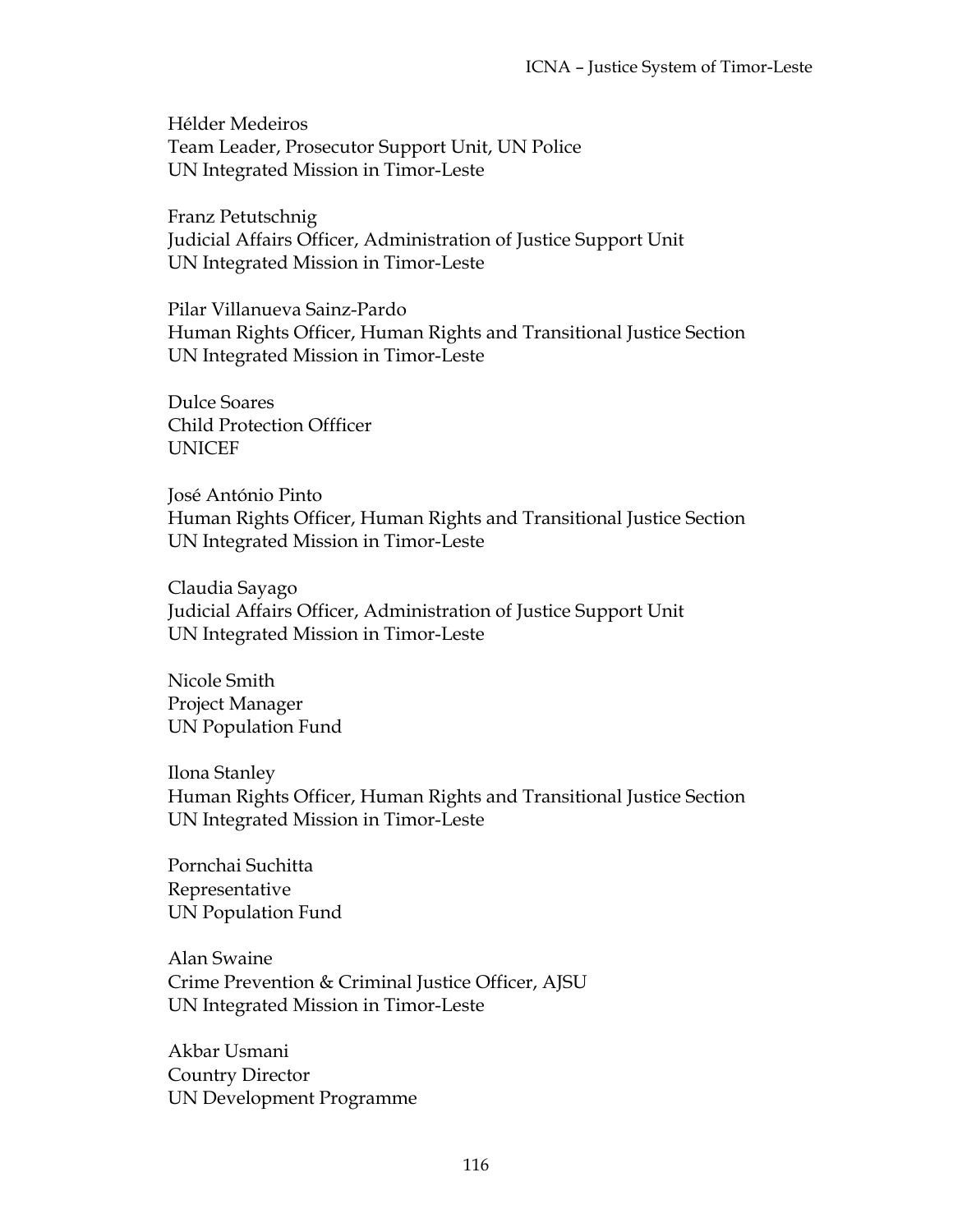Wenjun Zhan Investigation Officer, Vulnerable Persons Unit, UN Police UN Integrated Mission in Timor-Leste

#### **Embassies and Other International Organizations**

Ubalda Alves Gender Officer, Irish Aid Embassy of Ireland

Hans Peter Christophersen Head of Mission Royal Norwegian Embassy Section

Guglielmo Colombo Attaché – Programme Officer, Policy/Operations Section Delegation of the European Commission to Timor-Leste

Jane Curran Human Resouces Management Advisor Justice Facility

Pamela Dale Team Leader, Justice for the Poor Program, Timor Leste World Bank

Eileen Derby Team Leader, Democracy and Governance Program U.S. Agency for International Development

Craig Ewers Facility Manager Justice Facility

Gerald Gahima Senior Justice Advisor Australian Agency for International Development

Ali Gillies Minister-Counsellor (Development Assistance) Australian Agency for International Development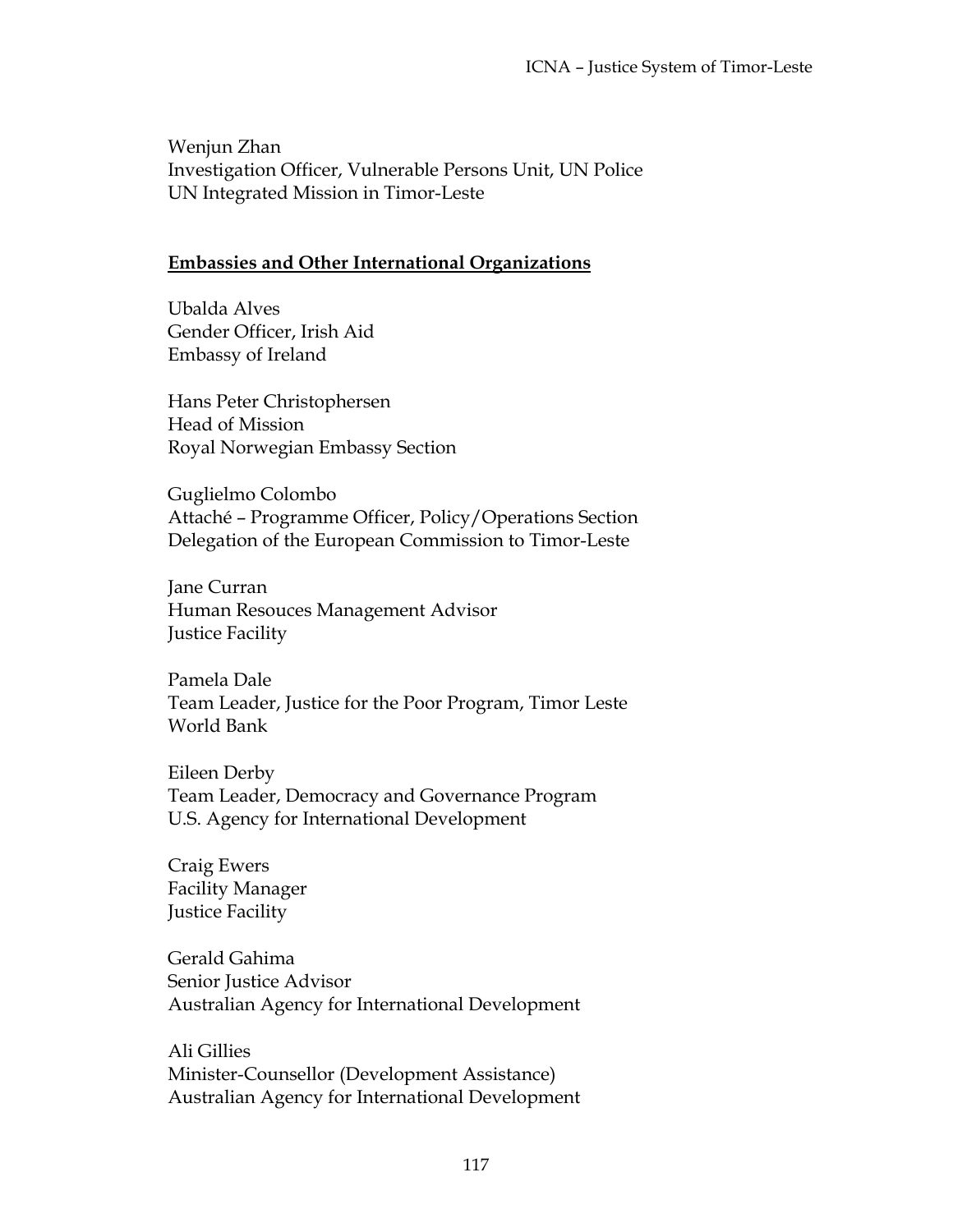Ana Lourenço da C. G. Guterres Project Management Specialist, Democracy and Governance Program U.S. Agency for International Development

Peter Heyward Ambassador of Australia to Timor-Leste Australian Embassy

Robert Hull Deputy Head of Mission Embassy of Ireland

Alison Marie Igoe Resident Legal Advisor Embassy of the United States of America

Michael Johnson Senior Management Advisor, Office of the Prosecutor General Justice Facility

Eva-Maria Jongen Team Leader, Transitional Justice Project GTZ – German Technical Cooperation

Ruth Maria Jorge Attaché – Programme Officer, Policy/Operations Section Delegation of the European Commission to Timor-Leste

Hans Klemm Ambassador of the United States of America to Timor-Leste Embassy of the United States of America

Heather Komenda Programme Manager, Counter Trafficking International Organization for Migration

Sinead Lynch Program Development Officer, Irish Aid Embassy of Ireland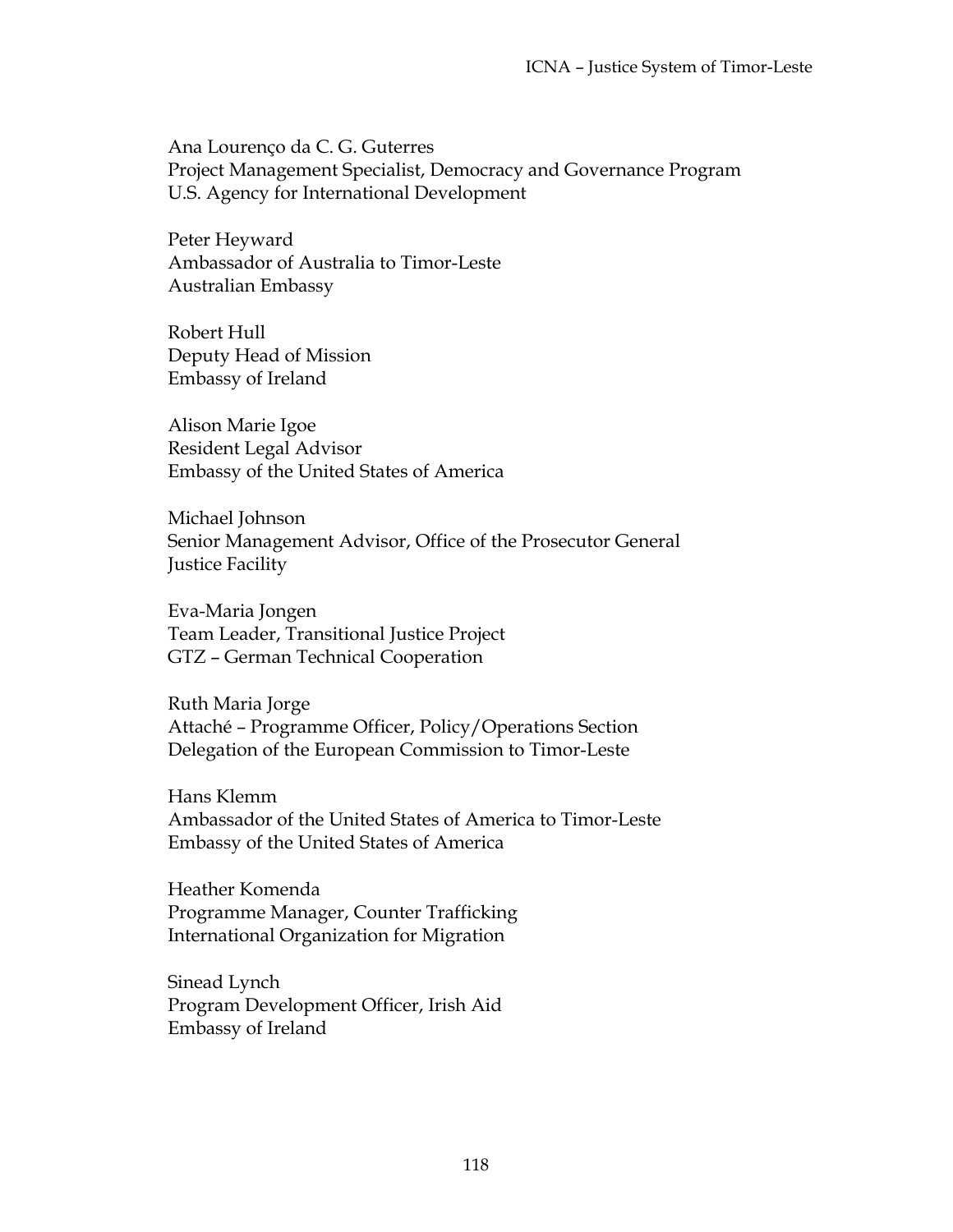José Custódio Marçal Activity Manager, Suai Justice Facility

Tim McIvor Ambassador of New Zealand to Timor-Leste New Zealand Embassy

Edson Marinho Duarte Monteiro Ambassador of Brazil to Timor-Leste Brazilian Embassy

Brigitte Podborny Principal Advisor, Peace Fund Timor Leste GTZ – German Technical Cooperation

Clemens Potocki First Counsellor Delegation of the European Union to Timor-Leste

Grégoire Rochigneux Head of Office French Cooperation Office

Francisco de Asís López Sanz Director, Timor Leste Office Spanish Agency of International Development Cooperation

Arcanjo da Silva National Coordinator, GTZ Timor Leste GTZ – German Technical Cooperation

Augusto Soares NZAID Development Programme Coordinator New Zealand Agency for International Development

Luís Barreira de Sousa Ambassador of Portugal to Timor-Leste Portuguese Embassy

Mark Anthony White USAID Representative, East Timor U.S. Agency for International Development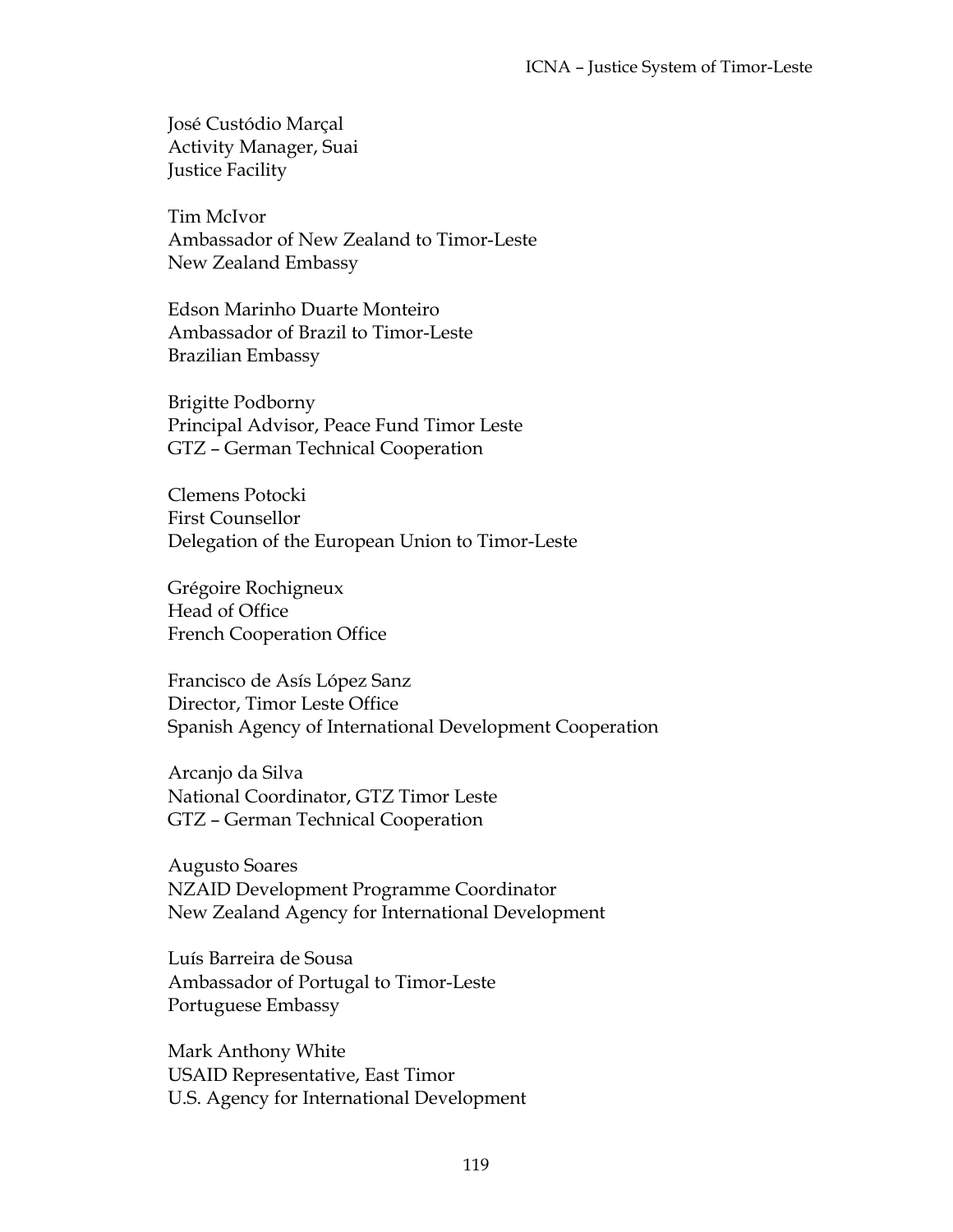Eoghan Walsh Head of Mission, Irish Aid Embassy of Ireland

Sarah Wong NZAID Manager New Zealand Agency for International Development

Onyen Yong Advisor, Office of the Prosecutor-General Justice Facility

### **Non-Governmental Organizations**

Teresa Verdial de Araújo Advocacy Program Manager Alola Foundation

Simone Assis Coordinator/Psychologist Casa Vida Centre for Care of the Child

Maria Barreto Advocacy Programme Manager Fokupers

Pedro José Camões President Lawyers Association of Timor-Leste

Vasco Fitas da Cruz Representative and Local Coordinator of Programme of Coordination with Timor-Leste Foundation of Portuguese Universities

Silas Everett Representative, Timor-Leste Asia Foundation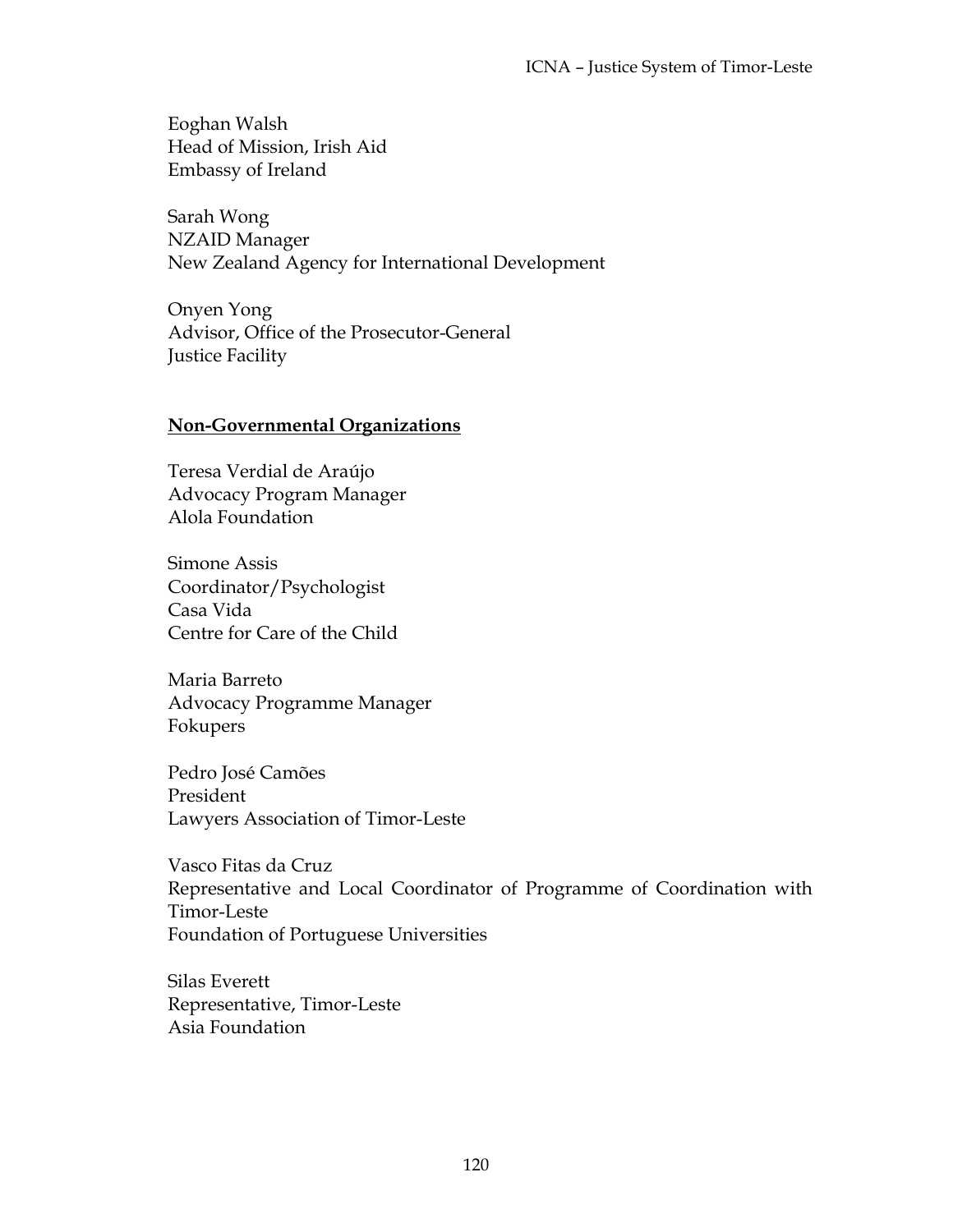Natália Cesaltino de Jesus Coordinator, Assistance for Victims Fokupers

Napapan Der Kinderen Capacity Building Advisor, Rede Feto Progressio

Yasinta Lujina Executive Director Rede Feto

Luisa Marçal Coordinator, Gender-based Violence Project Pradet

Maria Veronika N. Moa Program Coordinator Avocats Sans Frontières

Robert Pacheco Head of Legal Resources Unit Judicial System Monitoring Programme

Laura Pina CEDAW Activist Rede Feto

Luís Sampaio **Director** Judicial System Monitoring Programme

Casimiro dos Santos Deputy Director Judicial System Monitoring Programme

Mira Martins da Silva **Director** Pradet

Carolyn Tanner Head of Mission Avocats Sans Frontières